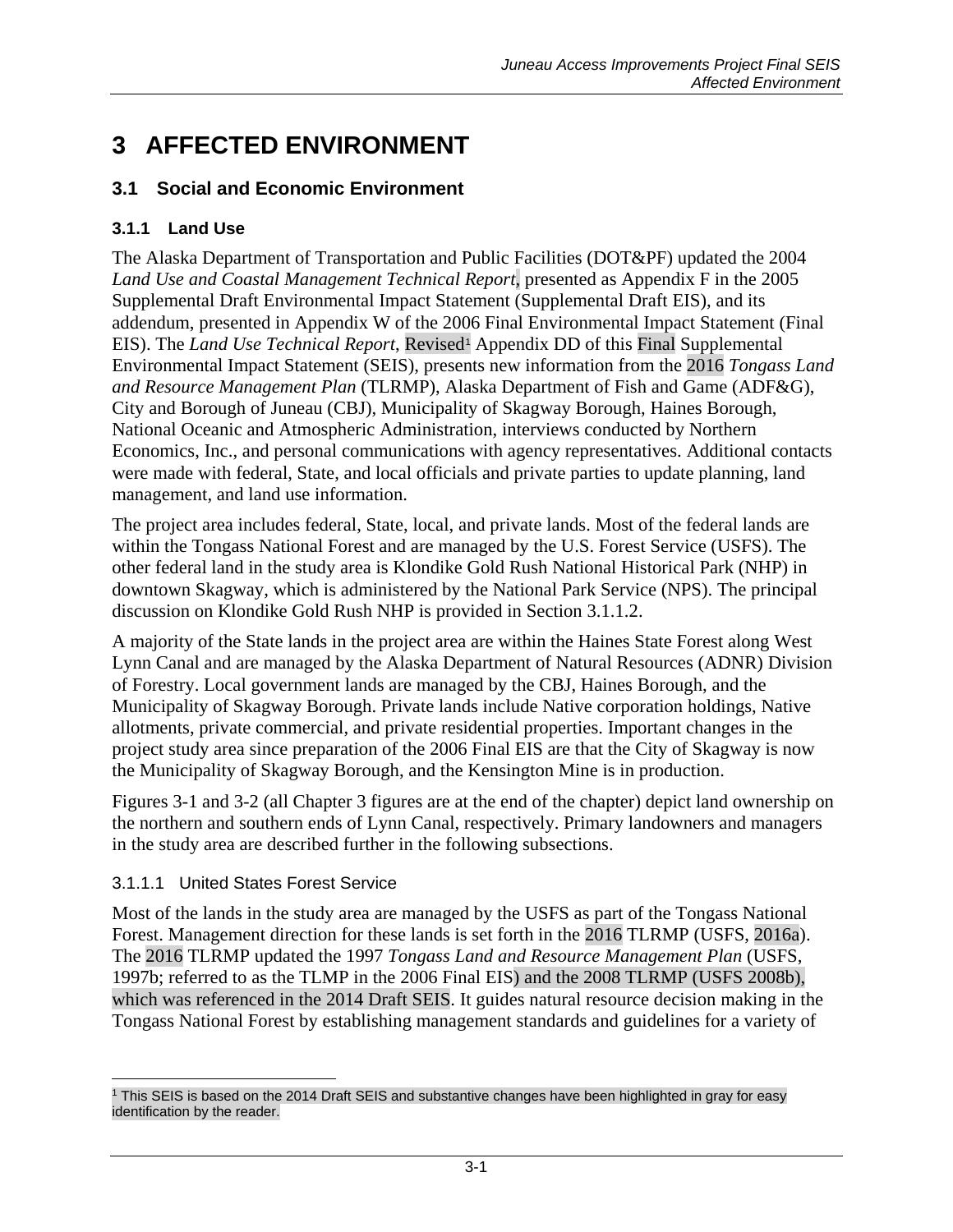activities, based on Land Use Designations (LUDs)[2](#page-1-0). Figure 3-3 identifies LUDs within the study area.

Two main LUD categories were established in the TLRMP: Non-Development (which maintains old-growth forest habitat) and Development. Each LUD category consists of subcategories of LUD designations, which are described below. (Note that not all of these LUDs occur in the Lynn Canal corridor.)

#### **Non-Development LUDs**

- Wilderness LUD Group
	- o Wilderness Preserve essentially unmodified areas to provide opportunities for solitude and primitive recreation. Roads and trails for motorized access are "not permitted except where authorized by the ANILCA [Alaska National Interest Lands Conservation Act] and to access surrounded state and private land and valid mining claims subject to stipulations to protect Wilderness resources and values" (USFS, 2016a, p. 3-20).
	- o Wilderness National Monument Manage monuments to provide opportunities for solitude and primitive recreation. Limit motorized access.
	- o Non-Wilderness National Monument Facilitate the development of mineral resources in a manner compatible with the National Monument purposes.
- Natural Setting LUD Group

 $\overline{a}$ 

- o LUD II Maintain the wildland characteristics of these Congressionally designated roadless areas; permit fish and wildlife improvements and primitive recreation facilities; and permit roads for access for transportation needs identified by the State.
- o Old-Growth Habitat Maintain old-growth forests in a natural or near-natural condition for wildlife and fish habitat. "New road construction is generally inconsistent with Oldgrowth Habitat LUD objectives, but new roads may be constructed if no feasible alternative is available." (USFS, 2016a, p. 3-62)
- o Research Natural Areas Manage areas for research and education and/or to maintain natural diversity of National Forest System lands.
- o Remote Recreation Provide for recreation in remote natural settings outside Wilderness, where opportunities for solitude and self-reliance are high.
- o Semi-Remote Recreation Provide for recreation and tourism in natural-appearing settings, where opportunities for solitude and self-reliance are moderate to high.
- o Enacted Municipal Watersheds Manage municipal watersheds to meet State water quality standards for domestic water supply.
- o Special Interest Areas Preserve areas with unique archaeological, historical, scenic, geological, botanical, or zoological values.
- o Wild, Scenic, and Recreational Rivers Maintain and enhance the outstandingly remarkable values of river segments, which qualify a river to be classified as a Wild, Scenic, or Recreational River.

<span id="page-1-0"></span><sup>&</sup>lt;sup>2</sup> An LUD is a management prescription allocated to specific areas of National Forest System land.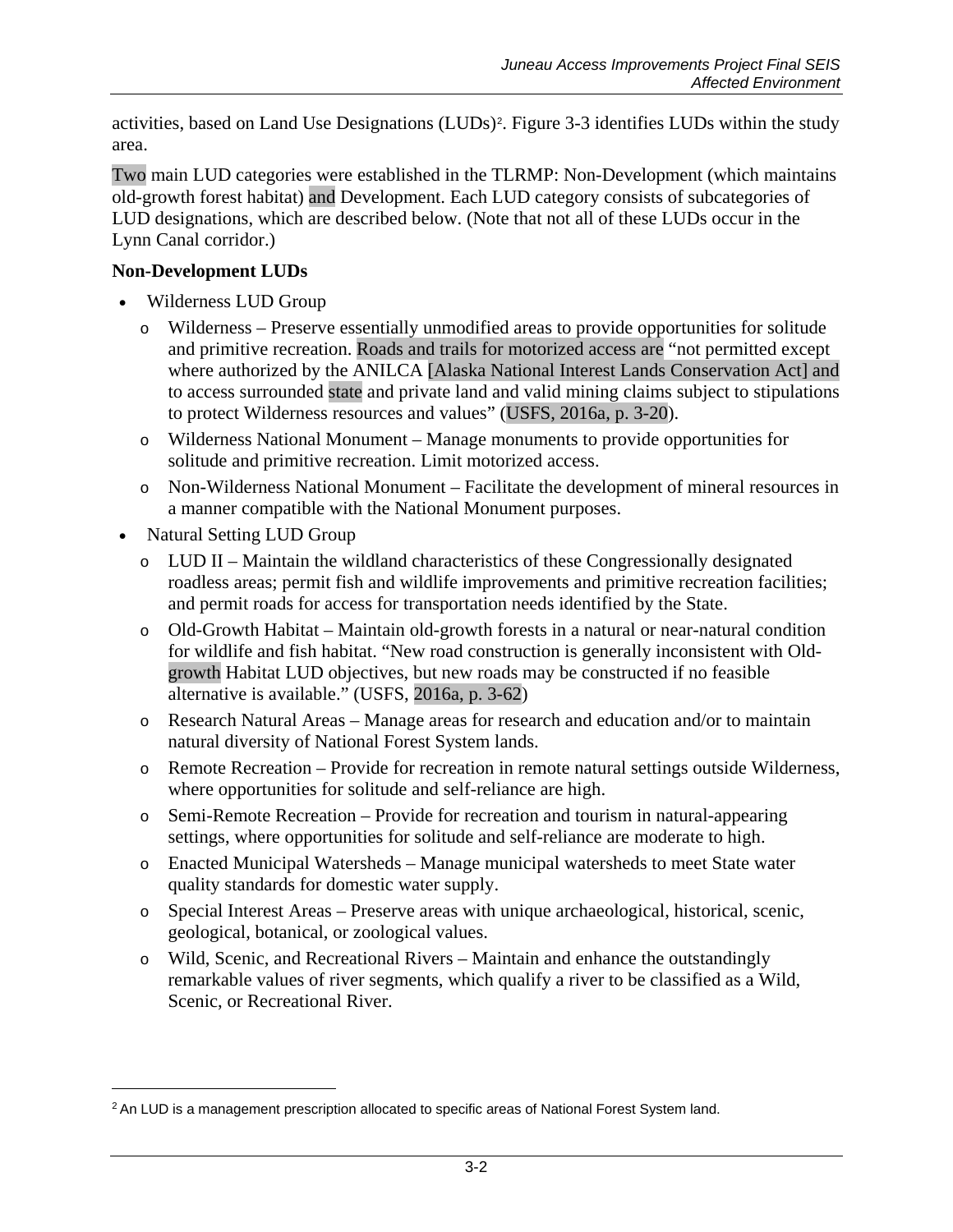#### **Development LUDs**

- Modified Landscapes Provide for natural-appearing landscapes while allowing timber harvest and a mix of resource activities, including mineral development.
- Scenic Viewsheds Maintain scenic quality in areas viewed from popular land and marine travel routes and recreation areas, while permitting timber harvest.
- Experimental Forest Provide opportunities for forest practices research and demonstration.
- Timber Production Manage the area for industrial wood production. Promote conditions favorable for timber resources and for maximum long-term timber production.

In addition to the LUDs, the 2016 TLRMP provided Standards and Guidelines for Transportation Systems Corridors (TSCs). The plan direction for TSCs is to facilitate the availability of National Forest land for the development of existing and future TSCs, such as those identified by the State of Alaska in the Southeast Alaska Transportation Plan (2004) and in applicable laws (e.g., Section 4407 of Public Law 109-59, and Title XI of ANILCA, Public Law 96-487) (USFS, 2016a, p. 5-11). See also Section [3.1.1.3](#page-8-0) regarding Section 4407 easements. The TSC concept of the 2016 TLRMP replaced the Transportation Utility System (TUS) Overlay LUD concept of the 2008 TLRMP. According to the 2016 TLRMP, the Standards and Guidelines for TSCs are management prescriptions that take precedence within any LUD where a TSC has been identified (either an existing major transportation development, or one proposed).

Note: In awareness and anticipation of the Juneau Access Improvements (JAI) Project, the 2008 TLRMP, which was referenced in the JAI 2014 Draft SEIS, and its predecessor, the 1997 TLMP, which is referenced in the 2006 Final EIS, designated the two possible road corridors (one on the east side and one on the west side of Lynn Canal) as TUS LUDs (USFS, 2008b, p. 3-128). These corridors were formally granted to the State by law and are represented in the 2016 TLRMP Land Use Designations map as "State of Alaska ROW (PL 109-59) and Final Southeast Alaska Transportation Plan (2004)." As noted in Section 1.1 of this Final SEIS, the 2006 lawsuit against the JAI Project alleged the USFS violated the National Forest Management Act by approving a right-of-way (ROW) crossing designated old-growth habitat without determining that no feasible alternative existed. The lawsuit was based on TUS LUD and Old-Growth Habitat LUD Standards and Guidelines in the 2008 TLRMP. Detailed information is provided in the paragraphs below to clarify the purpose of old-growth habitat within the Tongass National Forest, which was an important element of the 2008 TLRMP and remains important in the 2016 TLRMP. These paragraphs clarify why no analysis regarding other feasible alternatives is required.

The 2016 TLRMP preserves a large acreage of old-growth forest habitat by designation of Non-Development LUDs. These LUDs function as medium or large old-growth reserves (OGRs). Smaller amounts of old-growth forest habitat that meet specific criteria for size, spacing, and composition[3](#page-2-0) are preserved in the form of small reserves designated as Old-Growth Habitat LUDs.

The Old-Growth Habitat LUD management prescription states that "new road construction is generally inconsistent with Old-Growth Habitat LUD objectives, but new roads may be constructed if no feasible alternative is available" (USFS, 2016a, p. 3-62). The prescription

<span id="page-2-0"></span> $\overline{a}$  $3$  Specific requirements are discussed in Appendix D to the 2016 TLRMP Final EIS (USFS, 2016b, p. D-8) and in Appendix K of the 2016 TLRMP itself (USFS, 2016a, p. K-3).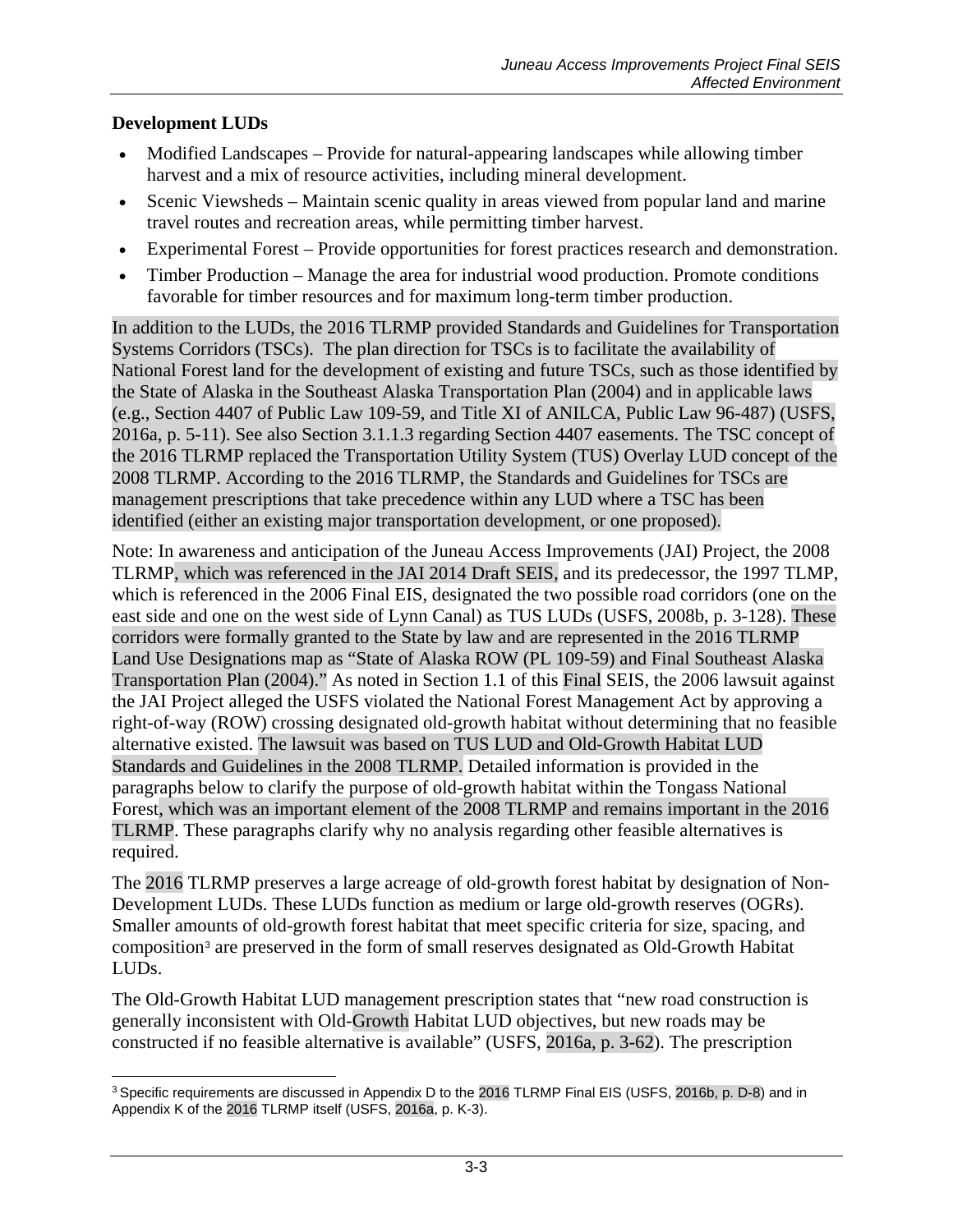indicates that the USFS generally must perform transportation analysis "to determine if other feasible routes avoiding this LUD exist during the project environmental analysis process" (USFS, 2016a, p. 3-62).

The 2016 TLRMP indicates how the USFS is to manage TSCs; the plan provides TSC Standards and Guidelines for Forest Health, Recreation and Tourism, Scenery, Timber, Wildlife, and other resources. According to the USFS, in its Final EIS on the 2016 TLRMP (USFS 2016b):

*TSC plan components (e.g., Standards and Guidelines in the Forest Plan) would take precedence over other Forest-wide and LUD-specific standards and guidelines (subject to applicable laws) where TSC are proposed or exist.* (USFS 2016b, p. 3-313)

The easements granted to the State in Section 4407 of Public Law 109-59, as amended, are acknowledged in the TLRMP as an example of what makes a TSC. The law granted these easements on the Tongass National Forest regardless of underlying management direction. Therefore, in combination with the precedence language quoted above, 4407 easements that are TSCs would not be subject to the Old-Growth Habitat LUD Standards and Guidelines that discourage roads once a State highway is proposed (i.e., becomes a TSC). The Standards and Guidelines that state "new road construction is generally inconsistent" and that the USFS must perform transportation analysis regarding feasible avoidance routes are applicable only to proposed road development that does not qualify as a TSC (e.g., roads that are not "major roads," or roads proposed by the USFS).

**LUDs on East Side of Lynn Canal** –The northwest side of Berners Bay has two areas designated as Old-Growth Habitat, located both east and west of Slate Cove; an additional area of Old-Growth Habitat occurs about midway between Comet and Met Point. These Old-Growth Habitat LUDs were enlarged as part of the 2004 USFS Kensington Gold Project Record of Decision (ROD; USFS, 2004). Figure 3-3 includes the new Old-Growth Habitat LUD boundaries.

The upper 10 miles of the Katzehin River are designated as a Wild River; the lower 2 miles of the river adjacent to Lynn Canal, however, are not designated as Wild in recognition of the potential for a future transportation corridor in this area. Also, there is an unpaved landing strip approximately 0.25 mile north of the river mouth.

Portions of land along East Lynn Canal extending north from Echo Cove to approximately 4 miles north of Met Point are Tongass National Forest lands designated as Scenic Viewshed (Echo Cove area only) and Modified Landscape; the Modified Landscape lands include some areas of mineral development activity. From approximately 4 miles north of Met Point to north of the Municipality of Skagway Borough, USFS lands are designated Semi-Remote Recreation. The Modified Landscape and Old-Growth Habitat designations west of Berners Bay are overlain with a Mineral designation.

Much of the area around the east side of Berners Bay is designated LUD II and Semi-Remote Recreation. The congressionally designated LUD II permits roads only for access for authorized uses, for transportation needs identified by the State, or for vital linkages. In 1994, the State of Alaska sent a letter to the USFS identifying a highway along the east side of Lynn Canal between Juneau and Skagway as a State transportation need (Hickel, 1994). The USFS included the highway alignment as a transportation corridor in the 1997 TLMP, in the 2008 TLRMP as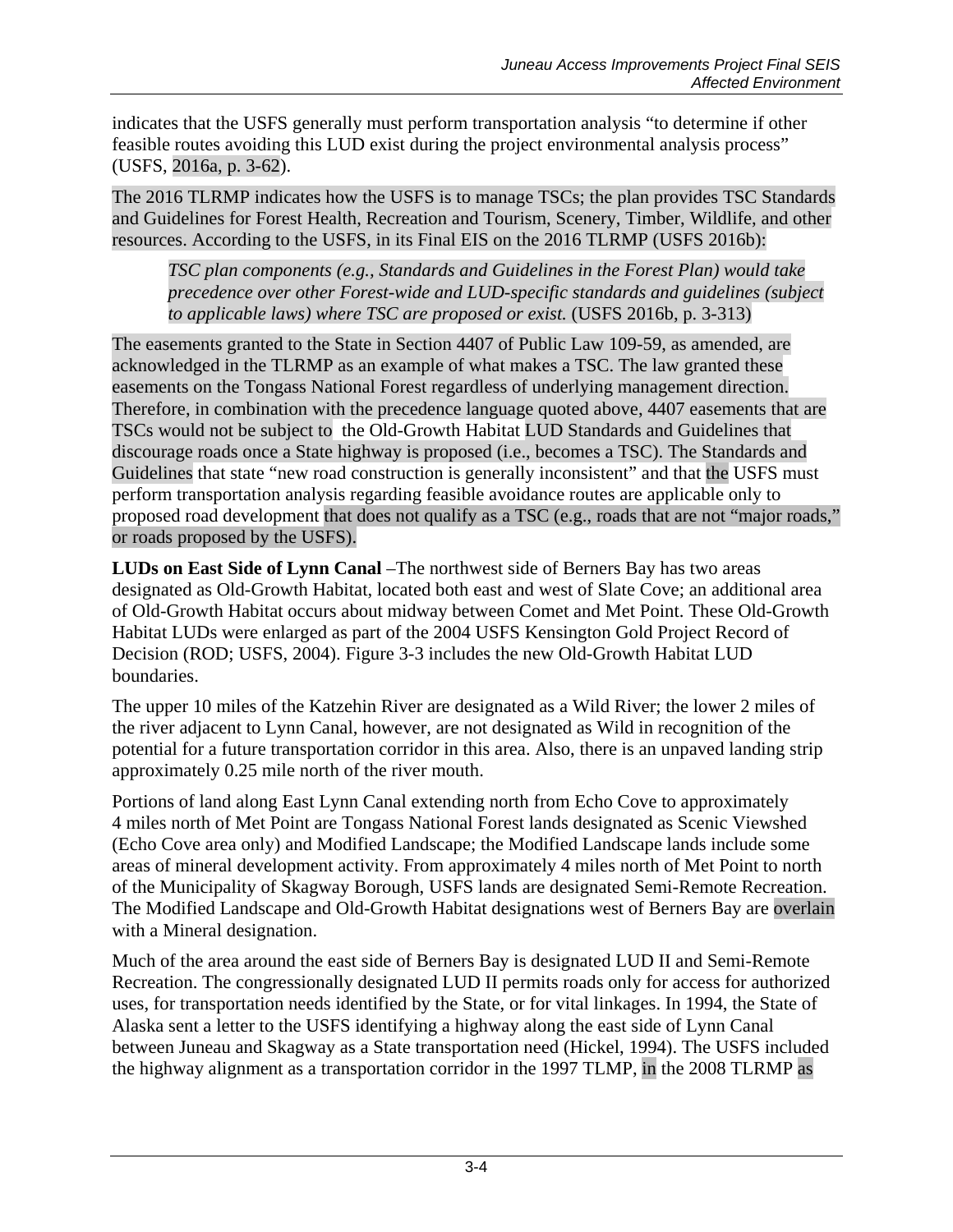TUS LUD, and in the 2016 TLRMP as a State of Alaska ROW based on its status as a congressionally granted transportation and utility easement.

**LUDs on West Side of Lynn Canal** – From William Henry Bay north to nearly the Sullivan River, most of the USFS lands are designated Semi-Remote Recreation. The Endicott River Wilderness Area, which lies inland west and northwest of William Henry Bay, is not affected by the project. The lower 2.5 miles of the Endicott River, where the Alternative 3 highway would be located, is outside of the designated Wilderness Area. The area downstream of the Wilderness Area contains an unpaved airstrip approximately 1 mile north of the river mouth. The land on either side of Alternative 3 in this area is a Scenic Viewshed LUD.

LUDs in the Development category in the West Lynn Canal study area include Scenic Viewshed along the western shore surrounding William Henry Bay and adjoining the lower 3 miles of the Endicott River. USFS lands are designated as Modified Landscape from approximately the Sullivan River to the area of Sullivan Mountain at the boundary with the Haines State Forest. The Modified Landscape designation west of Sullivan Island is partially overlaid with a Mineral designation. An Old-Growth Habitat LUD west of Lynn Canal is near the Tongass National Forest boundary with Haines State Forest.

The USFS identified a transportation corridor on the west side of Lynn Canal during preparation of the 1997 TLMP. That corridor was included in the adopted 1997 TLMP and in the 2008 TLRMP, and continues to be recognized in the 2016 TLRMP as a State of Alaska ROW based on it being a congressionally granted transportation and utility easement.

#### **Roadless Areas as a Resource**

The Roadless Area Conservation Rule (aka Roadless Rule; 36 Code of Federal Regulations [CFR] 294) applies to the National Forest System nationwide, including Tongass National Forest. Revised Appendix DD of this Final SEIS (*Land Use Technical Report*, Sections 3.1.2 and 4.4) provides additional information on this topic.

In accordance with the Roadless Rule, the USFS reviews all proposals for new roads or timber removal in any Inventoried Roadless Area (IRA) to ensure the USFS is "doing all we can to protect roadless area characteristics" (Tidwell, 2012). IRAs on federal lands have multiple characteristics and are a resource potentially available for future designation as wilderness under the Wilderness Act of 1964. Figure 3-4 is a map of the IRAs in the project area. The Roadless Rule defines "Roadless Area Characteristics" as:

> Resources or features that are often present in and characterize inventoried roadless areas, including:

- 1. High quality or undisturbed soil, water, and air;
- 2. Sources of public drinking water;
- 3. Diversity of plant and animal communities;
- 4. Habitat for threatened, endangered, proposed, candidate, and sensitive species and for those species dependent on large, undisturbed areas of land;
- 5. Primitive, semi-primitive non-motorized, and semi-primitive motorized classes of dispersed recreation;
- 6. Reference landscapes;
- 7. Natural appearing landscapes with high scenic quality;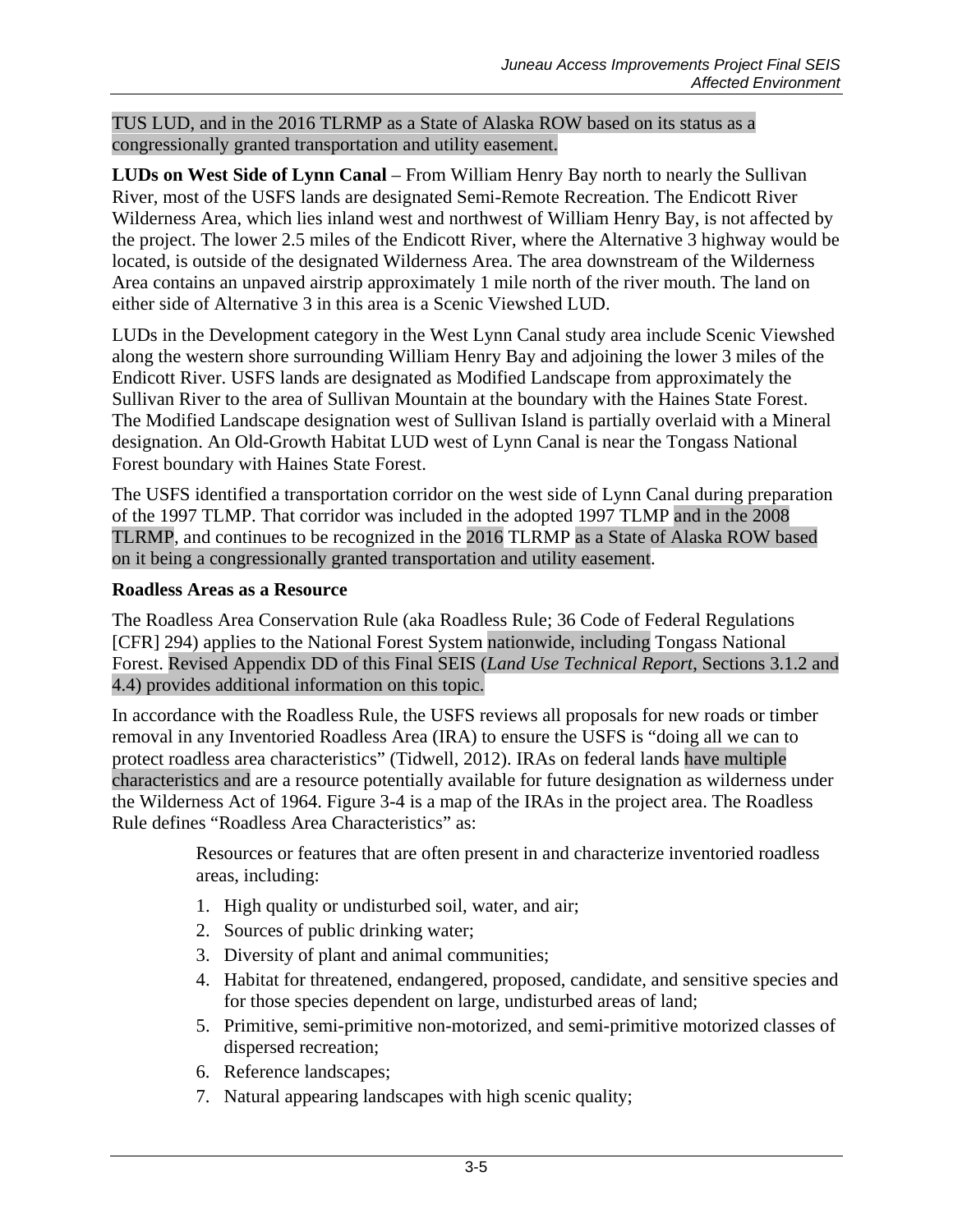- 8. Traditional cultural properties and sacred sites; and
- 9. Other locally identified unique characteristics.

## [36 CFR 294 11]

The Tongass National Forest has more than 100 IRAs totaling approximately 9.5 million acres, or 57 percent of the 16.8-million-acre national forest. More than 90 percent of the forest is "roadless" if areas already designated as part of the National Wilderness Preservation System are included (USFS, 2008a, p. 3-445). There are four large IRAs in the project area that together total about 1.6 million acres. As shown in Figure 3-4, IRAs 301 and 305 are located on the east side of Lynn Canal, and IRAs 303 and 304 are located on the west side of Lynn Canal. The IRAs are as follows:

- IRA 301, Skagway-Juneau Icefield: 1.2 million acres
- IRA 303, Sullivan: 66,143 acres
- IRA 304, Chilkat-West Lynn Canal: 198,109 acres
- IRA 305, Juneau Urban: 94,800 acres

Alternatives 2B, 3, 4B, and 4D are in IRA 301 (Juneau-Skagway Icefield) and 305 (Juneau Urban). Alternative 3 is also in IRAs 303 (Sullivan) and 304 (Chilkat). The Roadless Rule prohibits road construction in inventoried roadless areas, unless road construction is conducted under an exempted circumstance, including when a road is "provided for by statute or treaty" [36 CFR 294.12(b)(3)]. In this case, Congress granted transportation and utility easements to the State of Alaska for each side of Lynn Canal ("4407 easements"—see Section [3.1.1.3\)](#page-8-0). Because the JAI Project easement was granted by statute, the State of Alaska believes that an analysis of other "reasonable and prudent" alternatives need not be conducted prior to the USFS issuance of the Section 4407 easement.

Following are brief descriptions of the IRAs in the project area (USFS, 2003). Each IRA listed is affected by Section 4407 planning easements. Where discussion indicates management of the IRA under various LUDs, management is also subject to TSC plan direction. As quoted above under the Development LUDs heading, the TSC plan direction would apply and take precedence over the underlying LUD management if a major road were formally proposed within a Section 4407 planning easement (USFS 2016b, p. 3-313).

**IRA 301 - Juneau-Skagway Icefield** – This IRA extends from the Juneau vicinity to Skagway on the east side of Lynn Canal, with the south boundary at the shoreline abutting IRA 305 near Cascade Point. Access to IRA 301 is by boat and aircraft, and by hiking trails off the Juneau road system.

IRA 301 encompasses 1,201,474 acres with 159 miles of shoreline bordering tide water. There are approximately 129,669 acres mapped as forestland, of which 60,528 acres (47 percent) are productive old-growth forest.

IRA 301 is generally unmodified and natural. It provides a very high opportunity for solitude and primitive recreation. The primary Recreation Opportunity Spectrum (ROS) class is Primitive, covering 90 percent of IRA 301. The Wilderness Attribute Rating System of IRA 301 is 25 out of 28 possible points for wilderness characteristics (natural integrity, apparent naturalness, outstanding opportunity for solitude, and primitive recreation opportunities).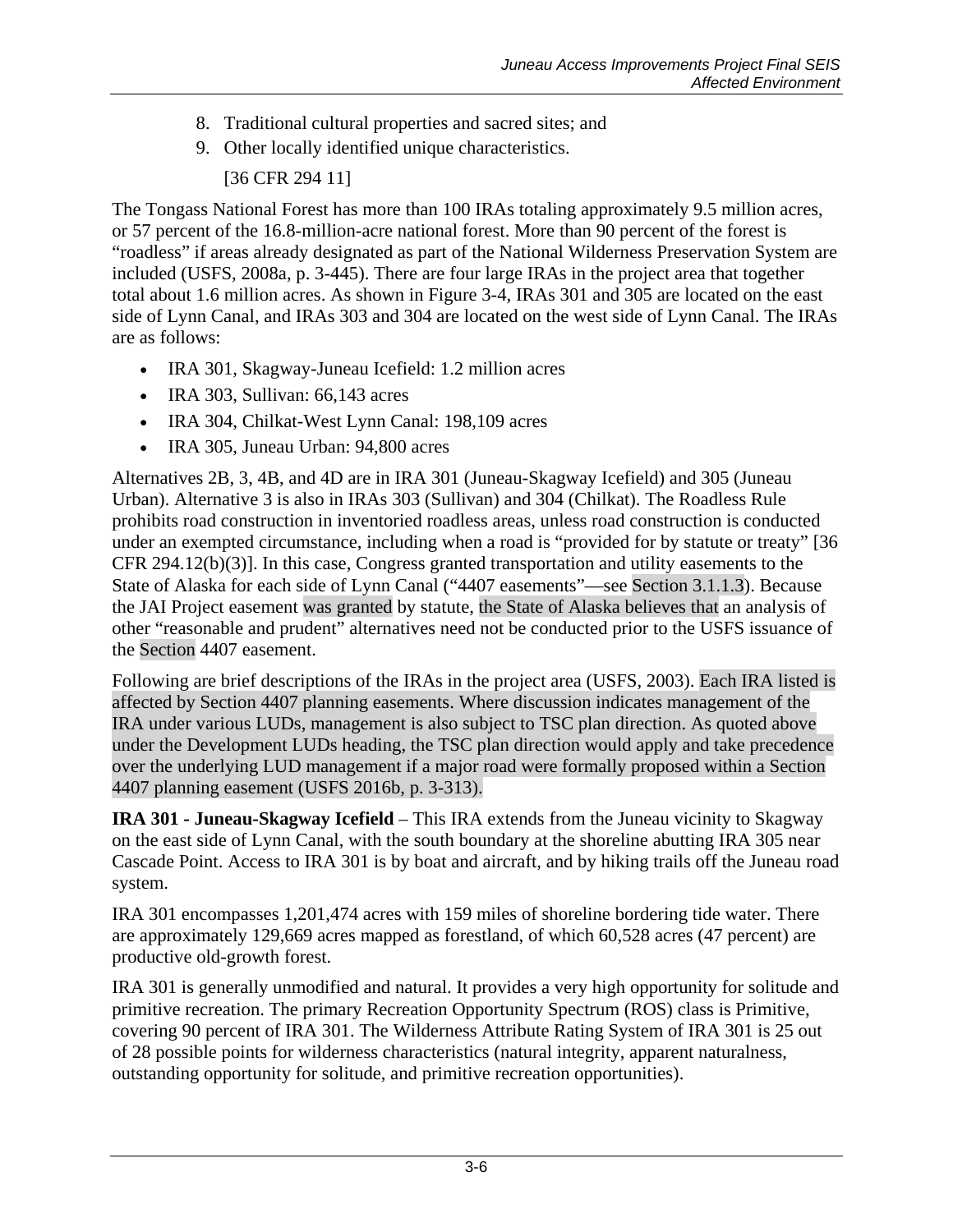IRA 301 is managed under eight LUDs: Modified Landscape, Minerals, Remote Recreation, Semi-Remote Recreation, LUD II, Wild River, Research Natural Area, and Old-Growth Habitat. The Minerals LUD is secondary, overlying the other land uses. The TSC plan direction is also secondary, with land managed per the LUD until such time as a transportation project is formally proposed in the LUD. The Modified Landscape LUD, a Development LUD, covers 2 percent of the IRA, with the remaining 98 percent managed as Non-Development LUDs.

**IRA 303 - Sullivan** – This IRA encompasses federal land from the Endicott River Wilderness boundary to the north boundary of the Tongass National Forest. There is a usable airstrip adjacent to the area on an alluvial fan along Lynn Canal. The shoreline is flat and accessible at two river mouths from Lynn Canal.

IRA 303 covers 66,143 acres, including 30 miles of shoreline on the west side of Lynn Canal. There are 17,135 acres of forestland in IRA 303, of which 75 percent is productive old-growth forest. The productive old-growth includes 5,693 acres of high volume, coarse canopy oldgrowth.

IRA 303 is managed under four LUDs: Modified Landscape, Scenic Viewshed, Minerals, and Semi-Remote Recreation. The Minerals LUD and TSC are secondary, with land managed per the LUD that they overlie until such time as the secondary land use is implemented. The Development LUDs, Modified Landscape, and Scenic Viewshed cover 22 percent of IRA 303. The remaining 78 percent is designated as a Non-Development LUD, Semi-Remote Recreation.

IRA 303's overall natural integrity is high and its appearance is primarily natural. There is a very high opportunity for solitude and an outstanding opportunity for primitive recreation. The primary ROS classes in IRA 303 are Primitive and Semi-Primitive Non-Motorized, which cover 54 and 38 percent, respectively, of the IRA. Along the shoreline of Lynn Canal there is an increased probability of seeing or hearing others, including small planes, ferries, small boats, or cruise ships. The Wilderness Attribute Rating System of IRA 303 is 26 out of 28 possible points for its natural integrity, apparent naturalness, outstanding opportunity for solitude, and primitive recreation opportunities.

**IRA 304 - Chilkat-West Lynn Canal** – IRA 304 encompasses federal land from the south end of the Chilkat Peninsula north to Endicott River, and is bordered on the east by Lynn Canal. IRAs 303 and 304 are separated by a previously harvested timber unit which is considered a development area. Access to IRA 304 is possible via boat and floatplane. There are no places suitable for landing wheeled airplanes, and access into the interior is by foot or helicopter.

IRA 304 covers 198,109 acres, of which 58 percent is productive old-growth forest.

This old-growth forest LUD includes 23,789 acres of high volume, coarse canopy old-growth forest. The area is managed under four LUDs: Scenic Viewshed, Timber Production, Semi-Remote Recreation, and Old-Growth Habitat. The TSC is secondary, with land managed per the LUD it overlies until such time as a transportation project is formally proposed. The Development LUDs, Timber Production, and Scenic Viewshed cover 23 percent of IRA 304. The remaining 77 percent is designated as Non-Development LUDs (Semi-Remote Recreation and Old-Growth Habitat).

IRA 304 is largely unmodified and maintains its natural integrity and apparent naturalness very well. There is a very high opportunity for solitude and an outstanding opportunity for primitive recreation. The primary ROS classes for IRA 304 are Primitive and Semi-Primitive Non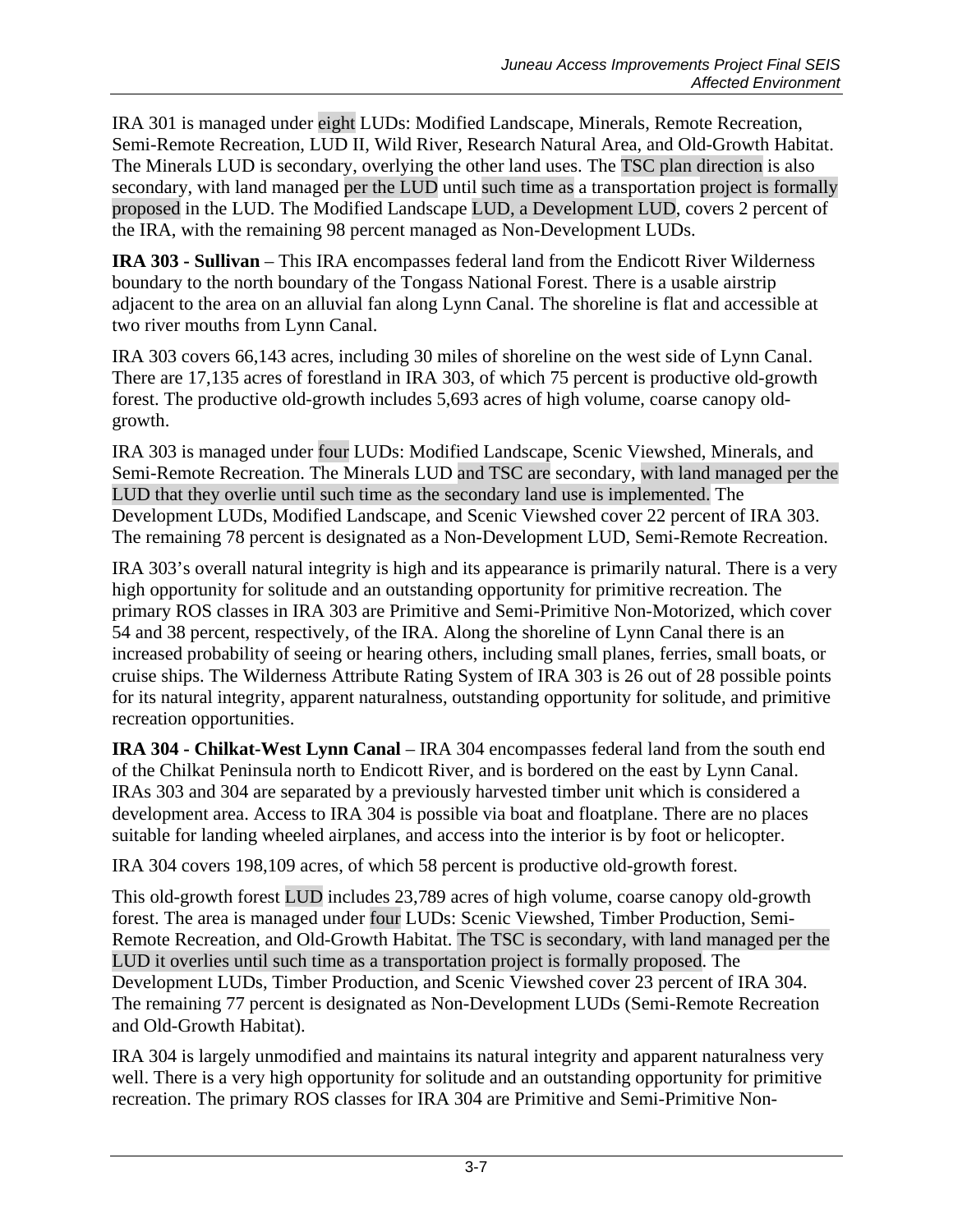Motorized, which cover 48 and 44 percent, respectively, of the IRA. Along the shoreline of Lynn Canal there is an increased potential for seeing or hearing others, including small planes, ferries, small boats, or cruise ships. The Wilderness Attribute Rating System for IRA 304 is 25 out of 28 possible points for its natural integrity, apparent naturalness, outstanding opportunity for solitude, and primitive recreation opportunities.

**IRA 305 – Juneau Urban** – This IRA, on the east side of Lynn Canal, borders the east side of the community of Juneau from approximately Auke Bay to the north end of Echo Cove–a few miles north of the end of Glacier Highway. Near the shoreline, it abuts IRA 301. Glacier Highway and other local roads provide access to IRA 305 except at the IRA's far north end, which is accessible by boat or on foot.

IRA 305 encompasses 94,800 acres, with only 1 mile of saltwater shoreline. It includes approximately 57,013 acres mapped as forestland, of which 34,883 acres (61 percent) are productive old-growth forest.

IRA 305 has high natural integrity and most of it has a natural appearance, despite many modifications, heavy recreational use, and proximity of air and road activity based in Juneau. Its opportunity for solitude is limited by the sound of frequent air traffic and noise of the Juneau road system, and by the heavy recreational use. There is high opportunity for primitive recreation. The primary ROS classes are Semi-Primitive Non-Motorized and Primitive, covering 41 and 39 percent of IRA 305, respectively. The Wilderness Attribute Rating System for IRA 305 is 21 out of 28 possible points for natural integrity, apparent naturalness, outstanding opportunity for solitude, and primitive recreation opportunities.

IRA 305 is managed under six LUDs: Semi-Remote Recreation, Minerals, Scenic Viewshed, Remote Recreation, Special Interest Area (the Mendenhall Glacier Recreation Area), and Old-Growth Habitat. The Minerals LUD and TSC are secondary, with land managed per the LUD they overlie until such time as the secondary land use is implemented. The Non-development LUDs comprise approximately 73 percent of the IRA, with Semi-remote Recreation comprising 52 percent of the IRA. Scenic Viewshed, a Development LUD, encompasses approximately 27 percent of this IRA.

## <span id="page-7-0"></span>3.1.1.2 National Park Service

Within the study area, the NPS manages the Skagway unit of the Klondike Gold Rush National Historical Park. The park is within the Skagway and White Pass District National Historic Landmark (NHL), covering 12,976 acres. Actual ownership is split between the State of Alaska (8,723 acres), the federal government (2,419 acres), the Municipality of Skagway Borough (1,477 acres), and private owners (including Native allotments [220 acres], private land in Dyea [57 acres], and commercial land [80 acres]).

In addition to the historic structures in downtown Skagway, the major attraction of the Klondike Gold Rush Park is the Chilkoot Trail, located 9 highway miles west of Skagway in Dyea. The Chilkoot Trail unit covers 9,900 acres; it begins at the north edge of Dyea and extends 16.5 miles north along the Taiya River valley to the Canadian border. The General Management Plan emphasizes developing and following a comprehensive approach that will protect the natural resources and ensure perpetuation of a pristine landscape compatible with the historic setting.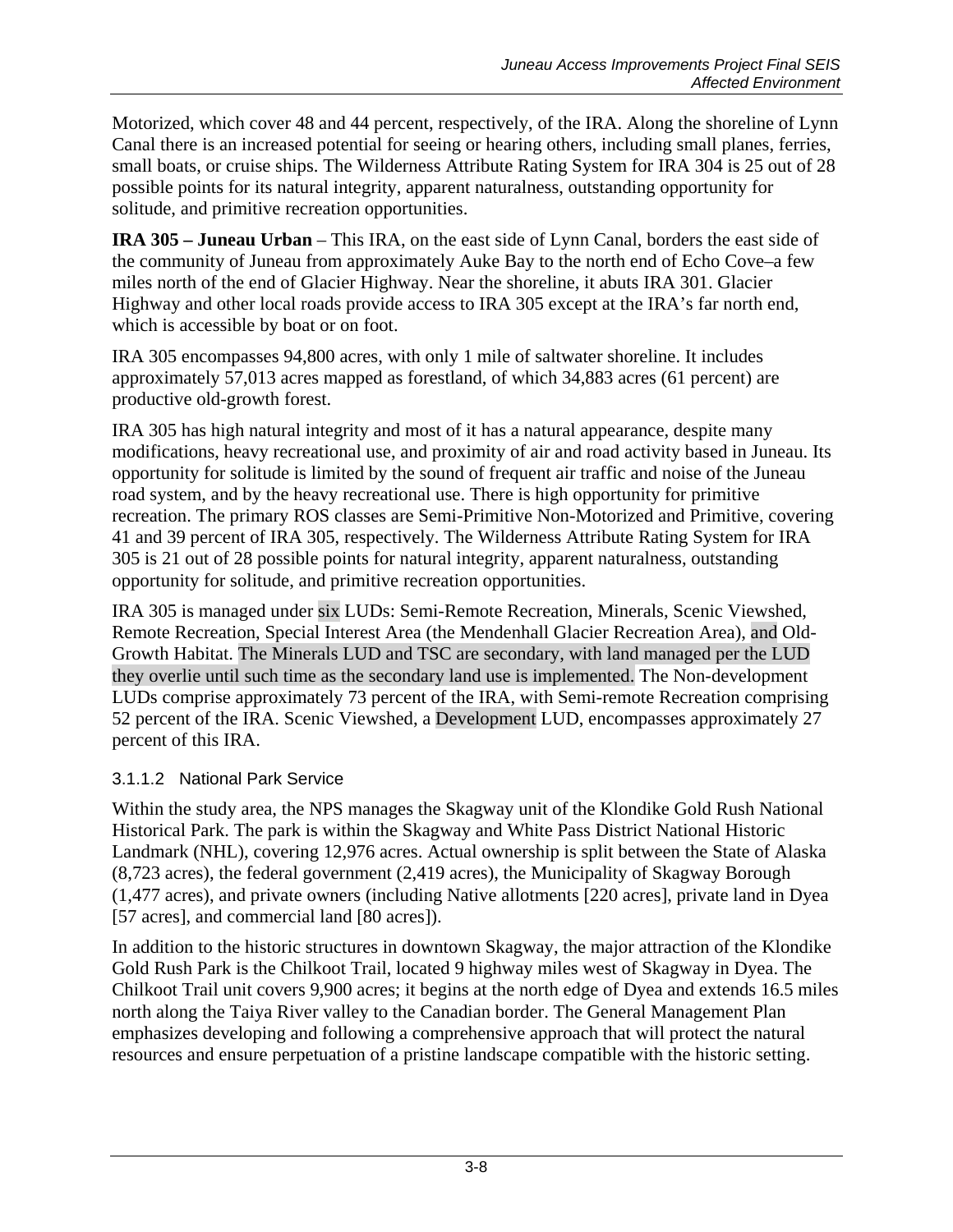## <span id="page-8-0"></span>3.1.1.3 State of Alaska

The State of Alaska owns and manages several State parks, marine parks, and a State forest in the project vicinity. The State also owns and manages most of the tidelands, submerged lands, and navigable waters along Lynn Canal. Specific management guidelines for these lands are set forth in various land management plans. University of Alaska lands and Mental Health Trust lands also lie within the study area.

The State owns the following parcels within the study area (Figures 3-1 and 3-2):

- Point Bridget State Park
- State-owned parcel southeast of Skagway in the area of Devil's Punchbowl
- State-owned parcel north of Skagway in the Twin Dewey Peaks area
- Sullivan Island State Marine Park
- Haines State Forest
- Pyramid Island
- Some parcels of shoreline along Mud Bay Road
- Chilkat State Park

In addition, ADNR owns and manages submerged lands and tidelands throughout the study area, unless conveyed to another entity. Parcels of land owned by other State entities exist within the study area and within alternative corridors. These lands, owned by the Alaska Mental Health Trust and the University of Alaska, are managed to produce revenue for their agencies.

Finally, the State owns land interests in transportation corridors on each side of Lynn Canal. In Section 4407 of the Safe, Accountable, Flexible, Efficient Transportation Equity Act: A Legacy for Users (a 2005 federal transportation law known as SAFETEA-LU; PL 109-59 as amended), Congress granted the State of Alaska multiple easements across Tongass National Forest lands for potential future roads. Two of these easements exist in the project area, one on each side of Lynn Canal. Broad planning-level easements have been recorded across the Tongass National Forest, with the exception of the easement on the east side of Lynn Canal.[4](#page-8-1) These easements are to be refined to 300-foot-wide final easements when a project using the easements is approved for construction. The 2016 TLRMP acknowledges these easements, as discussed in Section [3.1.1.1.](#page-0-1)

#### 3.1.1.4 Local Government

**City and Borough of Juneau** – Approximately 3,248 square miles of land are located within CBJ boundaries, including tidelands and submerged lands. The regional transportation policy set forth in the *Comprehensive Plan of the City and Borough of Juneau* is to support the improvement of transportation facilities and systems that reinforce Juneau's role as the capital city and a regional transportation and service center (CBJ, 2013). Juneau depends on air and marine transportation because no roads connect the area with other regions of the State and Canada. Strong local support exists for increasing ferry service in Southeast Alaska; improving and expanding air, marine, and highway transportation systems; and participating in studies of

<span id="page-8-1"></span> $\overline{a}$ <sup>4</sup> The easement on the east side of Lynn Canal was not submitted by the USFS for recording because it is part of this project, and the project was judicially halted based on litigation. However, the Congressional grant of the easement was not affected by that litigation.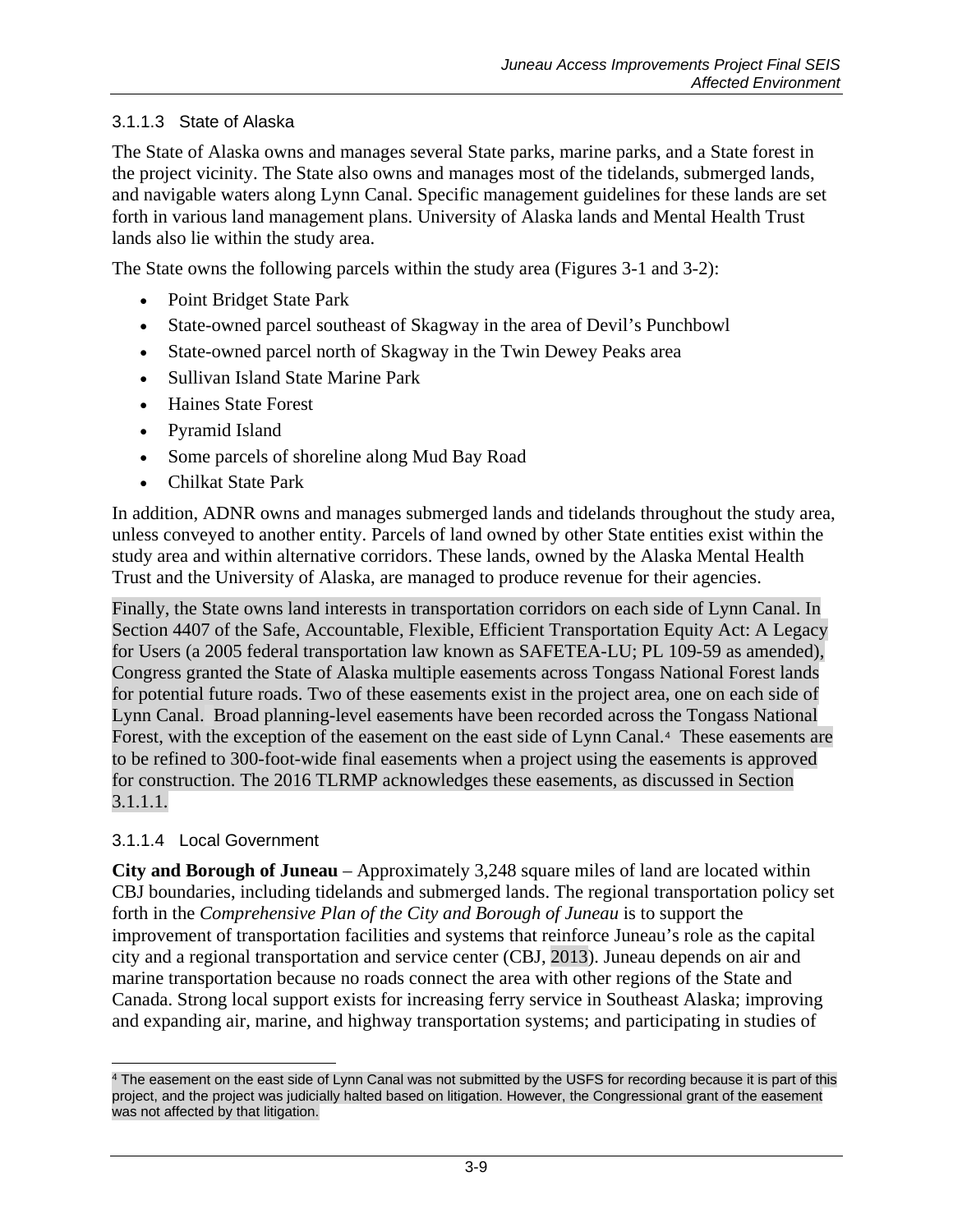road transportation links between Juneau, Southeast Alaska, and Canada. The CBJ completed an *Area Wide Transportation Plan* in 2001; elements of this transportation plan are included in the 2013 *Comprehensive Plan* in order to support creation of a balanced and integrated multimodal surface transportation system. The 2013 *Comprehensive Plan* supports consideration of all affordable energy efficient transport alternatives to improve transportation links between Juneau and other areas of Southeast Alaska, including improved air (cargo and passenger) service, roadways, ferries, and fixed guideway systems.

The CBJ Assembly Resolution 2463 (March 16, 2009) made recommendations for transportation projects to DOT&PF for the 2010–2013 Statewide Transportation Improvement Program, one of which was extension of the Glacier Highway to MP 91.1 (just north of the Katzehin River delta, consistent with the road portion of Alternative 2B).

**Haines Borough** – The Haines Borough is located on the east and west shores of the Lynn Canal. The borough extends to the Canadian border. The area encompasses 2,350 square miles of land and 382 square miles of water. Approximately two-thirds of the land is owned by the federal government, almost one-third is owned by the State of Alaska, and about 2 percent is either privately owned or Borough land (Haines Borough, 2012a).

The Haines Borough Assembly adopted its *2025 Comprehensive Plan* on September 11, 2012, to guide growth over the next 10 to 20 years (Haines Borough, 2012a). This plan describes current conditions, reviews outstanding issues and needs, establishes broad goals that set overall direction, identifies specific objectives that are the desired future that the community wants to achieve over time, and sets out actions to chart a path to achieve the goals and objectives. Topics covered are quality of life, municipal government, the economy and economic development, current and future land use, transportation, recreation, utilities, public safety, community services, and education (Haines Borough, 2012a).

One of the Haines Borough *2025 Comprehensive Plan* transportation objectives (4C) is to support Alaska Marine Highway System (AMHS) ferry service to and from Haines. The plan advocates for daily AMHS day boat service between Upper Lynn Canal communities and Juneau, for the proposed Alaska Class ferry to serve the Upper Lynn Canal, and for an AMHS ferry to homeport or overnight in Haines. If a highway alternative is selected, however, a West Lynn Canal Road (Alternative 3) would be preferable to Haines Borough (Haines Borough, 2012a).

**Municipality of Skagway Borough** – In 2007, Municipality of Skagway Borough (the Municipality) voters approved dissolving the City of Skagway in favor of forming a borough. The boundaries of the borough are the same as the former city boundaries. Skagway is bounded on the south and west by the Haines Borough, and on the north and east by the U.S./Canada border. Skagway consists of approximately 461 square miles of land. Federal agencies control 71.6 percent, State agencies manage 25 percent, including 1.7 percent that is Taiya Inlet tidelands, the Municipality owns 2.8 percent, and 0.6 percent is in private ownership (Municipality of Skagway, 2009).

Land use within Skagway is governed primarily by its *2020 Comprehensive Plan* (Municipality of Skagway, 2009) and municipal code. The Skagway *2020 Comprehensive Plan* states that it is the goal of the Municipality to provide an integrated, efficient, safe, and reliable transportation network to facilitate the movement and goods in and through Skagway (Municipality of Skagway, 2009). The transportation policy supports maintaining and increasing year-round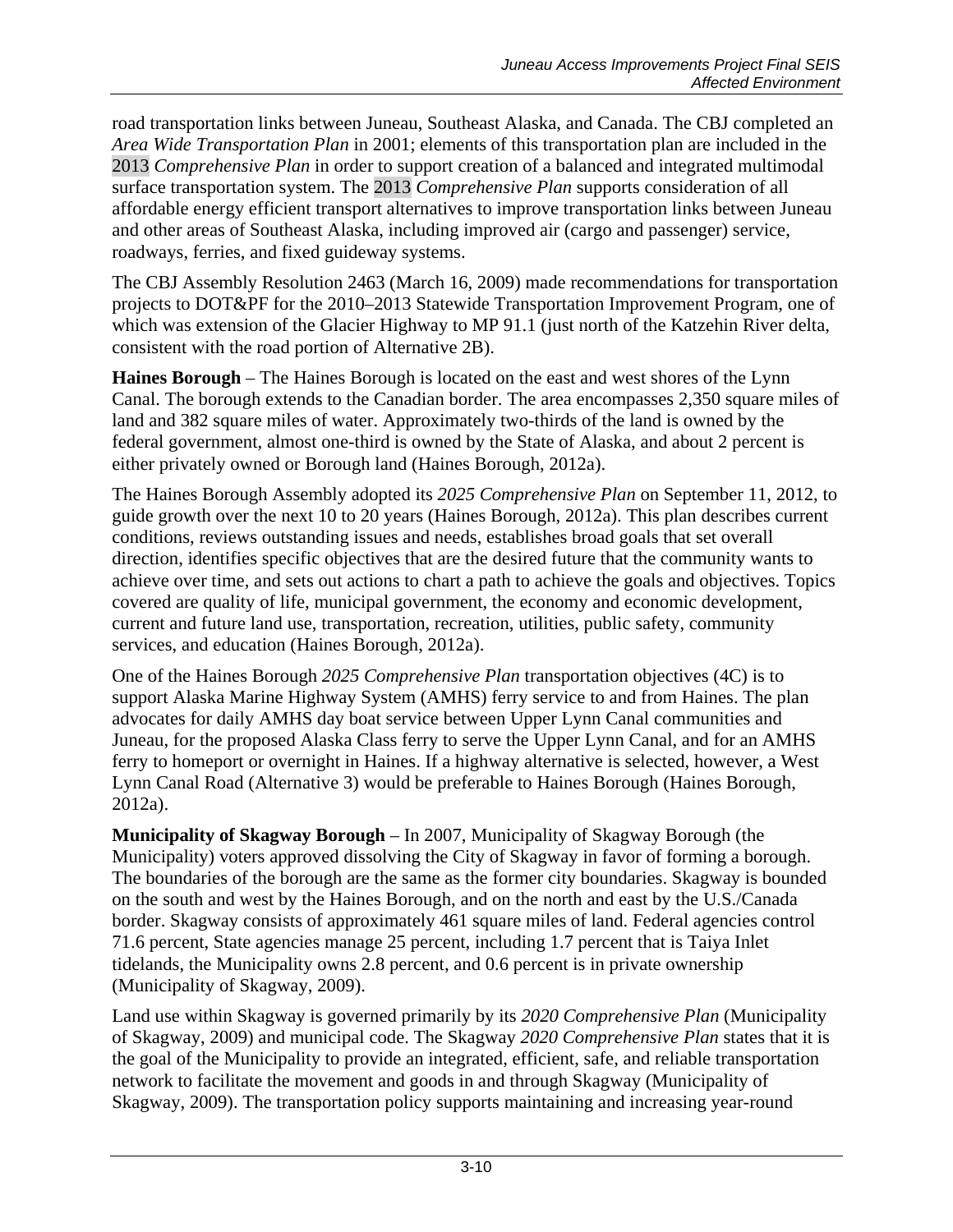access to and from Skagway including public and private ferries, and air, road, trail, marine, and rail access. The Municipality depends upon the Klondike Highway and the AMHS to transport goods and people into and through Skagway. The plan acknowledges that the Skagway economy, population growth, and community development are closely tied to the movement of people and goods to and through town. The Municipality supports improved and more frequent ferry service to Skagway (Municipality of Skagway, 2009).

## 3.1.1.5 Private Lands

The area of Berners Bay was traditionally used by the Auk Tlingit. The land north of Point St. Mary on the east side of Lynn Canal was traditionally used by the Chilkat Tlingit, as was much of the west side of Lynn Canal. Most of this land is now managed by the USFS and the State of Alaska. Sealaska, the regional Native corporation for Southeast Alaska, owns a parcel of land north of Sawmill Cove. Goldbelt, a Native corporation based in Juneau, owns approximately 1,400 acres in the study area surrounding Echo Cove. In 1996, Goldbelt prepared the Echo Cove Master Plan and the USFS circulated an EIS for a proposed access road from Echo Cove to Cascade Point in Berners Bay. The USFS completed a ROD in 1998. Goldbelt received a USFS special-use permit and a U.S. Army Corps of Engineers (USACE) Section 404 permit for the road. Construction began in 2005 with funding from the State of Alaska Industrial Roads Program. This road was completed in 2013. Goldbelt submitted a Master Plan to CBJ for Echo Cove in 1996 and is currently working on a plan to develop a marine facility at Cascade Point just north of Echo Cove (the facility was permitted by CBJ in 2004 and the permit was extended in 2007), which will be used to transport mine workers across Berners Bay. Although the permitting is complete, legal actions and funding constraints have delayed the project (NEI, 2013). Presently, instead of a ferry from Cascade Point, Kensington Mine employees are transported using a shuttle operated by Goldbelt, Inc. from Yankee Cove, 14 miles south of Slate Cove in Lynn Canal (Loiselle, personal communication 2012).

One Native allotment application lies along the proposed alignment of Alternative 2B; seven certified allotments and allotment applications lie near the proposed alignment of Alternative 3. The Central Council Tlingit and Haida Indian Tribes of Alaska administer Native land allotments for the Bureau of Indian Affairs.

Other private lands are clustered at several locations throughout the study area (Figures 3-1 and 3-2) and include mines and patented mining claims and private homesteads.

#### 3.1.1.6 Land and Resource Uses

Current land and resource uses in the study area include commercial/industrial, recreational, residential, and public. Commercial/industrial uses include timber harvest, mineral exploration, commercial fishing, commercial guiding and outfitting, and commercial charter fishing. Recreational uses include sport and personal use fishing, hunting, boating, camping, wildlife viewing, and other recreational activities.

**Timber Harvest** – The majority of land in Lynn Canal is USFS land and is part of the Tongass National Forest. The USFS currently has no plans for timber harvest and sales in Lynn Canal areas (Sandhofer, personal communication 2012). Lands in the northwest portion of Lynn Canal are part of Haines State Forest and, in the study area, the State manages those lands for scenic and recreational values, fish and wildlife, and potential mineral values: commercial timber harvest is prohibited. Forestry resources in Lynn Canal, even if they were available for logging,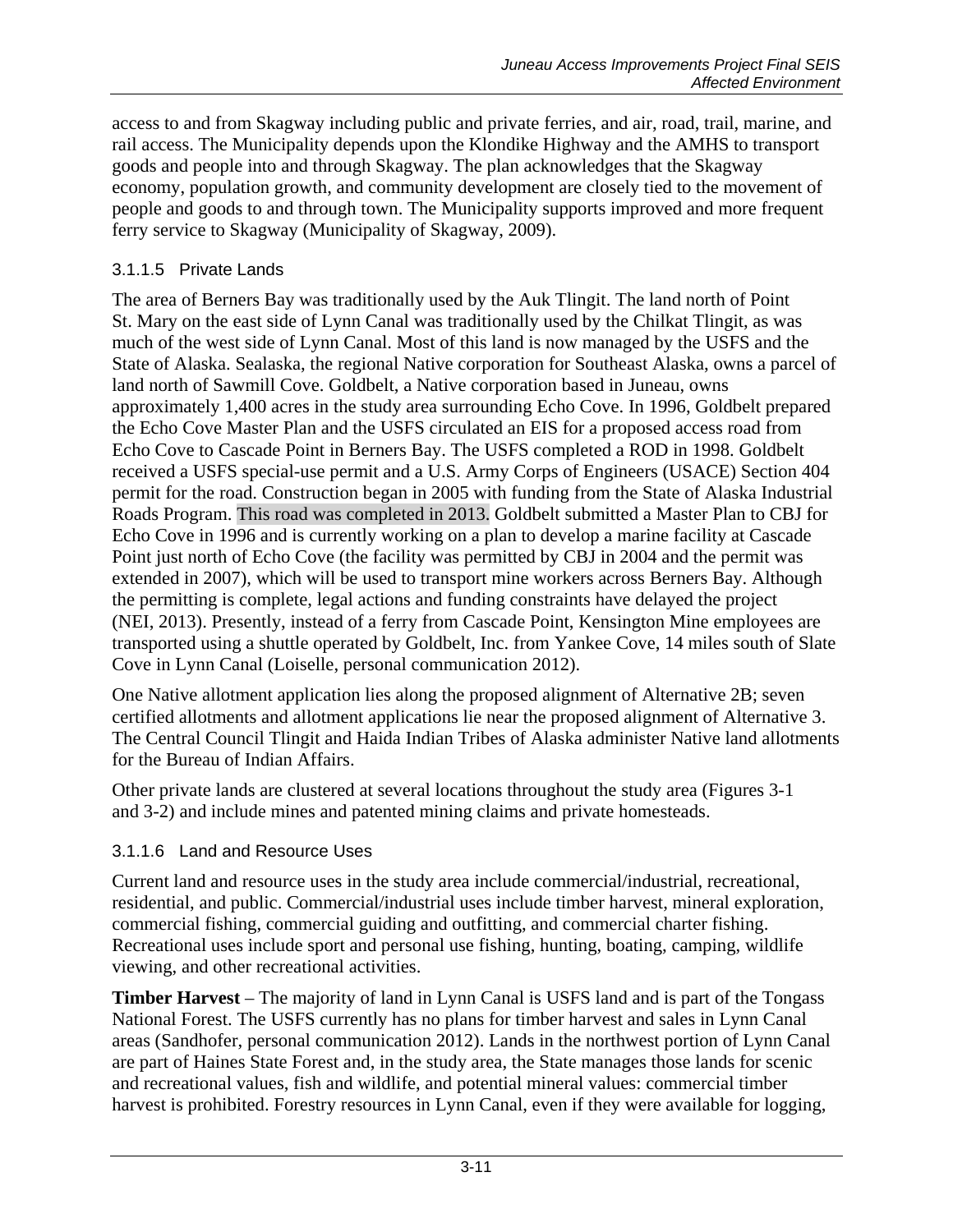would more than likely be used as pulp product rather than as export logs, and the costs of pulp processing in Alaska may limit the growth potential in this industry in northern Southeast Alaska (NEI, 2012a).

**Mineral Development** – The study area lies within a large mineral region known as the Juneau Mining District. The district has been a highly productive mineral area since 1869, producing large quantities of gold, silver, and lead. The proposed routes under Alternatives 2B and Alternative 3 run through this area of mineral occurrences, prospects, claims, and historic and current mines. The Juneau Mining District consists of five geographical subareas: Haines-Klukwan-Porcupine, Glacier Bay, West Lynn Canal, Juneau Gold Belt, and Coast Range. Portions of each subarea except Glacier Bay are within the JAI Project study area.

The Kensington Gold Project is located just north of Berners Bay within CBJ boundaries and the Tongass National Forest. Coeur Alaska, Inc. (Coeur Alaska), the managing company for the Kensington Gold Project, acquired the Jualin gold prospect in 2001. Coeur Alaska received the State and federal permits for mine operation, began construction in 2009, and began production in 2012. The Kensington mine is projected to remain operating until 2021, based on its identified resource base and measured economic reserves. As with many large mines, the identified resource base of the mine could expand over time and the mine could operate over a longer period of time than is indicated by its current reserves. Currently, mine workers are transported by bus to Yankee Cove and then by boat to the mine's dock at Slate Creek.

**Commercial Fishing** – Commercial fishing has historically been an important element of the economy of Southeast Alaska. Although market and other considerations have reduced profits in the salmon industry, commercial fishing continues to be a valuable contributor to the Juneau economic and employment base and an important sector of the Haines economy. According to Commercial Fisheries Entry Commission (CFEC) 2010 data for Juneau, 315 Juneau-based commercial fishermen fished 313 permits and harvested 15.8 million pounds of fish with an estimated gross income of \$16.9 million (CFEC, 2011). Earnings per permit fished averaged \$53,967. According to CFEC preliminary data for Haines, 81 Haines-based commercial fishermen fished 130 permits in 2010 and harvested 6.4 million pounds of fish with an estimated gross income of \$7 million (CFEC, 2011). Commercial fishing has not been substantial in the Skagway economy. CFEC data for Skagway shows that 3 Skagway-based commercial fishermen fished 4 permits in 2011 (CFEC, 2011). Salmon, halibut and other groundfish, and shellfish (crab and shrimp) are the targeted species for Lynn Canal commercial fishing.

Lynn Canal supports commercial salmon drift gillnet and troll fisheries. Berners Bay and the Chilkat River and lakes system are productive fish-rearing areas that contribute to these fisheries. To a lesser degree, the study area also supports halibut and groundfish longline fisheries and crab and shrimp pot fisheries.

**Recreation, Sport Fishing, and Hunting** – The Lynn Canal area has high recreational value and annually attracts thousands of Alaskans and visitors from all over the world. Because most of the study area lies within the Tongass National Forest, recreation in the region is affected by USFS management decisions. The 1997 Draft EIS included the following description of recreation, which is still pertinent:

Recreation in Lynn Canal is primarily water-based because of limited access. Boating is both a recreational activity and a means of transportation for other recreational pursuits, such as camping, hunting, hiking and kayaking. Berners Bay is a popular recreation area,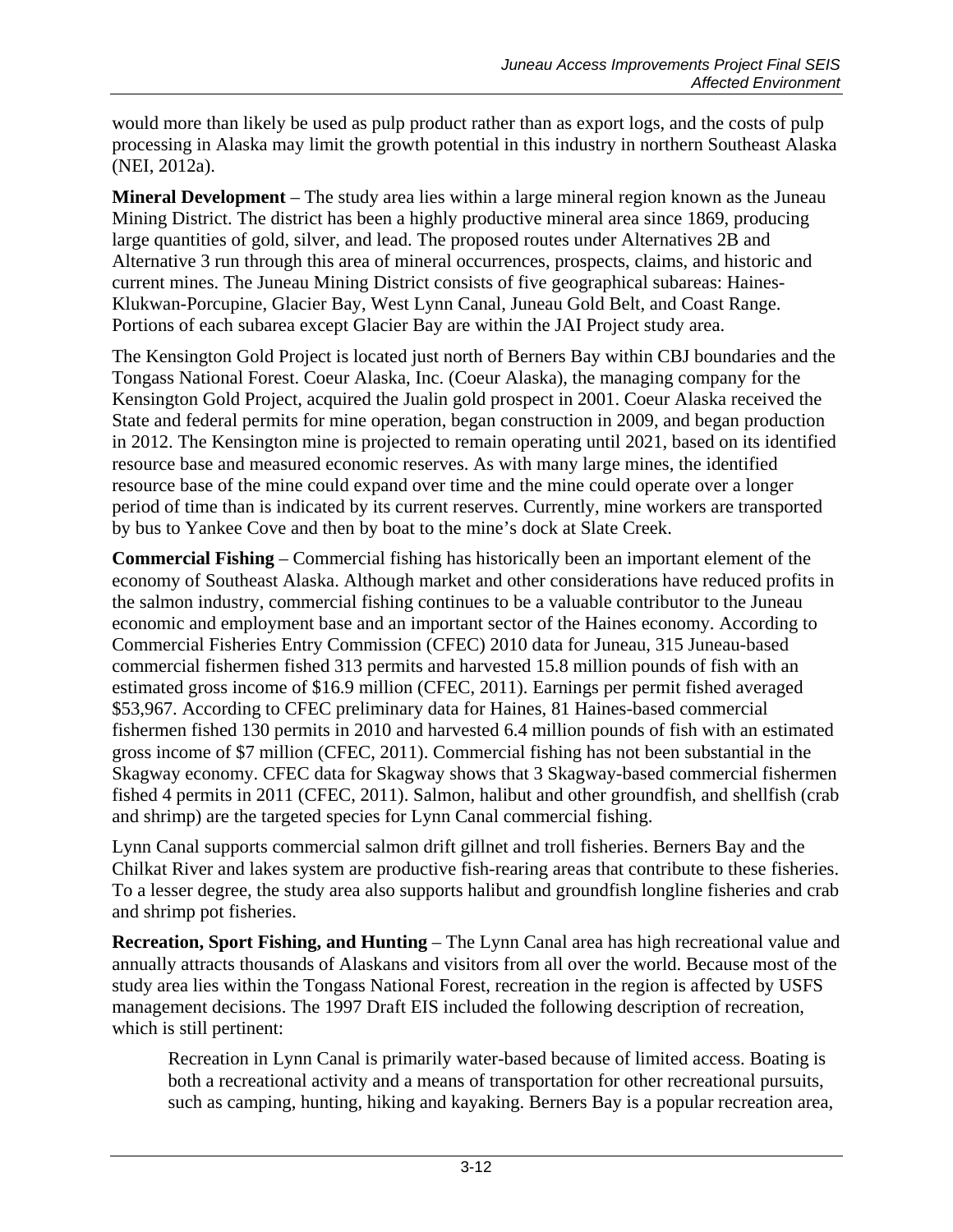which is accessible from a public boat launch at Echo Cove. Tent and recreational vehicle camping occur in urban outskirt areas and in developed campgrounds. A public recreation cabin, managed by the [USFS], is located [8 miles] north of Echo Cove.

Hiking occurs primarily on trails built and maintained by federal, State, and local government agencies and a few private, nonprofit groups. These trail systems are generally in road accessible areas within and around the communities of Juneau, Haines, and Skagway.

Wildlife viewing is an important recreation activity for residents and visitors, especially viewing marine mammals, such as seals, sea lions, porpoises, and whales. Gran Point, located south of the Katzehin River, is the site of a Steller sea lion haulout, a popular viewing location. Seabirds and ducks are abundant in the area. Terrestrial mammals such as brown bears, black bears, and mountain goats can also be seen.

Sport fishing is extremely popular. Surveys have found that boating and sport fishing have higher participation rates in Southeast than in any other region of Alaska.

Hunting is a relatively minor activity in Lynn Canal. The most productive valleys for wildlife are around Haines and Skagway, Berners Bay, William Henry Bay, Katzehin River and the Endicott Wilderness Area. Species harvested include brown bear, black bear, wolf, moose, Sitka black-tailed deer, mountain goat, waterfowl, ptarmigan, and grouse.

Other recreational activities in the study area include flightseeing, eagle viewing at the Alaska Chilkat Bald Eagle Preserve, wildlife viewing, camping, hiking, kayaking, canoeing, and jet and air boating. Marine and freshwater sport fishing is extremely popular in Lynn Canal. Shellfish, including red and blue king, Tanner, and Dungeness crab, and shrimp are also harvested for sport.

## 3.1.1.7 Parks and Recreation Facilities

Many municipal, State, and federal parks and public recreation areas are located within the study area. The Municipality of Skagway Borough has two public parks: Pullen Creek Shoreline Park and Molly Walsh Park (Figure 3-5). Registry Rock, where boaters have painted their ship names on a rock outcrop for nearly a century, is an attraction in Skagway's Railroad Dock area, but is not part of any designated park or recreation area or historic site. State parks include Point Bridget State Park, Sullivan Island State Marine Park, Chilkat State Park, Chilkoot Lake State Recreation Site, Portage Cove State Recreation Site, and Chilkat Islands State Marine Park (Figures 3-1 and 3-2). The NPS manages the Klondike Gold Rush National Historical Park in the Skagway area (Figure 3-5). The USFS has a public use recreation cabin in Berners Bay (Figure 3-2) and a day use area at Sturgill's Landing south of Skagway (Figure 3-1), which connects with Sturgill's Landing Trail. The USFS concurred that the Berners Bay cabin, Sturgill's Landing Trail, and Sturgill's Landing Day Use Area are the only designated recreational sites on USFS land in the project study area (Griffin, 2004).

The Lower Dewey Lake area is a popular hiking/picnicking destination and trail hub and is owned by the Municipality of Skagway Borough (Figure 3-5). The area has many trails connecting to Sturgill's Landing, Icy Lake, Upper Reid Falls, Upper Dewey Lake, and Devil's Punchbowl. On October 7, 2004, the City of Skagway (now the Municipality of Skagway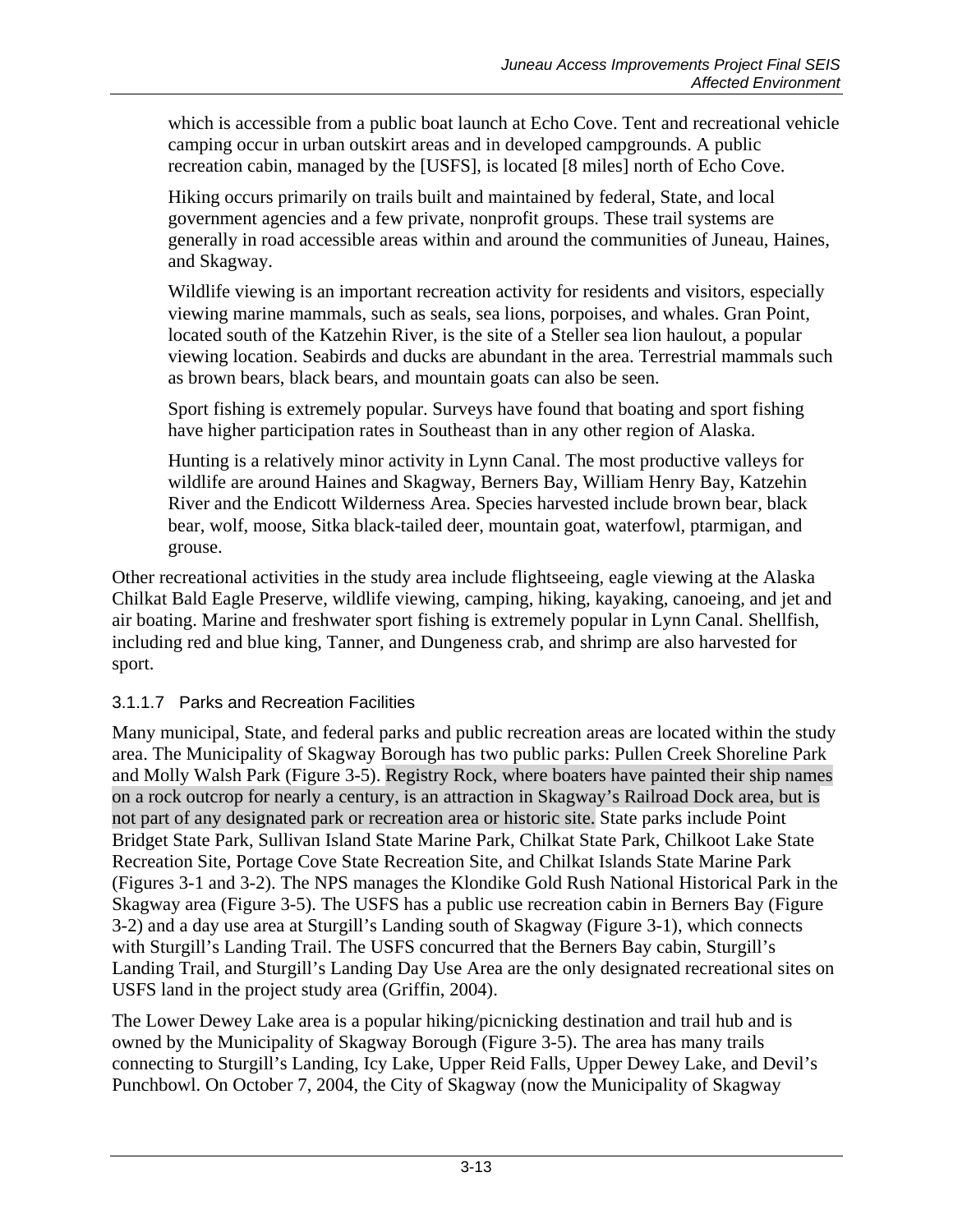Borough) adopted an ordinance creating the *Dewey Lakes Recreation Area Management Plan*. This ordinance sets forth allowable and prohibited activities in this management area.

No land purchased with grants under Section 6(f) of the Land and Water Conservation Fund Act would be impacted by any alternative.

# 3.1.1.8 Residential, Commercial, Industrial, and Public Facilities

**City and Borough of Juneau** – Auke Bay is categorized as urban in the 2013 CBJ *Comprehensive Plan*. Land use designations range from open space/natural areas to industrial. From the Auke Bay Ferry Terminal north to the end of the highway at Cascade Point, Glacier Highway is an arterial highway designed to accommodate traffic at steady speeds. The Eagle River to Berners Bay area (Subarea 1) is categorized in the 2013 CBJ *Comprehensive Plan* primarily as Rural. The lands in Berners Bay are designated primarily as Recreation Resource lands in the 2013 CBJ *Comprehensive Plan*. Echo Cove, which is located within Subarea 1, is identified as a Resource Development Area with a New Growth Area overlay (CBJ, 2013). This area includes the Davies Creek and Cowee Creek watersheds; a scenic corridor/viewshed (approximately 400 feet wide by 10 miles long) from Bridget Cove to Eagle River; and flooding hazard areas at Cowee and Davies creeks, Eagle River, Herbert River, Peterson Creek, and coastal areas (CBJ, 2013, p. 174).

**Haines Borough** – Active management within the Haines Borough boundaries takes place only within the former City of Haines boundaries (now called the Townsite Planning Zone) and in former City of Haines Coastal Management Areas Meriting Special Attention. All other areas of the Borough fall under the general use zoning district, until zoned otherwise (see Title 18 Land Use/Development of the Haines Borough Code). Traffic from a West Lynn Canal Highway that would be directed onto Mud Bay Road would be within the Mud Bay Planning/Zoning District. The intent of this district is to preserve residents' "lifestyle, community scale, self-sufficiency, self-determination, and the basic rights of health, safety and welfare" (Haines Borough, 2008). This area includes a Rural Residential Zone, which provides "for the establishment of a rural residential area allowing for single family dwellings and cottage industries"; and a Cannery Zone, which is "intended to create a commercial area for the provision of support functions for the Haines fishing fleet" (Haines Borough, 2008).

**Municipality of Skagway Borough** – Land use within the Municipality of Skagway Borough is governed primarily by Skagway's *2020 Comprehensive Plan* (Municipality of Skagway, 2009) and municipal code. The Skagway *2020 Comprehensive Plan* suggests a balance between welllocated industrial and commercial land, future growth, port and waterfront utilities, and recreation areas. The Municipality supports port development and there has been long-standing community consensus for split use of the port for tourism and industrial uses. The State ferry terminal facility is jointly used by the Municipality and the State of Alaska; the Municipality owns the transfer bridge and one-third of the floating dock. Current land use is a mixture of water-related commercial and industrial activities, pedestrian paths and amenities, shops and restaurants, small boat harbor uses, a staging area for the city transfer bridge, and the Pullen Creek picnic area.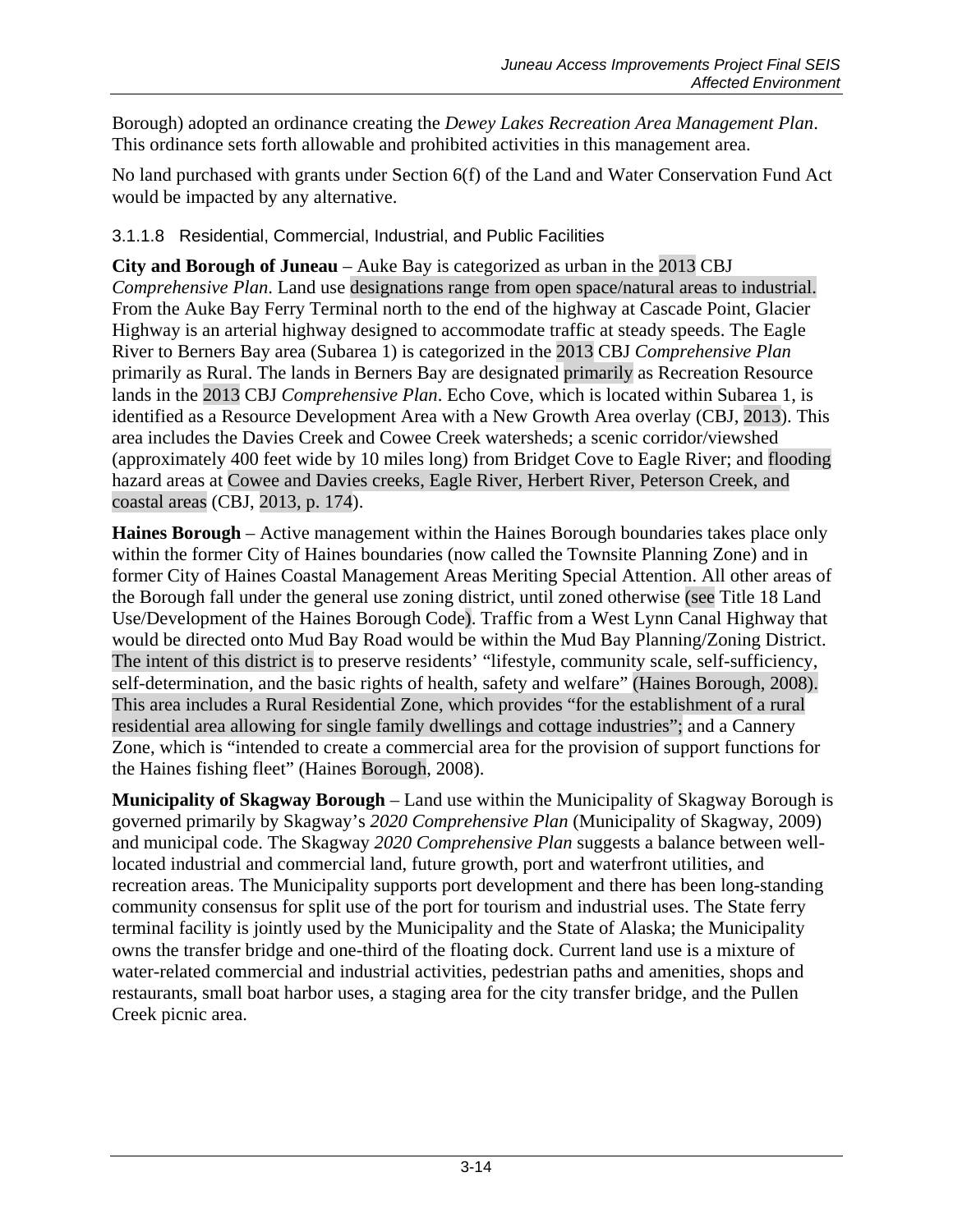#### 3.1.1.9 Coastal Zone Management

The Alaska Coastal Management Program (ACMP), in force since the approval of the Alaska Coastal Management Act in 1977, expired on July 1, 2011[5](#page-14-0), as provided by Alaska Statute (AS) 44.66.030. The ACMP was administered by the ADNR by districts throughout the state with the intent to preserve, protect, develop, use, and, where necessary, restore or enhance the coastal resources of the state. The ACMP was implemented by local governments, which were required to develop and enforce their own coastal management programs.

Because provisions for resources addressed under the ACMP have been incorporated into local plans and ordinances, coastal management programs still exist at the local level.

The CBJ's Coastal Management Program is reflected in policies and in the borough's codes. Further, when the CBJ's comprehensive plan was amended in March 2012, the *Juneau Coastal Management Plan* was specifically included. The *Haines Coastal Management Program* is reflected in the *2025 Haines Borough Comprehensive Plan*, which was adopted in September 2012 and incorporates the coastal management plan's enforceable policies. The enforceable policies of the *Haines Coastal Management Program* apply only to land and water uses and activities within the Haines Coastal Management Area Boundary, which is the same as the former City of Haines corporate boundary. Uses and activities occurring on lands and waters outside the Haines Coastal Management Area Boundary are subject to Haines policies only if a proposed action will have a direct and significant effect on coastal resources within the Haines Coastal Management Area coastal district boundaries. Since the Alaska statutes expired, the Municipality of Skagway Borough has not incorporated coastal management enforceable policies into its comprehensive plan. Some elements, however, are codified in its zoning regulation and, according to Skagway officials, are enforced as much as possible during development review (Van Horn, personal communication 2013).

#### **3.1.2 Visual Resources**

 $\overline{a}$ 

Landscapes within Lynn Canal are predominantly natural and undisturbed, and contain a wide range of visual resources. The area is characterized by steep mountainous terrain topped with rugged peaks, sheer rock faces, glaciers, and icefields. The upper elevations along the canal range from approximately 5,000 to 7,000 feet. The moderate to steep slopes along Lynn Canal are largely covered by undisturbed, dense coniferous forest. Rivers or braided streams, wetlands, or glaciers (e.g., Davidson Glacier) occasionally break through the forested landscape, creating spectacular and visually diverse landscapes. In some areas, the rocky coastline of the canal is visible, which provides a distinct contrast to the dramatic mountains and icefields in the background. Within Lynn Canal, several low-elevation islands (e.g., Sullivan Island and Chilkat Islands) have been rounded by the extreme erosional forces found in the canal valley.

Weather conditions of Lynn Canal also play an important role in the visual character of the area. During frequent periods of low clouds and rain, most, if not all, of the spectacular scenery surrounding the canal becomes invisible or severely obscured. Conversely, on bright, clear days, the views are unforgettable and unparalleled within the region. The contrasting colors, shapes,

<span id="page-14-0"></span><sup>5</sup> "The Alaska Coastal Management Question," or Ballot Measure 2, appeared on the August 28, 2012, ballot in Alaska as an "indirect initiated State statute." The measure, which would have established a new coastal management program, was defeated.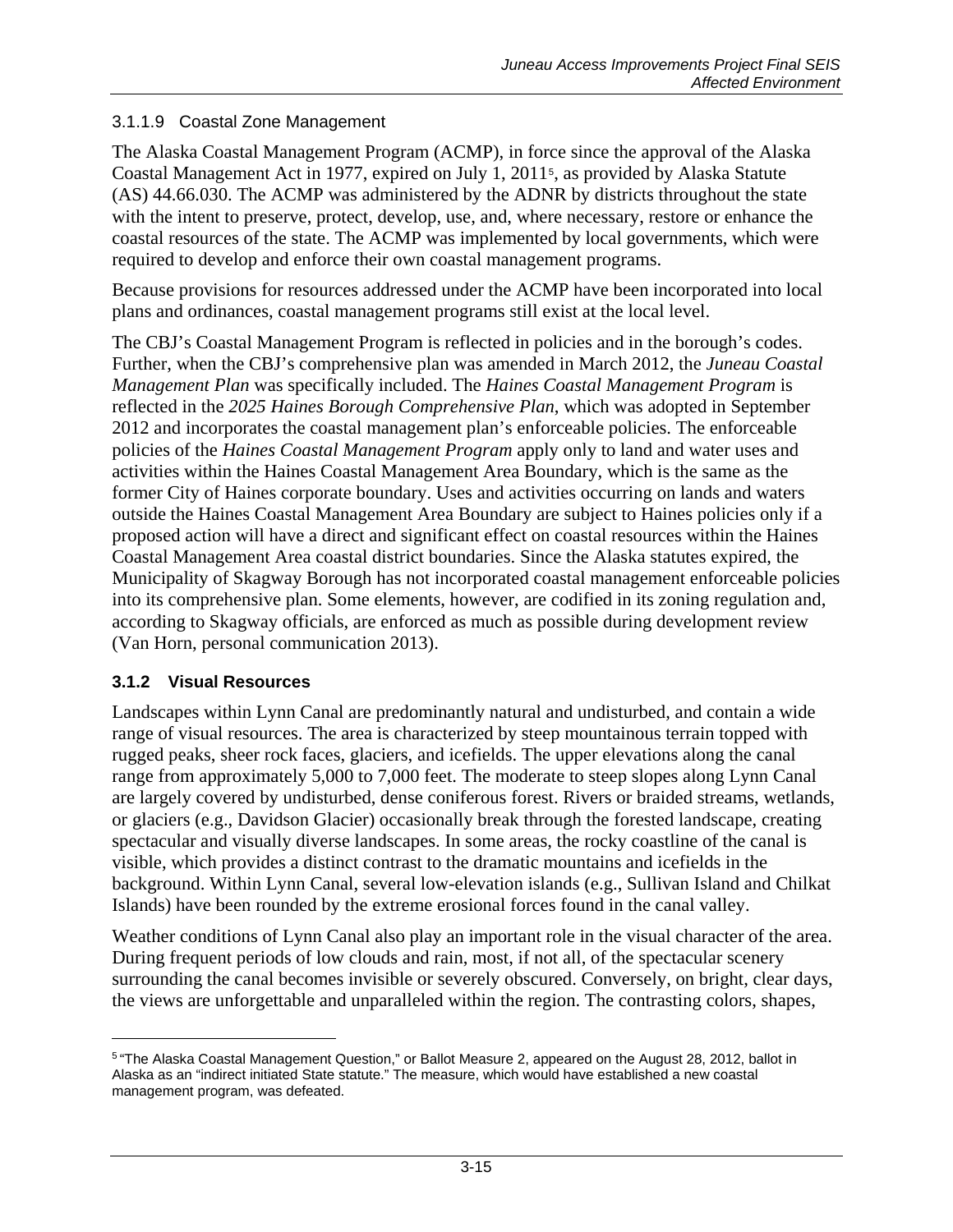and textures of the surrounding environment visible on these days further highlight the extraordinary visual quality of the area.

The 1997 Draft EIS included the following description of visual resources. Because there has been little change in the area, this information is still relevant.

Important landscape resources on the east side of the Lynn Canal include: Berners Bay and Lions Head Mountain; the Kakuhan Range north of Comet; a Steller sea lion haulout at Gran Point; the Katzehin River delta and valley area; and the eastern shore of Taiya Inlet. On the west side, the major landscape areas are the Chilkat Mountain Range along William Henry Bay, the Endicott River, Sullivan Island, the narrow drainage valleys west of Sullivan Island, and the Davidson Glacier area. The Forest Service has rated many of these areas as visual variety Class A to denote distinctiveness. This rating is often associated with avalanche chutes, braided streams, steep slopes with rock outcrops, glaciers, and scenic shoreline features.

Most of the viewers are cruise ship and ferry tourists, local travelers, and recreational users. The view perspectives are from the air and waters of Lynn Canal. The entire coastline of Lynn Canal is considered an area of high visual sensitivity.

The 2016 TLRMP includes guidance to manage scenic resources in the Tongass National Forest (USFS, 2016a, p. 4-54). Land management activities are rated based on their Scenic Integrity Objectives (SIOs).[6](#page-15-0) These SIOs are categorized as follows (from most protective to least): High, Moderate, Low, and Very Low (USFS, 2016a, pp. 4-55 and 7-53).

The High SIO provides for land management activities that are not visually evident to the casual observer. Management activities should only repeat the form, line, color, and texture found in the existing landscape.

The Moderate SIO provides for management activities that remain visually subordinate to the characteristics of the existing landscape. These management activities may change visual qualities of the landscape but do not create man-made features that visually dominate the landscape.

Under the Low SIO, land management activities can visually dominate the original characteristics of the landscape. However, facilities should borrow from naturally established form, line, color, and texture to blend with the natural landscape. For transportation projects, rock quarries should be designed and located to minimize the apparent visual size and dominance of the activity.

The Very Low SIO allows management activities of vegetative and landform alteration to dominate the landscape. When viewed in the background, the visual characteristics of these activities should blend with the surrounding landscape.

As mentioned in Section [3.1.1.1,](#page-0-1) TSCs have been identified on both the east and west sides of Lynn Canal. If a highway is formally proposed on either corridor, the corridor would be managed as a TSC. The SIO for TSCs is Low.

 $\overline{a}$ 

<span id="page-15-0"></span><sup>6</sup> The 2006 Final EIS used Visual Quality Objectives (VQOs) in accordance with the 1997 TLMP. This Final SEIS has been updated to comply with the 2016 TLRMP, which replaced the VQOs with Scenic Integrity Objectives (SIOs). The primary difference between the VQOs and SIOs is that the SIOs better recognize the positive scenic values associated with some human-modified (cultural) features and settings. The VQOs and SIOs are similar enough that the definitions were written to allow for easy conversion between the two.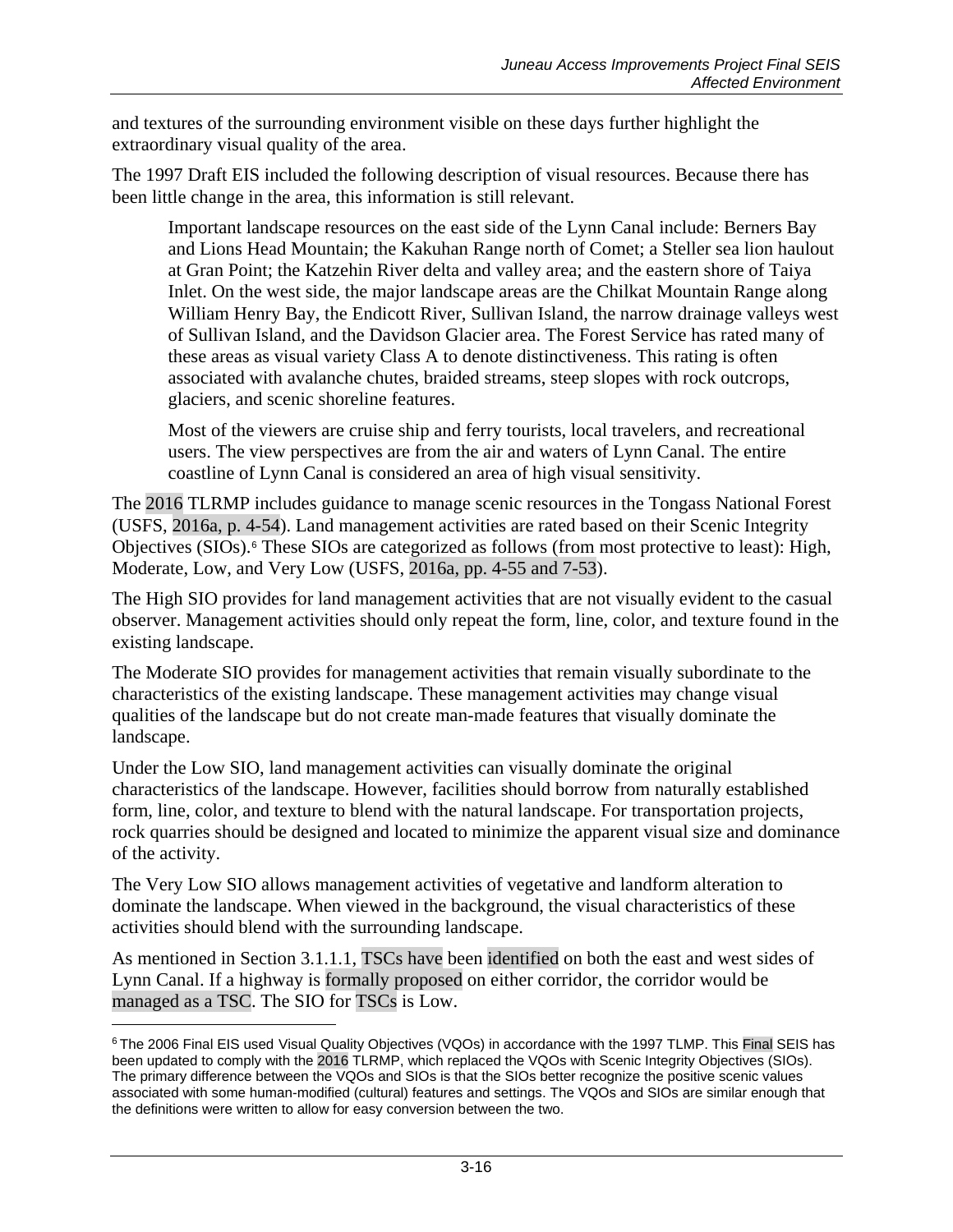The SIO for much of the study area is Moderate, but large areas also have a High SIO. High SIO areas include the head of Berners Bay, Comet area, Katzehin River valley, William Henry Bay shoreline, several valley mouths on the west side of Lynn Canal, the east shore of Sullivan Island, and the east shore of Taiya Inlet. The Endicott River Wilderness Area has a High SIO.

The USFS Juneau Ranger District staff helped develop the methodology used in the analysis, which incorporated the steps outlined below. This methodology is consistent with the updated visual impact assessment performed for the 1997 Draft EIS and is applied to this Final SEIS. It allows the visual effects of project alternatives to be compared to the SIOs of the TLRMP, since most of the land traversed by highway alternatives is within the Tongass National Forest.

**Classification of Existing Landscapes** – Landscapes within the viewshed (or visual sphere of influence) of project alternatives were inventoried by scenic attractiveness and existing scenic integrity. These are qualitative measures of a landscape's inherent scenic value (scenic attractiveness) and the level of noticeable human-made visual change in the natural landscape setting (existing scenic integrity). In addition, the following analyses were conducted to predict the magnitude of impact and to compare the level of impact within the Tongass National Forest with USFS SIOs.

- **Visual Absorption Capability Analysis** The visual absorption capability analysis characterizes landscapes in terms of their ability to accept human alteration without loss of landscape character or scenic condition. Visual absorption capability levels were integrated with scenic attractiveness and visibility factors to estimate potential visual impacts of highway alternatives on sensitive viewers and visual quality.
- **Consistency Analysis** Changes to the visual resource resulting from project alternatives were compared to TLRMP SIOs and any local visual resource policies.

#### For additional information on the visual resource assessment methodology, see the *2014 Update to Appendix G - Visual Resources Technical Report* and *2017 Errata* (see Appendix Z).

Existing travel routes and use areas in Lynn Canal and along the east and west shoreline were inventoried and considered in the visual resources assessment. Landscape units consisting of areas with similar scenic qualities (i.e., scenic attractiveness) were grouped together to facilitate the discussion of the inventory and assessment results. In clear weather, each area is typically seen from Lynn Canal as a whole unit, combining views of the water, shoreline, mountainsides, and rock features at higher elevations in the overall setting. The major landscape units on the east and west sides of Lynn Canal used for this analysis and the characteristics of those units are described in the following subsections.

## 3.1.2.1 East Lynn Canal

**Berners Bay** – This bay is almost 3 miles wide and opens to Lynn Canal on its western side. It has distinctive enclosing mountainsides and a varied coastline, ranging from rocky shore to extensive wetlands at the mouths of the Lace and Antler rivers that flow into the bay. Federal lands have a High SIO, and the USFS manages the eastern shoreline of Berners Bay as a scenic viewshed.

**Point St. Mary to Eldred Rock** – Lynn Canal ranges from 5 to 8 miles wide in this area. Slopes along the shoreline are moderate on both sides of the canal and have uniform forest cover. Federal lands have High and Moderate SIOs.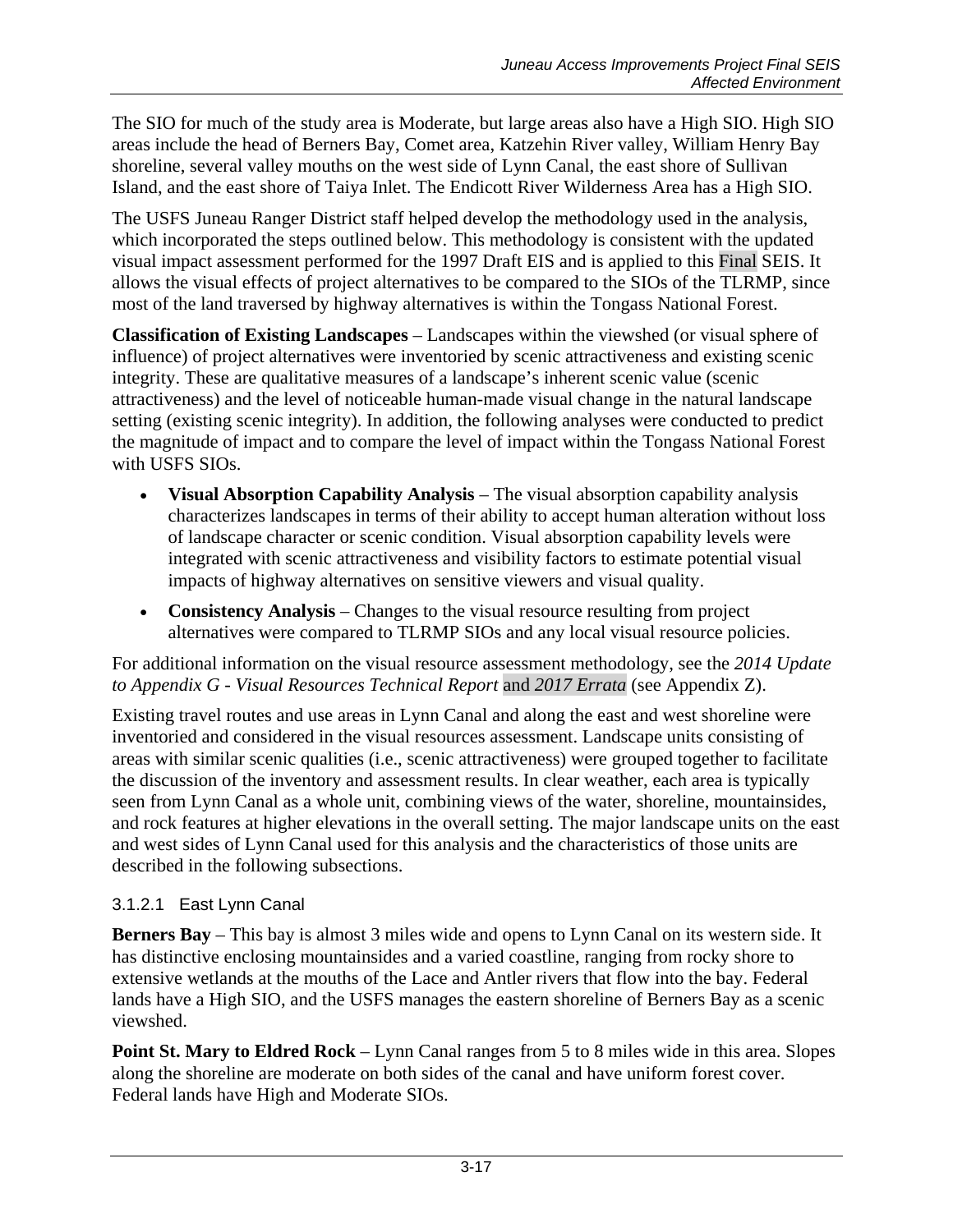**Eldred Rock to Mount Villard** – This area encompasses the Chilkoot Inlet corridor and is about 2 to 3 miles wide. The low hills of the Chilkat Peninsula and islands form the western side, and precipitous mountainsides, interrupted only by the 1-mile-wide mouth of the Katzehin River valley, form the eastern side. Federal lands in this area have several SIOs. Most of the area is classified as Moderate with a small area north of Eldred Rock classified as Low. Views that include the mouth of the Katzehin River and the area east of Anyaka Island are classified as High. The area at about midslope of Sinclair Mountain is classified as Very Low.

**Mount Villard to Skagway** – This area encompasses a linear narrow marine corridor about 1 mile wide with uniformly steep mountains on both sides. These mountains offer distinctive views of cascading streams, talus slopes, and colorful rock formations. The steep topography flanking the narrow Taiya Inlet tends to funnel views up and down the inlet.

The USFS has established a SIO of Moderate for forested lands under its management in this area. This SIO recommends that facilities remain visually subordinate to the natural landscape. From Kasidaya Creek south to Mount Villard, federal lands have a High SIO. In the USFS High SIO, facilities should not be visually evident.

## 3.1.2.2 West Lynn Canal

**William Henry Bay to Sullivan Island** – This area encompasses William Henry Bay north through the straits west of Sullivan Island. The straits are 1 to 2 miles wide with steep mountainsides to the west. This area encompasses the mouth of the Endicott River with the Endicott River Wilderness Area further upstream. The topography north and south of the river delta is relatively rugged and mountainous with closed terrain. Visible glacier fields are rare. Federal lands have High and Moderate SIOs primarily at the mouths of the Endicott and Sullivan rivers.

**Sullivan Island to Chilkat** – This area encompasses the Chilkat Inlet corridor. It is approximately 3 miles wide and includes views of the forested Chilkat Peninsula and islands to the east and the rugged mountainsides and glaciers of the Chilkat Range to the west. There are no USFS lands in this area; therefore, there are no federal SIOs.

## **3.1.3 Historical and Archaeological Resources**

Section 106 of the National Historic Preservation Act, as amended (54 United States Code [USC] Subtitle III), requires federal agencies with jurisdiction over a project (including federal assistance to State projects) to identify and evaluate historic properties, assess the project's effect upon them, and afford the Advisory Council on Historic Preservation the opportunity to comment on the project if there would be an adverse effect on an historic property. Historic properties are defined as "any prehistoric or historic district, site, building, structure, or object included in, or eligible for inclusion in, the National Register of Historic Places" (54 USC 300- 308).

A literature review completed in 1994 as part of the initial scoping process for the JAI Project identified several previous cultural resources studies in Lynn Canal. These studies identified a number of known and reported prehistoric and historic sites along both the eastern and western shores of Lynn Canal that could be affected by project alternatives. Cultural resources studies were undertaken in 1994 and 2003 to confirm the existence of reported sites, locate previously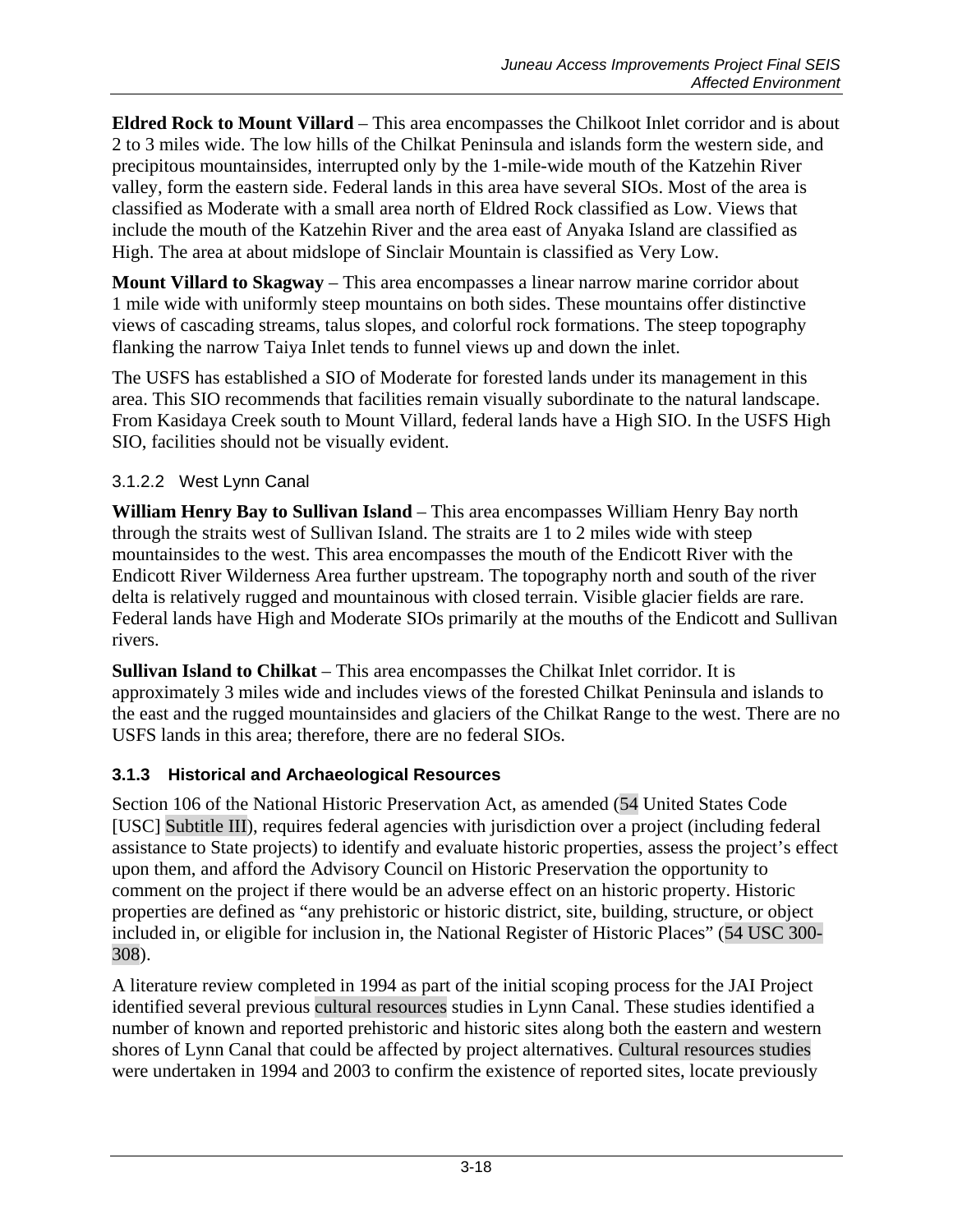undiscovered sites, and evaluate the significance of these sites. The studies in both years were guided by a research design previously adapted by the Alaska Region of the USFS.

An Area of Potential Effect (APE) of approximately 164 feet on both sides of the alternative alignment centerlines, including potential terminal locations (a 328-foot-wide corridor) was assessed for cultural resources. Areas with a high potential for past human occupancy (e.g., river and stream mouths, shoreline benches below 100 feet in elevation, and areas of less than 25 percent slope) were surveyed on the ground. Areas with a low potential for past human occupancy received a reconnaissance-level survey using shoreline observations from a boat and a review of aerial photography. The APE includes areas that had been submerged with the weight of glacial ice and then exposed by the gradual rebound/uplift of land when the glaciers receded (see Section [3.2.1.1\)](#page-33-0). The State Historic Preservation Officer (SHPO) was consulted and concurred that the APE and field methodology were applicable for the cultural resource inventories conducted for the proposed project (Bittner, 1995).

Additional cultural resources fieldwork was performed in the APE during fall 2003 and spring 2004, to more accurately locate previously discovered sites and to evaluate new areas potentially affected by revised alternative highway alignments and potential ferry terminal sites. In September 2003, formal tribal consultation letters were sent to 11 area tribes and Native organizations, with follow-up phone calls and face-to-face meetings when requested. As a result of this consultation, no potential traditional cultural properties were identified within the JAI Project APE. The results of all investigations and FHWA determinations of eligibility and effect were communicated to these same tribes and organizations in August 2004 (see correspondence section of Chapter 7.0 of the 2005 Supplemental Draft EIS). No additional comments were received from tribes and Native organizations at that time.

In 2012, DOT&PF conducted a follow-up literature review to determine whether any new information on cultural resources in the APE had become available since the 2006 Final EIS was issued. No new cultural resources were identified within the APE.

In February 2016, DOT&PF and FHWA met with the SHPO, Sealaska Corporation, Sealaska Heritage Institute, Douglas Indian Association, and Goldbelt Corporation to discuss concerns expressed in comments on the 2014 Draft SEIS regarding cultural resources. In these comments and during the meetings, the tribes and tribal organizations reiterated the cultural importance of the Berners Bay area, identifying several cultural resources of concern (see Chapter 7). No new (i.e., previously unidentified) sites within the APE were identified in these comments or during the meetings. All reported locations were considered during the development of the inventory design and were factored into the field survey methodology and project design. Sensitive sites are not disclosed in this public document, per Section 106 of the National Historic Preservation Act, but were accounted for in consultation, analysis, determinations of eligibility for the National Register of Historic Places (NRHP), and findings of effect.

In 1994 and 1995, formal determinations of NRHP eligibility were prepared for sites within the APE, and determinations were made of the potential effect of the project on historic properties eligible for the NRHP. Additional properties in the project area were determined eligible by the USFS in 2004. Formal determinations of NRHP eligibility were also prepared by FHWA for three additional sites within the project study area in 2004. On October 19, 2004, the SHPO concurred with the FHWA determinations of eligibility, proposing minor changes to site boundary delineations (Bittner, 2004).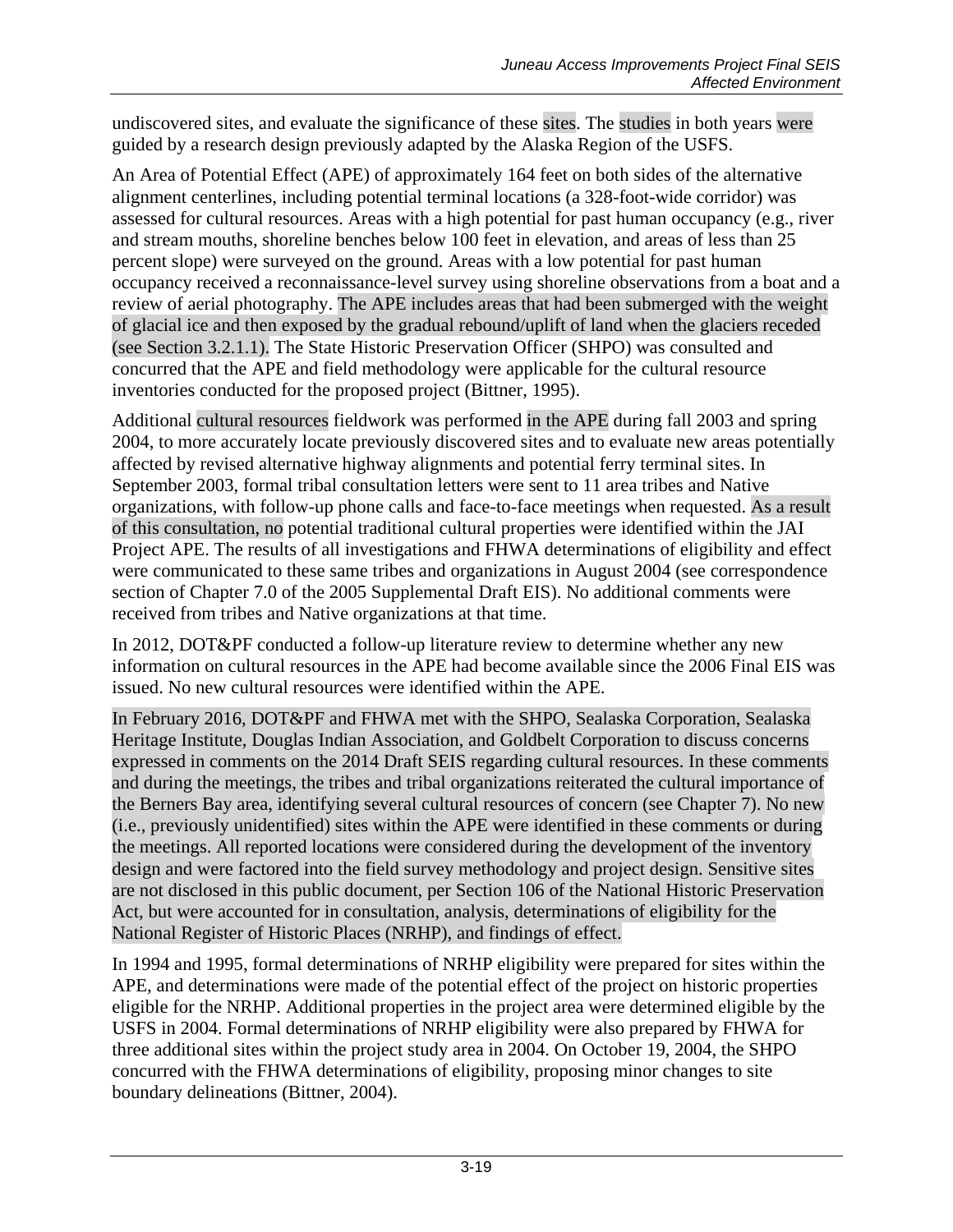The APE on the east side of Lynn Canal crosses three historic mining districts eligible for the NRHP: the Berners Bay, Jualin, and Comet/Bear/Kensington historic mining districts (Figure 3- 6). The APE passes near a fourth district, the Ivanhoe/Horrible Historic Mining District. The Berners Bay Historic Mining District encompasses the material remains of historic mining activities that took place in the Juneau Mining District from the 1870s to 1944 and contain sufficient integrity to convey that significance. The Berners Bay Historic Mining District includes three smaller districts. Many of the material remains are located in these three smaller historic mining districts.

The contributing elements of the Jualin Historic Mining District are linked with the history of the Jualin Mine operations. The identified elements consist of the Jualin Mine Wharf, Lower Jualin Mine Camp, Upper Jualin Mine Camp, and Jualin Mine Tram. Only one contributing element from this district, the Jualin Mine Tram, is located in the APE under Alternative 2B.

The Comet/Bear/Kensington Historic Mining District includes mining properties that are connected in several ways, including common claim ownership and shared use of mining structures. Identified contributing elements to this district are the Comet/Bear/Kensington Millsite, Comet/Bear/Kensington Railroad, Comet Mine, Comet Mine Tram, Bear Mine, and Kensington Mine. Only one contributing element from this district, the Comet/Bear/Kensington Railroad, is located in the APE under Alternative 2B.

The Ivanhoe/Horrible Historic Mining District reflects the connections between two stamp mills, three tramways, and two mines that were developed through changing claim ownership. Contributing elements to this district are the Mellon Millsite, Portland Millsite, and Lynn Canal Company Horrible Mine Tram. The District has two separate areas. The APE passes between these two areas but no part of either area is within the APE of any alternative.

The Dayebas Creek Sawmill site consists of a shipway, two areas of mill-related debris, and a penstock running parallel to Dayebas Creek. This sawmill embodies patterns of features, such as its location, a pelton wheel, and other associated objects, that were common to late nineteenth and early twentieth century sawmills along Lynn Canal. Although the site possesses little structural integrity, it does have potential as a historical archaeological site to provide information on the character and development of the area's sawmills; therefore, it is eligible for listing in the NRHP (Ballard, 1994; Bittner, 1995). This site is not in the project's APE.

The Skagway Hydroelectric Complex District located at Lower Dewey Lake is another NRHPeligible historic district on the east side of Lynn Canal. Contributing elements of the district include the Lower Dewey Lake Dam, the reservoir, pipelines, power plant, hoist building, and tramway. None of the elements are in the project's APE.

The Lower Dewey Lake Trail begins at a bridge across Pullen Creek and runs east/southeast toward Lower Dewey Lake. The Lower Dewey Lake Trail (Figure 3-5) is an historic route from the trailhead to the junction where the trail splits into the Upper Dewey Lake Trail, the Sturgill's Landing Trail, and the Lower Dewey Lake Circuit Trail. The eligible portion of the trail ends near the northern end of Lower Dewey Lake at the junction point. The trail is outside the project's APE. The trail is visible in a 1903 photograph of Skagway, and older rockwork supports some of the switchbacks.

The Skagway and White Pass District NHL extends from the Skagway harbor to the Canadian border at White Pass summit. This NHL includes the historic Skagway townsite, which has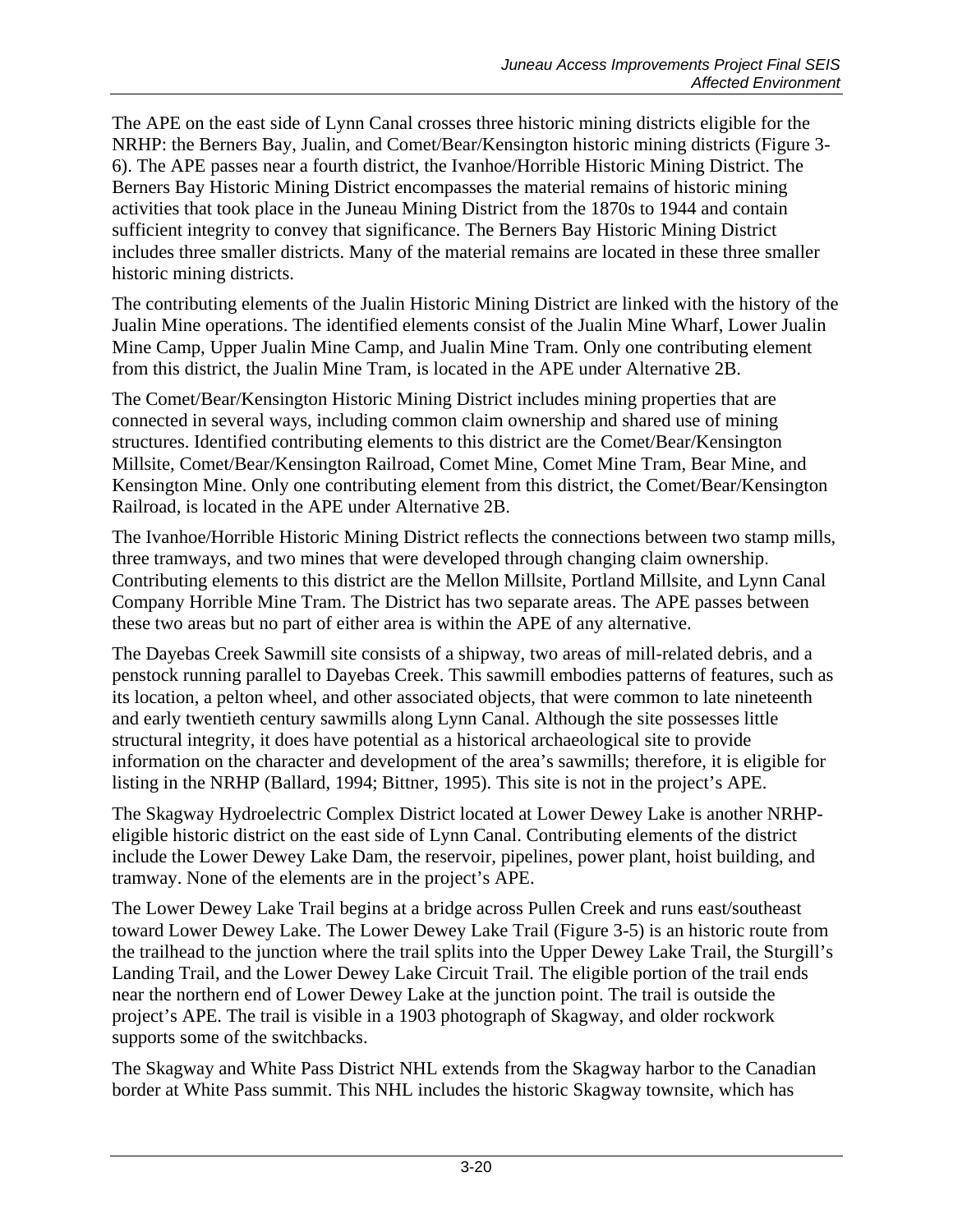152 contributing buildings; a log cabin and wharf built in 1897; the White Pass and Yukon Route (WP&YR) Railroad built between 1898 and 1900; and cliffside painting east of the White Pass Dock, known as the Ships Registry, dating back to 1918. The NHL is not within the project's APE.

The Klondike Gold Rush NHP was established in 1976 to commemorate the gold rush of 1897 to 1898. The park is listed in the NRHP and includes 14 blocks of downtown Skagway, also designated by the Municipality of Skagway Borough as the Skagway Historic District. The Klondike Gold Rush NHP is not within the APE of any of the project alternatives.

On the west side of Lynn Canal, the only NRHP-eligible site within the APE of the proposed project is the Dalton Trail (Figure 3-1). The 305-mile Dalton Trail was built in 1896 and was the longest of three access routes from Lynn Canal to the Klondike goldfields. The trail began at Pyramid Harbor and stretched to B.C. and the Yukon Territory. The part of the trail crossing Green Point north of Pyramid Harbor is within the APE under Alternative 3.

#### **3.1.4 Socioeconomic Resources**

Information in this section is derived from the *Socioeconomic Effects Technical Report* (Revised Appendix EE of this Final SEIS). Additional economic and social information about the Lynn Canal vicinity is provided in that report.

#### 3.1.4.1 Juneau

Based on the 2010 Census (U.S. Census Bureau, 2010a), approximately 31,275 people reside in the community of Juneau. The population of Juneau has increased by 2 percent since 2000, when 30,711 individuals lived in Juneau, and 16 percent since 1990 when 26,751 persons lived in Juneau. The pace of growth has been slower than in the decades before the 1990s, with an average annual growth rate of 0.8 percent over the last 20 years.

According to the 2010 Census, approximately 69.7 percent of Juneau's population is white, and 11.8 percent is Alaska Native or American Indian. The remaining population consists of 6.1 percent Asian, 0.9 percent African American, and the remainder is other races (U.S. Census Bureau, 2010b).

The 2010 Census counted 12,187 occupied housing units in Juneau, with an average household size of approximately 2.6 persons. The 2010 American Community Survey identifies 12,005 households in Juneau. Among these households, 10.2 percent had incomes less than \$25,000 in 2010, and 13.1 percent of all individuals living in Juneau had incomes below the poverty line.[7](#page-20-0) More than 68 percent of Juneau households had incomes of over \$50,000, with almost 50.4 percent earning \$75,000 or more. Median household income was \$75,517, and per capita income was \$49,458 (U.S. Census Bureau, 2010b).

According to the Alaska Department of Labor and Workforce Development (ADOLWD), annual average employment in Juneau reached 18,057 jobs in 2011. Since 1980, employment in Juneau

<span id="page-20-0"></span> $\overline{a}$  $7$  Poverty status is determined by comparing annual income to poverty guidelines that vary by family size and composition. If a family's total income is less than the threshold, that family and every individual in it is considered in poverty. The 2012 poverty guidelines for Alaska are \$13,970 for an individual, \$18,920 for a two-person household, \$23,870 for a three-person household, and \$28,820 for a four-person household (Department of Health and Human Services, 2012).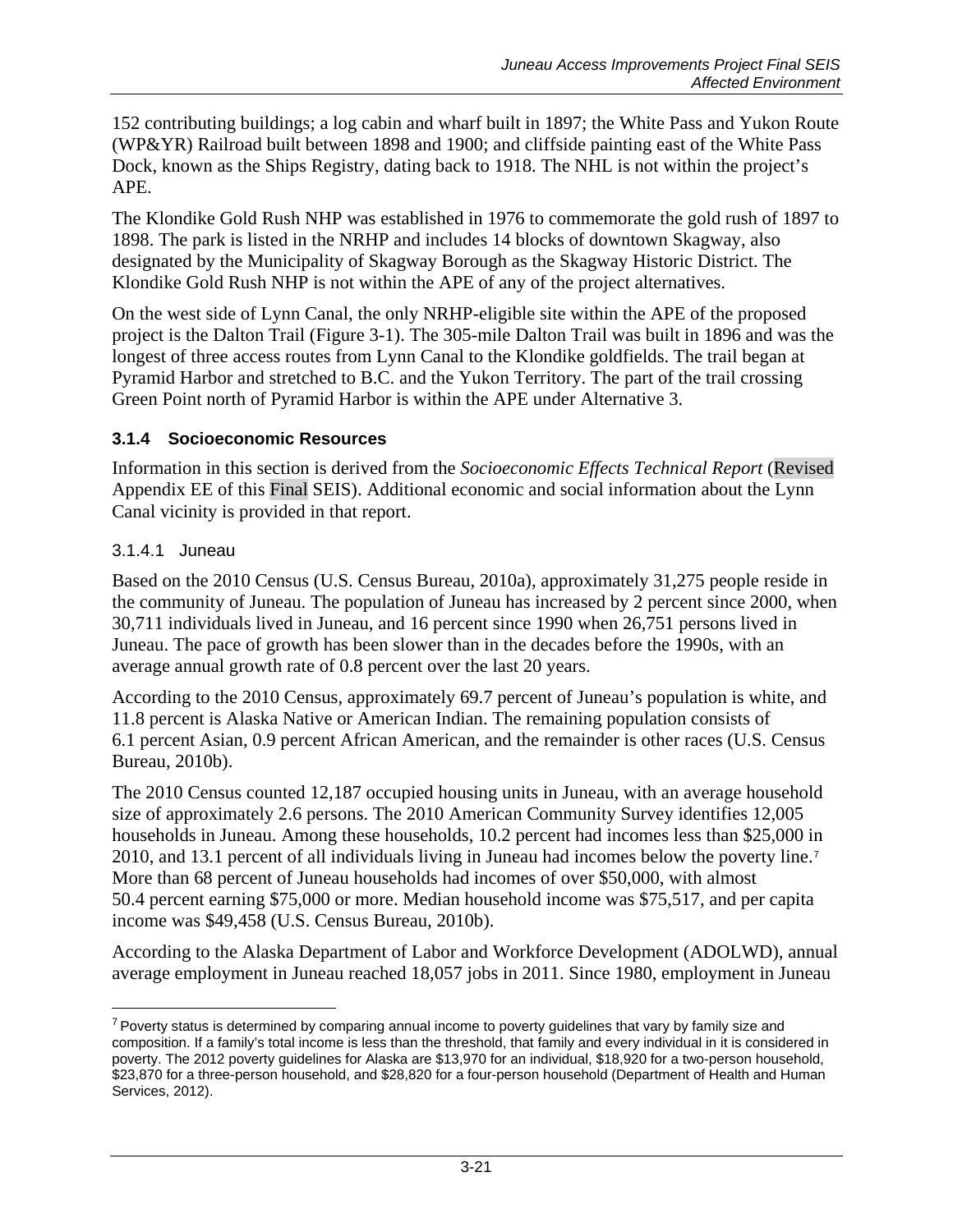has grown almost 67 percent, increasing at an average annual rate of 1.6 percent. Juneau's payroll totaled \$816 million in 2011. In inflation-adjusted "real" dollars, total annual payroll in Juneau has increased by approximately 66 percent since 1980.

Juneau is the capital of Alaska. Government is Juneau's most important source of employment, accounting for about 41 percent of total employment and about 50 percent of the total annual wage and hour earnings in 2011. State government alone accounts for 24 percent of employment, and local government makes up about another 13 percent. Service-providing industries account for 50 percent of total employment in Juneau but only about 37 percent of the earnings. Goodsproducing industries make up the balance of employment (9 percent) and earnings (about 14 percent) (ADOLWD, 2012). Many of the State and federal government jobs in Juneau are there because it is the state capital. There have been several capital move efforts and ballot initiatives over the past three decades. Relocating the capital to a location other than Juneau would decrease the number of government jobs as well as related service industry jobs.

The leisure and hospitality industry accounts for 8.1 percent of the service jobs in Juneau. Current employment in Juneau's visitor industry is 1,459 jobs and \$26.5 million in annual payroll. Leisure and hospitality positions are mostly seasonal, lower-paying jobs, comprising only 3 percent of total earnings in Juneau.

The tourism industry has been Juneau's fastest-growing industry, primarily from cruise ship visits. Juneau cruise passenger volume reached almost 925,000 visitors in 2012. Between 1998 and 2005, the annual rate of growth from cruise ship visits ranged from 5 to 14 percent, but between 2006 and 2012, the annual rate of growth slowed to 0 to 5 percent.

According to Alaska Visitors Statistics Program data (ADCCED, 2012a), Alaska summer visitor traffic included an estimated 1.6 million out-of-state visitors between May 1 and September 30, 2011. This total number of summer visitors represents an increase of 22 percent over summer 2002 and 2 percent over summer 2010; however, it is 5 percent below summer 2006 and 9 percent below the peak year of 2007 (1.7 million summer visitors). Because of the continuing slow recovery of the U.S. economy, which leads to a reduction in "luxury" spending, slow growth for the Southeast Alaska visitor industry is projected into the future; this trend generally follows national trends (Southeast Conference, 2012).

In summer 2011, Juneau was the most visited destination in the state at 61 percent of Alaska's independent visitor market. The Juneau Convention and Visitors Bureau estimates that between 100,000 and 150,000 visitors arrive annually by non-cruise modes of travel.

Trends in the independent visitor market since 1993 are not well understood, but are reflected in airline and ferry arrival data. Between 1993 and 2011, airline passenger traffic increased by about 7 percent and ferry passenger traffic increased by 8 percent. During the same period, Juneau's population increased by about 12 percent. The increase in air travel to Juneau is likely the result of a combination of increased resident travel (from population growth) and increased visitor arrivals.

Over the long term, the State's commitment to marketing, perceived safety of overseas travel, exchange rates, demographic shifts, and other factors will determine how many independent visitors travel to Alaska.

Juneau's visitor market includes a relatively small number of recreational vehicle (RV) travelers. In 2010, a total of 597 RVs disembarked in Juneau (this included Juneau residents-owned RV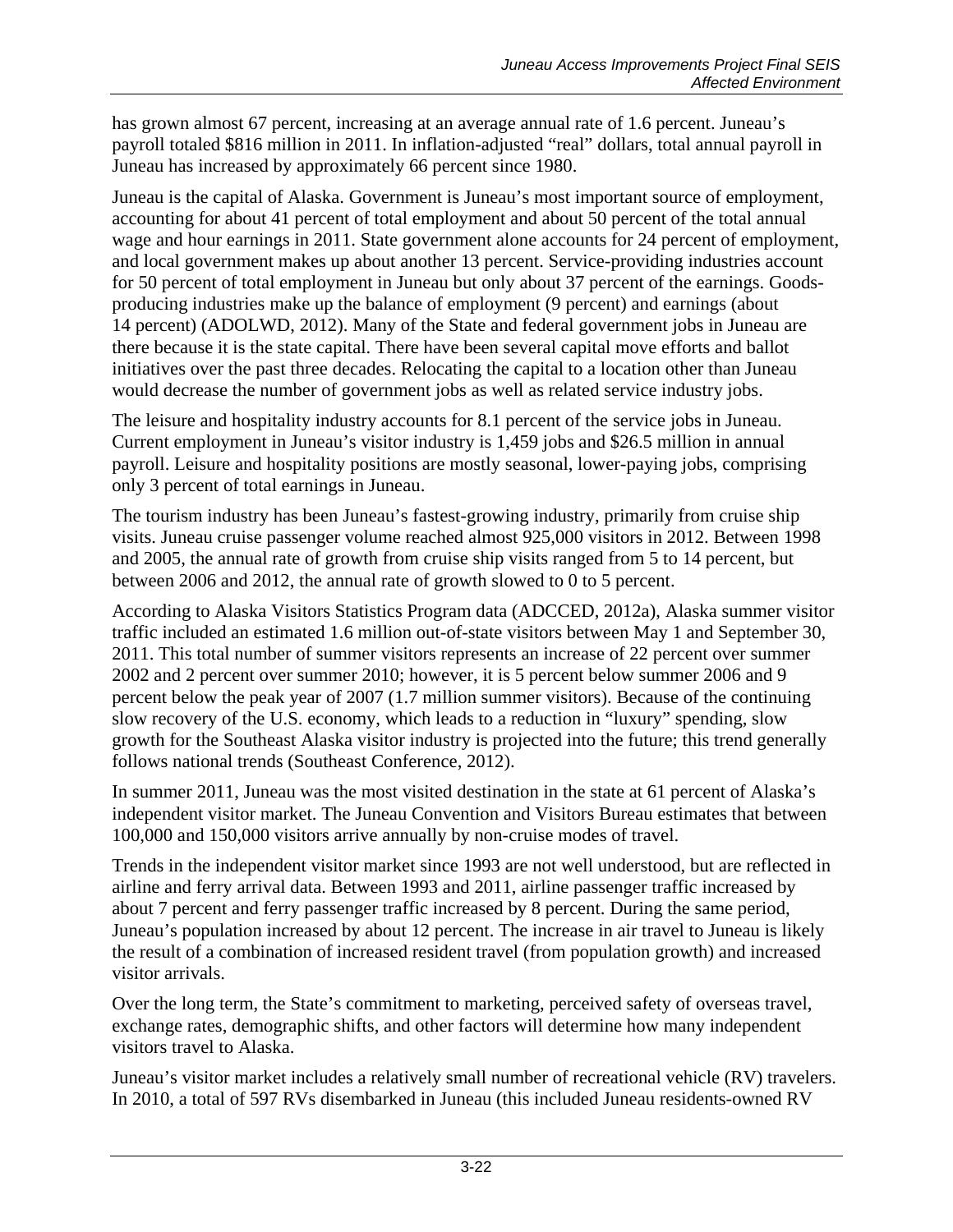travel), according to AMHS data (Gerrish, 2012). That represents about 17 percent of AMHS RV traffic in Southeast Alaska. Juneau's capacity to serve RVs is limited but adequate to meet current demand. It includes 78 RV-specific sites at private RV parks, and 124 sites that are available for camping and RV parking at the Mendenhall Campground.

Although the economy of Juneau is currently dominated by government and summer season tourism, Juneau seeks to diversify its economic base by facilitating new or expanding its current export industries such as mining, food processing, and manufacturing (CBJ, 2008). The Greens Creek Mine, owned by Hecla Mining Company, Juneau's largest private sector employer, has 337 workers. In 2012, Hecla Mining Company received approval to begin exploration for new ore deposits adjacent to the mine. The discovery of new ore deposits, together with expansion of the tailings disposal facility, could extend the life of the Greens Creek Mine an additional 30 to 50 years. Greens Creek employees live in Juneau and commute to the mine on a daily basis.

In 2011, Juneau's mining industry grew by about 207 year-round employees and 38 contract employees because of a new extraction operation at the Kensington Mine. The Kensington Gold Project is located approximately 45 air miles north of Juneau and is owned by Coeur d'Alene Mines Corporation. The mine site is within the CBJ boundaries and the Tongass National Forest. The Kensington Mine has an expected life of about 12 years, though additional ore discovery could extend the operating life of the mine.

The seafood industry in Juneau includes commercial fishing and seafood processing. According to CFEC 2010 data, 315 Juneau-based commercial fishermen fished 313 permits and harvested 15.8 million pounds of fish with an estimated gross income of \$16.9 million (CFEC, 2011). Based on 2011 data, approximately 760 Juneau residents fish commercially, as permit holders or crew, landing 22.7 million pounds of fish with a value of \$26.4 million (JEDC, 2012a). According to Juneau Economic Development Council data, eight shore-based seafood processing facilities in Juneau processed 15.9 million pounds of product, with a wholesale value of \$50.3 million in 2011 (JEDC, 2012a).

Retail trade employment in Juneau for 2011 averaged 1,994 workers who earned a total annual payroll of \$52 million. Large retail chain stores, such as Fred Meyer, Walmart, and Safeway, are among the top 10 private employers. Over the long term, the retail industry is expected to keep pace with changes in local basic industry employment and population and with growth in the visitor industry.

Healthcare providers and social service networks are some of the largest employers in Juneau, making up four of the ten largest firms. Private medical practices are available in the area as well as long-term care facilities; physical therapy services; alcohol treatment programs; and services for victims of domestic violence, AIDS patients, and terminally ill patients. The health services industry in Juneau provides health care to residents of outlying communities as well as the Juneau resident population. The health care and social assistance industry had average annual employment of 1,797 jobs in 2011, representing about 10 percent of the employment in the area and \$65 million in annual payroll. With approximately 200 employees in Juneau, the largest healthcare provider in the region is the Southeast Alaska Regional Health Consortium (SEARHC). The Bartlett Regional Hospital in Juneau is the region's next largest healthcare provider. The hospital has a staff of 407 full-time equivalent employees. The hospital is considered part of local government in employment statistics.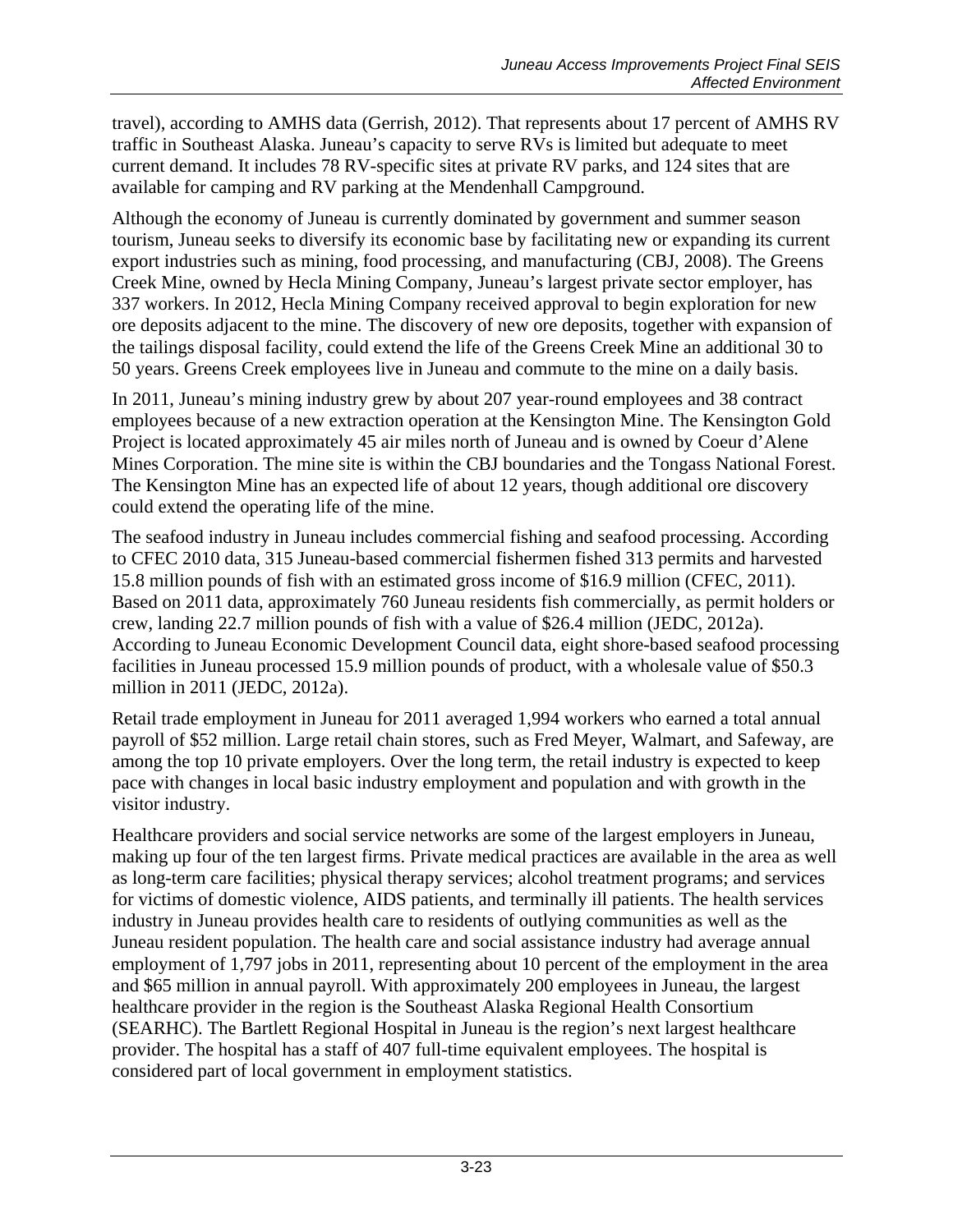Juneau's transportation sector, including air, water, trucking, and warehousing, generated employment of 1,052 and payroll of \$40 million in 2011. Air transportation alone accounted for 380 of those jobs. With limited access options, the transportation industry in Juneau is a critical component of the economy. This sector will continue to grow according to the demands of the local population and growth in the visitor industry.

Most of Juneau's basic goods and materials are shipped into the city by barge. According to the *2014 Waterborne Commerce of the United States Waterways and Harbors*, total received freight (domestic and foreign) at Juneau was 673,170 tons and shipped freight was 255,905 tons for the year (USACE, 2016a).

Juneau International Airport is also a critical component for movement of cargo and business people traveling to or from the capital city. Further, the airport serves as a hub for northern Southeast Alaska. In 2009, approximately 9,000 tons of air freight was shipped to and from Juneau, about half of which was mail. Air freight shippers include Alaska Airlines, Evergreen, and Empire Air.

According to the CBJ Community Development Department, there were 13,057 housing units in the community in 2011, with a vacancy rate of 5 percent (3.2 percent for rentals; Kreiger and Schultz, 2011). Single-family homes comprise 58 percent of Juneau's housing inventory, and multifamily homes and condominiums/townhouses make up another 34.5 percent. The *Juneau Housing Needs Assessment* (JEDC, 2012b) found that Juneau's housing stock is inadequate to meet demand of renters and prospective owners, especially those considered "cost-burdened." The area has a shortage of affordable housing attributable to the continued increase in housing prices and a slow-down in new housing construction. As of 2011 there were 32,290 people (with 2.6 persons per household) living in Juneau. Population projections for the year 2050 predict a population decrease of 210 to 32,080. Although the population is expected to decline, a shortage of suitable housing could continue.

The CBJ had revenues of \$134 million in 2010 (CBJ, 2010a). The majority of revenues collected by the CBJ are derived from taxes and State of Alaska sources. Local taxes include real property, sales, bed, liquor, and tobacco taxes.

The Juneau School District had 5,043 students during the 2011 to 2012 academic year. Enrollment has declined by 500 students since the 2002–2003 school year. The school district has typically offered education from kindergarten through twelfth grade, including vocational education programs and a number of alternative learning programs.

Capital City Fire and Rescue has 33 career staff, 70 volunteers, and 9 administrative staff. The Juneau Police Department has 50 sworn officers and 45 civilian staff.

The Alaska State Troopers maintain a headquarters in Juneau. In addition, the A Detachment of Alaska Wildlife Troopers is headquartered in Juneau and covers the entire mainland and numerous islands of Southeast Alaska.

## 3.1.4.2 Haines

Based on the 2010 Census (U.S. Census Bureau, 2010a), approximately 2,508 people reside in the Haines Borough. According to ADOLWD estimates, the Haines Borough population totaled 2,620 residents in 2011. The population of Haines has grown at an average annual rate of 1.4 percent since 1980. In particular, the local population increased over the previous 5 years, from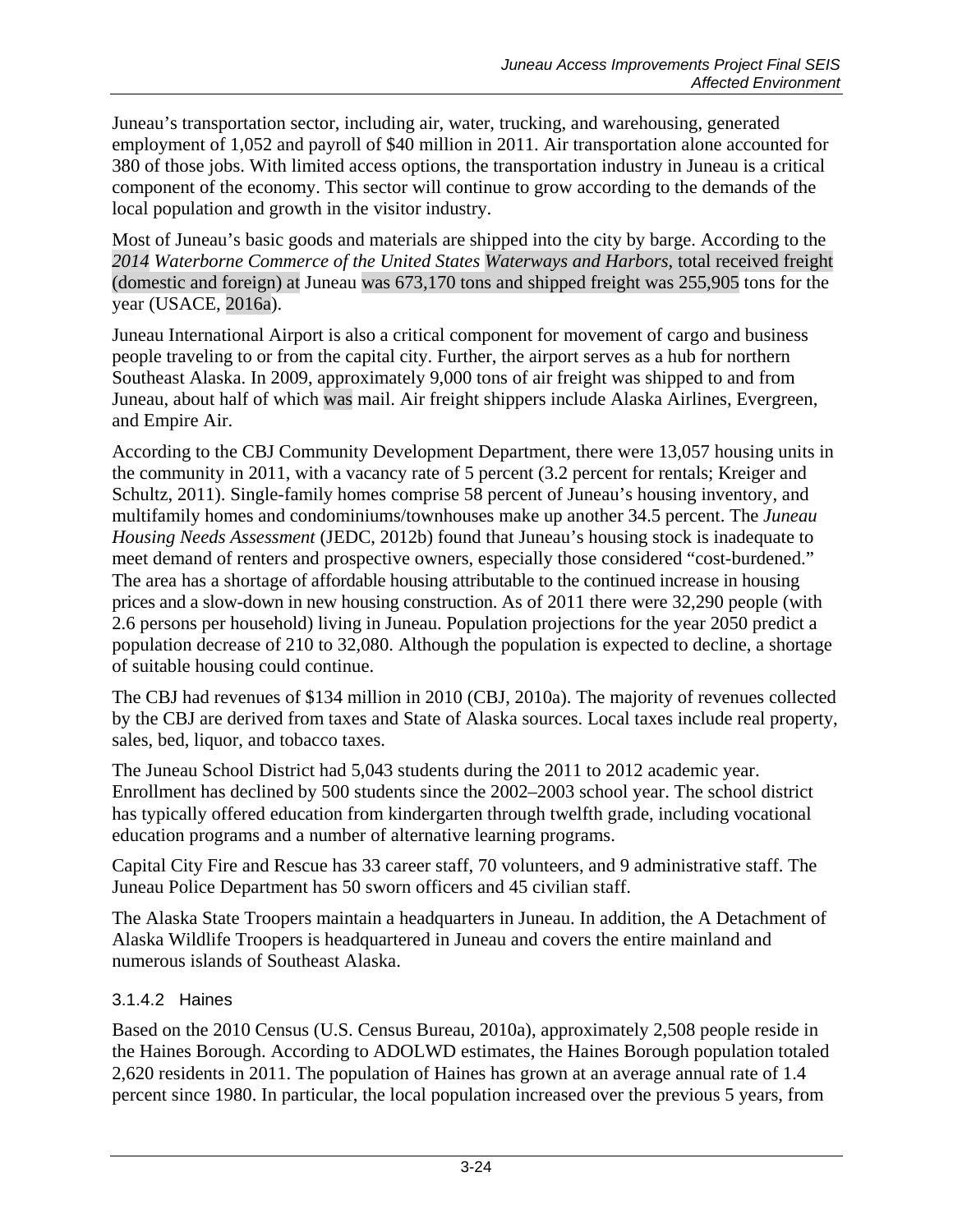2,357 in 2006 to 2,620 in 2011. Average annual population growth in the last 10 years from 2001 through 2011 was 0.9 percent (ADOLWD, 2013a).

Klukwan is a Native village located approximately 20 miles northwest of Haines west of the Haines Highway. The community of Klukwan is a census designated place (CDP). A CDP is a [concentration of population](http://en.wikipedia.org/wiki/Place_(United_States_Census_Bureau)) identified by the [U. S. Census Bureau](http://en.wikipedia.org/wiki/United_States_Census_Bureau) for statistical purposes. CDPs are populated areas that lack separate municipal government, but which otherwise physically resemble [incorporated](http://en.wikipedia.org/wiki/Municipal_corporation) places. Klukwan CDP is not part of the Haines Borough and is not incorporated as a municipality. It is governed by an Indian Reorganization Act Council. Based on the 2010 Census (U.S. Census Bureau, 2010a), approximately 95 people reside in the Klukwan CDP. This village of 98 residents (ADOLWD 2011 estimate) has experienced a significant net decrease of one-third of its population since 1986, when the population was 151.

According to the 2010 Census, approximately 83 percent of the Haines Borough population is white, 9 percent is Alaska Native or American Indian, and 0.6 percent is Asian. The remaining population is Native Hawaiian and Other Pacific Islander, Black or African American, or some other race (U.S. Census Bureau, 2010a). The only real growth in Haines is in the retirement community. Retirees are moving to Haines based on lifestyle decisions rather than local economic opportunities.

The 2010 Census counted 744 households in Haines, with an average household size of approximately 3.4 persons (U.S. Census Bureau, 2010a). Among those households, more than 18 percent had incomes of less than \$25,000 in 2010, and 14.4 percent of all Haines residents had incomes below the poverty line. A total of 47 percent of Haines households had incomes of over \$50,000, with almost 31 percent earning \$75,000 or more. Median household income was \$47,981, and per capita income was \$27,979 (U.S. Census Bureau, 2010b).

In 2011, the Haines economy produced an annual average of 1,025 jobs (not including selfemployed) and \$33.3 million in wages. Employment grew by 79 percent from 1980 to 2011. This is an annual average growth rate of 1.9 percent.

Total Haines earnings in 2011 dollars decreased by almost 4.1 percent, from \$34.7 million to \$33.3 million, between 1991 and 2011. The average annual rate of decline for total earnings was approximately 0.1 percent during this 20-year period.

In terms of employment, the largest sector of the Haines economy is local government, with 152 jobs and \$4.8 million in annual payroll in 2011. Retail trade accounted for 140 jobs with \$3.2 million in payroll. The construction sector had average employment of 91 jobs with \$6.6 million in payroll. Leisure and hospitality jobs peaked at 370 in August of 2011, while offering 206 average annual jobs with annual payroll of nearly \$3.8 million.

The visitor industry directly or indirectly accounted for the annual equivalent of approximately 20.1 percent of total wage and salary employment and 11.4 percent of total wages during 2011. These jobs stem from local spending by visitors to the community, including cruise ship passengers, visitors traveling to and through Haines by ferry or highway, and visitors traveling to Haines to participate in special activities (e.g., attend the fair, take guided hunts, or view eagles).

The number of cruise ship passengers visiting the Borough dropped dramatically between its peak of 195,600 passengers in 2000 to 31,611 in 2012. The long-term outlook for cruise traffic to Haines is uncertain. Haines is likely to remain a secondary port of call. It lacks the tour and excursion opportunities needed to be popular with passengers and cruise lines. Cruise traffic will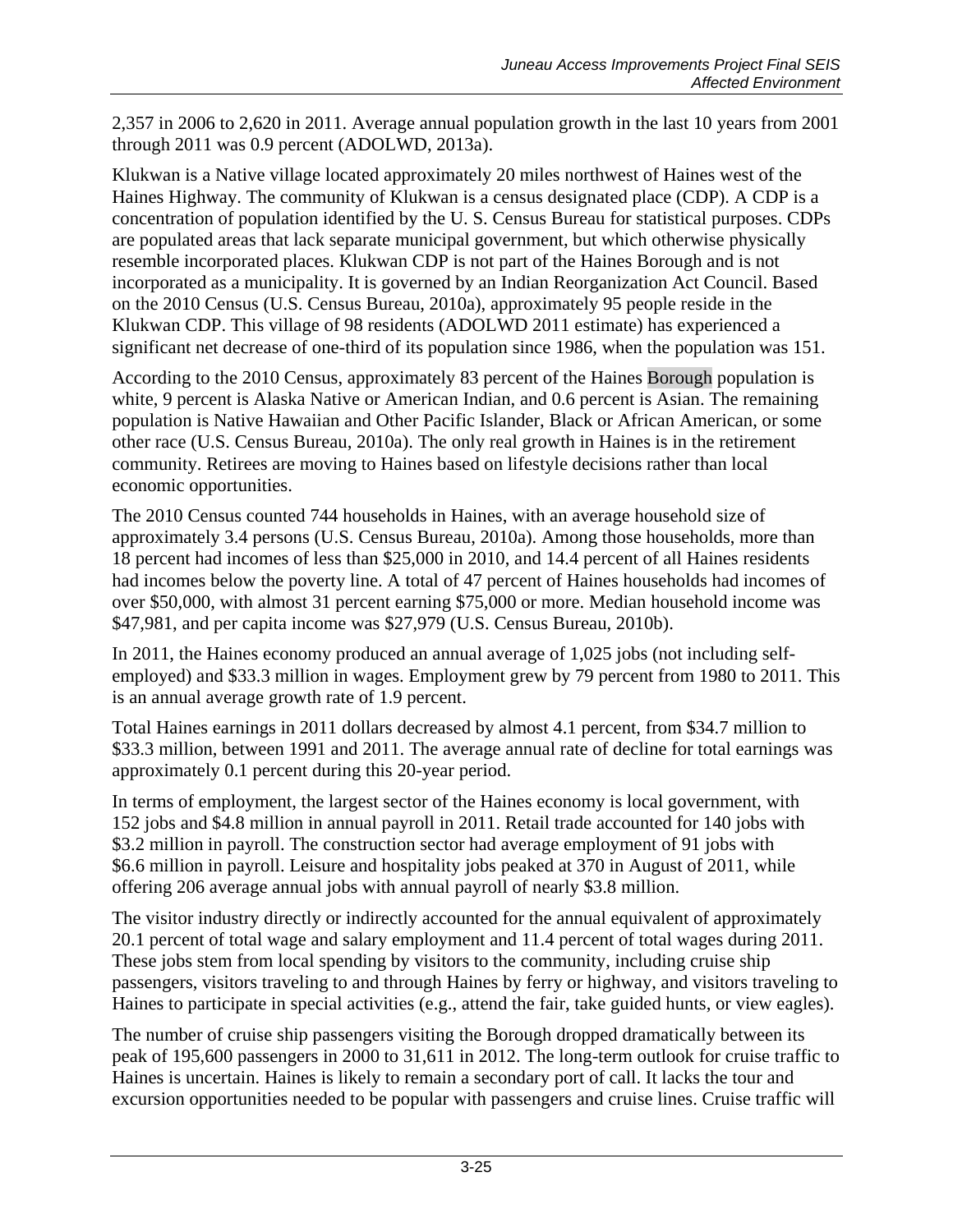probably continue to be erratic as lines add or drop the port, depending on availability of other ports of call. Despite receiving few cruise ships in its port, Haines benefits from Skagway cruise ship ports of call. In 2011, approximately 28,500 cruise ship passengers visited Haines via the fast ferry from Skagway. These visitors spent an average of \$135 per person in Haines during their stay in 2011, or \$3.8 million total. Dependable fast ferry runs between these communities are essential to Haines to capture this business (Haines Borough, 2012).

Haines' non-cruise independent visitor traffic has also been declining. While not all ferry traffic is tourist-related, ferry traffic has also decreased. In 1992, ferry disembarking traffic included 45,300 passengers and 15,100 vehicles. In 2011, disembarking traffic totaled 33,284 passengers and 12,204 vehicles (DOT&PF, 2011b). This reflects an overall decline in the AMHS visitor market in recent years. This decrease in ferry traffic, as well as decreases in cruise ship passenger traffic, has been detrimental to some sectors of the Haines visitor industry, as well as to the local economy as a whole (Haines Borough, 2012). Visitor arrivals by air, however, have increased from 5,641 in 2002 to 9,636 in 2011 (RITA, 2013), but has not returned to levels recorded in the 1990s.

According to Commercial Fisheries Entry Commission preliminary data, 81 Haines-based commercial fishermen fished 130 permits in 2010 and harvested 6.4 million pounds of fish with an estimated gross income of \$7 million. The largest single private-sector employer in the Haines Borough is Ocean Beauty Seafoods, a seafood processing plant in Excursion Inlet. There are four other seafood processing facilities in the Borough. Although tourism is the largest industry, seafood processing contributes a significant number of jobs—about 400 in 2009. However, most of the jobs are seasonal and are not filled by Haines residents.

The transportation industry in Haines accounted for an average of 29 jobs in 2010, with peak employment of 49 workers (ADOLWD, 2012). Payroll totaled approximately \$0.8 million.

Employment in Haines's retail trade sector in 2011 averaged 140 jobs with \$3.2 million in total annual payroll. The retail sector in Haines is particularly dependent on non-resident spending. This is reflected in the seasonal increase in retail employment. In 2011, retail employment peaked at 158 jobs in August, compared to October employment of 120.

To a significant degree, Haines' retailers compete against Juneau stores. Leakage from the Haines economy, which occurs when local consumers purchase goods and services from outside the community, has been an important issue for Haines merchants.

Medical services are provided by two facilities, the Haines Medical Clinic and the Klukwan Medical Clinic, both operated by SEARHC. Most routine and emergency health care services are provided locally; however, patients are evacuated to Juneau for procedures requiring general anesthesia. The increased population spurred by the visitor industry causes a corresponding increase in demand for local health care services during the summer. While the Haines population has been relatively stable, school district enrollment has been declining since 1997, with 310 enrolled students in 2012. The school district has typically offered education from preelementary through twelfth grade. In 2011, educational and healthcare services generated average employment of 137 jobs and annual payroll of \$4.2 million. Educational and healthcare services accounted for 13 percent of the jobs in Haines in 2011 and 13 percent of the wage and hourly earnings.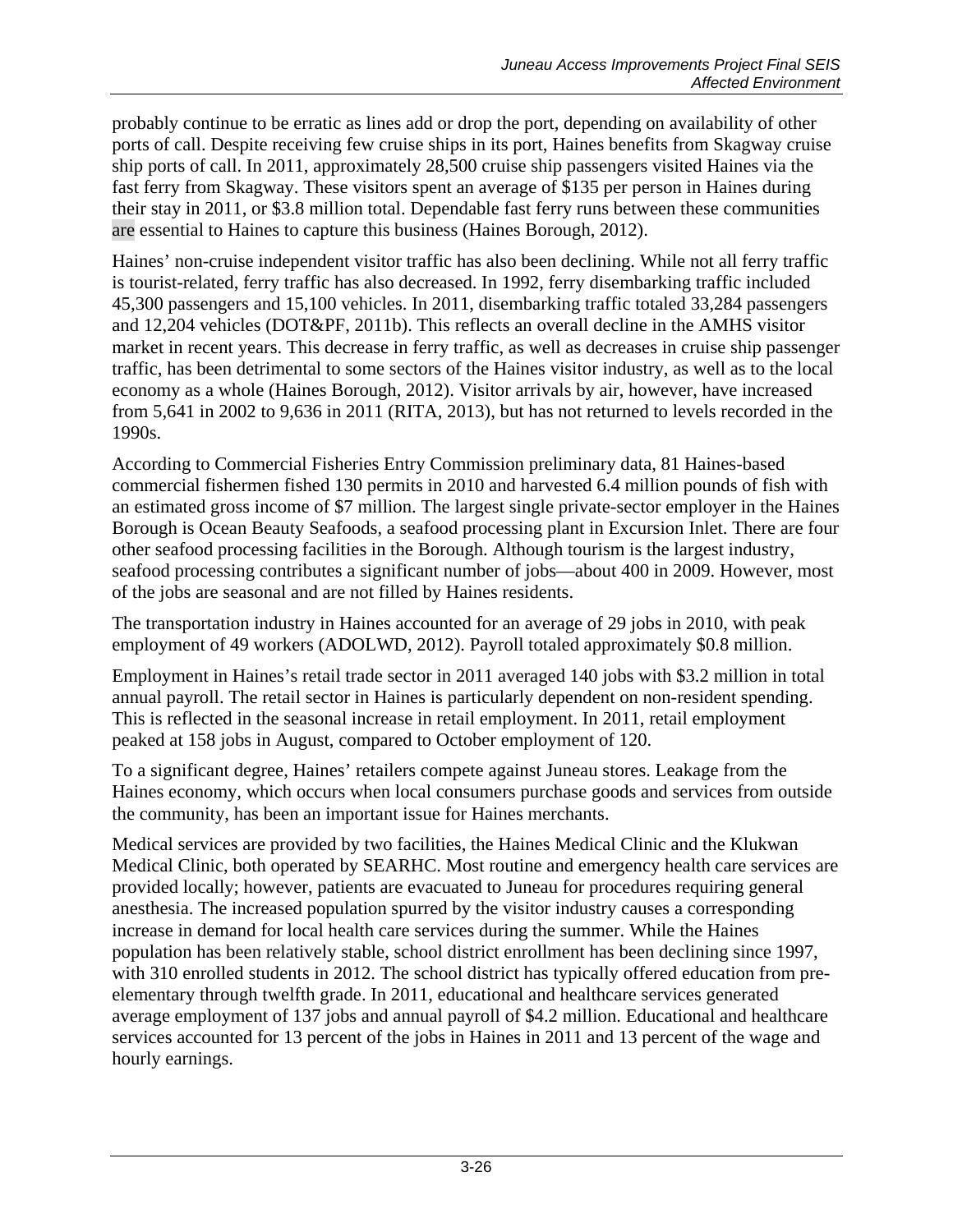The 2010 Census counted 1,631 housing units in Haines, of which 1,149 were occupied. Vacant housing units numbered 482 (30 percent), but 345 were classified as seasonal, recreational, or occasional-use units (U.S. Census Bureau, 2010a).

Haines Borough had revenues of \$14.1 million in 2010. Local taxes included real property, sales, bed, and tour taxes. The Haines Volunteer Fire Department has a full-time training officer, fulltime fire/EMS responder, fire chief, and 30 to 35 volunteer firemen. The Haines Police Department employs a police chief, sergeant, 4 patrol officers, a school resource officer, and 5 dispatch/jail personnel. There is one Alaska State Trooper and one Alaska Wildlife Trooper stationed in the Borough.<sup>[8](#page-26-0)</sup>

## 3.1.4.3 Skagway

Approximately 968 people resided in the Municipality of Skagway Borough in 2010 (U.S. Census Bureau, 2010a). Skagway's population has not changed significantly over the past 20 years, growing only 0.3 percent. However, during the summer the community experiences a significant influx of seasonal workers employed in the visitor industry.

According to the 2010 Census, approximately 91.4 percent of the population is white. The remaining population consists of 5.4 percent Alaska Native or American Indian, 0.5 percent Asian, and the remainder is other races (U.S. Census Bureau, 2010a).

The 2010 Census counted 386 households in Skagway, with an average household size of approximately 2.5 persons (U.S. Census Bureau, 2010a). Among these households, approximately 8.3 percent had incomes of less than \$25,000 in 2010, and 20.1 percent of Skagway residents had incomes below the poverty line. Just over three quarters (76.5 percent) of the households had incomes of over \$50,000, and of those households, 47.7 percent earned \$75,000 or more. Median household income was \$73,500, and per capita income was \$57,832 (U.S. Census Bureau, 2010a).

The visitor industry is Skagway's most important industry. The number of cruise visitors to Skagway has more than tripled in the last 15 years, from 260,000 in 1996 to almost 820,000 in 2007 before falling back to 708,000 in 2011(Skagway Convention and Visitors Bureau, 2012). However, because of the continuing slow recovery of the U.S. economy, which leads to a reduction in "luxury" spending, slow growth for the Southeast Alaska visitor industry is projected into the future, which generally follows national trends (SEC, 2012).

Historically, Skagway has been an important transshipment center, with freight, fuel, and ore concentrates moving over its dock. Skagway seeks to balance its role as a tourist destination, which produces significant revenue and many seasonal jobs, with its role as a year-round transshipment hub, and has instituted the Gateway Project to enhance its port facilities. The Gateway Project is a cooperative effort among the Municipality of Skagway Borough, the Alaska Industrial Development and Export Authority, and the Government of Yukon, which is intended to better manage industrial and maritime activities in the port area, as well as improve existing pedestrian, vehicle, marine, and train traffic (Municipality of Skagway, 2013).

Non-cruise independent visitor travel to Skagway includes travelers arriving by ferry, air taxi, and highway. In 2011, 73,013 travelers arrived in Skagway via highway in a personal vehicle, according to Skagway Convention and Visitors Bureau data (2012). Additional visitors arrive by

<span id="page-26-0"></span> $\overline{a}$ <sup>8</sup> As of February 2017, the Alaska State Trooper position was vacant.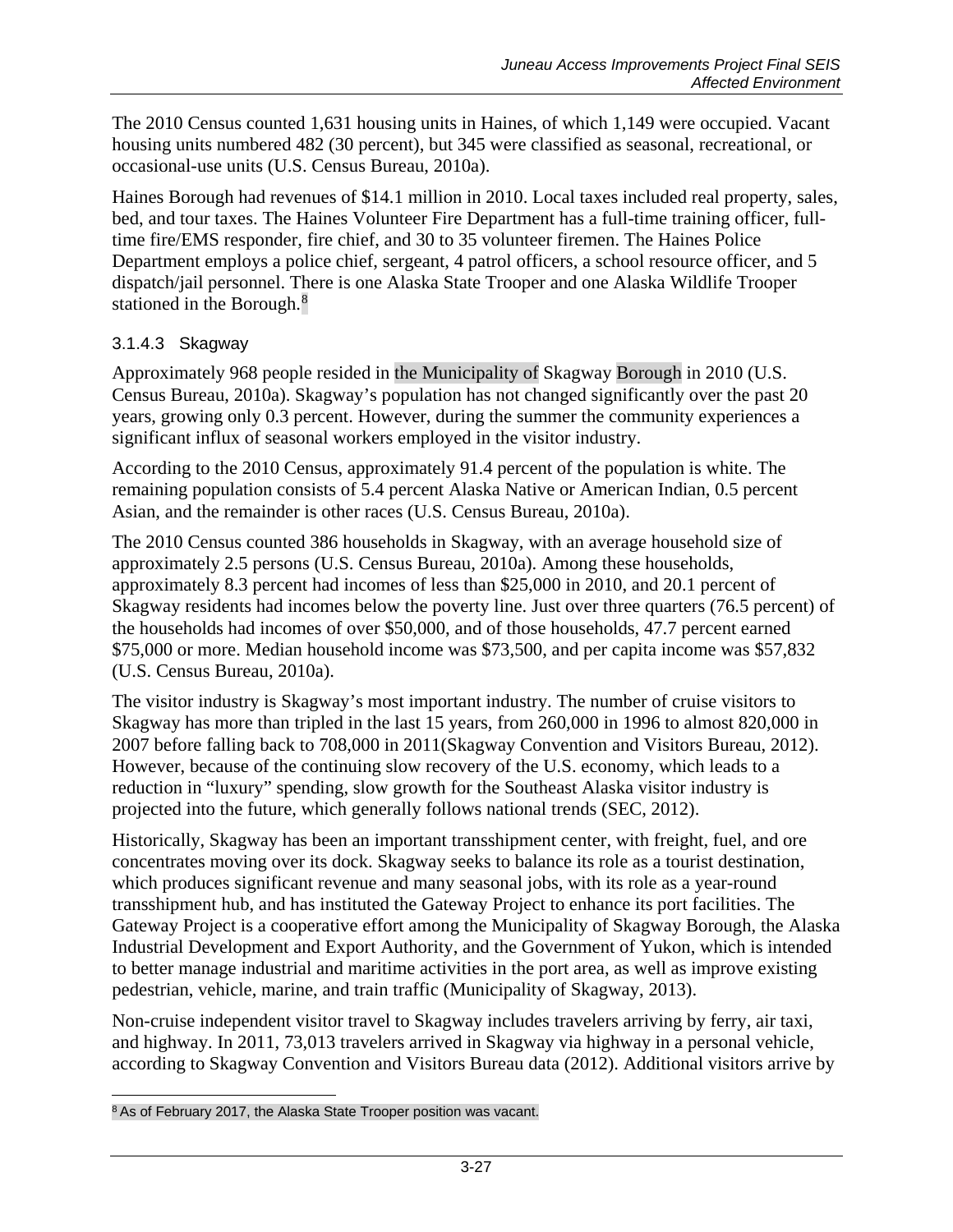bus, but this number is hard to quantify, as many bus passengers are on day trips associated with cruises. Ferry traffic has declined in recent years: the number of disembarking passengers in Skagway exceeded 40,000 in 1995 and years prior to that, but totaled only 21,216 passengers in 2011.

The transportation industry, which is dominated by the visitor industry, employed 239 workers in Skagway in 2007[9](#page-27-0), representing about 24 percent of the total employment for the area and nearly 33 percent of the total earnings for the year. The transportation and warehousing sector accounted for 4 percent of personal income in 2010. Transportation workers are primarily employed with the WP&YR Railroad. The railroad was originally built to supply goods to interior gold mining camps. Today, the railroad connects Skagway with Carcross, British Columbia, and is one of the most popular visitor excursions in Alaska.

The Port of Skagway serves several important functions in the Municipality's economy. In addition to serving the cruise ship industry, it is an important freight terminal. According to the *2014 Waterborne Commerce of the United States Waterways and Harbors*, total received freight (domestic and foreign) at Skagway was 166,615 tons and shipped freight was 50,997 tons for the year (USACE, 2016b). According to Alaska Marine Lines, 43 percent of Skagway general freight continues on to the Yukon. Three mines are exporting ore out of Skagway: Keno (lead, zinc, and silver), Minto (copper and gold), and Wolverine (zinc and silver) (NEI, 2013). Most important, the port serves the cruise industry and its 708,000 passengers, as well as passengers traveling via the AMHS.

The retail trade industry in Skagway employed an average of 164 workers in 2011. Many of these positions were seasonal.

The 2010 Census counted 636 housing units in Skagway, of which 436 were occupied. Vacant housing units numbered 200 (31 percent), but 48 were classified as seasonal, recreational, or occasional-use units. Skagway is reported to have extreme shortages of housing during the peak summer season.

The Municipality of Skagway Borough had revenues of \$14.8 million in 2010. More than 55 percent of the revenues were generated from sales and real property taxes. Skagway also has a bed tax.

The Skagway School District had 74 students during the 2011 to 2012 academic year. Enrollment has varied but has generally declined over the past 10 years. Education is offered from the pre-elementary through twelfth-grade levels at a single school.

The Dahl Memorial Clinic is owned and operated by the Municipality of Skagway Borough, although it contracts management services through an agreement with Bartlett Regional Hospital. The clinic is overseen by an administrator and staffed by two mid-level providers, a nurse practitioner, a physician's assistant, and support staff. Itinerant doctors, a dentist, pediatrician, public health nurse, and other specialists from Juneau visit the clinic on a rotating basis. Emergency medical patients are generally evacuated to Juneau.

Skagway's fire protection is provided by the Skagway Volunteer Fire Department. The department has two full-time employees, two part-time employees, and 34 volunteers. The

 $\overline{a}$ 

<span id="page-27-0"></span><sup>9</sup> Due to changed confidentiality standards, 2007 was the last year that employment data were reported for this sector.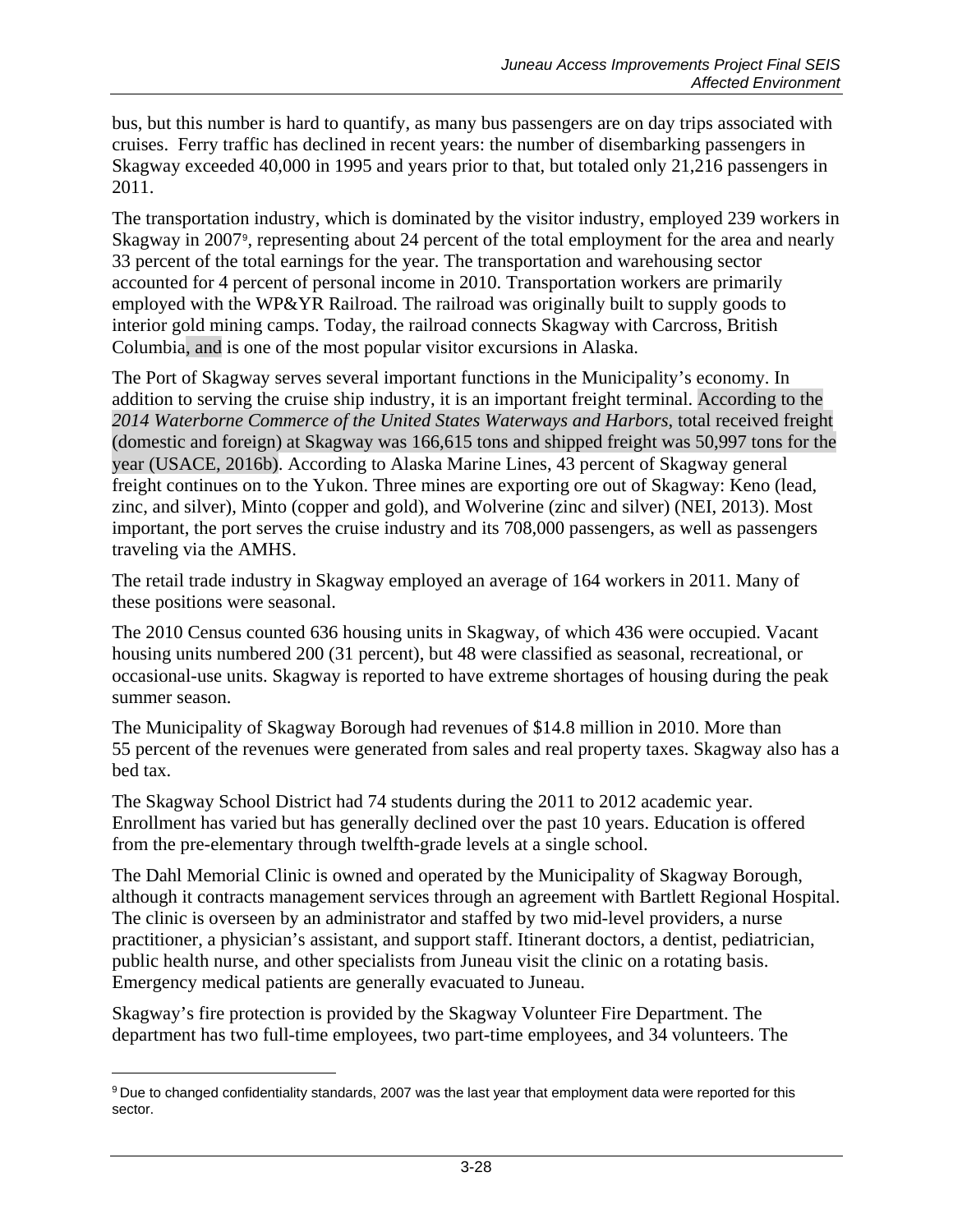Skagway Police Department operates with seven full-time and four seasonal employees. The U.S. Customs and Immigration has an office in Skagway, and the NPS also has law enforcement officers on staff. No Alaska State Troopers are located in Skagway.

## **3.1.5 Environmental Justice**

On February 11, 1994, President Clinton issued Executive Order (EO) 12898. The order applies to "Federal Actions to Address Environmental Justice in Minority Populations and Low-Income Populations." The EO makes it the responsibility of each federal agency to make achieving environmental justice part of its mission by identifying and addressing disproportionately high and adverse human health or environmental effects of its programs, policies, and activities on minority populations and low-income populations. Accompanying this order was a Presidential Memorandum directing each federal agency to analyze the environmental effects, including human health, economic and social effects, of federal actions, including effects on minority communities and low-income communities, when NEPA analysis occurs. [Table 3-1](#page-28-0) provides demographic information for the study area, based on U.S. Census data, to help identify minority and low-income communities potentially affected by the JAI Project.

<span id="page-28-0"></span>

| Area                               | <b>Population</b><br><b>Year 2010</b> | <b>Percent Minority</b><br>or Mixed Race<br>(2010) | <b>Median</b><br><b>Household</b><br>$Income2$ | <b>Percentage of</b><br><b>Individuals Below</b><br>Poverty Level <sup>2</sup> |
|------------------------------------|---------------------------------------|----------------------------------------------------|------------------------------------------------|--------------------------------------------------------------------------------|
| <b>United States</b>               | 308,745,538                           | 22                                                 | \$52,762                                       | 14.3                                                                           |
| Alaska                             | 710,231                               | 33                                                 | \$69,014                                       | 9.5                                                                            |
| Juneau City and Borough            | 31,275                                | 30                                                 | \$75,517                                       | 13.1                                                                           |
| Haines Borough                     | 2,508                                 | 17                                                 | \$47,981                                       | 14.4                                                                           |
| Municipality of Skagway<br>Borough | 968                                   | 9                                                  | \$73,500                                       | 20.1                                                                           |
| Klukwan                            | 95                                    | 92                                                 | \$43,333                                       | 3.5                                                                            |

**Table 3-1: 2010 Demographic and Economic Data<sup>1</sup>**

<sup>1</sup>U.S. Census Bureau (2010b).

2U.S. Census Bureau (2010c).

Based on 2010 Census information, the percent minority populations in Klukwan are higher than the state percentage.

The U.S. Census Bureau uses a set of monthly income thresholds that vary by family size and composition to determine who is in poverty. If a family's total income is less than the threshold, that family and every individual in it is considered in poverty. The official poverty thresholds do not vary geographically but they are updated for inflation using the Consumer Price Index.

The 2012 poverty guidelines for Alaska for an individual is \$13,970. The 2010 Census found that the average household size in Alaska was 2.65. The poverty guideline for a two-person household is \$18,920 and for a three-person household is \$23,870. The percent of individuals in poverty by area is included in [Table 3-1.](#page-28-0)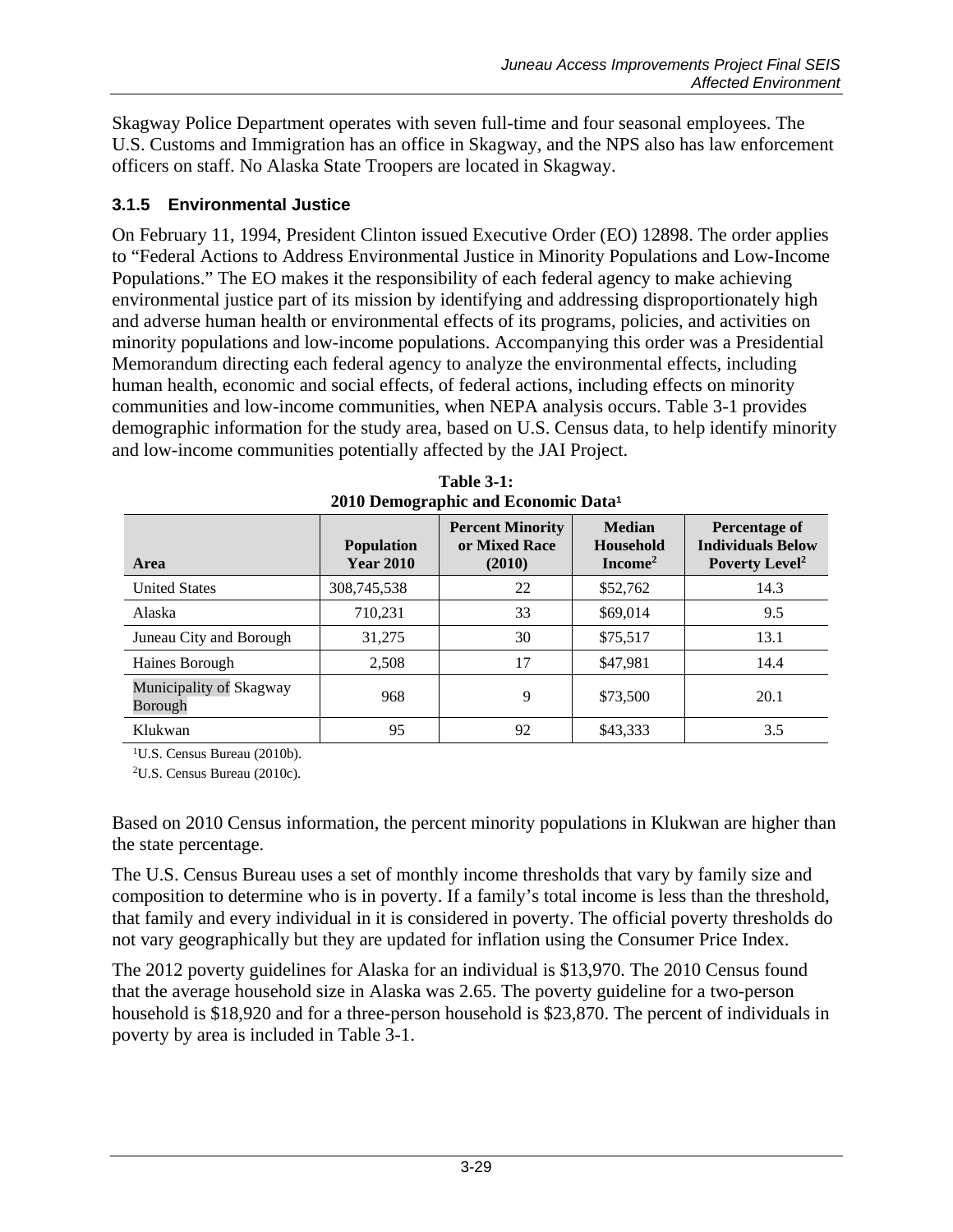## **3.1.6 Subsistence**

The Alaska National Interest Lands Conservation Act of 1980 (ANILCA) requires that subsistence hunting and gathering uses be addressed for all projects on federal lands in Alaska. Subsistence is defined in ANILCA as the "customary and traditional use by rural Alaska residents of wild renewable resources for direct personal or family consumption as food, shelter, clothing, tools, or transportation." Subsistence issues are addressed within Section 810 of ANILCA. As a result, subsistence evaluations are commonly called Section 810 evaluations.

Subsistence in Alaska is dually managed by the State and the federal governments. Until late 1989, the State managed statewide subsistence harvests on federal land. Under ANILCA, the federal government began managing subsistence hunting, trapping, and fishing on Alaska's federal public lands in 1990.

Both the State and federal governments have their own legislation and enforceable regulations. The ADF&G Division of Subsistence provides a database and analysis of fishing and hunting patterns to support the implementation of the law by the Board of Fisheries and Board of Game. The Federal Subsistence Management Program's lead agency, the U.S. Fish and Wildlife Service (USFWS), manages hunting of most species of terrestrial mammals, grouse, ptarmigan, fish (except halibut), and shellfish. Residents of rural areas may harvest fish and wildlife under federal subsistence regulations, if a recognized, consistent, and traditional subsistence use of that species exists. Since statehood in 1959, ADF&G has managed all sport, subsistence, and personal use salmon harvesting under regulations set by the Alaska Board of Fisheries. Subsistence regulations have been in place for state residents since 1961. The personal use category was adopted for non-rural communities beginning in 1982. In the mid-1980s, the State designated some historic fisheries and hunts that did not meet the required subsistence criteria or fit the definition of commercial or recreational uses as personal use. Personal use harvests receive no priority and are sometimes open only at times of a non-allocated surplus of a resource. Personal use harvests are open only to Alaska residents, and a resident sportfish license is required to participate (United Fishermen of Alaska, 2004).

Since 1990, salmon harvest under subsistence regulations has been authorized by the Board of Fisheries in discrete areas of Lynn Canal. Salmon are harvested in other areas of the Lynn Canal region under personal use regulations (ADF&G, 1994). In the study area, customary and traditional use areas for salmon, Dolly Varden, smelt, and steelhead identified by the Alaska Board of Fisheries include the Chilkat, Chilkoot, and Lutak inlets, the Chilkat River and its tributaries, and Chilkat Lake (Figures 3-7 through 3-9). Customary and traditional use areas for shellfish, bottom fish, and herring identified by the Alaska Board of Fisheries include almost all of upper Lynn Canal and its inlets to just south of the southern end of Sullivan Island (ADF&G, 1991) (Figures 3-7 through 3-9).

The 1988 Tongass Resource Use Cooperative Survey (Kruse and Frazier, 1988) remains the most comprehensive subsistence study conducted within the study area. In a more recent study, ADF&G reported harvest data for Klukwan, Haines, and Skagway (ADF&G, 1994). Federally recognized subsistence use of lands within the study area includes the residents of Klukwan, Haines, and Skagway. Most current available information was collected for deer, salmon, nonsalmon finfish, marine invertebrates, and marine mammals. No mapped, specific land-use information exists for other species in the study area. For a complete discussion of subsistence in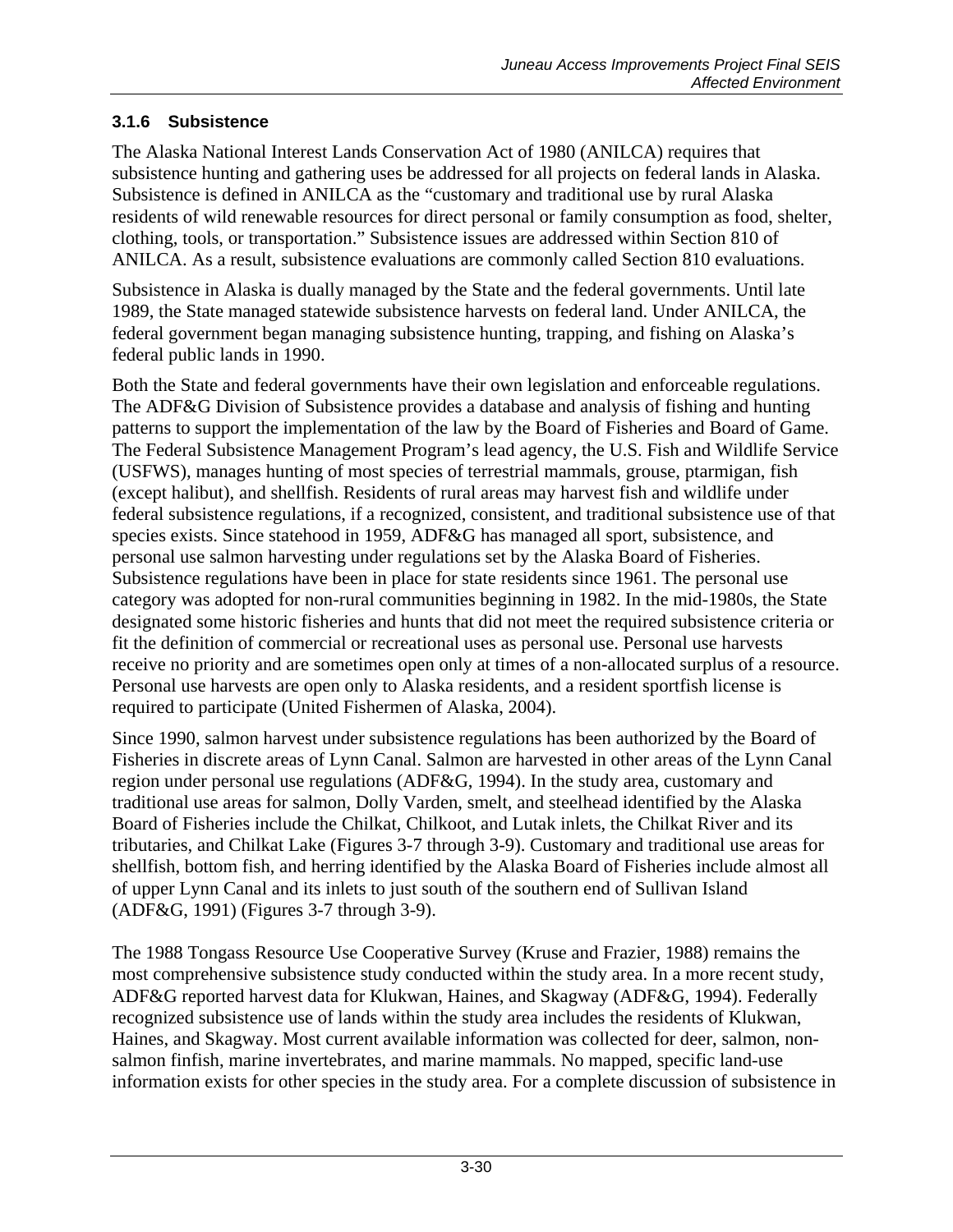the study area, refer to the *Land Use Technical Report* (Revised Appendix DD of this Final SEIS).

## 3.1.6.1 Haines

Subsistence resource use categories in Haines consist of salmon, non-salmon finfish, marine invertebrates, marine mammals, black bear, brown bear, mountain goats, moose, and Sitka blacktailed deer. Deer are scarce in the upper Lynn Canal region. Hunting takes place on the south end of Sullivan Island, portions of Lincoln and Shelter islands, and the south shore of St. James Bay. Hunting also occurs in the lower Lynn Canal region and on Chichagof and Admiralty islands. Fishing occurs primarily in the Chilkoot River; Chilkoot Lake; the lower Chilkat River; Lutak, Chilkoot, and Chilkat inlets; and St. James Bay. Most invertebrate harvests in upper Lynn Canal areas close to Haines involve crab or shrimp harvest. Clams and cockles are harvested in more distant areas (St. James Bay and the inlets of Icy Strait). Trade with residents of other communities for locally unavailable marine invertebrates is common. Harbor seals have been the only marine mammals hunted by Haines residents for subsistence purposes.

Haines was originally the site of a Chilkoot Tlingit seasonal camp near the mouth of the Chilkat River. The 1988 Tongass Resource Use Cooperative Survey found 93 percent of the households used subsistence resources and 83 percent of households participated in subsistence harvests (Kruse and Frazier, 1988).

Subsistence harvesters focus on river, upland, and marine environments. Salmon were harvested from the Chilkat River and from marine areas of upper Lynn Canal. Trout and eulachon were harvested from rivers and marine finfish were harvested from saltwater areas. Local roads and rivers were used to reach moose, mountain goat, bear, some fish, berry picking, and wood cutting harvest areas.

#### 3.1.6.2 Juneau

Juneau has a relatively large native community and personal use of fish and wildlife is common, but the CBJ is not designated under ANILCA as a subsistence area.

## 3.1.6.3 Klukwan

Klukwan is a Tlingit community located near the confluence of the Chilkat, Klehini, and Tsirku rivers approximately 30 miles northwest of Haines. Subsistence is important economically and culturally to Klukwan residents, who continue to use the study area for these purposes. The people of Klukwan harvest salmon, non-salmon finfish (e.g., eulachon, trout, char, and halibut), black bear, brown bear, moose, mountain goat, marine mammals (harbor seals), and Sitka blacktailed deer. Deer are scarce in the Chilkat Valley and other mainland areas in the northern Lynn Canal area. Sitka black-tailed deer hunting occurs on portions of Lincoln, Shelter, Benjamin, and Sullivan islands. There is some moose harvest as well.

Residents of Klukwan generally fish for sockeye, pink, and chum salmon in designated subsistence harvest areas near their community. Non-salmon harvest for Klukwan residents takes place in all waters of Chilkat River for eulachon, Chilkoot and Lutak inlets for halibut, and Lynn Canal from Point St. Mary (entrance to Berners Bay) to Seduction Point, including waters around Sullivan Island and in William Henry Bay, for halibut (ADF&G, 1994).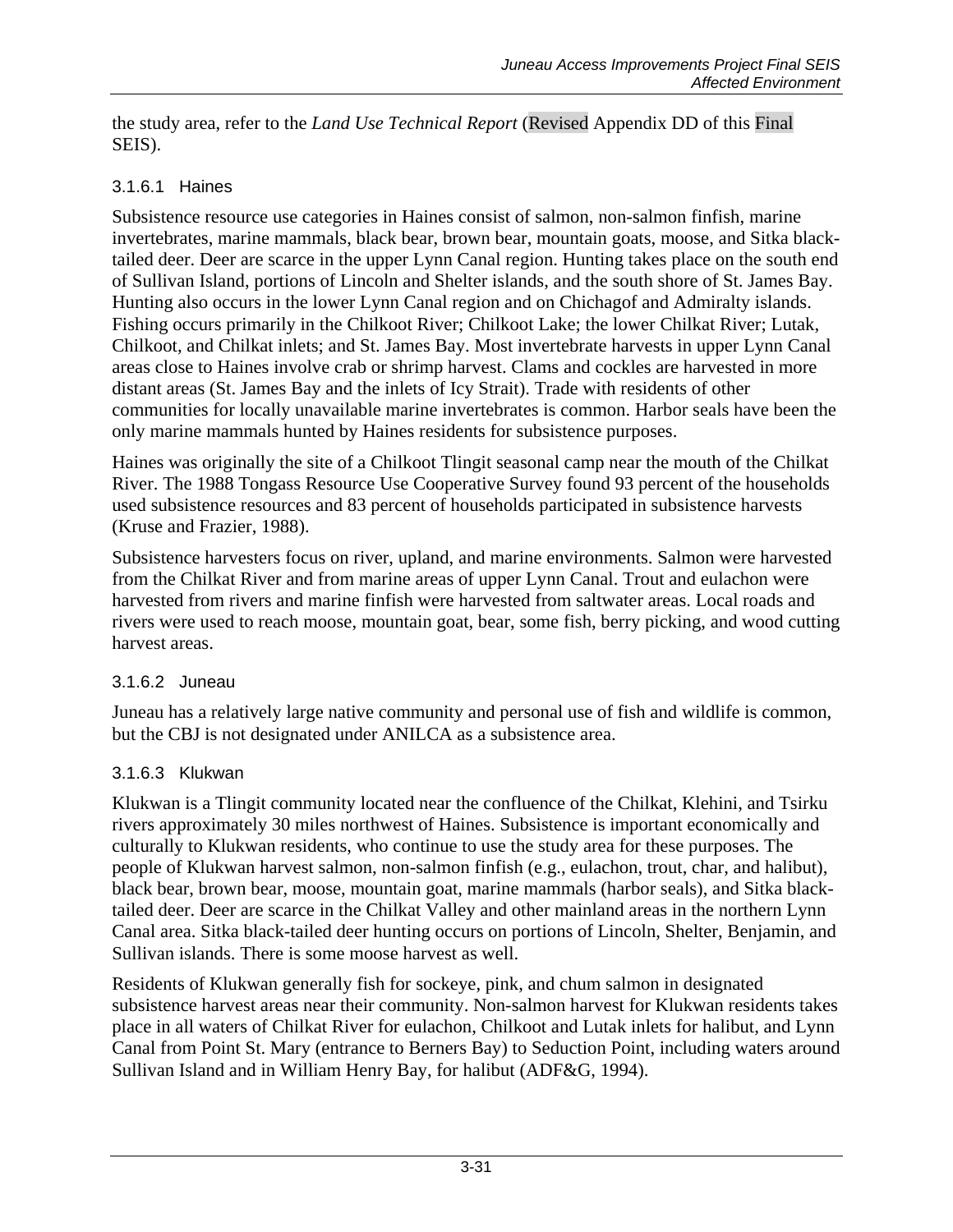The 1988 Tongass Resource Use Cooperative Survey found that 100 percent of Klukwan households used subsistence resources and 95 percent of households participated in the harvest of those resources (Kruse and Frazier, 1988).

Resource harvest for Klukwan is strongly focused on riverine and inland environments for most of the resources harvested. Chinook salmon, sockeye salmon, chum salmon, and eulachon were the primary species harvested in the Chilkat River system. In addition, Chinook and the other salmon, and bottomfish, were harvested in the marine environment by rod and reel.

Harbor seals were the primary marine mammals harvested. Moose, mountain goat, and bear were harvested along the local roads and rivers. Deer hunting was conducted along Lynn Canal by boat.

## 3.1.6.4 Skagway

As with Klukwan and Haines, relatively little deer hunting occurs in the vicinity of Skagway because of the scarcity of deer in the upper Lynn Canal area. Skagway residents hunt black bear, brown bear, moose, and mountain goat. Most Skagway residents fish Taiya Inlet and Burro Creek for Chinook, coho, and pink salmon. The primary non-salmon finfish species harvested is halibut. Skagway residents fish for trout in creeks and lakes near the community. Invertebrate harvesting by Skagway residents is common along the beaches and in the bays and coves near town. In areas close to the community, including Dyea, Nahku Bay, and Taiya Inlet, residents harvest shrimp and crab. Skagway lacks good clam beaches; therefore, crab is more heavily harvested by Skagway residents (ADF&G, 1994). Harbor seals have been the only marine mammals hunted by Skagway residents for subsistence purposes.

The 1988 Tongass Resource Use Cooperative Survey found that 96 percent of households used subsistence resources and 68 percent of household participated in harvest activities (Kruse and Frazier, 1988).

# **3.1.7 Transportation**

The existing transportation network in Lynn Canal is described in Sections 1.2 and 1.3. As stated in those sections, access to Juneau is only possible by air and water. Juneau is the largest community on the North American continent not connected to the continental highway system.

Commercial jet aircraft provide access to Juneau. Commuter aircraft serve Haines, Skagway, and other communities that do not have the demand or facilities for jet aircraft service. Commuter air service between Juneau and Haines and Juneau and Skagway in 2013 accommodated approximately 3,600 passengers on both Wings of Alaska and Alaska Seaplanes (Wings of Alaska, 2013; Alaska Seaplanes, 2013). Most of the commuter aircraft in use in Lynn Canal can accommodate 5 to 9 passengers. Departing from Juneau to Haines, there are typically 7 daily scheduled flights in the winter and 14 in the summer. Departing from Juneau to Skagway, there are typically 6 flights operated daily in the winter and 14 daily flights in the summer. On average, there are four passengers per flight. The cost of one-way travel between Juneau and Haines is approximately \$120 and between Juneau and Skagway is approximately \$130.

The AMHS is the only form of public transportation that carries passengers and vehicles in Lynn Canal. During the summer, the Lynn Canal corridor is typically served by one mainline ferry originating from Bellingham (*M/V Columbia*) and one mainline ferry originating from Prince Rupert (*M/V Matanuska*); these ferries are scheduled to run weekly between May and September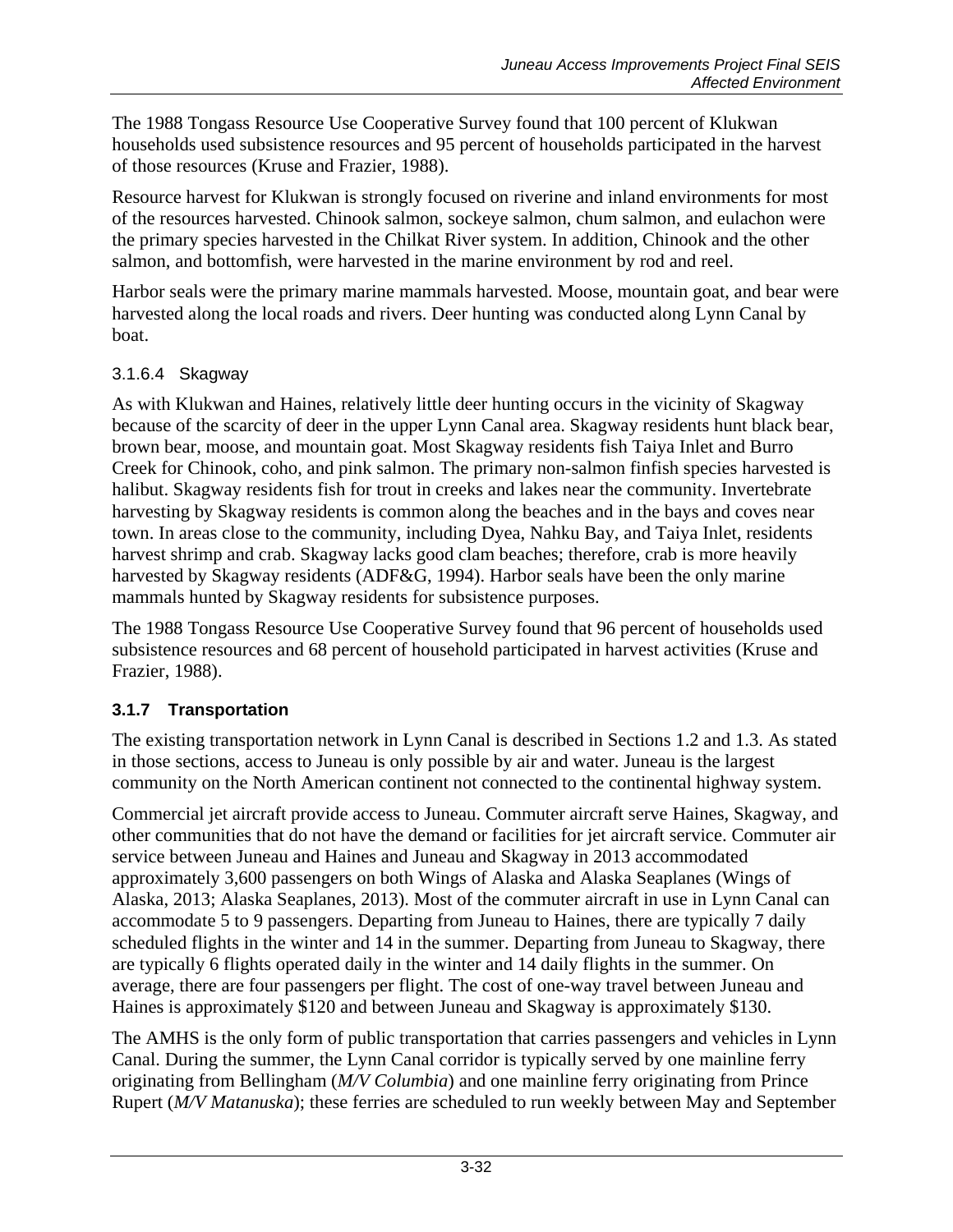(AMHS, 2013). In 2017, the *FVF Fairweather*, a fast vehicle ferry, was typically scheduled to run 3 days per week and the *M/V LeConte* was typically scheduled to run 2 days per week, late May through mid-September.

Private ferry companies provide passenger-only service between Lynn Canal communities. This service is seasonal from mid-May to mid-September. Multiple daily trips are scheduled between Haines and Skagway, as well as daily service between these communities and Juneau (Alaska Fjordlines, 2013; Haines-Skagway Fast Ferry, 2013).

Pedestrians and bicyclists are also served by the AMHS. The 2015 passenger-to-vehicle ratio in Lynn Canal was 3.1 to 1 (see Revised Appendix AA, *Traffic Forecast Report*). Assuming the actual number of passengers traveling with cars was closer to the highway average of 2.3, as many as approximately 19,400 people may have been "walk-on" passengers (i.e., pedestrians and bicyclists) on AMHS ferries in Lynn Canal in 2015.

At least 10 rivers in the project area may be navigable by small craft. These include the Antler, Gilkey, Lace, Berners, and Katzehin rivers on the east side and the Endicott, Sullivan, 'Unnamed' (north of Sullivan Island), North Glacier, and Chilkat rivers on the west side. There is little known information regarding boat use on these rivers. The U.S. Coast Guard has jurisdiction for bridges over navigable rivers. Coordination with U.S. Coast Guard during development of the 2006 Final EIS established that the largest vessels using these rivers are air boats with a maximum height above water of 12 feet. It is unlikely that boats supporting interstate or foreign commerce frequent these waterways. Currently, there are no known plans to improve navigation of these waterways. No marinas, marine repair facilities, public boat ramps, or private docks are located on or within several miles of these rivers, which may limit access and use of the rivers by potential users (primarily recreational users).

# **3.2 Physical Environment**

# **3.2.1 Geology**

A geotechnical and geologic study was prepared in February 1994 by Shannon & Wilson, Inc. for inclusion in the 1997 Draft EIS *Juneau Access Improvement Reconnaissance Engineering Report.* Because geologic changes are not rapid occurrences, a new study was not prepared for the 2006 Final EIS. However, limestone features (termed karst) are located along the proposed alignment of the West Lynn Canal Highway alternative (Alternative 3), and a new study was completed in 2003 to further delineate and assess these features. Following selection of Alternative 2B in the 2006 ROD, DOT&PF conducted a geotechnical investigation of a 22-mile segment of the alternative designated as Zone 4. This work was summarized in the *Final Report, Lynn Canal Highway, Phase I, Zone 4 Geotechnical Investigation, State Project Number 71100* (Golder Associates, 2006). The geotechnical investigation included the identification and preliminary evaluation of geologic hazards affecting the alignment of Alternative 2B. With changes to the alignment since 2006 (i.e., to avoid and minimize impacts to wetlands and reduce the extent of rock side cast areas, changes based on advanced geotechnical survey information, and recent changes in 2012 in response to updated bald eagle nest survey data), DOT&PF updated the geologic hazards evaluation in 2012 in the *Revision of Geologic Hazard Summary – Juneau Access Improvements Supplemental Environmental Impact Statement Technical Memorandum* (Golder Associates, 2012). DOT&PF included discussion on geological hazards in the *2017 Update to Appendix D – Technical Alignment Report* in Appendix Z to provide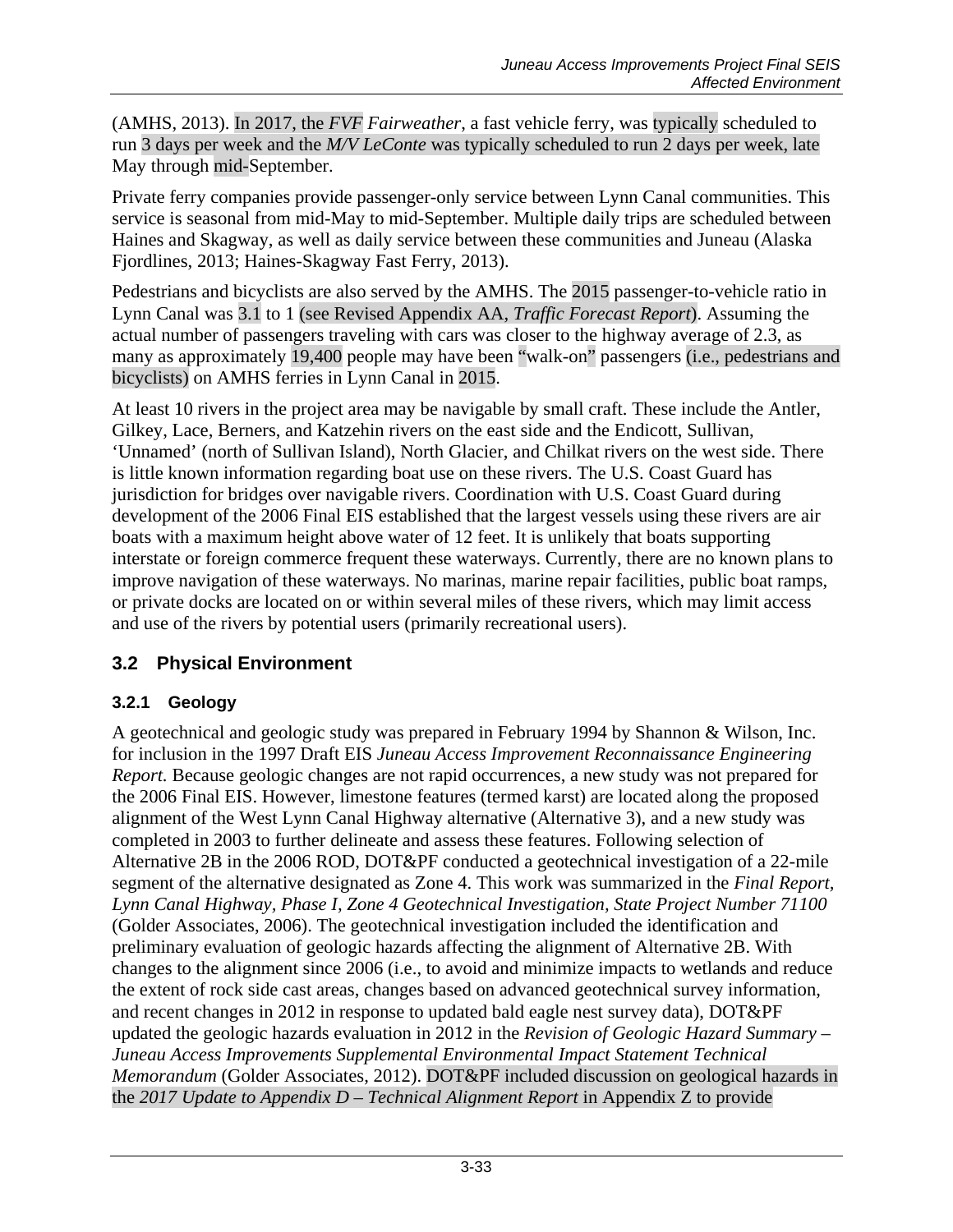additional discussion on means to mitigate the identified geological hazards. Information from the 2006 and 2012 geotechnical studies, as well as the *2017 Update to Appendix D – Technical Alignment Report,* has been incorporated into this Final SEIS.

The 1997 Draft EIS included the following description of geology in the study area:

Lynn Canal, Chilkat Inlet, Chilkoot Inlet, Taiya Inlet, and Berners Bay are all typical fjords occupying glacially sculpted valleys in the Southeast's coast mountains. These mountains rise steeply from the water to elevations greater than 2,000 meters (6,561 feet) and the valley sides dive steeply into the water reaching depths in excess of 300 meters (984 feet). Rock outcrops are pervasive in the steep areas.

Glacially fed streams and rivers flow into the fjords from both sides, as well as from the heads of the valleys. Large amounts of sediment have been deposited as deltas where these streams and rivers enter salt water. A generally high water table and generally low soil density in the delta areas, combined with the large tide range and possibility of earthquakes, increases the potential for liquefaction and sloughing along the face of the deltas.

## <span id="page-33-0"></span>3.2.1.1 Geologic Features

**Physiographic and Tectonic Setting – The northern part of Southeast Alaska is underlain by a** complex heterogeneous assemblage of rocks, including sedimentary, volcanic, metamorphic, and intrusive rocks of Paleozoic, Mesozoic, and Tertiary age. These rocks were emplaced in the southeastern Alaska archipelago during a series of subductions and accretions by tectonic plates obliquely colliding with the ancient continental margin of western North America during Jurassic to early Tertiary time (Gehrels and Berg, 1992 and 1994). Plate tectonic activity since the late Paleozoic has resulted in northwesterly trending curved bands of folded sedimentary, volcanic, and metamorphic rocks. Granitic batholiths, emplaced during the Cretaceous times, are widespread and form the backbone of the Coast Range. Tectonic activity during the Tertiary age resulted in major northwest-trending fault zones.

Major contours in the region, such as fjords and river valleys, are likely controlled by major faults or fault zones (Lemke, 1974). The Chatham Strait/Lynn Canal/Chilkoot River fault system, which bisects the study area along Lynn Canal, trends northwest and apparently continues for over 300 miles, connecting with the Denali fault of interior Alaska (Miller, 1972).

While the faults are thought to control the orientation of features in the area, the fjords and Ushaped river valleys that characterize the region are the result of glaciation. These features were carved by glaciers that have been active since the Pleistocene. The weight of the ice, which at times has reached a thickness of about 5,000 feet, has caused the surrounding land mass to sink below its original level. Upon deglaciation, gradual rebound of the depressed ground has resulted in the emergence of marine deposits and has also caused uplifted rock faces to be exposed to the effects of shoreline erosion. This erosion forms benches or terraces at the lower elevations of the U-shaped valley walls.

**Bedrock** – Rock types encountered in the study area include deep to shallow marine sedimentary rocks, volcanics and their metamorphosed equivalents, and granite intrusive rocks. The proposed road corridors along both the east and west sides of Lynn Canal are roughly parallel or oblique to the rock units. Bedrock is visible along wave-cut shorelines, forms knolls and cliffs in the lower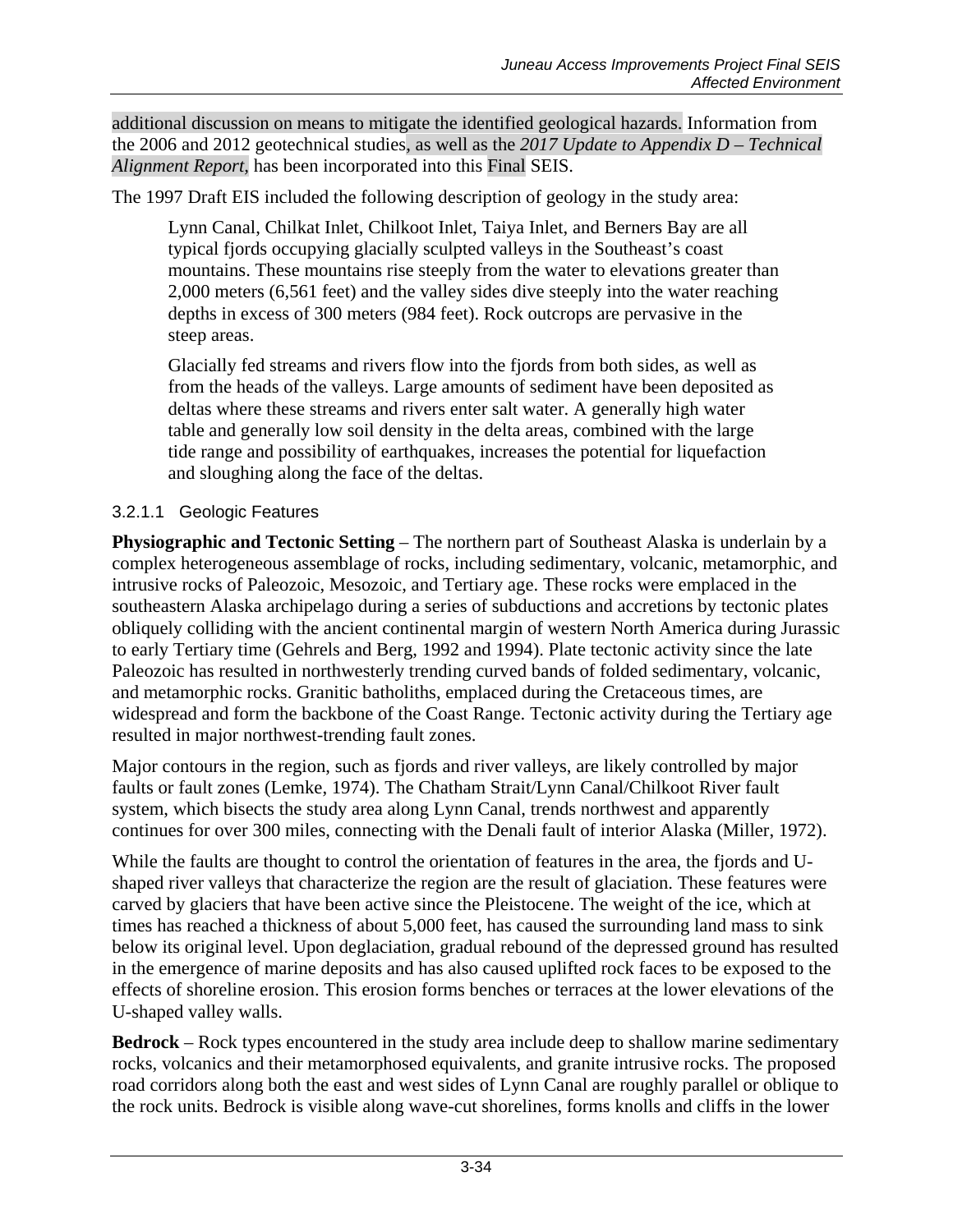slopes, and occurs as bare or muskeg-covered slopes above the timberline on higher mountain slopes. In offshore areas and river drainages, the bedrock surface is often deeply buried beneath unconsolidated soils that are glacial or alluvial in origin.

DOT&PF engineers reviewed available information related to geologic features on the east and west sides of Lynn Canal (Clough and Redman, 1989; Wilson et al., 2015)<sup>[10](#page-34-0)</sup>, and determined that acid-generating rock or rock with high total metals content may occur within the project area. No on-site investigations have been conducted to identify acid-generating rock within the proposed project limits. Based on the available information, DOT&PF recognizes the potential for acid rock drainage to occur at various locations along the West Lynn Canal corridor and from Echo Cove to Independence Creek along the East Lynn Canal corridor.

**Karst** – The term "karst" is used to describe an area of limestone or carbonate rock in which the landforms are mostly soluble in origin and drainage is underground through enlarged fissures and conduits (Drew, 1999). Karst develops when acidic waters, enriched in humic and carbonic acids from natural soil decomposition, drain onto carbonate rocks, causing limestone to dissolve. The most favorable climatic environment for karst development occurs in alpine and cold temperate regions with high precipitation and runoff rates (Ford and Williams, 1994). These conditions are generally optimal in Southeast Alaska, creating one of the most actively developing karst regions in the world. The presence of muskegs and forested wetlands ensures that acidic water is generated, which results in aggressive solution activity where water drains onto carbonate rock. Through this chemical weathering process, surface and subsurface features such as interconnected channels are developed. These areas can collapse when limestone dissolved by water percolating downward, combined with removal of cavity roofs from below, weakens the span of surface bedrock or soil.

As described above, karst is a three-dimensional terrain developed on and within soluble, carbonate bedrock in which caves develop. The Federal Cave Resources Protection Act (FCRPA) of 1988 (16 USC 4301-4310) requires protection of significant caves on federal lands. The purposes of the FCRPA are "(1) to secure, protect, and preserve significant caves on Federal lands for the perpetual use, enjoyment, and benefit of all people; and (2) to foster increased cooperation and exchange of information between governmental authorities and those who utilize caves located on Federal lands for scientific, education, or recreational purposes." Although FCRPA protects caves, it does not specify protection of karst resources. The USFS recognizes that caves with associated features and resources are an integral part of the karst landscape, and that karst must therefore be managed as an ecological unit to ensure protection of cave resources.

Previous mapping studies (DOT&PF, 1994b; Dames & Moore, 1994; NLUR, 1994) indicated that carbonate rock and karst landscape exists on the western side of Lynn Canal in the area between Sullivan Island and William Henry Bay. Carbonate rock is not known to underlie East Lynn Canal. A karst assessment was conducted in summer 2003 to determine the extent of karst development along the Alternative 3 route (West Lynn Canal) and to evaluate whether the location and design of the highway would be protective of karst resources based on vulnerability criteria and land use objectives established by the USFS for the Tongass National Forest.

A preliminary karst survey of the project area on the west side of Lynn Canal was performed in 1994. This survey was based primarily on literature and aerial photograph review and did not

<span id="page-34-0"></span> $\overline{a}$ <sup>10</sup> USGS Mineral Resources Program https://minerals.usgs.gov/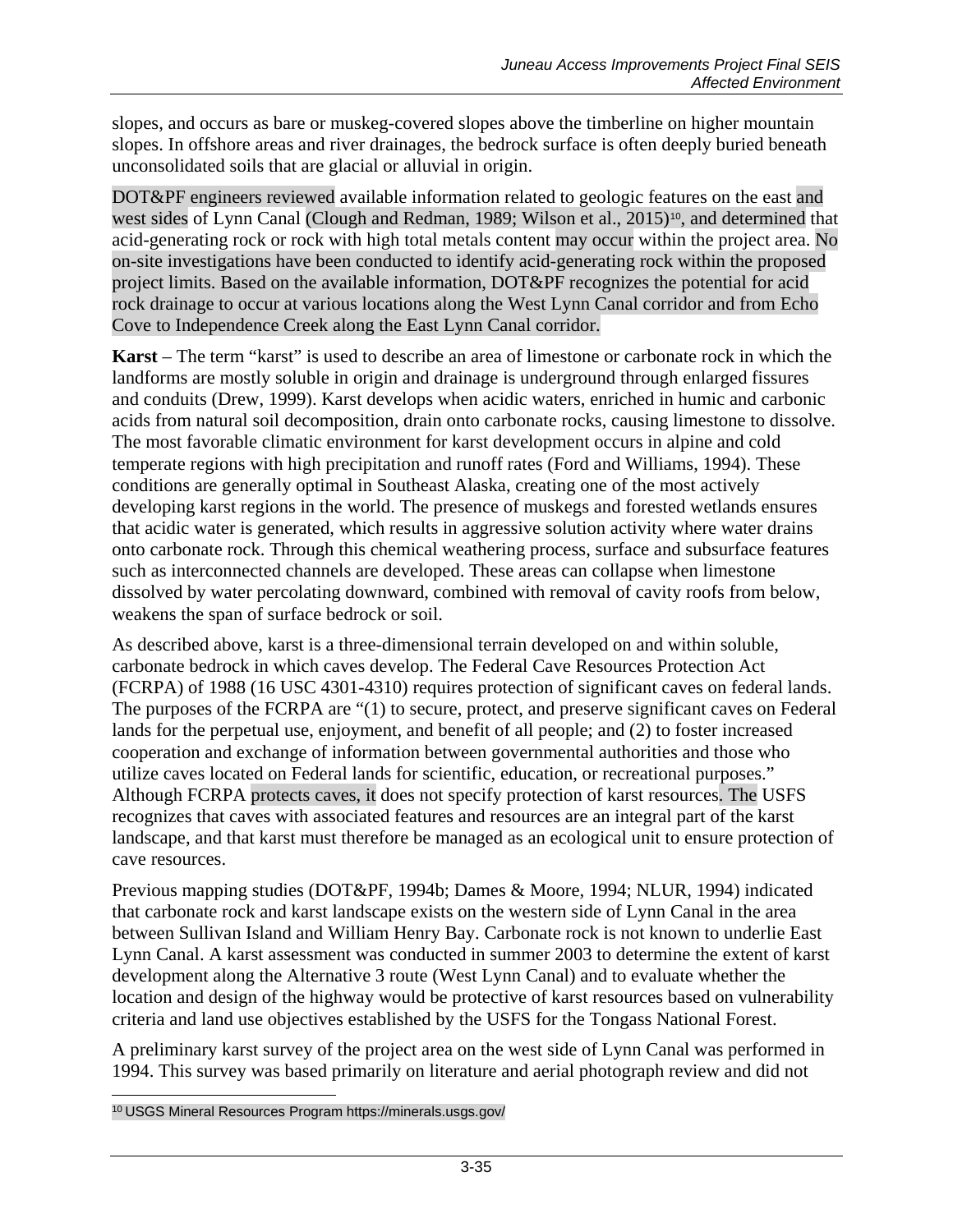include a field survey (Dames & Moore, 1994). An archaeological team investigating the route of Alternative 3 in 1994 documented a number of shoreline karst features during a ship-based survey (NLUR, 1994); however, a systematic karst survey of the project area was not conducted during these investigations.

A karst field survey was conducted for the project in 2003. The protocol for the survey was developed in coordination with and approved by the USFS. The survey corridor was 300 feet wide (150 feet on either side of a preliminary road centerline) and was expanded to 500 feet wide in areas where high-vulnerability karst was encountered.

Pertinent karst vulnerability rating criteria from the 1997 TLMP and a Tongass Plan Implementation Team Clarification Paper were used to rate karst features encountered in the field. These appear to be the same as those presented in Appendix H of the 2016 TLRMP. The criteria are as follows:[11](#page-35-0)

- **High Vulnerability** Areas containing a high density of karst features and areas exhibiting openness to the subsurface. These areas are underlain by carbonate bedrock that is well drained internally.
- **Moderate Vulnerability** Areas underlain by carbonate bedrock that are well drained internally. Areas often occur on knobs and ridges and on the dip-slope of carbonate bedding planes. The surface tends to be irregular and undulating and often open. The primary characteristic used to differentiate between moderate- and high-vulnerability karst is the degree of openness of the system.
- **Low Vulnerability** Areas underlain by carbonate bedrock that are most commonly internally drained, but surface streams may be present. Generally, these areas have been greatly modified by glaciation and have a covering of glacial till or mineral soil.

The following paragraphs summarize the types of karstland encountered along the West Lynn Canal project area based on the vulnerability criteria category. Figure 3-10 identifies their locations.

**High-Vulnerability Areas** – Linear strips of high-vulnerability karst were mapped along coastal cliffs in several areas where the Alternative 3 highway alignment comes close to shoreline and where caves or other potential karst features were observed in the cliffs. Similar features were also occasionally observed along inland cliffs along what may be raised wave-cut terraces. A number of the coastal caves observed have previously been mapped and named in the vicinity of Glacier Grotto (Allred and Allred, 1995; Dames & Moore, 1994; Love, 1999). Most of these caves lie outside of the eastern edge of the study corridor.

Many of the shoreline cliff features do not appear to be solutional in origin; rather, most appear to have been formed by cavitation and littoral erosion accompanied by block failure. Cavitation occurs as air is forced into joints or small solution cavities within the rock, and the hydraulic force of the water and pneumatic pressure of the trapped air interact to cause corrosion. The abrasive effects of cobbles and sand cause littoral erosion and undercutting of cliff exposures. Block failure along fracture planes enlarges the developing cavities. Although solutional connectivity appeared to be lacking in most of these features, the littoral caves were considered

 $\overline{a}$ 

<span id="page-35-0"></span><sup>&</sup>lt;sup>11</sup> The descriptions of karstland in the project area are consistent with the 2016 TLRMP.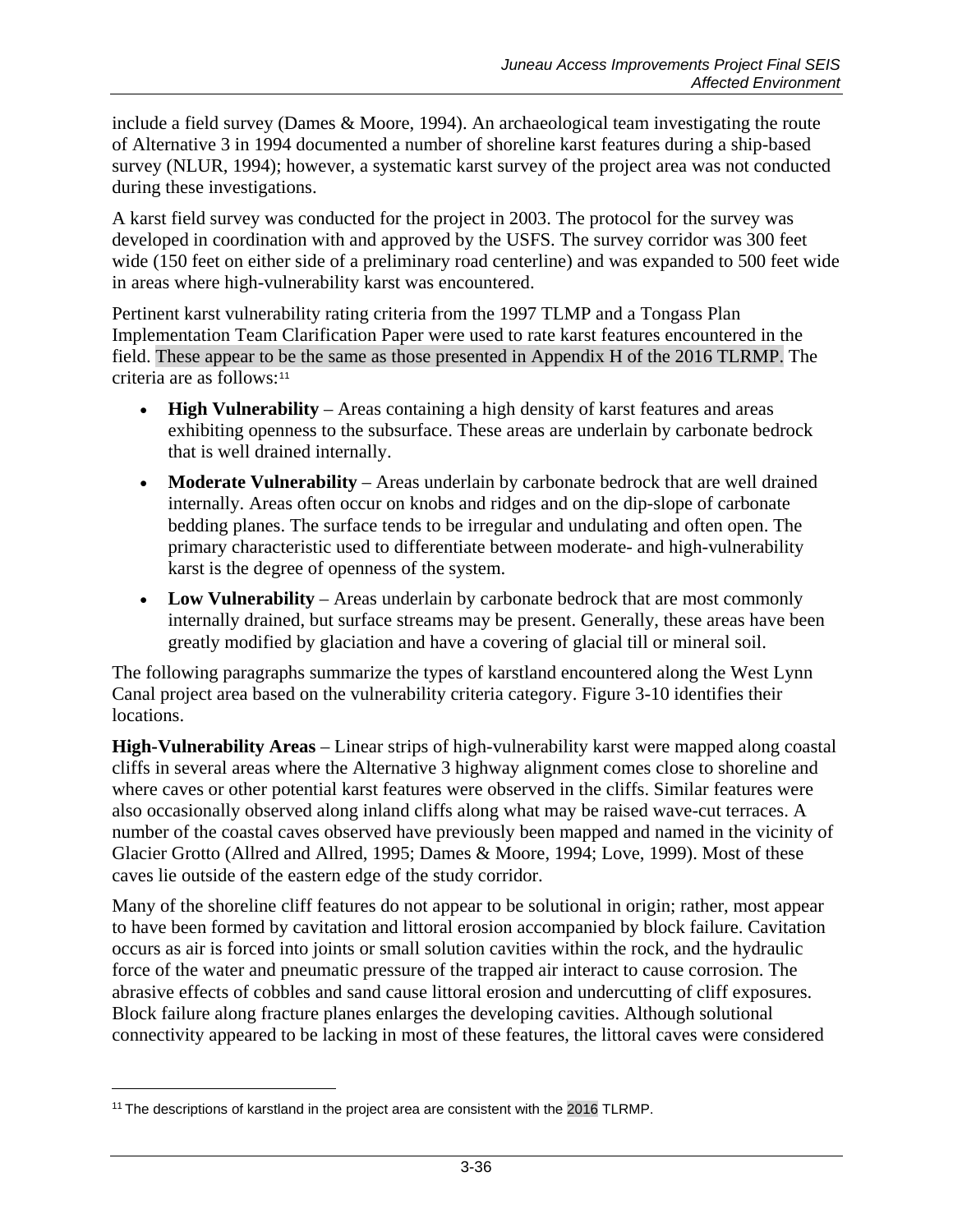high-vulnerability areas nonetheless, because they met the FCRPA definition of a significant cave (36 CFR 290).

**Low- to Moderate-Vulnerability Areas** – Much of the karst encountered in the project area was of low to moderate vulnerability typical of other low-elevation karstland around Southeast Alaska. Areas underlain by carbonate-bearing bedrock, which is otherwise dominated by noncarbonates (e.g., schist with minor marble interbeds or limestone-bearing conglomerates), were given a low-vulnerability rating. Within the alignment, these areas were characterized by shallow undulating terrain, thick glacial deposits, and rare bedrock exposures along benches and gentle slopes. Exposed limestone cliffs, ridges, and rock overhangs were characterized as moderately vulnerable if open fractures were observed that appeared to be soil-filled at shallow depths. Limestone cliffs and ridges with closed fractures were characterized as low vulnerability, as were lower slopes at the base of cliffs where covered by a thick section of colluvium or talus deposits.

**No- to Low-Vulnerability Areas** – Areas with underlying non-carbonate bedrock, such as volcanics and schist, were considered to have no karst vulnerability. Non-carbonate bedrock underlies more than 70 percent of the West Lynn corridor. The landscape over these rocks typically exhibits little to no karst characteristics.

**Karst Resources on Alternative Alignments** – No identified significant caves or other important karst features are within the current alignment of any alternative. Where significant caves or other important karst features were identified, DOT&PF moved the alignment to avoid them.

### 3.2.1.2 Geologic Hazards

It is important to recognize the potential for geologic hazards within areas considered for the project alternatives. Geologic hazards in the study area include avalanches, earthquakes, tsunamis, outburst floods, and landslides.

**Avalanches** – The most common geologic hazard within the study area is avalanches. The avalanche information presented in the 1997 Draft EIS has been updated. Steep slopes, heavy snowfall and precipitation, high winds, and a climate influenced by both maritime and continental systems contribute to this hazard. The proposed road alignments along both the east and west sides of Lynn Canal traverse areas that exhibit considerable evidence of ongoing avalanche activity. These areas are marked by a lack of timber in the avalanche chutes and, in some areas, by large accumulations of snow at the base of the chutes in the spring and well into the summer. The paths are described as small, medium, large, and very large based on starting height, amount of snow, and avalanche frequency. Occasionally, subpaths run off from the main path. Figure 3-11 shows the location of the avalanche paths. The *Snow Avalanche Report*  (Appendix J) and the *2017 Update to Appendix J – Snow Avalanche Report* in Appendix Z provide more detailed information on the snow avalanche paths mapped and rated along each side of Lynn Canal.

**East Lynn Canal Highway Alignment** – The average annual snowfall for the East Lynn Canal, as a whole, is estimated to be 180 inches. This high level of snowfall contributes to 43 avalanche paths that might affect the alignment, including subpaths, on the east side of Lynn Canal. Of the paths identified, 10 are considered large or very large based on their high elevation starting zones and their tendency to produce frequent large avalanches. Runout from avalanche events in some of these paths would reach the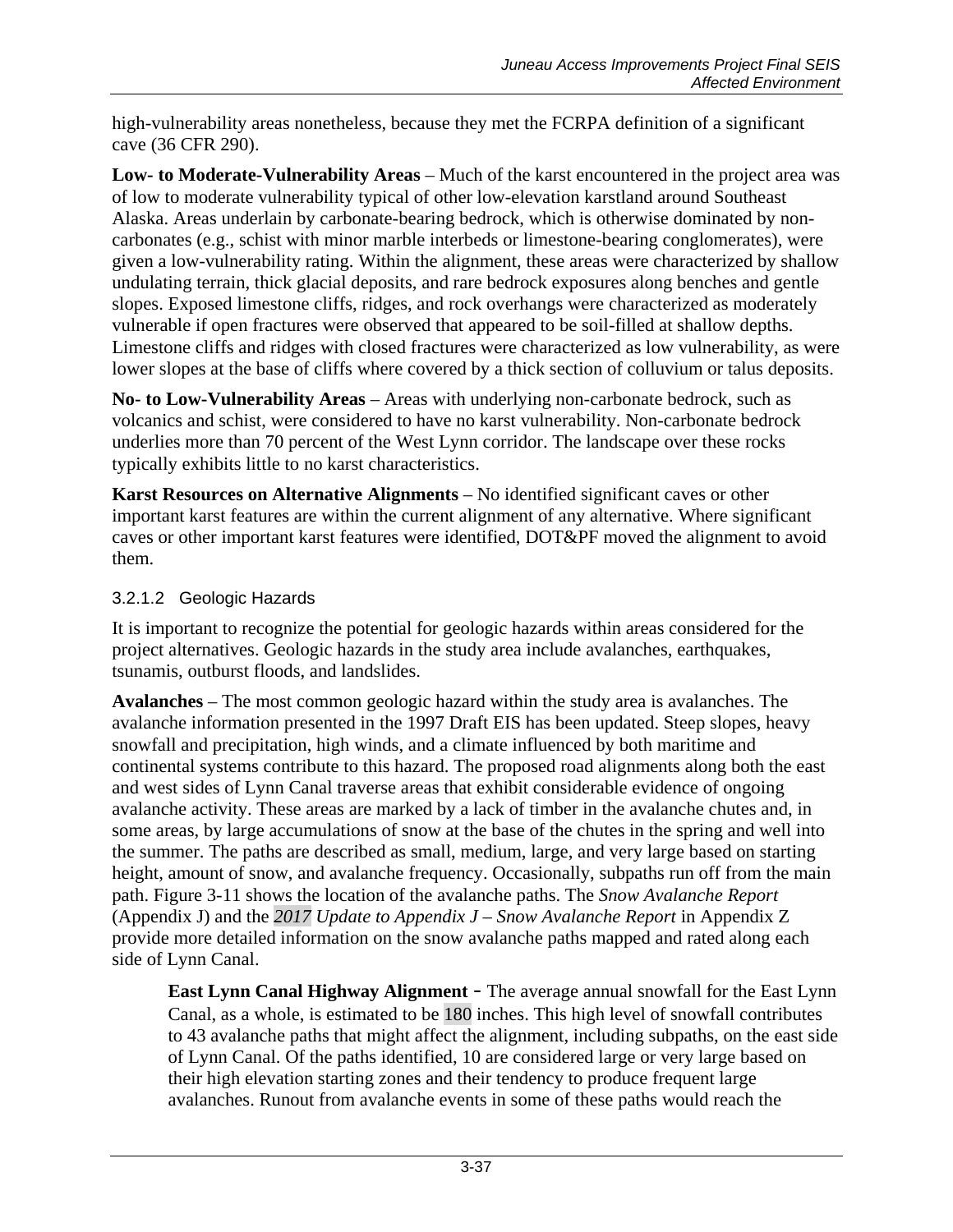highway only once in several decades, whereas, in the absence of mitigation efforts, runout from events at other path locations could cross the highway more than once in an average winter.

Field observations have identified four avalanche paths from Echo Cove to a location three miles north of Independence Lake. One is near Sawmill Cove in Berners Bay and three are north of Independence Lake. The first path north of Independence Lake is the widest on this portion of the alignment and is a frequent producer of large avalanches.

The area north of these paths to the northern edge of the Katzehin River delta, a distance of 21 miles, contains 39 avalanche paths. They are found in three clusters of multiple paths that include large and very large paths. The first cluster is located opposite Eldred Rock, the second group is south of Yeldagalga Creek, and the third group is north of Yeldagalga Creek.

**West Lynn Canal Highway Alignment** – Average annual snowfall for the West Lynn Canal area is estimated to be 120 inches. The highway alignment of Alternative 3 on the west side of Lynn Canal is near 19 avalanche paths, including subpaths. Of the paths identified, 11 are considered large or very large.

Some of these avalanche paths occur in clusters. The first cluster consists of four paths, located between William Henry Bay and the Endicott River, which are considered medium in size. The second cluster of five paths is located approximately three miles north of Sullivan River to the northern tip of Sullivan Island, which are mostly rated as large to very large. The third cluster consists of eight paths located in the area just north of Glacier Point to Pyramid Harbor. These paths are also mostly rated as large to very large.

**Earthquakes** – Large earthquakes have occurred on the strike-slip faults associated with the Queen Charlotte/Fairweather fault system (Hanson and Combellick, 1998). This system, located along the outer coast of Southeast Alaska approximately 75 miles west of the study area, produces lateral motion parallel to the fault line. Within the last century, four earthquakes with magnitudes greater than 7.0 have occurred along the Queen Charlotte/Fairweather fault system (Hanson and Combellick, 1998). Recent earthquake activity along the Queen Charlotte/ Fairweather fault includes a 7.5-magnitude event on January 5, 2013 (AEIC, 2013). In addition to these well-recorded historic shocks on the main plate boundary, significant seismicity follows the southern end of the Denali fault system and has produced historic earthquakes of up to at least 6.4 in magnitude. The interior Alaska portion of the Denali fault was responsible for the 7.9 magnitude earthquake in November 2002. The Denali fault trends southeast beneath Lynn Canal and appears to join the Chatham Strait fault system, which continues south past the Juneau area. Little historic seismicity is associated directly with the Chatham Strait segments of this fault system. The Alaska Earthquake Information Center lists only 13 events of magnitude 4 or greater along this fault system within a radius of 35 miles of Haines (Ruppert, personal communication 2013). The strongest event had a magnitude of 6.9 with its epicenter 24 miles southwest of Haines.

**Landslides** – Landslides occur less frequently than snow avalanches. Most landslides are caused by the combined effects of geologic characteristics, soil types, and slope saturation by heavy precipitation or snowmelt. Earthquakes are also a triggering mechanism for landslides in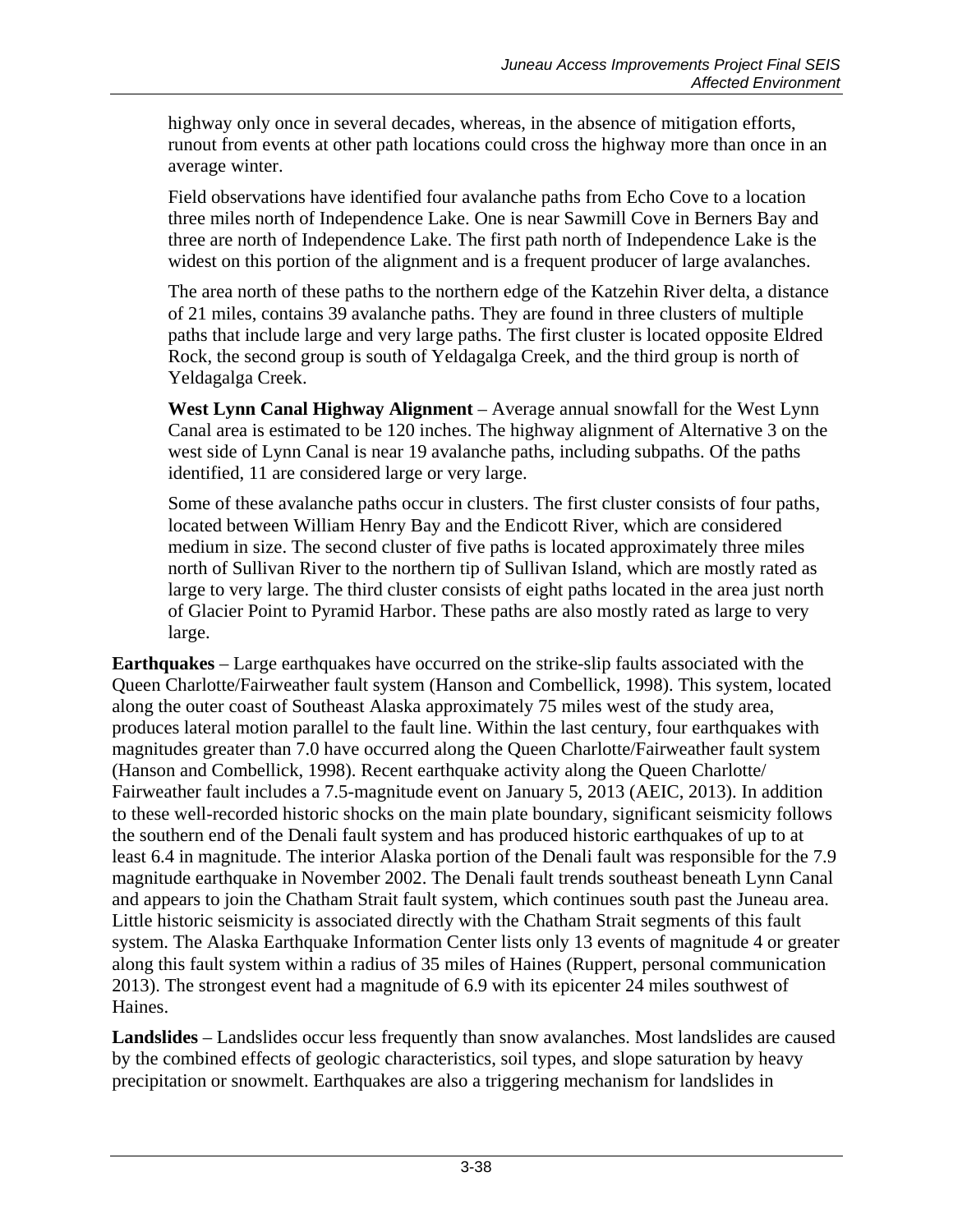Southeast Alaska. Avalanche paths are also prone to slides during the summer months due to the lack of vegetative cover and the channel-like nature of avalanche chutes.

The 1997 Draft EIS identified three landslides along the East Lynn Canal alignment and two landslides along the West Lynn Canal alignment. There was an additional land slide that occurred in 2001 on the east side of Lynn Canal north of Independence Lake. Figure 3-11 identifies the locations of the slides. The identified slides are all rock slides created when large rock fractures at the top of a steep slope released rock and the falling rock caused the poorly attached, vegetated slope below to slide. Little soil movement was involved because in these areas there is almost no soil between the vegetation layer and the underlying rock.

The 2006 investigation of geologic hazards along the Alternative 2B alignment (Golder Associates, 2006) revealed the following types of geological hazards as being present along the alignment: debris flow, hazard rocks, landslides, rock slides, rockfalls, soil raveling, and transitional slides.[12](#page-38-0) The investigation identified 112 locations of potential geologic hazards: 38 were determined to have a high probability of occurrence or likely to result in a more-severe event, 53 were determined to have a moderate probability of occurrence or likely to result in a moderately-severe event, and 21 were found to have a low probability of occurrence or likely to result in a less-severe event.

Following the 2006 geotechnical investigation, DOT&PF shifted the Alternative 2B alignment in several areas to avoid geologic hazards. The geologic hazards identified in 2006 were reevaluated in 2016 to identify those that impact the current alignment, and to develop mitigation strategies for each hazard. The evaluation concluded that the East Lynn Canal corridor would encounter 78 locations of geologic hazards: 23 were determined to have a high probability of occurrence or likely to result in a more-severe event, 16 were determined to have a moderate probability of occurrence or likely to result in a moderately severe event, 7 were determined to have a low probability of occurrence or likely to result in a less-severe event, and the remaining hazards, most of which were rockfall, were determined to be unpredictable. The shifted alignment avoids 33 previously identified potential geologic hazards. Table 3-3 of the *2017 Update to Appendix D – Technical Alignment Report* in Appendix Z summarizes all previously identified geologic hazards and mitigation strategies, including avoidance by alignment shift.

**Outburst Floods** – Glacial lake outbursts can result in flooding, the scale of which can be many times greater than the anticipated maximum flood event for a given basin. The proposed highway alignments on both the west and east sides of Lynn Canal cross rivers that drain glaciers and thus have the potential for outburst flooding.

The 1997 Draft EIS presented the following information about glacial outburst floods:

Meade Glacier, located at the head of the Katzehin River, creates a glacially dammed lake which discharges annually, usually in late August. Glacial outburst floods also occur occasionally on the Gilkey/Antler River system in Berners Bay.

The Chilkat and Endicott rivers on the west side of the canal also have the potential for glacial outburst flooding from large glaciers at their headwaters. More recent information on outburst floods in the study area is not available.

<span id="page-38-0"></span> $\overline{a}$ <sup>12</sup> Avalanche hazards were not included in the Golder Associates (2006) report; however, they are described previously in this section.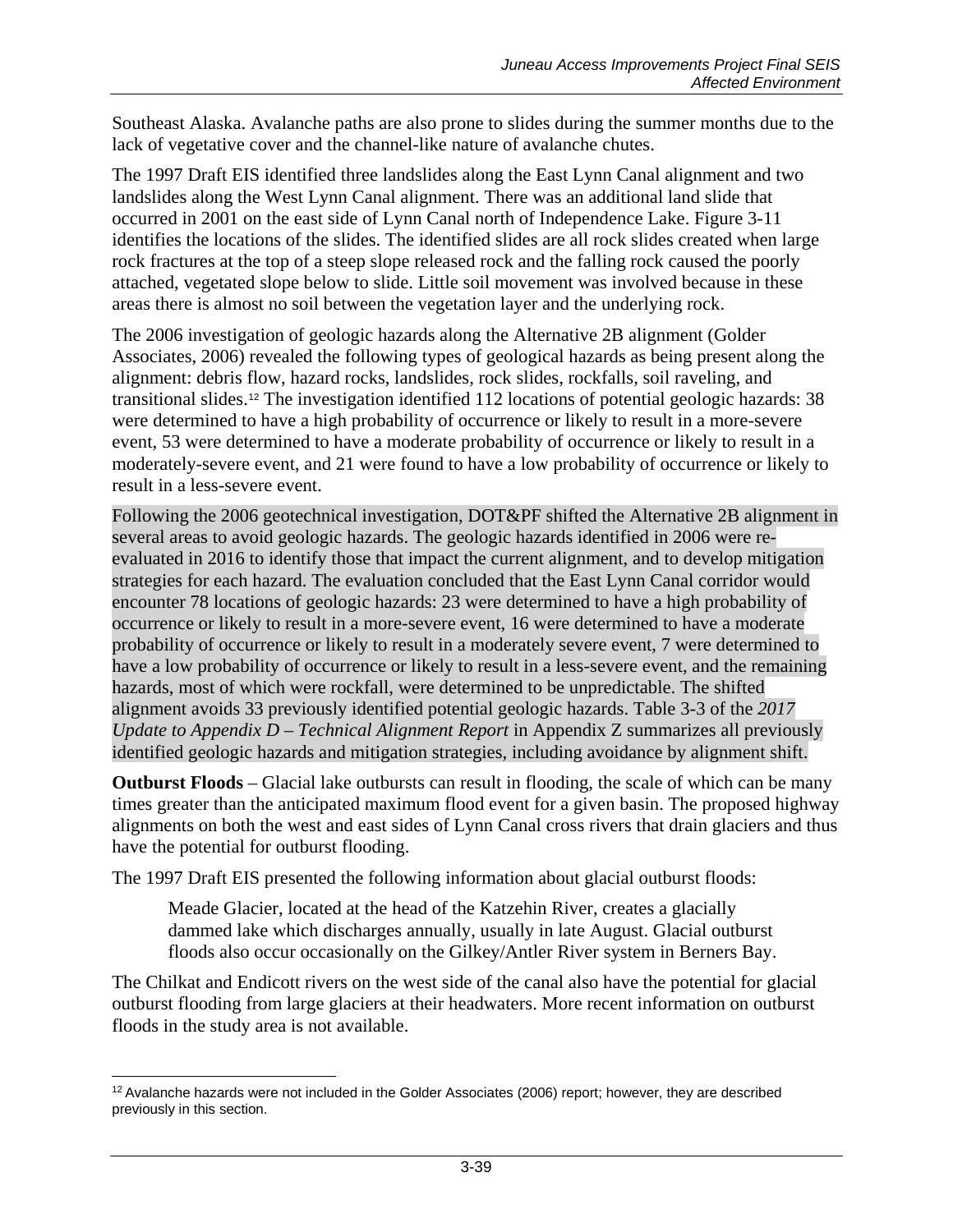**Glacial Advance** – The 1997 Draft EIS contained the following information about glacial advance:

Numerous glaciers are located in the mountains around Lynn Canal. None of the glaciers in the project area pose a hazard.

### **3.2.2 Hydrology and Water Quality**

Lynn Canal, Chilkat Inlet, Chilkoot Inlet, Taiya Inlet, and Berners Bay are all typical fjords occupying glacially sculpted valleys in the coastal mountains. The landscape is intensely glaciated and the mountains are heavily forested. The study area contains rugged topography with moderate to steep forested slopes, broken by raised benches and bare rock cliff bands. Drainage patterns are characterized by steep, deeply incised, first-order streams, which feed into wide, braided rivers in the base of glacially carved valleys. The wide valley bottoms are relatively flat due to infilling with unconsolidated sediments.

### 3.2.2.1 Climate

Lynn Canal has a maritime climate with temperatures in the range of 50 to 70 degrees Fahrenheit (°F) in the summer and 10°F to 35°F in the winter (ADCCED, 2012b). The north end of Lynn Canal around Haines and Skagway lies within a climatic transition zone that receives less precipitation than Juneau. Annual precipitation in the area ranges from 54 inches in Haines to 92 inches in the Endicott River Wilderness Area. Storms and rain showers occur throughout most of the year; however, precipitation is heavier and more frequent from November to January. The *2017 Update to Appendix J - Snow Avalanche Report* (see Appendix Z) estimates average snowfall for East Lynn Canal at 150–210 inches per year or approximately 12.5–17.5 feet per year, and for West Lynn Canal at 120 inches per year or approximately 10 feet per year. Melting snows and spring rains contribute large amounts of water to rivers and creeks within the study area.

### 3.2.2.2 Freshwater Environment

Glacially fed streams and rivers flow into the fjords from both sides, as well as from the heads of the valleys. Large amounts of sediment have been deposited as deltas where these streams and rivers enter saltwater. A generally high water table and generally low soil density in the delta areas, combined with the large tidal range and the possibility of earthquakes, increases the potential for liquefaction and sloughing along the face of deltas.

The 1997 Draft EIS included the following description of water quality:

Most streams in the project area originate in undeveloped alpine areas and are clear and low in dissolved solids. The larger rivers generally originate from glaciers and characteristically carry large silty glacial plumes into Lynn Canal off Berners Bay and the Katzehin delta. Overall, water quality in the project area is high except during periods of heavy runoff when plumes of silt can be seen at the mouth of most streams.

During winter and periods of low flow, streams generally carry less silt. During spring melt, streams carry higher silt loads.

There are 64 streams/rivers along the east side of Lynn Canal. The Antler/Gilkey river basin, Lace/Berners river basin, and the Katzehin River basin drain watershed areas that are each larger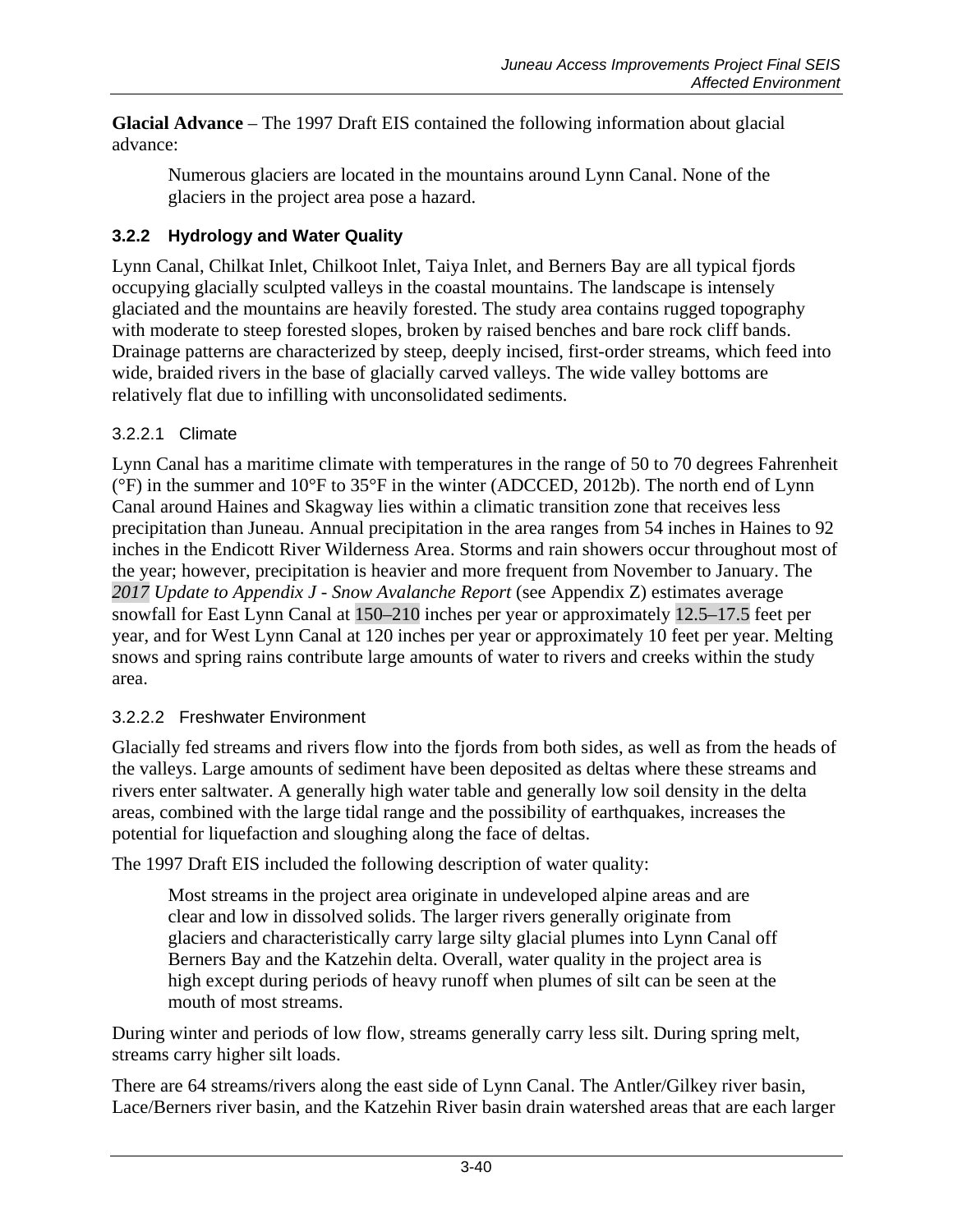than 100 square miles. All of these watersheds include large glacial areas. These larger basins include areas behind the coastal ridge at high elevation. Several intermediate-sized drainages (between 5 and 20 square miles in area) also have relatively large areas covered by glaciers. The majority of streams are relatively small, draining steep watersheds of less than 5 square miles, and are confined to the seaward coastal ridge along Lynn Canal.

Freshwater resources on the west side of Lynn Canal in the project area include 28 streams/rivers, four of which drain major watersheds with basin areas greater than 20 square miles. Only one of these watersheds, Endicott River, drains an area greater than 100 square miles. All of these basins have relatively large glacial areas, except the Endicott River. These watersheds all drain into Lynn Canal and are generally less steep than on the east side of the Canal. The terminus of Davidson Glacier is near the base of a watershed and occupies nearly the entire valley of the Glacier River. The larger drainages along this route all have deltas (alluvial fans) that have formed where the streams enter Lynn Canal.

#### 3.2.2.3 Groundwater

Detailed hydrogeological information has not been obtained for the study area; however, general geologic considerations and base flow data/observations provide sufficient information to understand the groundwater regime. Groundwater along the roadway alignments occurs within the bedrock, shallow soils, glacial till sediments overlying bedrock, and alluvial deposits within floodplains. No groundwater wells are known to exist within the proposed alternative project alignments.

Due to the low bulk permeabilities and associated low yield, groundwater storage within bedrock formations generally does not constitute significant aquifers. One exception to this condition occurs in fractured and faulted zones, where permeability and storage are higher due to large fracture porosity. Groundwater seepage tends to be seasonal with large fluctuations. Shallow soils and glacial till found in the area would also be expected to yield low quantities of groundwater because of low permeability and storage potential. Levels of groundwater in these materials are very seasonal and do not provide significant base flow to streams and rivers.

Alluvial and glacial outwash associated with floodplains of larger streams and rivers in the area can be expected to have notable groundwater year-round. At the valley walls, groundwater levels are controlled by the water level in nearby surface waters, which are recharged by precipitation and snow melt. Relatively shallow groundwater levels are expected within the glacio-fluvial deposits in the alluvial valleys. Within these larger streams, including tributaries downgradient of the valley wall slope break, base flows are sustained by groundwater seepage.

### 3.2.2.4 Marine Environment

Lynn Canal and Chatham Strait, with a combined length of about 235 miles, comprise the longest and straightest fjord-like inlet in North America. Lynn Canal is the narrow, northern segment of this inlet, extending northward some 90 miles from its junction with Icy Strait, west of Juneau, between steep mountains where it splits into Chilkat and Chilkoot inlets at its north end. Marine access to the communities at the head of Lynn Canal is provided through Chilkoot Inlet and its northeasterly extension as Taiya Inlet.

The physical setting and oceanographic environment of Lynn Canal suggest that it is a fjordtype estuary. Pritchard (1967) defined an estuary as "…a semi-enclosed body of water which has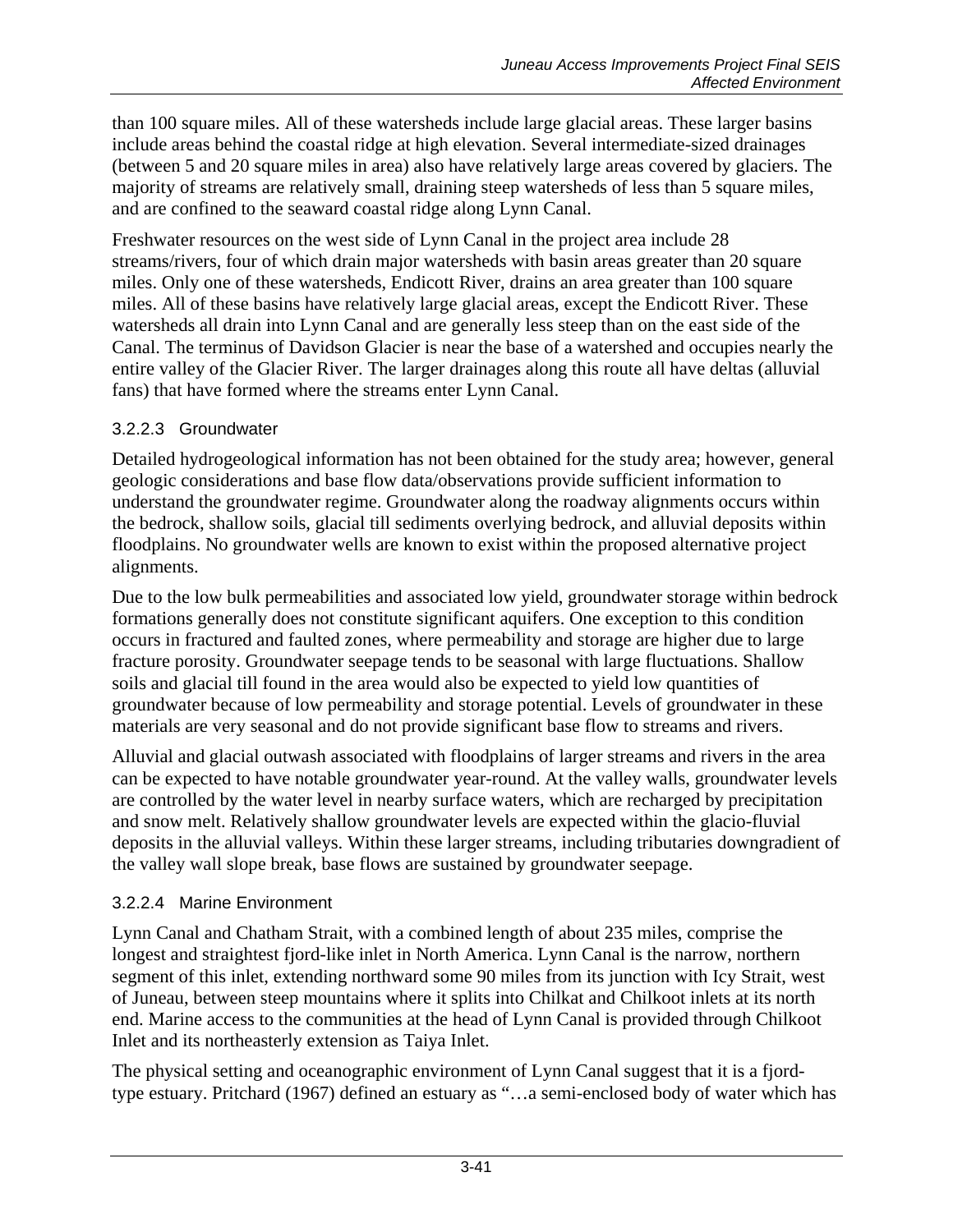a free connection with the open sea and within which fresh water is measurably diluted with sea water." Estuary settings range from coastal plain to steep-sided fjords such as Lynn Canal, but all have the common feature of serving as a mixing region for freshwater and saltwater. Density differences between freshwater and saltwater can drive circulation and hence influence mixing and flushing in estuaries. The net circulation depends on the amount and timing of freshwater and saltwater input as well as other influences such as winds, tides, topography, and continental shelf oceanic properties and processes. These influences can combine in various ways such that distinctly different circulations develop in otherwise similar estuaries.

Fjords are deep, narrow, and steep-sided estuaries that are peculiar to glacially carved coastlines and have hydrodynamic characteristics that distinguish them from shallower embayments. Most fjords have at least one moraine or bedrock sill that affects, if not controls, hydraulic communication with the adjacent ocean. Several major rivers and numerous streams discharge into the northernmost reaches of Lynn Canal, further supporting its classification as a fjord-type estuary and a presumption of estuarine circulation within it.

Studies of fjords show that deep or bottom water ranges from well oxygenated to poorly oxygenated. Because the bottom water in fjords that have sills at their entrances are not always oxygen deficient, there must be times when the deep waters undergo renewal and become oxygenated. The movement of water along the bottom and tidally driven mixing are probably the most effective mechanisms for increasing the oxygen content of the water. Details regarding typical oceanographic conditions in Lynn Canal are provided in the *Hydrology and Water Quality Technical Report* (Appendix K).

Tides in Lynn Canal vary during the year, with the maximum recorded level in the Juneau area being 23.8 feet. Available data show that the highest tide in the study area is 22.5 feet above mean lower low water at Chilkat Inlet near Pyramid Island. The more normal tidal range is 14 to 16 feet (DOT&PF, 1994b).

### **3.2.3 Floodplains**

EO 11988 (May 24, 1977), Floodplain Management, addresses the use of floodplains by federal agencies. The objective is to avoid, to the extent possible, the long- and short-term adverse impacts associated with occupancy and modification of floodplains.

The following information about floodplains that was included in the 1997 Draft EIS is still relevant to the proposed project:

The Federal Emergency Management Agency has not mapped floodplains in the project area. There is little information available about past floods. A floodplain analysis was conducted for this project. There are nine large rivers that potentially have extensive 100-year floodplains. From south to north, on the east side of Lynn Canal, these include the Gilkey, Antler, Lace, Berners and Katzehin rivers, and some of their tributaries. The west side includes the Endicott, Sullivan, 'Unnamed' (north of Sullivan Island), and North Glacier rivers, in addition to Chilkat Inlet at the mouth of the Chilkat River.

The smaller, coastal streams have steep banks or channels that allow considerable overflows during floods. Although these channels carry floodwaters, they are not considered floodplains. Floodplains, which occur downstream in less steep areas,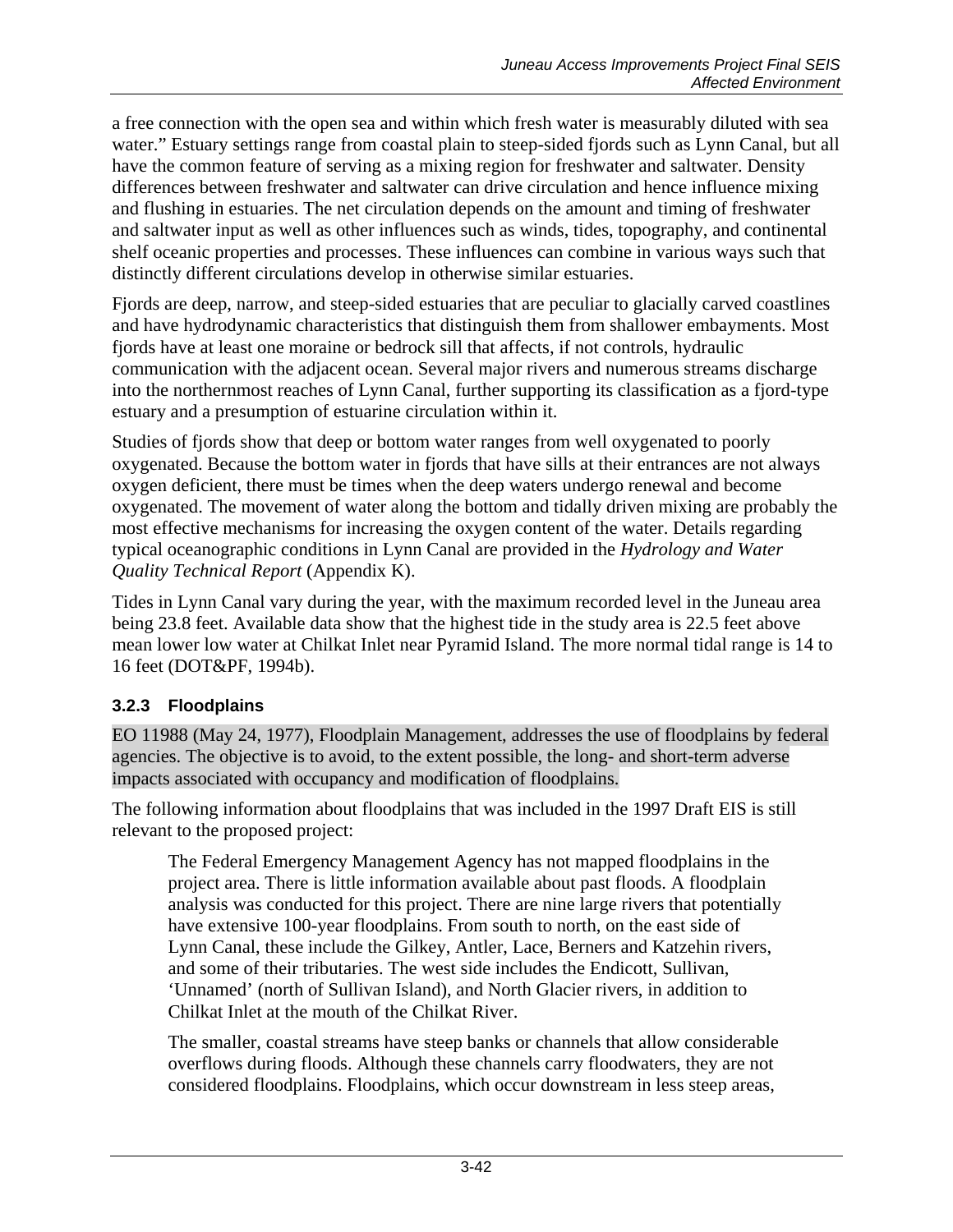typically have braided channels, and can cover wide areas of up to several square miles. Seasonal flooding often causes changes in the channels.

Available data show that the highest tide in the project area is [22.5 feet] above mean lower low water at Chilkat Inlet near Pyramid Island. The coastal floodplain is in the area affected by tides. Tidal fluctuation and stormwaves dominate coastal floodplains. In addition, tides will affect velocity and flow dynamics within the tidal zone.

# **3.2.4 Wild and Scenic Rivers**

The Wild and Scenic Rivers Act of 1968, as amended, was established to recognize and preserve certain rivers in a free-flowing state to better manage the development of river resources.

There are no designated Wild and Scenic Rivers in the project study area. Two rivers within the Lynn Canal corridor have been recommended by the USFS for designation: the Gilkey and the Katzehin rivers (Figures 1-1 and 3-3), both located on the east side of Lynn Canal. The Gilkey River joins with the Antler River, and the Antler River subsequently empties into Berners Bay. The lower 2 miles of the Katzehin River have been excluded from recommendation because this 2-mile segment is a designated transportation corridor.

Four additional rivers within the canal corridor are on the USFS list of potential Wild and Scenic Rivers but have not been recommended for designation: the Antler, Berners, Endicott, and Lace rivers. The Antler, Berners, and Lace rivers were not recommended because they are in a congressionally designated LUD II area that provides protection the USFS considers adequate (Figure 3-3). The Endicott River was not recommended because a majority of the river lies within the Endicott River Wilderness Area, and such a designation already serves to protect the river's values.

The Sullivan River has not been evaluated by the USFS with regard to eligibility as a Wild and Scenic and/or Recreation River. The USFS has indicated that the lower reach of the Sullivan River is not eligible due to past development activities.

# **3.2.5 Air Quality**

According to the air quality report prepared for the 1997 Draft EIS (DOT&PF, 1994a), ambient air quality is good and carbon monoxide (CO) levels are well below maximum allowable levels. This section describes applicable air quality standards, attainment status, and ambient air quality relevant to the project area.

# 3.2.5.1 Air Quality Standards and Relevant Pollutants

Air pollution is a general term that refers to one or more chemical substances that degrade the quality of the atmosphere. Individual pollutants degrade the atmosphere by reducing visibility, damaging property, reducing vegetation productivity, or adversely affecting human and animal health.

Air quality is regulated at the federal level under the Clean Air Act Amendments of 1990 and the Final Conformity Rule (40 CFR, Parts 51 and 93). The Clean Air Act authorizes the Environmental Protection Agency (EPA) to establish National Ambient Air Quality Standards (NAAQS) for air pollutants that pose a risk to public health. These primary standards represent the air quality levels, with an adequate safety margin, that are required to protect public health.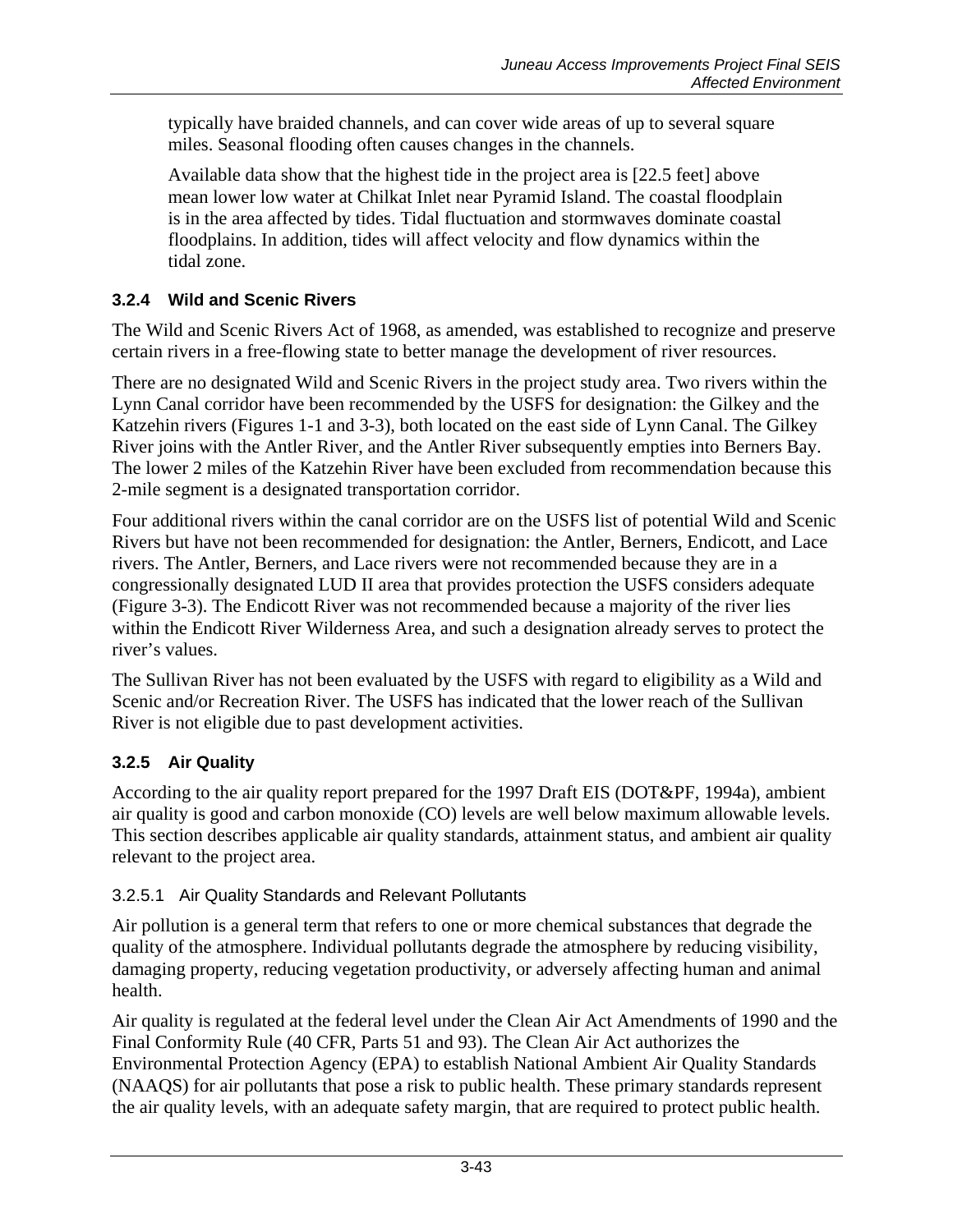EPA has established standards for seven criteria pollutants:  $CO$ , ozone  $(O_3)$ , particulate matter with an aerodynamic diameter of less than or equal to 10 microns  $(PM_{10})$ , particulate matter with an aerodynamic diameter of less than or equal to 2.5 microns ( $PM_{2.5}$ ), nitrogen dioxide (NO<sub>2</sub>), sulfur dioxide (SO<sub>2</sub>), and airborne lead. The Alaska Ambient Air Quality Standards (AAAQS) mirror the federal standards for most of the pollutants. Air quality is regulated at the State level under the AAAQS promulgated in Title 18, Chapter 50, of the Alaska Administrative Code (AAC). [Table 3-2](#page-44-0) shows the federal and State air quality standards for selected pollutants.

The federal standards require each State to submit a State Implementation Plan (SIP) detailing strategies for attaining the standards.

In addition to the NAAQS, EPA has developed Prevention of Significant Deterioration standards that limit the incremental increase in air pollutant concentrations above the specified Prevention of Significant Deterioration standards. The study area is within the Southeast Alaska Intrastate Air Quality Control Region, where baseline dates have been set for SO<sub>2</sub> and NO<sub>2</sub>, and incremental increases of these two pollutants must be below the levels set by EPA.

### 3.2.5.2 Attainment Status of Study Area

The geographic region where the project is located has been designated an air quality attainment area or unclassifiable. This means that the project is in an area where the region meets the ambient air quality standard for each pollutant or there are insufficient data to make a determination. Therefore, the SIP does not contain any control measures, and conformity procedures do not apply to this project. A conformity determination is not required per 40 CFR 51.

Regions where monitored values of any pollutant exceed the NAAQS are formally designated by EPA as non-attainment areas. Both federal and State regulations require the preparation of strategies by which non-attainment areas can meet attainment for each pollutant where the NAAQS are exceeded. Documentation of this strategy and planning is then included in the SIP.

The Mendenhall Valley area, located approximately 40 miles south of the southern extent of potential highway construction, was designated as a moderate non-attainment area for airborne particulate matter ( $PM_{10}$ ) by the EPA in 1990. On March 24, 1994, EPA approved the Mendenhall Valley PM<sub>10</sub> attainment plan. The plan strategy for improving air quality in the Mendenhall Valley focuses on control of wood smoke emissions and fugitive dust sources (e.g., glacial silt and dust from unpaved roads) during the winter months. There have been no measured violations of NAAQS since the plan has been in effect (EPA, N.d.).

### 3.2.5.3 Ambient Air Quality in the Study Area

Weather and topography influence air pollution concentrations. Hydrocarbon and  $NO<sub>2</sub>$  emissions from automotive sources, when exposed to sunlight, are a major component of photochemical smog. Still air and temperature inversions that result in heavy fog can result in high CO concentrations, if there are sufficient pollutant sources in the area. The potential for dispersion of airborne pollutants at the study area is determined by the stability class, or measure of atmospheric turbulence.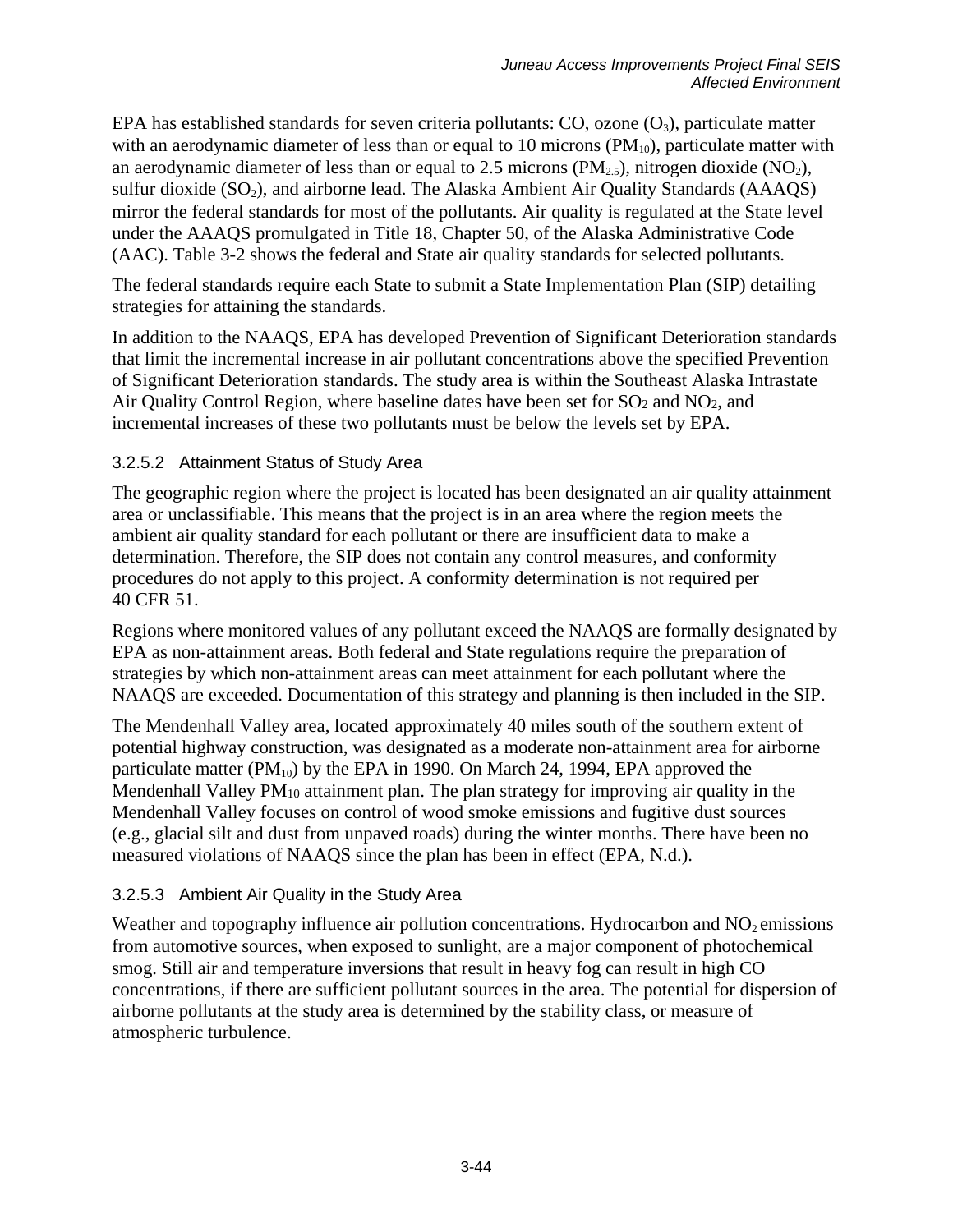<span id="page-44-0"></span>

| <b>Pollutant</b>                          | <b>Averaging Period</b> | <b>NAAQS</b>                       | <b>AAAQS</b>                   |
|-------------------------------------------|-------------------------|------------------------------------|--------------------------------|
|                                           | 1 hour                  | 35 ppm $(40,000 \mu g/m^3)$        | $40,000 \mu g/m^3$             |
| Carbon Monoxide (CO)                      | 8 hours                 | 9 ppm $(10,000 \,\mu\text{g/m}^3)$ | $10,000 \mu g/m^3$             |
| Lead (Pb)                                 | Rolling 3 months        | $0.15 \,\mathrm{\mu g/m^3}$        | $0.15 \,\mathrm{\mu g/m^3}$    |
| Nitrogen Dioxide $(NO2)$                  | 1 hour                  | $100$ ppb                          | Not Applicable                 |
|                                           | Annual                  | Not Applicable                     | $100 \mu g/m^3$                |
| Ozone $(O_3)$                             | 8 hours                 | $0.075$ ppm                        | $0.075$ ppm                    |
| Respirable Particulate Matter $(PM_{10})$ | 24 hours                | $150 \,\mathrm{\mu g/m^3}$         | $150 \,\mathrm{\mu g/m^3}$     |
| Fine Particulate Matter ( $PM_{2.5}$ )    | 24 hours                | $35 \,\mathrm{\mu g/m^3}$          | $35 \,\mathrm{\mu g/m^3}$      |
|                                           | Annual                  | $12 \mu g/m^3$                     | $15 \mu g/m^3$                 |
|                                           | 1 hour                  | 75 ppb                             | $196 \,\mathrm{\mu g/m^3}$     |
| Sulfur Dioxide $(SO_2)$                   | 3 hours                 | Not Applicable                     | $1,300 \,\mathrm{\upmu g/m^3}$ |
|                                           | 24 hours                | Not Applicable                     | $365 \,\mathrm{\mu g/m^3}$     |
|                                           | Annual                  | Not Applicable                     | $80 \mu g/m^3$                 |

**Table 3-2: National and Alaska Ambient Air Quality Standards**

 $\mu$ g/m<sup>3</sup> = micrograms per cubic meter

ppm = parts per million

ppb = parts per billion

Note: Standards from 40 CFR 50.8 and 18 AAC 50.010. Alaska standard for ammonia is not included in this table.

Stability classes are divided into six categories, designated "A" through "F," with the greatest pollutant dispersion occurring for "A." The study area distribution of stability classes is expected to be similar to that found in all of Southeast Alaska. Stability class "A" occurs infrequently due to the lack of strong solar insulation. Stability class "D" occurs most frequently (55 percent of the time). The moderately high frequency of stable atmosphere classes ("E" and "F") occur 40 percent of the time. This indicates that the potential exists for elevated air pollution within the study area due to temperature inversions (USFS, 1992). Air modeling for the project assumed a conservative air dispersion stability class of "F" (little to no wind).

Air quality analyses must account for ambient concentrations of pollutants. With the exception of Anchorage, Fairbanks, and Juneau, Alaska does not have a statewide air toxics emission inventory (ADEC, 2001). The ambient air quality CO impact is rated insignificant for the study area, and no air quality sampling was completed to determine baseline conditions. Minimal to no development has occurred within the study area, except at the ends of the study area near Haines and Skagway. Air quality within the study area is estimated to be very good due to the absence of air pollution sources. Therefore, background levels of  $CO$ ,  $O<sub>3</sub>$ , sulfur oxides, and nitrogen oxides are estimated to be low. This determination is further supported by data accumulated for the EIS for the Kensington Gold Project, which is within the project area, showing that background concentrations of air pollutants were significantly below NAAQS (USFS, 1997a). On rare occasions, elevated  $PM_{10}$  concentrations may exist in the study area when wood smoke or smoke from fires is carried south from the Yukon via northerly winds (USFS, 1992).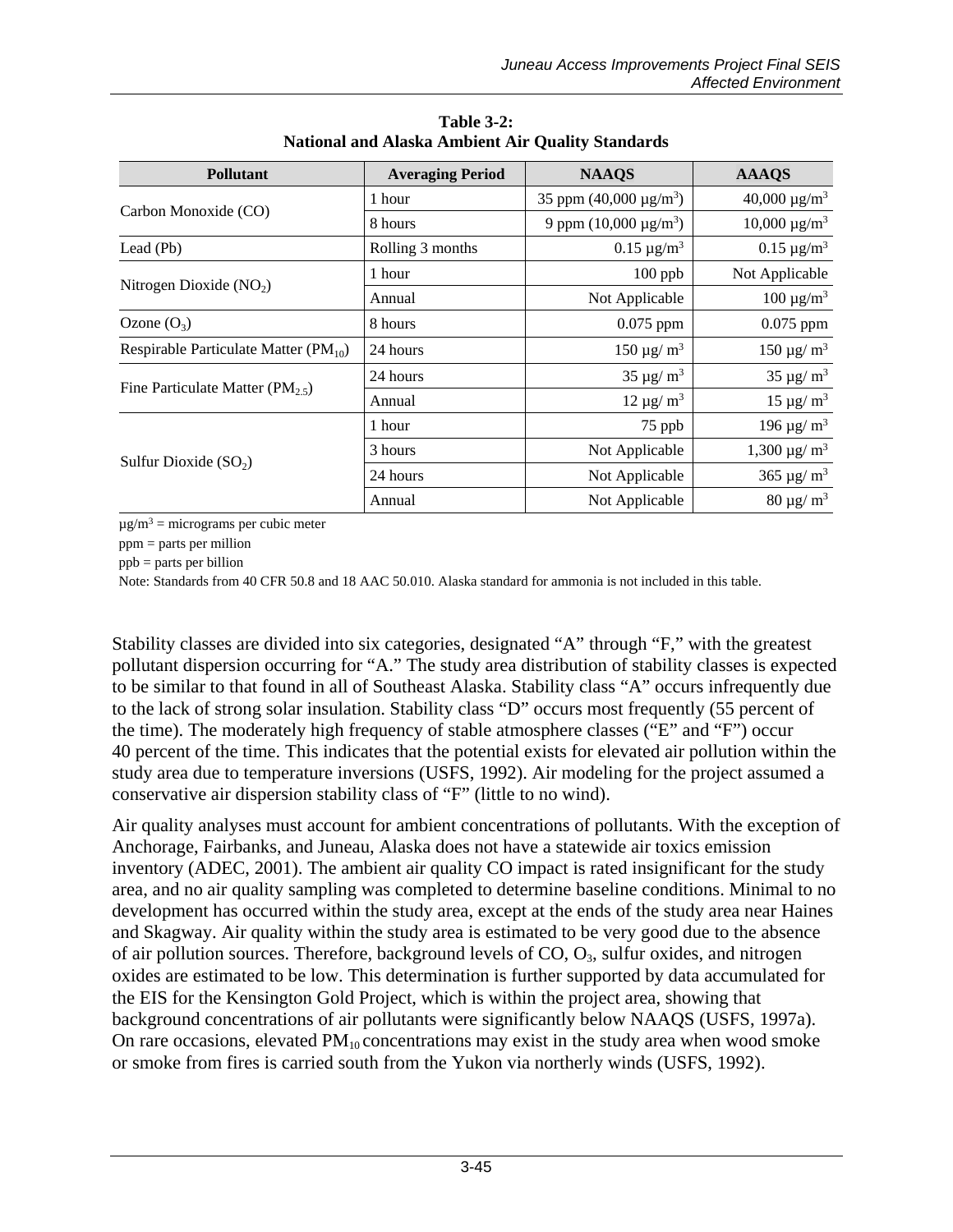The Alaska Department of Environmental Conservation (ADEC) collected  $PM_{2.5}$  measurements in 2004 and 2005 in Skagway. These data are not published but they have been included in the EPA air quality database for Alaska. Most of the measurements were less than 10 micrograms per cubic meter ( $\mu$ g/m<sup>3</sup>) for the 24-hour average concentration. This is below the NAAQS 24hour standard of 35  $\mu$ g/m<sup>3</sup>. On two occasions, PM<sub>2.5</sub> concentrations were elevated over typical conditions due to smoke from fires. On August 16, 2005, the 24-hour  $PM_{2.5}$  concentration was recorded at 44  $\mu$ g/m<sup>3</sup>. This was attributed to smoke from an interior wildfire. On June 20, 2004, the 24-hour PM<sub>2.5</sub> concentration was recorded at 32.5  $\mu$ g/m<sup>3</sup>. This was attributed to a barge fire offshore of Haines. A review of recent data (2012–2014) from the air quality monitoring station in Juneau for PM2.5 and PM10 found levels below NAAQS (EPA, 2016b).

The *Alaska Rural Communities Emission Inventory* (ADEC, 2007) reported estimates of marine vessel emissions and total emissions for rural areas of Alaska. The daily and annual marine vessel emissions and total emissions estimates in the Haines and Skagway-Angoon areas for 2005 are provided in [Table 3-3.](#page-45-0)

<span id="page-45-0"></span>

| <u>EHIISSIVIIS HIVEIIUI Y (WIIS/YEAL) III LIAHIES AHU DKAZWAY-AHZUUII, AIASKA (2005)</u> |                 |        |                 |           |                   |                 |  |
|------------------------------------------------------------------------------------------|-----------------|--------|-----------------|-----------|-------------------|-----------------|--|
| <b>Community</b>                                                                         | HC <sup>1</sup> | CO     | NO <sub>X</sub> | $PM_{10}$ | PM <sub>2.5</sub> | SO <sub>2</sub> |  |
| <b>Haines</b>                                                                            |                 |        |                 |           |                   |                 |  |
| <b>Marine Vessel Emissions</b>                                                           | 6.12            | 46.45  | 285.32          | 12.69     | 12.30             | 103.75          |  |
| Other Emissions <sup>2</sup>                                                             | 1,945           | 2,110  | 111             | 1,472     | 378               | 10              |  |
| Total                                                                                    | 1,951           | 2,156  | 396             | 1,485     | 390               | 114             |  |
| Marine Vessel % of Total                                                                 | 0.3%            | 2.2%   | 72.0%           | 0.9%      | 3.2%              | 91.2%           |  |
| <b>Skagway-Angoon</b>                                                                    |                 |        |                 |           |                   |                 |  |
| <b>Marine Vessel Emissions</b>                                                           | 36.84           | 204.84 | 1,379.81        | 78.69     | 76.32             | 570.64          |  |
| Other Emissions <sup>2</sup>                                                             | 2,839           | 3,264  | 166             | 2,100     | 540               | 14              |  |
| Total                                                                                    | 2,876           | 3,469  | 1,546           | 2,179     | 616               | 585             |  |
| Marine Vessel % of Total                                                                 | 1.28%           | 5.91%  | 89.26%          | 3.61%     | 12.38%            | 97.61%          |  |

**Table 3-3: Emissions Inventory (tons/year) in Haines and Skagway-Angoon, Alaska (2005)**

Source: Alaska Department of Environmental Conservation, 2007.

1ADEC did not calculate emissions of volatile organic compounds (VOCs); instead, they included hydrocarbons (HC). Generally VOCs for marine vessels are about 105% of HC emissions.

<sup>2</sup> Excludes point sources and aviation.

These pollutant emissions demonstrate the magnitude of marine vessel emissions relative to other emissions in these communities. Specifically, the data show that marine vessels account for a relatively large percentage of total emissions of  $NO<sub>x</sub>$  and  $SO<sub>2</sub>$ . Relative to other criteria pollutants, such as  $CO$ ,  $PM<sub>2.5</sub>$ , and  $PM<sub>10</sub>$ , however, marine vessels account for a relatively small percentage of total emissions. Part of the reason for the high concentration of  $SO<sub>2</sub>$  is the relatively high concentration of sulfur in diesel fuels at the time of the analysis (e.g., 3,000 parts per million in 2005). Since then, new fuel standards have limited sulfur content in diesel fuel to 15 parts per million.

Based on monitored ambient air quality data from Juneau and the estimated emissions for Haines and Skagway-Angoon, current air quality can be assumed to be relatively good in the project area and in attainment with NAAQS.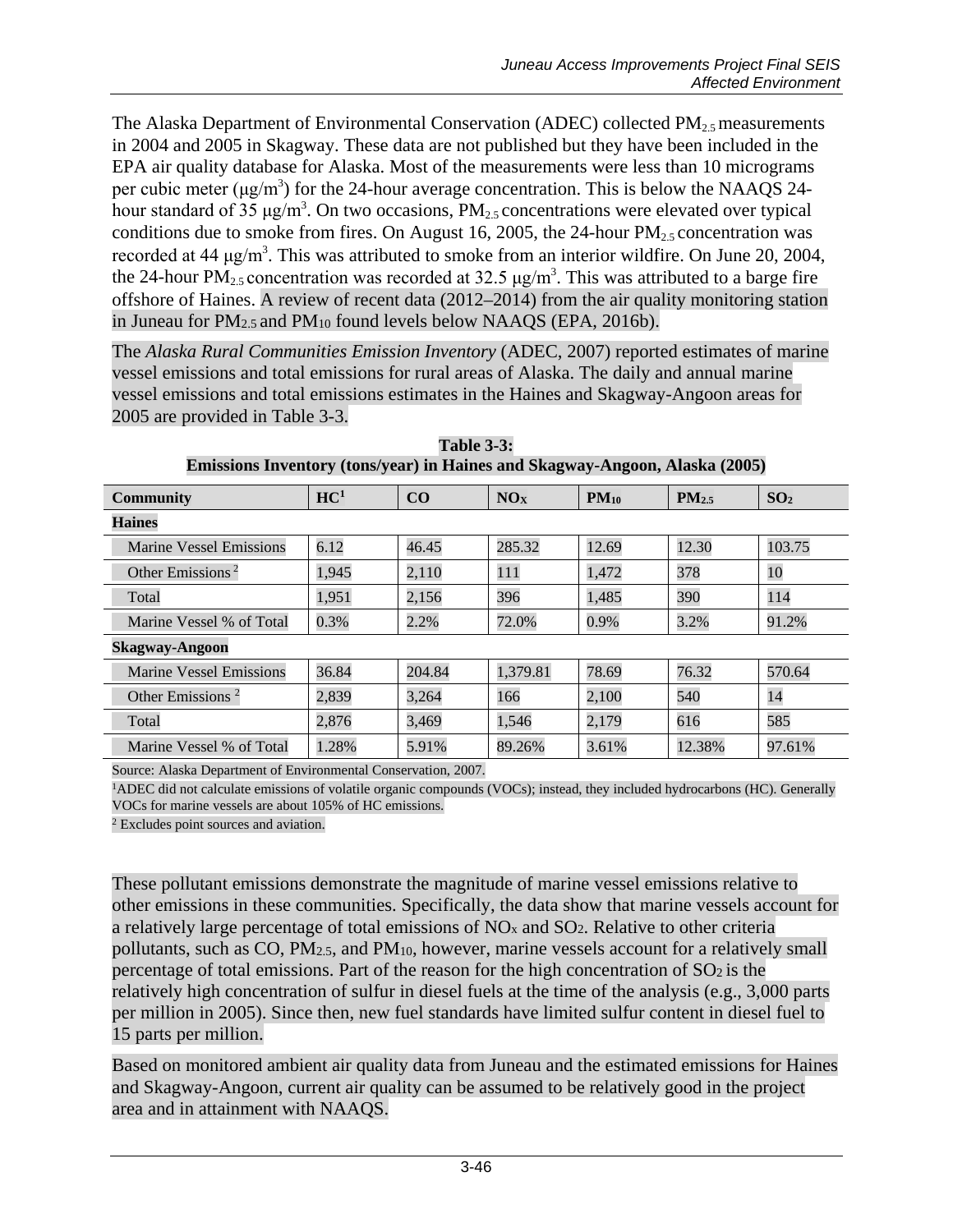### 3.2.5.4 Greenhouse Gases and Climate Change

Gases that trap heat in the atmosphere are often called greenhouse gases (GHGs). As the amount of GHGs in the atmosphere increases, more heat becomes trapped, contributing to climate change. The principal GHGs that enter the atmosphere because of human activities are carbon dioxide (CO2), methane, nitrous oxide, and fluorinated gases. CO2 makes up the largest component of these GHG emissions. An inventory of Alaska's GHG emissions found that 35 percent of all GHG emissions were from the transportation sector (Alaska Climate Change Subcabinet, 2009). Other contributors include industrial activities and the fossil fuel industry (50 percent), residential and commercial fuel use (8 percent), electricity (6 percent), and waste and agriculture (1 percent). In the CBJ, the transportation sector is a primary source of GHG emissions, comprising more than 50 percent of total emissions (CBJ, 2007).

Climate change is an issue of national and global concern. While the Earth has gone through many natural climatic changes in its history, there is general agreement that the Earth's climate is currently changing at an accelerated rate and will continue to do so for the foreseeable future.

Many GHGs occur naturally. Water vapor is the most abundant GHG and makes up approximately two thirds of the natural greenhouse effect. However, the burning of fossil fuels and other human activities are adding to the concentration of GHGs in the atmosphere. Many GHGs remain in the atmosphere for time periods ranging from decades to centuries. Because atmospheric concentration of GHGs continues to climb, our planet will continue to experience climate change-related phenomena. For example, warmer global temperatures can cause changes in precipitation and sea levels.

#### **3.2.6 Noise**

Noise is defined as any sound that is undesirable because it interferes with communication, is intense enough to damage hearing, or is otherwise annoying. Response to noise can vary according to type and characteristic of the noise source, the distance between the noise source and receptor, the sensitivity of the receptor, and the time of day.

The perception of noise is dependent on land use and receptors. Most of the land adjacent to the proposed alternatives is undeveloped. Most of this land is multi-use including dispersed recreation, subsistence, and personal use hunting. Within and near the communities of Juneau, Haines, and Skagway, the presence and density of noise-sensitive receptors increase. Residential development, motels and hotels, recreation areas, parks, schools, churches, and hospitals are present in these urban areas.

Levels of noise are measured in units called decibels (dB). Since the human ear cannot perceive all pitches or frequencies equally well, measured sound levels are adjusted or weighted to correspond to human hearing. This adjusted unit is known as the "A-weighted" decibel. All references to noise in this report refer to A-weighted decibel levels or dBA.

Very few noises are constant; most fluctuate in decibel level over short periods of time. One way of describing fluctuating noise is to present the sound level over a specific time period as if it had been steady and unchanging. In this approach, a descriptor called the equivalent sound level, L<sub>eq</sub>, is computed.  $L_{eq}$  is the constant sound level that, for a given situation and time period, conveys the same sound energy as the actual time-varying sound. The  $L_{eq}$  during the peak-hour traffic period is often used to determine necessary noise mitigation measures from roadway noise, and is used in describing noise in this report.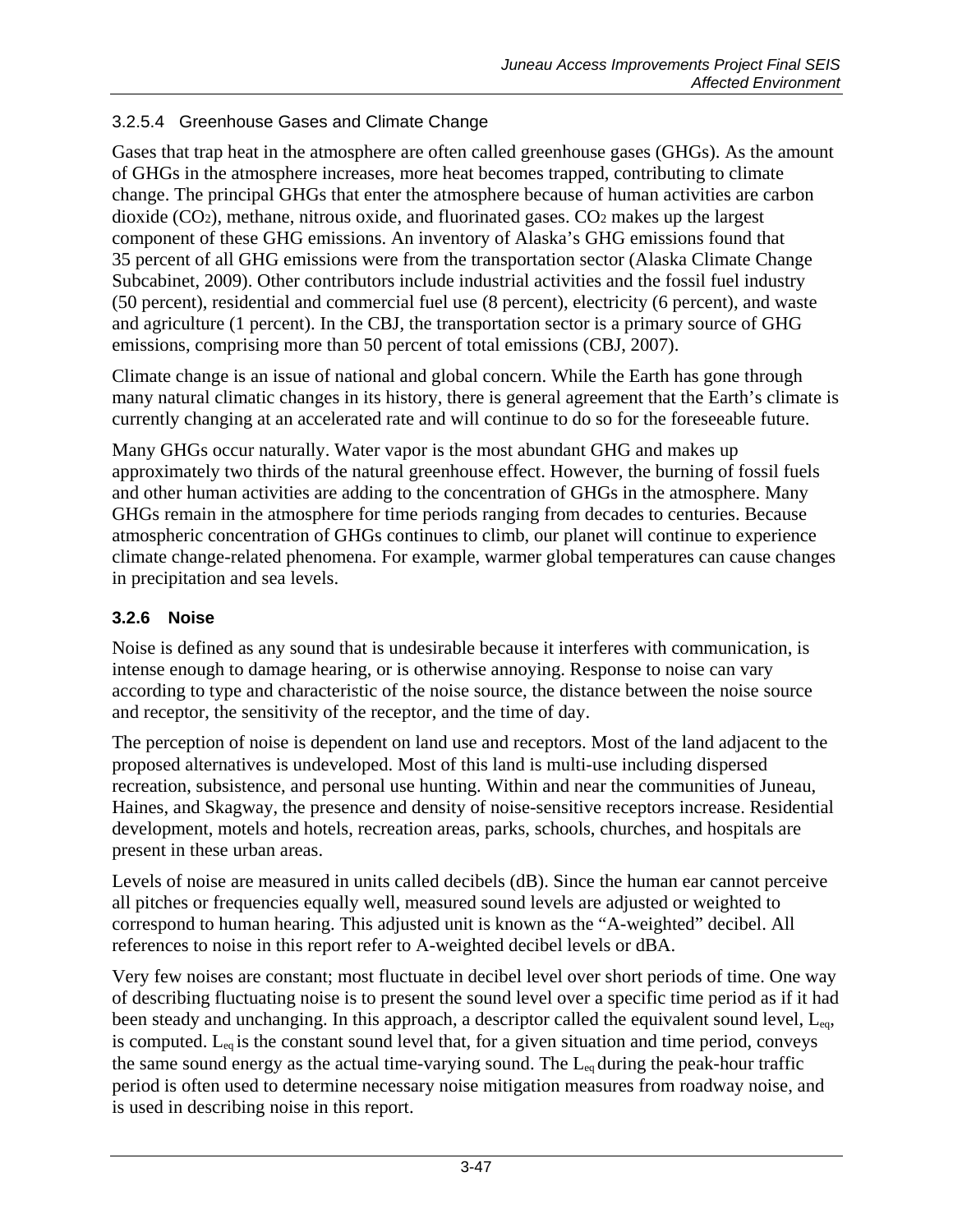The FHWA specifies noise abatement criteria (NAC) (codified in 23 CFR 772) for noisesensitive human land uses. Noise abatement must be considered when the predicted future peaknoise-hour from highway traffic on new construction approaches or exceeds the NAC for specific land use types, or when a substantial increase occurs. DOT&PF updated its Noise Policy in April 2011 in response to changes in the FHWA noise regulations. The DOT&PF is responsible for implementing the FHWA regulations in Alaska, and considers a traffic noise impact to occur if predicted noise levels approach within 1 dBA of the FHWA NAC. The NAC are applied to the peak noise impact hour. If an adverse noise impact is predicted, FHWA's regulations and DOT&PF policy require that noise abatement measures be considered.

The following NAC apply to noise-sensitive land uses.

- **Activity Category A** Exterior  $L_{eq}$  (hourly [h]), dBA 56: Lands on which serenity and quiet are of extraordinary significance and serve an important public need, and where the preservation of those qualities is essential if the area is to continue to serve its intended purpose. (There are no Activity Category A land uses in the project study area.)
- **Activity Category B** Exterior  $L_{eq(h)}$ , dBA 66: Residential land use (e.g., homes adjacent to new highway construction).
- Activity Category C Exterior L<sub>eq(h)</sub>, dBA 66: Active sports areas, amphitheaters, auditoriums, campgrounds, cemeteries, day care centers, hospitals, libraries, medical facilities, parks, picnic areas, places of worship, playgrounds, public meeting rooms, public or nonprofit institutional structures, radio studios, recording studios, recreational areas, Section 4(f) sites, schools, television studios, trails, and trail crossings (e.g., the USFS cabin in Berners Bay ).
- **Activity Category D** Interior L<sub>eq(h)</sub>, dBA 51: Auditoriums, day care centers, hospitals, libraries, medical facilities, places of worship, public meeting rooms, public or nonprofit institutional structures, radio studios, recording studios, schools, and television studios (e.g., facilities in the community of Juneau, Haines, or Skagway).
- **Activity Category E** Exterior  $L_{eq(h)}$ , dBA 71: Hotels, motels, offices, restaurants/bars, and other developed lands, properties or activities not included in Activity Categories A– D or F. (e.g., the exterior of hotels and motels in Juneau, Haines, or Skagway).
- **Activity Category F** Agriculture, airports, bus yards, emergency services, industrial, logging, maintenance facilities, manufacturing, mining, rail yards, retail facilities, ship yards, utilities (water resources, water treatment, electrical), and warehousing. (e.g., Juneau International Airport).
- **Activity Category G** Undeveloped lands that are not permitted for development.

In accordance with 23 CFR 772.11a, primary consideration is given to exterior areas in determining and abating traffic noise impacts. Noise abatement is usually considered only where frequent human use occurs and a lowered noise level would be of benefit to people. Exterior noise levels take precedence in the evaluation and mitigation of traffic noise because protection of exterior areas from noise typically achieves protection of interior spaces as well.

There are cases where, for example, residential areas (Activity Category B), would be affected by traffic noise but do not receive "frequent human use" or where the exterior activities are far from or physically shielded from the roadway in a manner that prevents a noise impact on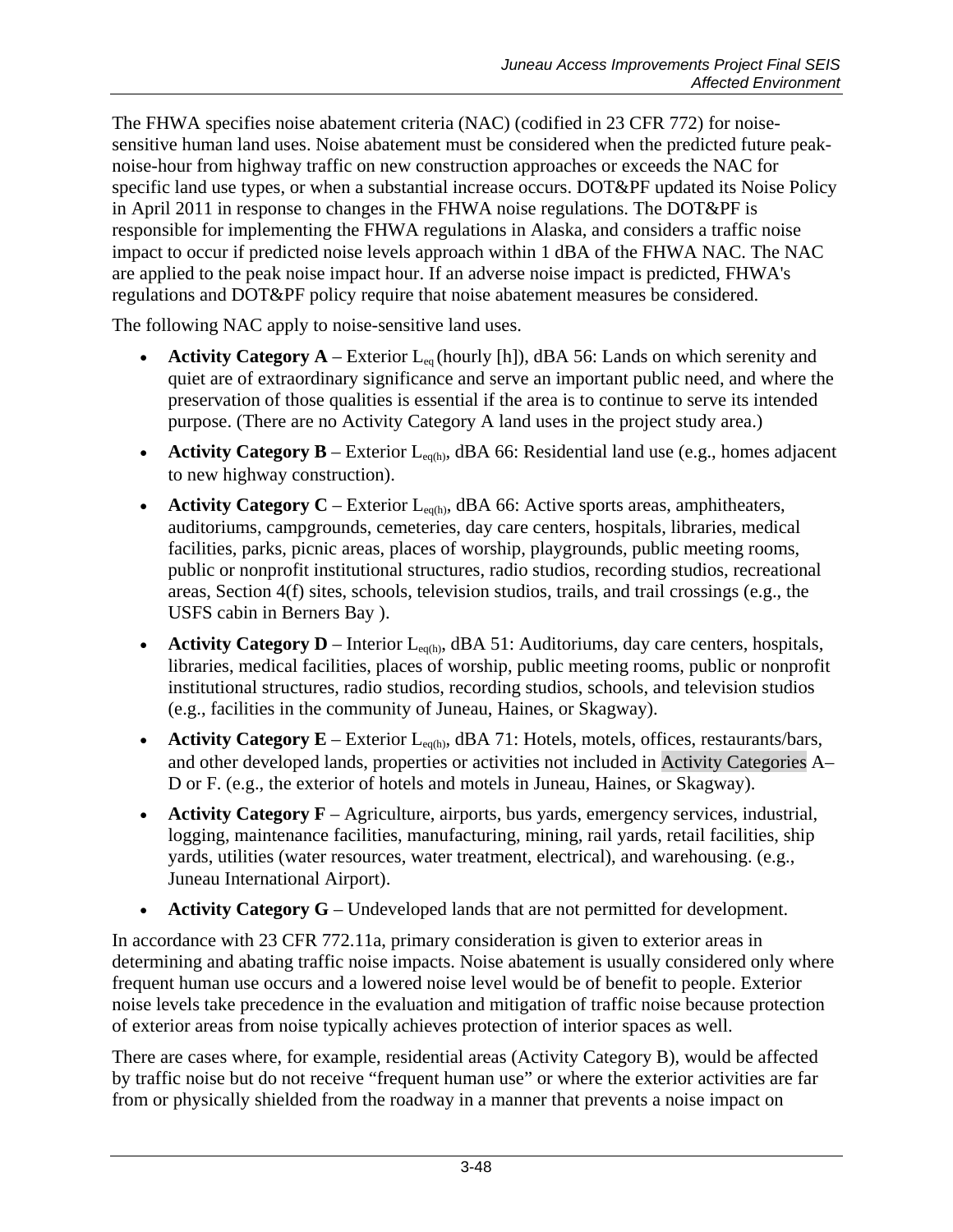exterior activities. For example, in a home situated close to a roadway (e.g., 20 to 40 feet), the residents may not use the outdoor area adjacent to the road for more than coming into and out of the house, and concentrate their outdoor activities to a back yard shielded from the road by the house. In these cases, 23 CFR 772.11b indicates that the interior NAC (Activity Category D criterion) should be used as the basis of determining noise impacts. The NAC categories and sound levels are also useful in evaluating noise impacts that occur as an indirect effect of a proposed project. FHWA regulations do not require consideration of noise abatement for these types of impacts.

A new traffic noise analysis was conducted for the 2005 Supplemental Draft EIS (Appendix L). Since most of the highway portions of the alternatives cross undeveloped lands where there are no noise sensitive receptors, much of the analysis was undertaken in an effort to disclose any indirect noise impacts associated with the predicted increases in traffic on the existing road systems of Juneau, Haines, and Skagway. Short- and long-term sound level measurement data were collected for this study. Short-term noise measurements have durations of less than one hour. Long-term measurements have durations of at least 24 hours.

For purposes of evaluating direct highway traffic noise effects, no noise sensitive receptors were evaluated in the vicinity of Juneau for any of the build alternatives other than the campground at Echo Cove where a short-term noise measurement was taken (ST-17). This is due to the fact that all of the proposed new highway sections of the build alternatives would begin north of Echo Cove. The short-term noise measurement at Echo Cove campground, the only identified sensitive receptor in the area, was 43 dBA.

Short-term measurements were collected at and near the USFS cabin at the head of Berners Bay. Alternative 2B would pass approximately 1,000 feet east of this cabin. Meteorological conditions were mostly favorable when data were collected from September 10–16, 2003. Measurements were 49 dBA at the beach to the west of the cabin and 52 dBA at the cabin. The higher levels at the cabin were attributable to a nearby stream and rain falling through the trees. Noise in Berners Bay includes intermittent sounds from helicopters, small airplanes, and small boats including airboats, with the greatest frequency occurring in the summer.

No sensitive receptors were evaluated in Haines for direct noise impacts because the new highway segment associated with Alternative 3 would not be located in the vicinity of any receptors. Public comments on the 1997 Draft EIS expressed concerns that noise from a highway on the east side of Lynn Canal would result in noise impacts on the Chilkat Peninsula in the vicinity of Chilkat State Park. On September 10, 2003, a long-term sound measurement was collected near a residence at the end of Mud Bay Road (LT-2) overlooking Chilkoot Inlet and opposite the southern end of the Katzehin River delta. Two short-term sound measurements were also taken near this location. The sound sources included vehicular traffic, boats, birds, distant aircraft, and rain. Measured sound levels ranged from a low of about 34 dBA to a high of 55 dBA.

Long-term sound measurements were recorded in Skagway on September 12 and 13, 2003. One sound level meter was positioned in the backyard of a residence on 22nd Avenue and State Street facing 23rd Avenue and State Street (LT-3). Noted sound sources were vehicular traffic, railroad activity, aircraft, rustling leaves, and distant lawn maintenance activities and ship horns. A second monitoring station was located at a residence on Broadway and 12th Avenue (LT-4). Noted sound sources were traffic, rustling leaves, railroad activities, and aircraft. At LT-3,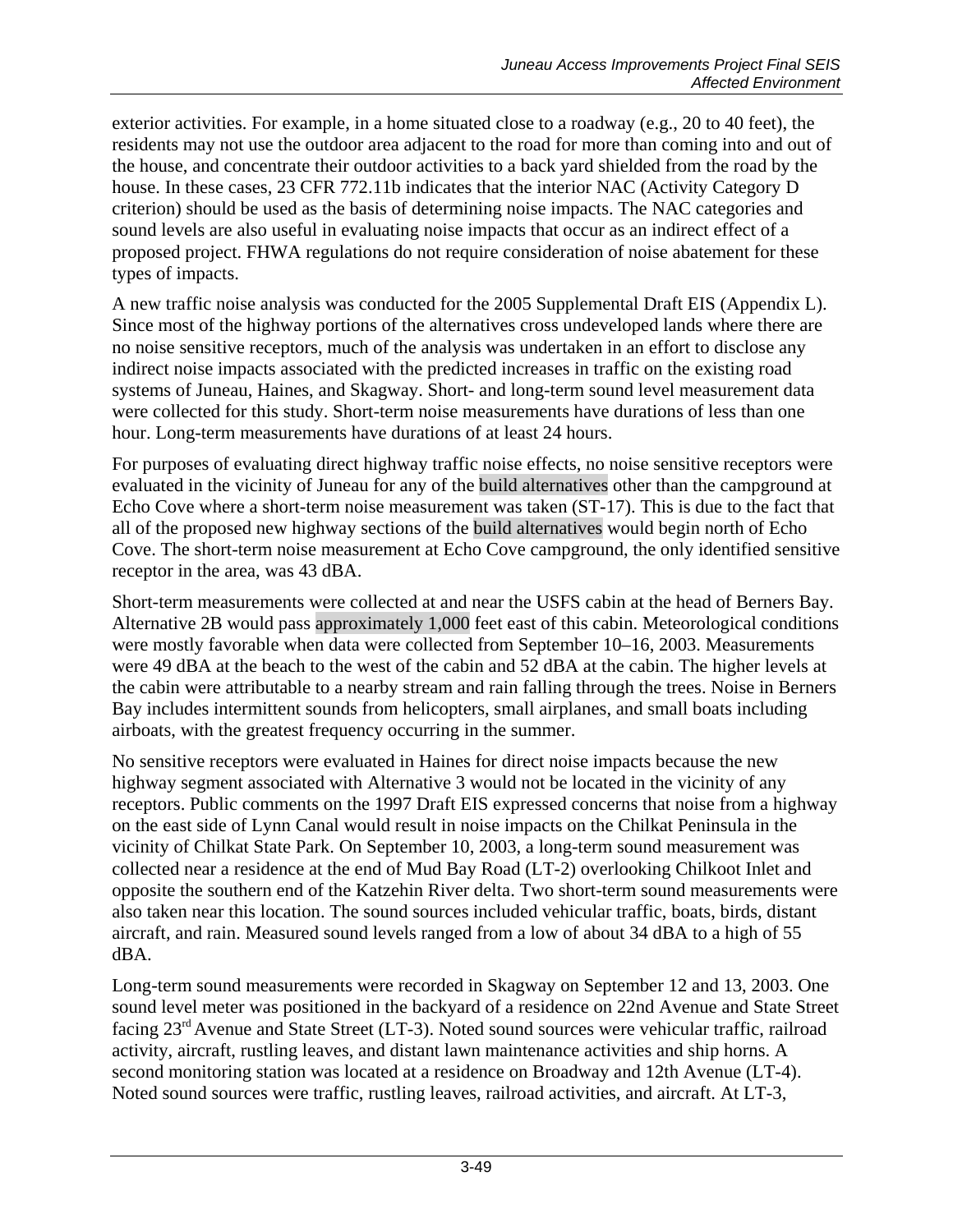ambient noise ranged from about 60 to 65 dBA between 11 a.m. and 5 p.m., dropping steadily after that time to a low of about 46 dBA between midnight and 5 a.m. Noise rapidly increased to 55 to 60 dBA shortly after 5 a.m. and remained at that level until 11 a.m. Ambient noise followed the same trend at LT-4 except it was typically about 5 dBA lower than at LT-3. Peaks that occurred simultaneously at both sites were likely attributable to passing trains or aircraft. Two short-term measurements were collected at midblock on 22<sup>nd</sup> Avenue between Main Street and State Street. These measurements recorded noise levels of 56 and 57 dBA.

Long-term and short-term sound measurements were collected in Juneau, Haines, and Skagway where increased traffic on local roads resulting from project alternatives could result in indirect noise effects to sensitive receptors. In Juneau, the Glacier Highway from downtown to Auke Bay is densely developed. Some residential noise receptors either abut the highway or have a direct line of sight to the highway without benefit of intervening structures. From Auke Bay to Echo Cove, development density decreases and sensitive land use is mostly residential. The Eagle Beach State Campground and a camping area at Echo Cove are located adjacent to the highway.

On September 14 and 15, 2003, long-term sound level measurements were collected in Juneau. One sound level meter was positioned at a residence adjacent to Glacier Highway between Auke Bay and Lena Cove. Noted sound sources were vehicular and helicopter traffic, birds, and rain. A second meter was placed at a residence adjacent to the Glacier Highway south of Auke Bay. The noted sound source was vehicular traffic. The measured noise levels at this location were above the NAC thresholds of 67 dBA. The higher noise levels were associated with greater traffic volumes that included heavy trucks and buses that do not regularly travel north of the ferry terminal at Auke Bay. Both locations had sound level measurements that were dominated by traffic noise, with peak traffic noise occurring between 5 p.m. and 6 p.m.

Seven short-term measurements were collected on the Juneau road system including side yards at homes along Glacier Highway and at Bear Lair Cabin, Adlersheim Wilderness Lodge near Yankee Cove. Measurements varied from 45 dBA at the Bear Lair Cabin to 70 dBA at 4150 Glacier Highway overlooking Egan Drive near downtown.

Downtown Haines is mostly commercial with some residences, motels, schools, and a public library. Residences are scattered from the end of Mud Bay Road north to Haines and to the Lutak Ferry Terminal. Residences abut the existing roadway where the proposed West Lynn Canal Highway would intersect Mud Bay Road.

On September 10, 2003, a long-term sound measurement was collected in Haines adjacent to Lutak Road. The sound sources included vehicular traffic, boats, birds, distant aircraft, and rain. Measured sound levels ranged from about 40 to 50 dBA.

Six short-term measurements were collected at five locations in Haines. Those locations included a residence near the Alternative 3 crossing of the Chilkat River/Inlet, the camping area at Portage Cove State Recreation Site, downtown Haines between Soap Suds Alley and Portage Street, and the Haines School on 3<sup>rd</sup> Avenue adjacent to the playground. Noise levels varied from 43 dBA at the Portage Cove State Recreation Site to 57 dBA at Haines School located downtown.

Five short-term measurements were collected at four locations in downtown Skagway, including the front yards of residences at Spring Street and 10<sup>th</sup> Avenue and Main Street between 15<sup>th</sup> and  $17<sup>th</sup>$  avenues, mid-block on  $22<sup>nd</sup>$  Avenue between Main and State streets, Historic Moore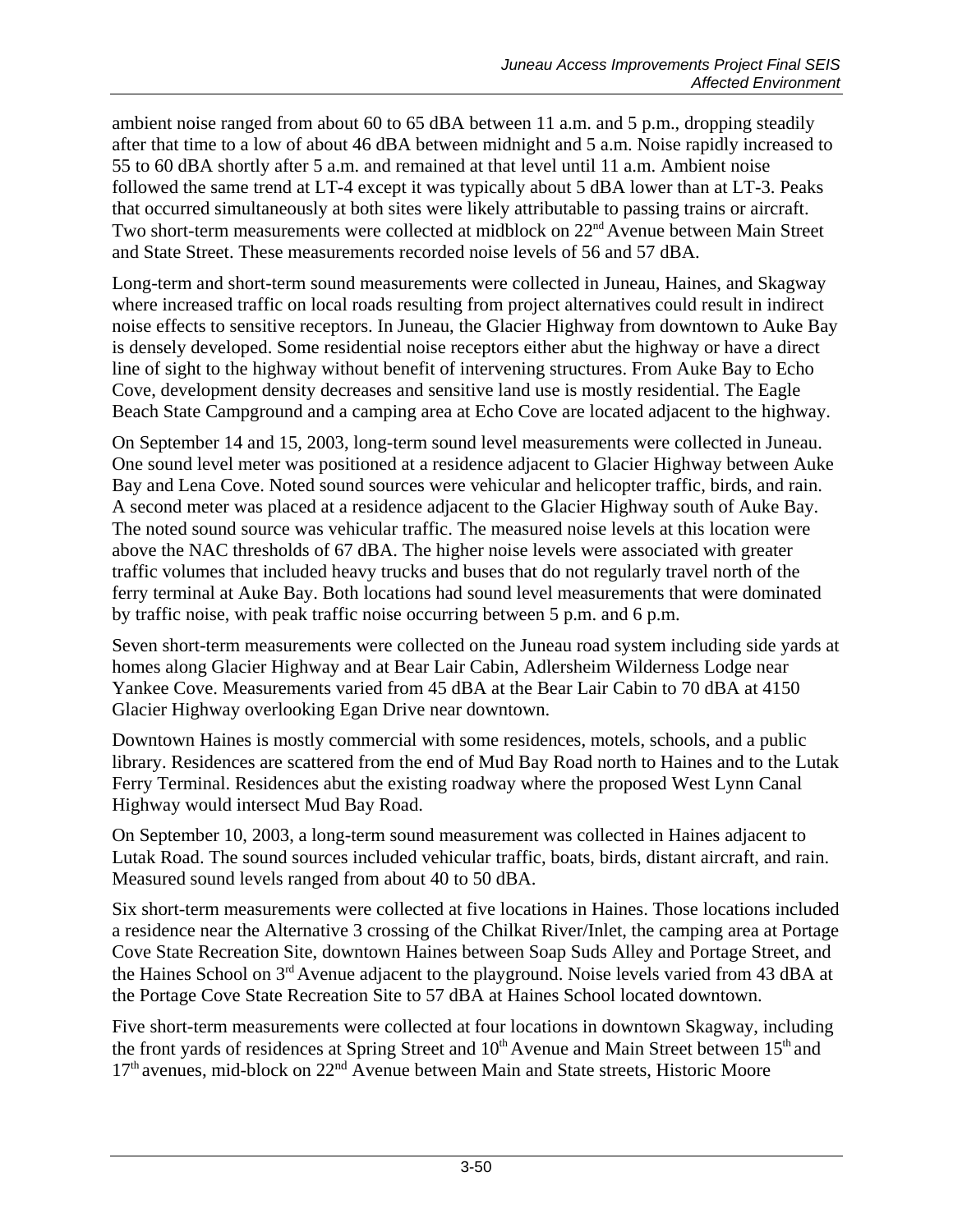Homestead, and Pullen Creek Shoreline Park. Recorded levels varied from 44 to 57 dBA, except for one peak measurement of 70 dBA caused by a barking dog near the meter.

Additional information on noise can be obtained in the *Noise Analysis Technical Report*  (Appendix L) and the *2017 Update to Appendix L - Noise Analysis Technical Report* (in Appendix Z).

# **3.2.7 Hazardous Materials**

An Initial Site Assessment (ISA) was prepared in 2004 for the project area (2005 Supplemental Draft EIS Appendix M) and updated in 2012 (see *2014 Update to Appendix M – Initial Site Assessment* and *2017 Errata* in Appendix Z) to determine the potential for encountering hazardous materials during construction of any alternative. The objective of the ISA process is to evaluate, based on readily available information, whether hazardous materials or petroleum products are likely to be present along the project corridor or are likely to exist in the future due to on-site or nearby activities or problems. Hazardous materials include soil and groundwater contamination due to leaking underground storage tanks, aboveground storage tanks, pesticides, and other chemical discharges.

The ISA was prepared in general accordance with the corridor screening requirements as defined by American Association of State Highway and Transportation Officials Hazardous Waste Guide for Project Development (AASHTO, 1990) and FHWA guidance documents on hazardous materials (FHWA, 1988 and 1997).

Known and potential hazardous material sites in the project area were identified through review of federal and State databases, agency interviews, aerial photography, and site reconnaissance. Federal and State database research was updated in 2012 (see *2014 Update to Appendix M – Initial Site Assessment* and *2017 Errata* in Appendix Z). Minimum search distances and the types of databases required for review were based on American Society for Testing and Materials standard E2247-08.

Based on federal and State database review, there are 19 recorded sites in the vicinity of the 2014 Draft SEIS alternatives (Figure 3-12). Sixteen are incident reports for releases to the environment and three are registered underground storage tanks at the Auke Bay AMHS ferry terminal.

Eleven of the 16 database records of releases are at the Auke Bay AMHS ferry terminal: 10 spill reports from 2005 to 2011 involving the release of petroleum hydrocarbons (e.g., fuel oil, gasoline, or diesel fuel), and one report of contamination from a leaking underground storage tank (LUST). Most of the reports of releases indicate that cleanup was initiated and the release secured, or the amount of release was low and the released material has since dissipated. The report of LUST at the ferry terminal states that a conditional closure was approved in 2004.

Three of the 16 database records of releases are associated with Coeur Alaska operations and are mostly hydraulic oil leaks. One was near Comet Beach and two were near Slate Creek. These releases have been cleaned up or, in the case of the report of sheen from unknown sources of in lower Slate Creek in 2010, have likely dissipated.

The remaining two records (i.e., of the 16 total) represent an aboveground tank at a residence on the Glacier Highway and the release of diesel range organics from the AT&T Alascom Sullivan River Microwave Repeater Station on the west side of Lynn Canal. The incident at the Glacier Highway residence occurred in 2003 and the status remains "open" in the ADEC database as of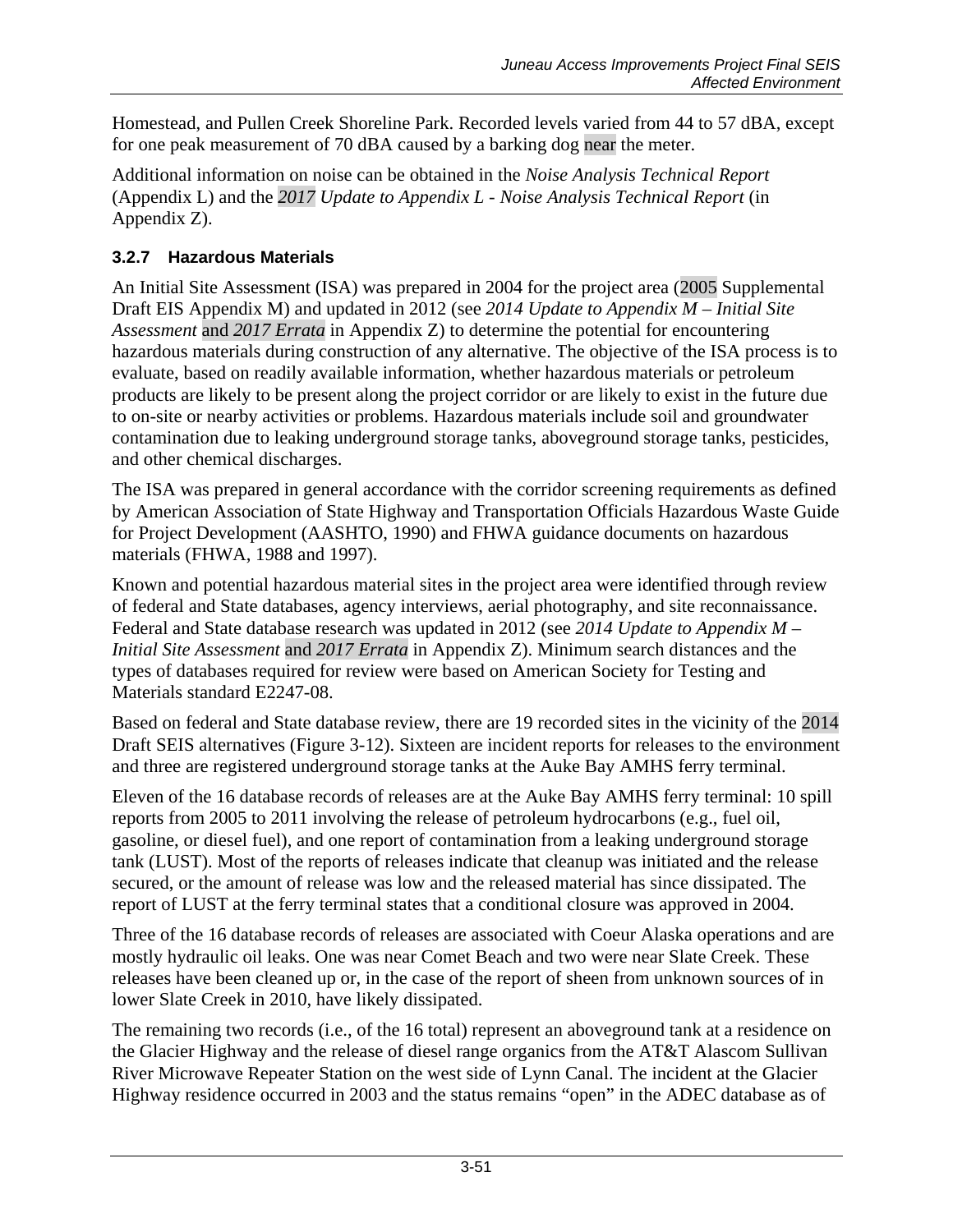2012. The Sullivan River Microwave Repeater Station is located 1 mile north of the Sullivan River and within 600 feet of the centerline for the Alternative 3 alignment. State records identify the contamination was cleaned up to the satisfaction of ADEC by 2010.

Although it did not appear in any federal or State database listings, the Kensington beach facility, which is located within the alignment under Alternative 2B at Comet, contains three 20,000 gallon above-ground diesel fuel storage tanks and an incinerator. DOT&PF would acquire this facility if Alternative 2B were selected. A Phase I environmental site assessment would be performed to assess any risk associated with the use, history, or removal of any of the facility infrastructure.

For specific information on the *2014 Update to Appendix M – Initial Site Assessment* and *2017 Errata*, refer to Appendix Z.

# **3.3 Biological Environment**

### <span id="page-51-0"></span>**3.3.1 Wetlands**

Waters of the U.S., including wetlands, are regulated by the USACE under the authority of the Clean Water Act. Wetlands are defined in the following excerpt from the federal regulations implementing Section 404 of the Clean Water Act (33 CFR 328.3):

[Wetlands are] ... those areas that are inundated or saturated by surface or ground water at a frequency and duration sufficient to support, and that under normal circumstances do support, a prevalence of vegetation typically adapted for life in saturated soil conditions.

The Lynn Canal study area contains 13,710 acres of wetlands and aquatic beds (e.g., lily ponds). The USFWS National Wetlands Inventory (NWI) has mapped wetlands in the region. The inventory has grouped wetlands into general wetland classes or complexes. The predominant wetlands in the project area consist of palustrine forested and scrub-shrub wetlands (and combinations) with an area of 10,562 acres, and palustrine emergent and emergent/scrub-shrub wetlands with an area of 2,152 acres. The combination of these classes of wetlands comprises about 93 percent of all wetlands in the project study area.

The least common wetlands in the study area consist of 966 acres of estuarine emergent wetlands and 30 acres of palustrine aquatic bed/open water. These wetlands comprise 7.1 and 0.2 percent, respectively, of all wetlands in the project area.

In the study area, the largest wetland areas occur on the east side of Lynn Canal at the northern end of Berners Bay and on lowlands between Slate Cove and Sherman Point (Figures 3-13 through 3-17). At the north end of Berners Bay, the Antler and Berners rivers and their tributaries support an extensive area of palustrine scrub-shrub, palustrine emergent, estuarine flooded and emergent, riverine flooded, and palustrine forested wetlands. Forested wetlands cover large areas between Slate Cove and Sherman Point with patches of emergent and scrubshrub wetlands in depressions and areas of groundwater discharge. On the west side of Lynn Canal, the most extensive wetlands in the study area are present in the Endicott River and Sullivan River areas (Figures 3-15 through 3-17). The Davidson Glacier outwash plain supports a large number of relatively small wetlands and water bodies that have formed in the alluvial material including emergent wetlands, ponds with emergent or floating vegetation, and open water habitats.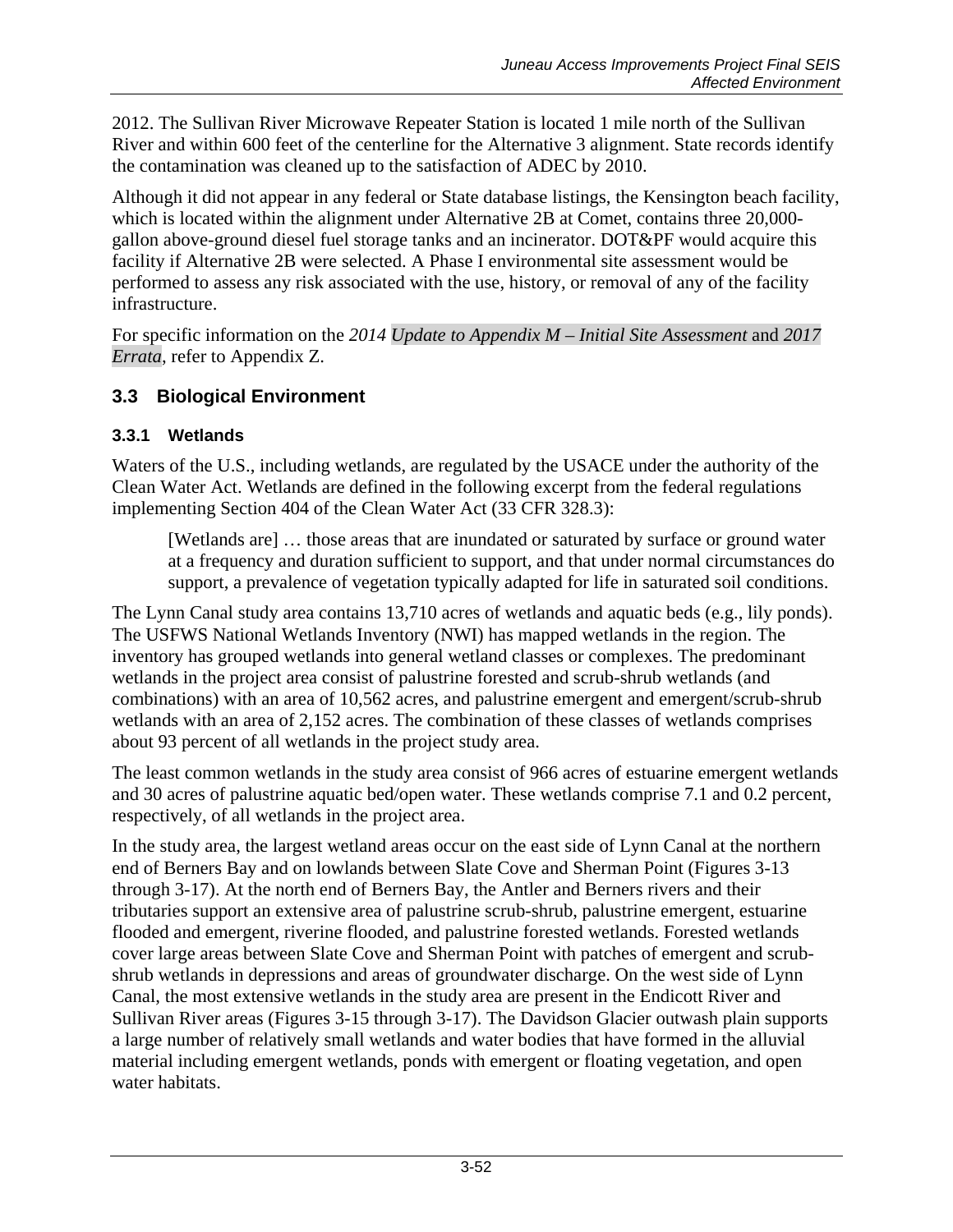The 1997 Draft EIS identified wetlands using existing USFWS NWI maps with some additional wetland field determinations performed in specific areas in accordance with methods presented in the *Corps of Engineers Wetlands Delineation Manual* (Environmental Laboratory, 1987). The NWI groups wetlands into classes or complexes.

Agency comments on the 1997 Draft EIS, as well as scoping comments for the 2005 Supplemental Draft EIS, indicated that further analysis was needed for the proposed project relative to wetlands, and a new wetlands analysis was conducted in 2003. The 2003 analysis focused on wetlands in the immediate vicinity of the alignment for project alternatives.

Field methods for verifying wetland classification and boundaries were based on the presence of three parameters: hydrophytic vegetation, hydric soils, and wetlands hydrology, as outlined in the *Corps of Engineers Wetlands Delineation Manual* (Environmental Laboratory, 1987). Information on general site hydrology was interpreted from aerial photographs. On-site observations of wetland hydrology included the following criteria: inundated or saturated soils, landscape position, oxidized or reduced root channels, or sediment and debris deposits from previous flooding. Qualitative field notes of functions and values were recorded on a modified version of the Juneau Airport EIS Wetland Functional Assessment Data Form.

The combination of field notes, aerial photography interpretation, and global positioning system (GPS) coordinates were used to develop wetland maps of the project area. Delineations of wetlands not recorded on the ground are primarily based on NWI delineations and aerial photography interpretation. Of the 116 wetland areas potentially impacted by project alternatives, 51 were field checked. This represents approximately 67 percent of the wetland acreage potentially impacted.

In 2006, after the Final EIS was published, DOT&PF submitted a Clean Water Act Section 404 permit application to the USACE for the Final EIS preferred alternative, Alternative 2B. During the permit process, the wetlands in the area of the Antler and Berners/Lace rivers were delineated using the *Corps of Engineers Wetlands Delineation Manual* (Environmental Laboratory, 1987), as described above. The delineation resulted in better information on the extent of wetlands in this area and a minor reduction in the total number of wetland acres. The reduction is reflected in Section [3.3.1.2](#page-54-0) (Distribution within the Project Area).

In 2010, the DOT&PF applied for a Clean Water Act Section 404 permit for the Glacier Highway Extension, a separate project from the JAI Project. Additional wetland delineation field work to refine wetland boundaries was completed for the three-mile extension. This delineation field work also produced better information on the extent of wetlands in this area, leading to a minor reduction in the total number of wetlands reported in the project area. The reduction is reflected in Section [3.3.1.2](#page-54-0) (Distribution within the Project Area).

### 3.3.1.1 Wetland Classifications

The classification of wetlands in the project area follows the NWI Classification System and includes both freshwater and saltwater-influenced wetlands. Palustrine wetlands are nontidal wetlands with vegetation either dominated by persistent emergent vegetation ("emergent"), shrubs ("scrub-shrub"), or trees ("forested"), or by water bodies that lack such vegetation and have relatively shallow water ("aquatic bed/open water"). Estuarine emergent wetlands, or salt marsh communities, consist of salt-tolerant vegetation in areas that are subject to tidal inundation and extend to the seaward limit of emergent vegetation and/or upstream where the ocean-derived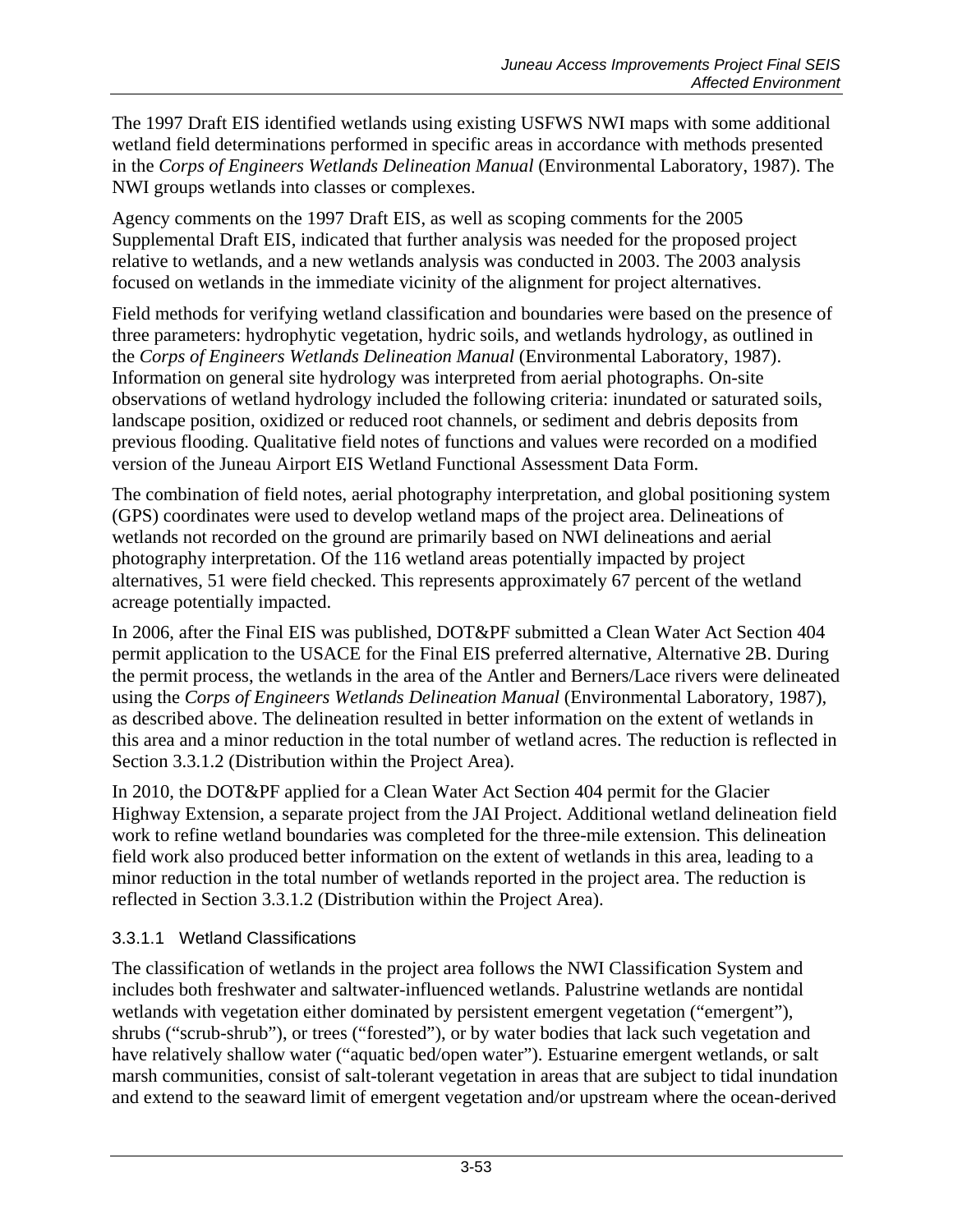salts measure less than 0.5 percent during low-flow periods. Figures 3-14 through 3-17 identify the locations of these wetlands within the project area.

**Palustrine Emergent Wetlands** – Palustrine emergent wetlands within the project area primarily occur in association with groundwater seeps (marshes or fens), muskeg or bog environments, and areas that are flooded to the extent that tree and shrub growth is inhibited. Sedges (*Carex* spp.) are typically the dominant species, with cottongrass (*Eriophorum* spp.) and water horsetail (*Equisetum fluviatile*) also found. These areas have a low shrub component of Labrador tea (*Ledum groenlandicum*), bog blueberry (*Vaccinium uliginosum*), or cloudberry (*Rubus chamaemorus*). Emergent wetlands are often components of larger wetlands complexes of scrub-shrub and forested wetlands and aquatic bed/open water features.

**Palustrine Scrub-Shrub Wetlands** – Scrub-shrub wetlands are dominated by shrubs and/or trees that are less than 20 feet tall. These wetlands are typically associated with muskegs and floodplains along rivers and streams. In the project area, scrub-shrub wetlands are dominated by either deciduous species such as Sitka alder (*Alnus sitchensis*), thinleaf alder (*Alnus tenuifolia*), and willow (*Salix* spp.) along rivers and streams. In muskeg environments, the common species include shore pine (*Pinus contorta*), mountain hemlock, and western hemlock (*Tsuga mertensiana*). Smaller shrubs in these communities include Labrador tea, deer cabbage (*Fauria crista-galli*), Alaska blueberry (*Vaccinium alaskaensis*), bog blueberry, and cloudberry.

**Palustrine Forested Wetlands** – Forested wetlands are dominated by trees taller than 20 feet and typically consist of layers of trees, shrubs, and herbaceous vegetation. Tree species found in the forested wetlands within the project area include mountain hemlock, western hemlock, and Sitka spruce (*Picea sitchensis*). The shrub understory consists of rusty menziesia (*Menziesia ferruginea*), tall blueberry (*Vaccinium ovalifolia*), and Alaska blueberry. The ground cover species layer is dominated by Canada bunchberry (*Cornus canadensis*), skunk cabbage (*Lysichiton americanum*), spleenwort-leaf gold thread, Alaska goldthread (*Coptis asplenifolia, C. trifolia*), and false lily-of-the-valley (*Maianthimum dilatatum*). Broad-leaved forested wetlands are found along river floodplains and are dominated by black cottonwood (*Populus balsamifera*) with typical understory species of willow and alder. Forested wetlands, mostly of the needleleaved evergreen subclass, occupy the greatest area of wetland land cover within the project area.

**Palustrine Aquatic Bed/Open Water** – Palustrine aquatic bed wetlands are permanently flooded areas that contain vegetation that grows on or below the surface of the water for most of the growing season (Cowardin et al., 1979). These communities are considered "vegetated shallow" under the Clean Water Act. Dominant vegetation in aquatic bed wetlands of the project area consists of floating-leaf pondweed (*Potomageton natans*), northern burreed (*Sparganium hyperboreum*), and yellow pond lily (*Nuphar polysepalum*). Palustrine aquatic bed habitats are relatively scarce in the project area.

**Estuarine Emergent Wetlands** – Estuarine emergent wetlands, also called salt marshes, are found within the intertidal zone and are present in the project area. These areas vary in species composition depending on exposure to saltwater. Vegetation of upper beach areas consists of beach rye (*Leymus arenarius*), silverweed (*Argentina anserina*), beach pea (*Lathyrus japonicus*), and Lyngbye's sedge (*Carex lyngbyei*); the substrate is mostly gravel and sand. Salt-tolerant forbs, such as seaside arrowgrass (*Triglochin maritimum*) and seaside plantain (*Plantago maritima*), occupy the areas irregularly exposed to salt water. Areas more frequently inundated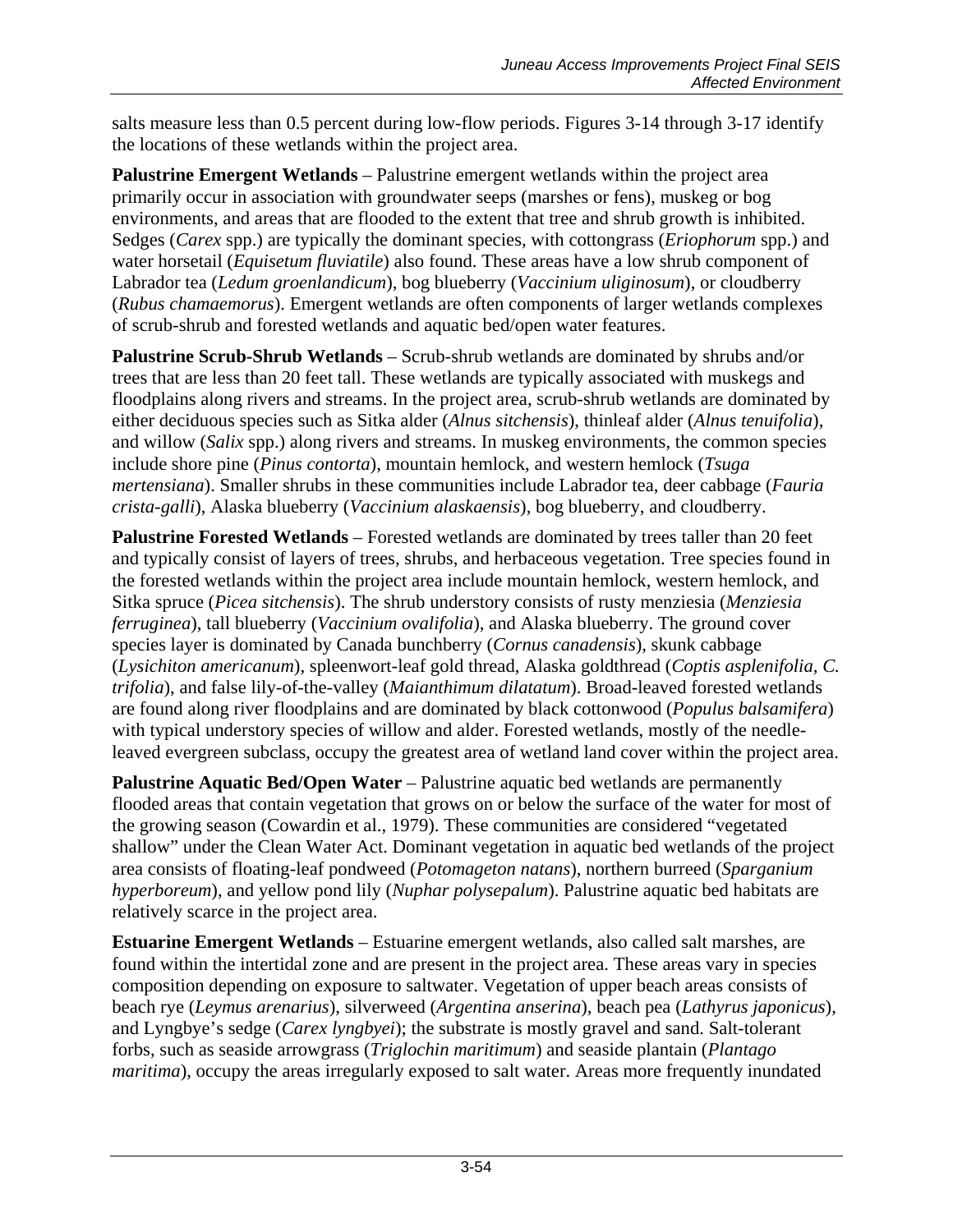support salt-tolerant alkali grass (*Puccinella* spp.), sea milkwort (*Glaux maritima*), and salt brush (*Atriplex alaskana*).

**Marine Areas** – Unvegetated intertidal flats, beach bars, and rocky shores are also included in the NWI and are classified as estuarine wetlands. They do not meet the USACE definition of wetlands and are therefore classified as other waters of the U.S. Rocky shores are the most extensive intertidal habitats in the project area and occur along extensive areas on both sides of Lynn Canal. Beach bars are found on active beaches with unconsolidated substrate. Descriptions of potentially impacted marine sites, including subtidal areas, are presented in the *Essential Fish Habitat (EFH) Assessment* (Appendix N)*.*

### <span id="page-54-0"></span>3.3.1.2 Distribution within the Project Area

The East Lynn Canal wetlands are bounded by the Juneau icefields to the east, the Lynn Canal marine waters to the west, Skagway to the north, and the northern extent of the Glacier Highway to the south. Approximately 11,207 acres of wetlands lie within the eastern side of the study area. Palustrine forested wetlands make up over half of the wetlands in this area [\(Table 3-4\)](#page-54-1).

The greatest amount of wetland coverage extends from Slate Cove on the north side of Berners Bay to Sherman Point, where forested wetlands dominate with smaller amounts of muskegs or emergent wetlands. The most extensive areas of estuarine emergent wetlands in this region occur at the head of Berners Bay, at the mouths of the Antler and Berners/Lace rivers, and on the Katzehin outwash plain. Unvegetated intertidal flats are also associated with these rivers and glacial outwash plains. Unvegetated rocky shorelines are extensive along the coast especially in the northern portions of East Lynn Canal between Sherman Point and Skagway.

<span id="page-54-1"></span>

| <b>Wetland Type</b>        | <b>Acres (Percent of Total)</b> |                        |                           |  |  |
|----------------------------|---------------------------------|------------------------|---------------------------|--|--|
|                            | <b>East Lynn Canal</b>          | <b>West Lynn Canal</b> | <b>Total Project Area</b> |  |  |
| <b>Estuarine Emergent</b>  | 573 (5.1%)                      | 392 (16.0%)            | 966 (7.1%)                |  |  |
| Palustrine Emergent        | 1,812 (16.2%)                   | 340 (13.9%)            | 2,152 (15.7%)             |  |  |
| <b>Palustrine Forested</b> | $6,682(59.6\%)$                 | 1,039 (42.4%)          | 7,759 (56.6%)             |  |  |
| Palustrine Scrub-shrub     | 2,120 (18.9%)                   | 670 (27.3%)            | 2,803 (20.4%)             |  |  |
| Palustrine Aquatic Bed     | $20(0.2\%)$                     | $10(0.4\%)$            | $30(0.2\%)$               |  |  |
| <b>Total Wetlands</b>      | 11.207                          | 2.451                  | 13,710                    |  |  |

**Table 3-4: Project Area Wetlands by Type**

The West Lynn Canal wetlands are bounded by the Lynn Canal marine waters to the east, the Chilkat Range in the northwest, and the eastern boundary of the Endicott River Wilderness Area to the southwest. The northern extent of the highway at Mud Bay Road in Haines acts as the northern boundary, and William Henry Bay is the southern boundary. Approximately 2,451 acres of wetlands lie within the western side of the study area.

Forested wetlands are the dominant wetland type, similar to the East Lynn Canal wetlands [\(Table](#page-54-1)  [3-4\)](#page-54-1). These wetlands are most extensive on Sullivan Island and in the Endicott and Sullivan River areas. The Davidson Glacier outwash plain is different from other sections of this coastline in that it has numerous small, wet depressions that support a diverse range of emergent wetlands,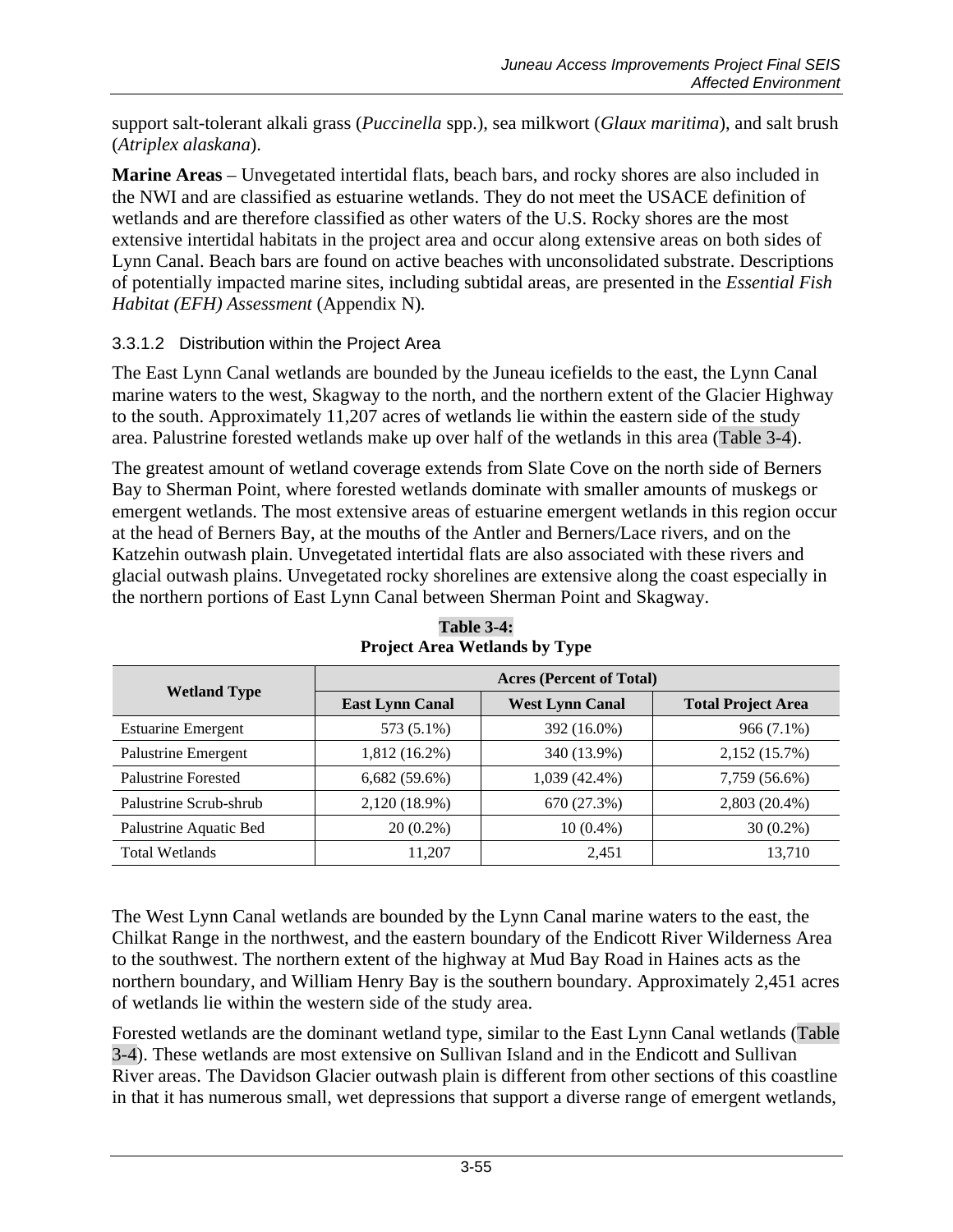aquatic beds, and open water habitats. Estuarine emergent wetlands are primarily found at the mouths of small rivers and the outer fringes of the glacial outwash plains and river deltas. Intertidal rocky shores occur along most of the coastline between the major rivers and outwash plains. Unvegetated intertidal flats occupy the outer fringes of most outwash plains and deltas.

#### 3.3.1.3 Wetlands Functions

Wetlands functions are "the physical, chemical, and biological processes or attributes that contribute to the self-maintenance of wetland ecosystems" (ASTM International, 1999). Wetlands also provide many benefits to society, depending upon the wetland types and their location, including both consumptive and non-consumptive uses. Values assigned to specific wetlands are generally estimates, sometimes subjective, of the importance of wetland functions to people, fish, wildlife, water quality, etc. Values often include social values. The discussion of values of wetlands will specify the degree of importance as well as the entity for which the function is important.

A modified version of the Adamus Resource Assessment, Inc., Wetland Evaluation Technique (Adamus, 1987; SWCA Environmental Consultants, 2002) was used to evaluate the wetlands in the project area. The Interagency Working Group of the Juneau Airport EIS revised this primarily freshwater assessment methodology to consider coastal wetlands (SWCA Environmental Consultants, 2002). During 2003 scoping, resource agencies determined that this would be an appropriate method for the JAI Project. All wetlands affected by the project were rated from high to low for each of the following functions:

- Groundwater recharge
- Groundwater discharge/lateral flow
- Surface hydrologic control
- Sediment/toxicants retention
- Nutrient transformation and export
- Riparian support
- Disturbance of sensitive wildlife habitat
- Regional ecological diversity
- Erosion sensitivity
- Ecological replacement cost
- Downstream/coastal beneficiary sites

There are intermittent palustrine forested wetlands along the east shore of Berners Bay from Echo Cove to the Antler River that are apparently fed by groundwater seeps from the hillside. These wetlands have a moderate to low wildlife habitat function; they provide forage and cover for several species such as deer, brown bear, black bear, marten, goat (in winter), and many species of birds, as does the surrounding upland forest. Their principal function is groundwater discharge and lateral flow and nutrient transformation/export.

The estuarine emergent wetland at the head of Berners Bay has high wetland function ratings for wildlife habitat, riparian support, regional ecological diversity, and ecological replacement cost. This rating is based on the documented use of the area by wildlife and because the wetland type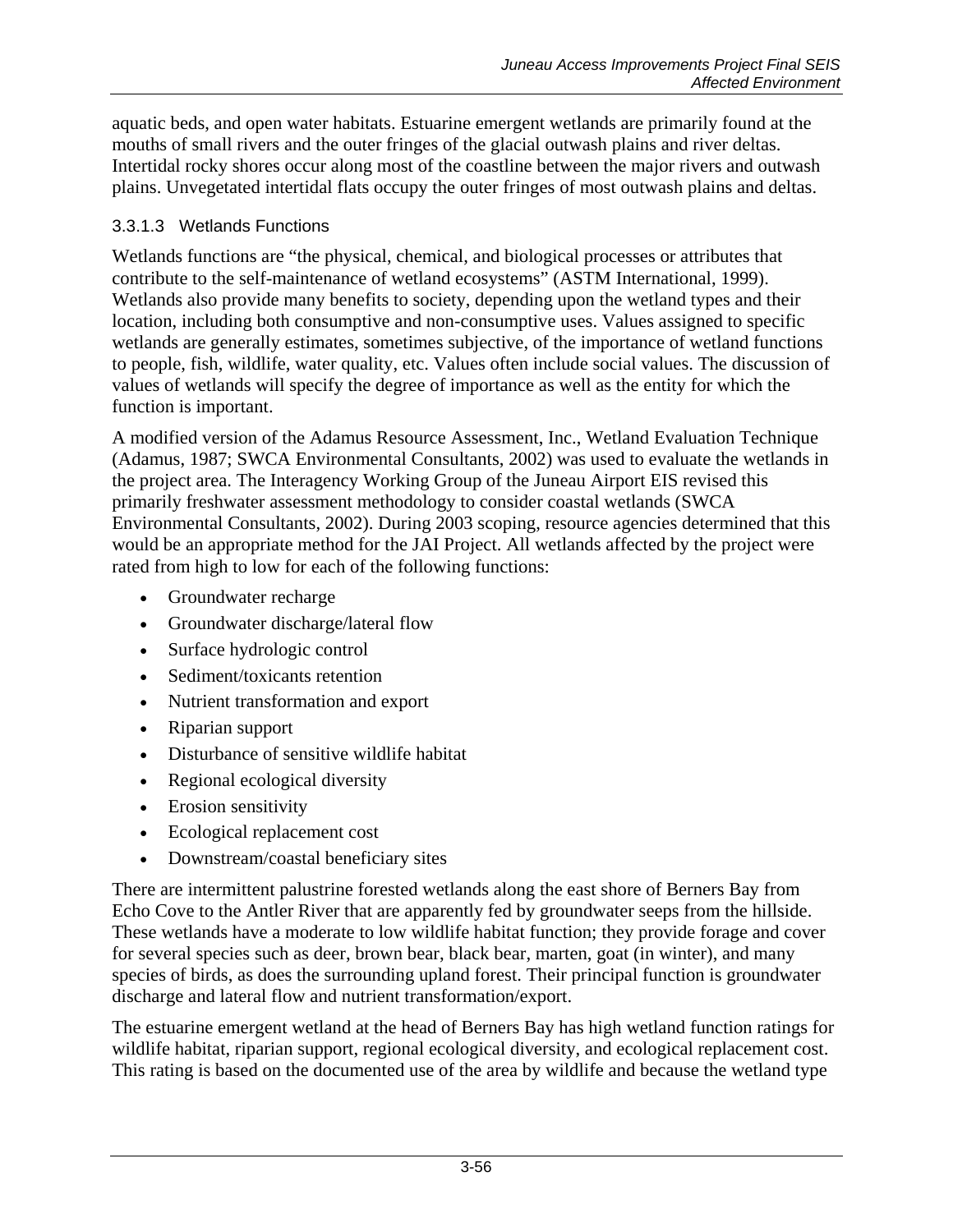is limited in distribution in Berners Bay and likely receives substantial use by wildlife. Riparian support is also important to fish.

There is a broad band of palustrine forested wetlands at lower elevations between Slate Cove and Sherman Point. Large patches of emergent and scrub-shrub muskeg wetlands occupy the lowest elevations in this area with expanses of seasonally flooded emergent wetlands in low lands west of Slate Cove. While the forested wetlands have a moderate to low wildlife habitat function, the scrub-shrub muskeg provides blueberry foraging areas for bears as well as nesting and rearing habitat for songbirds in the summer. The principal function of these wetlands is sediment retention, groundwater recharge and discharge, and lateral flow.

The Katzehin River delta supports estuarine emergent wetland. These wetlands receive floodwaters and are rated high as wildlife habitat. The estuarine emergent wetland area is extensive in the Katzehin River outwash plain and a valuable habitat for wildlife. At the location of the proposed Katzehin Ferry Terminal, the intertidal rocky shore is rated high for fish and wildlife habitat. The rocky shore habitat north of the Katzehin River is extensive along the shoreline and a valuable habitat for fish and wildlife.

On the west side of Lynn Canal, between the Endicott River and the Davidson Glacier outwash plain, forested wetlands are the predominant wetlands. This area supports relatively large trees and is rated high for groundwater discharge, nutrient transformation, and wildlife habitat.

The Glacier River bisects the Davidson Glacier outwash plain, and the area supports a number of unique wetlands. Wetland types include emergent wetlands, ponds with floating vegetation, and open water habitats. They are generally rated high for groundwater functions, surface hydrologic control, and nutrient transformation and export. The groundwater and nutrient transformation and export functions are important to fish. The surface hydrological control is important for fish and wildlife, as it controls flooding and erosion.

Detailed wetland maps and additional information on wetland function ratings are provided in the *Wetlands Technical Report* (Appendix O), and the *2014 Update to Appendix O – Wetlands Technical Report* and *2017 Errata* (see Appendix Z).

# <span id="page-56-0"></span>**3.3.2 Marine and Freshwater Habitat (Including Essential Fish Habitat)**

Lynn Canal is a long and deep fjord-like estuarine inlet surrounded by rugged glaciated mountains with deep V-shaped and U-shaped valleys. Many of the bays in the project area have narrow margins of hilly moraines, with small flat-bottomed valleys at their heads. Most slopes throughout the project area are steep. Elevation ranges from sea level to over 4,000 feet. The marine and freshwater habitats in Lynn Canal support a variety of animal and fish species.

The Magnuson-Stevens Fishery Conservation and Management Act requires federal agencies to assess the effects of their projects on EFH for commercial fish stocks in all life stages and associated habitats. This Act also calls for direct action to stop or reverse the continued loss of fish habitats. The Act requires consultation between the National Marine Fisheries Service (NMFS), the Fishery Management Councils, and federal agencies to protect, conserve, and enhance EFH. Federal agencies are required to determine if their actions have a potential adverse effect on EFH and if so, they must prepare an EFH assessment. The Act defines EFH as "waters and substrate necessary to fish for spawning, breeding, feeding, or growth to maturity." The Act considers *fish* to include finfish, mollusks, crustaceans, and other forms of marine life except marine mammals and birds. The Act defines *waters* as "aquatic areas and their associated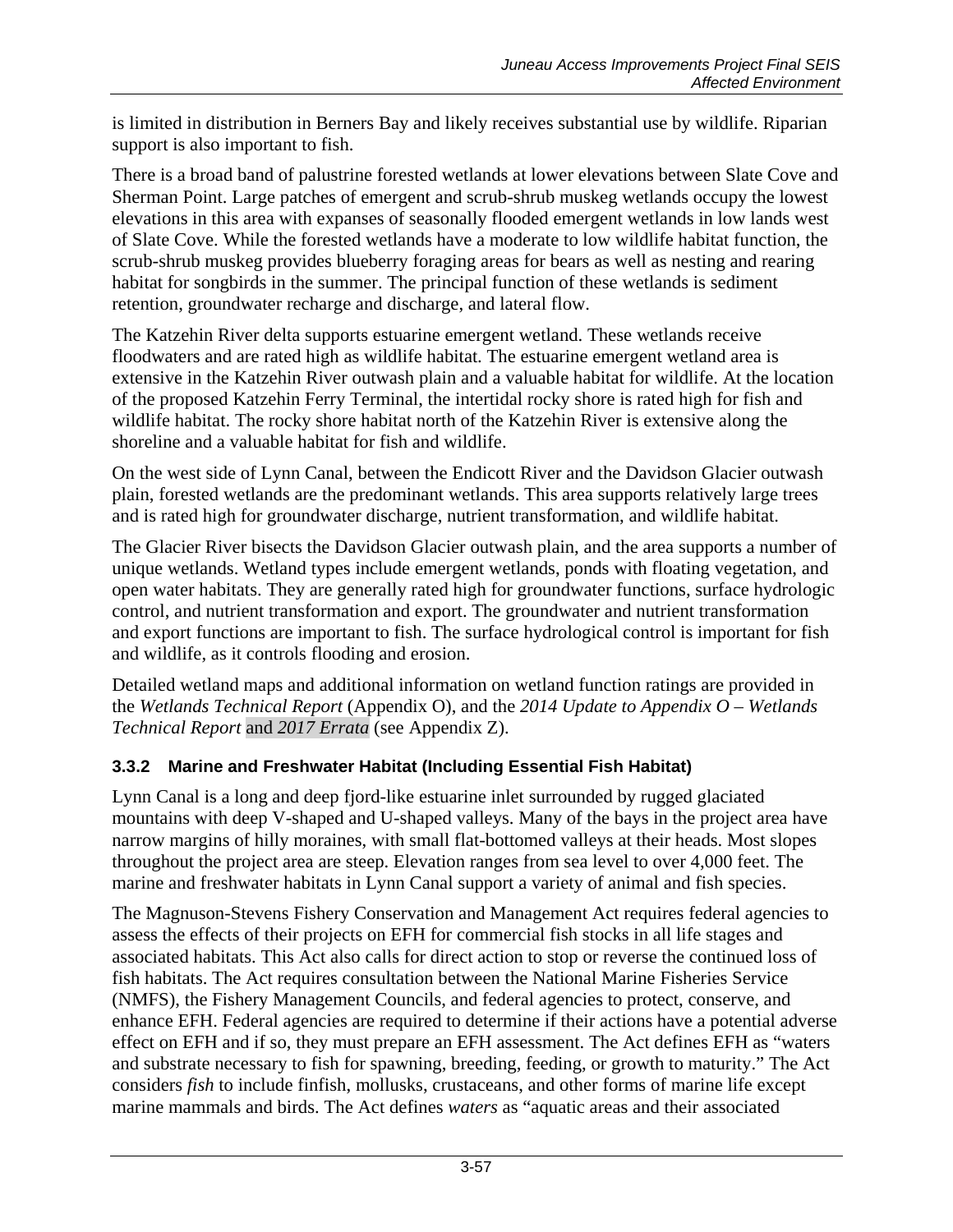physical, chemical, and biological properties that are used by fish, and may include areas historically used by fish, where appropriate"; *substrate* as "sediment, hard bottom, structures underlying the waters, and associated biological communities"; and *necessary* as "the habitat required to support a sustainable fishery and a healthy ecosystem." In considering an *adverse effect* to EFH, Subpart J, Section 600.810 of the Act defines an adverse effect to EFH as "any impact, which reduces the quality and/or quantity of EFH."

This section provides a description of EFH in the project study area. The section also describes habitat for shellfish, prey species, and resident fish that are not commercial fish stocks covered by the Magnuson-Stevens Fishery Conservation and Management Act.

### 3.3.2.1 Marine Habitat in Lynn Canal

Marine habitats considered for evaluation in this Final SEIS include intertidal and subtidal zones in Lynn Canal that would potentially be affected by fill placement and/or sidecasting from construction of a road or new ferry terminal, and offshore waters that would potentially be affected by ferry traffic. The marine habitats in Lynn Canal support many species of both resident and transient marine mammals, terrestrial mammals (river otter), seabirds, fish, marine invertebrates, and vegetation, all of which are discussed in detail in subsequent sections of this Final SEIS.

Lynn Canal provides an essential migratory corridor for all five species of Pacific salmon (*Oncorhynchus* spp.), which includes all estuarine and marine areas used by the fish. Marine habitat in Lynn Canal exists for such marine fish as sablefish (*Anoploma fimbria*) (estuarine waters), sculpin (Cottidea) (intertidal and subtidal sites), Pacific herring (*Clupea pallasii*) (kelp and eelgrass for spawning), skate (Rajiidae) (Berners Bay subtidal areas), and forage fish (prey species; estuarine and marine waters) such as eulachon (*Thaleichthys pacificus*) (Berners Bay and Katzehin River and surrounding rivers for spawning), sand lance (*Ammodytes hexapterus*), and capelin (*Mallotus villosus*) (Berners Bay for spawning).

Field surveys were conducted in 2003 to obtain information on intertidal and subtidal habitat composition in Lynn Canal. Fieldwork and assessment methodologies were developed in consultation with the USACE, USFS, NMFS, USFWS, EPA, ADNR, ADF&G (formerly the ADNR Office of Habitat Management and Permitting), and FHWA in 2003. Based on preliminary consultation with NMFS, DOT&PF determined that the proposed project alternatives may adversely affect the following EFH fish species including specific life stages, and prey species:

- Pink salmon (*Oncorhynchus gorbuscha*), chum salmon (*O. keta*), sockeye salmon (*O. nerka*), coho salmon (*O. kisutch*), and Chinook salmon (*O. tshawytscha*) – eggs, fry smolt, and spawning adults
- Sablefish and other rockfish (*Sebastes* spp.) adults; other life stages unknown
- Sculpin eggs, juveniles, and adults
- Skate adults; other life stages unknown
- Pacific herring eggs, juveniles, and adults
- Forage fish (eulachon, capelin, and sand lance) eggs, juveniles, and adults

Thirty-one subtidal areas were surveyed using the Seabed Imaging and Mapping System, which consists of a video camera that is towed just above the seabed and a video recording system that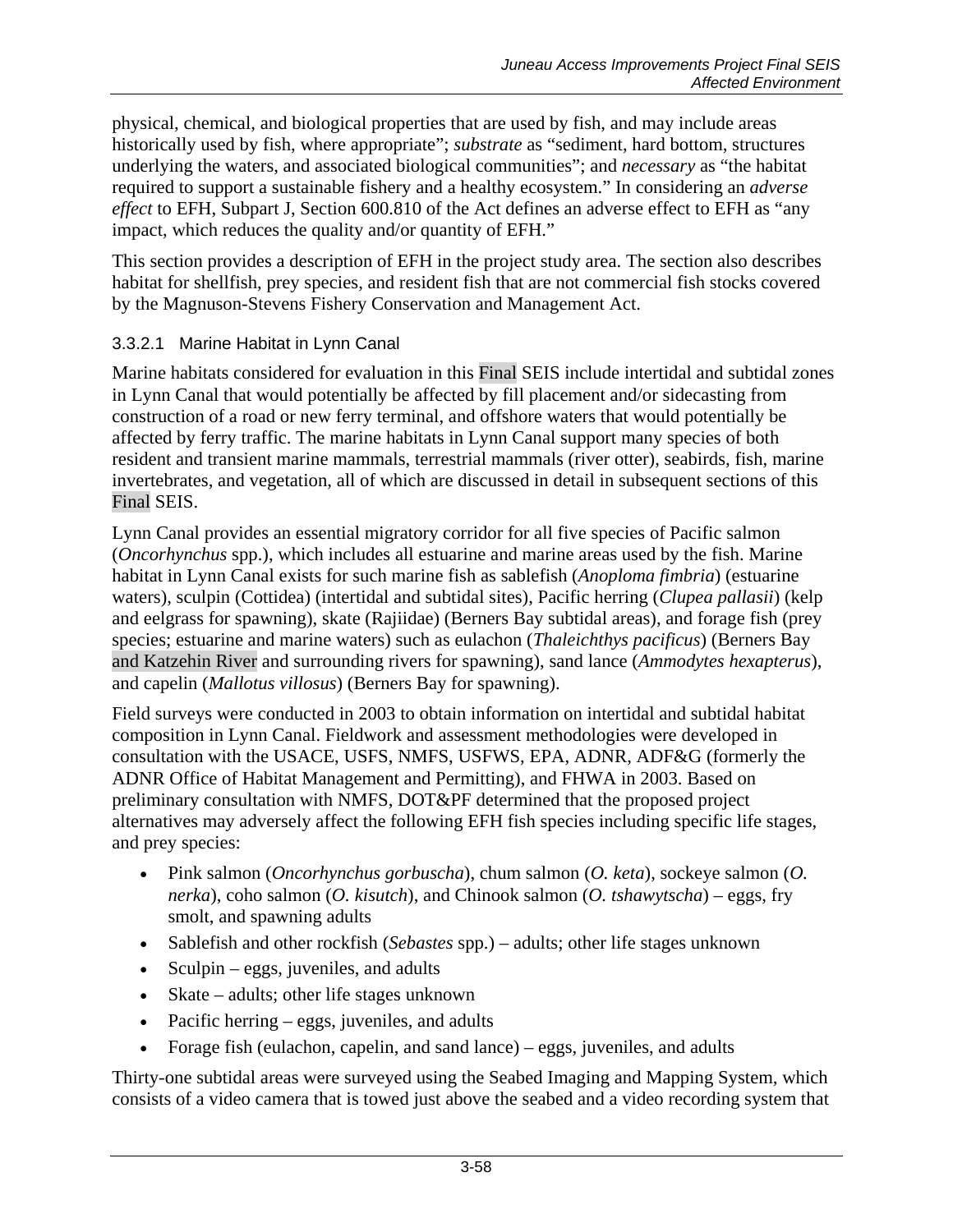links GPS fixed locations to the imagery. Figure 3-18 shows the 14 general locations where these 31 subtidal surveys were conducted. Video data were classified for geological and biological features, providing a classification record for every two seconds of imagery.

Surveys of 49 intertidal sites were conducted during low tide from August 26 to 29, 2003. These sites were identified by DOT&PF as areas potentially affected by highway construction and ferry terminal development.

Intertidal Habitat – The nearshore coast or intertidal zones surveyed in Lynn Canal consist mainly of sediment beaches (boulder, cobble, gravel, sand, and/or mud), bedrock cliffs, and vertical rock faces. There are also a few tidally influenced sloughs and estuarine wetland habitats. Some sites consist of one shoreline classification, while others are a combination of two or more classifications. Characteristics of the zonation and types of organisms observed can differ greatly among locations and depend upon many variables including wave exposure and slope of the beach.

The sediment beaches that exhibit a low slope angle tend to have vegetation and low to medium wave exposure. Sediment beaches tend to support a higher diversity of species than shorelines with a higher angle or harsher wave action. Species observed at these high-angle sites form conspicuous bands or belts of varying widths (zonation).

Bedrock cliffs or vertical face shorelines can likely support prey species for many marine and anadromous species known to inhabit the study area. Due to their morphology, these sites are not important for the spawning, breeding, or growth to maturity for these fish species.

The nearshore waters of the intertidal zone are used by forage fish species (e.g., eulachon and capelin) for consumption of intertidal prey; some anadromous fish for consumption of prey as well as spawning and/or rearing; marine birds for feeding and/or nesting; and river otters, harbor seals, and Steller sea lions for feeding and haulouts. The project vicinity contains the following intertidal habitat areas:

- **Sawmill Cove** Vegetation coverage was linked to gravel presence. The rocky points at the north and south headlands of the cove are covered with dense *Fucus* (rockweed) to about the zero foot tidal elevation. In the lower intertidal zone, rockweed is interspersed with two kinds of large-bladed kelp (*Lamanaria saccharina* and *Agarum clathratum*). Foliose red and green algae and filamentous green algae are also present in the intertidal zone. Intertidal fauna was composed of barnacles, mussels, and anemones. Siphons of many mollusks were observed during a field survey.
- **Slate Cove** No intertidal vegetation or fauna were observed.
- **Katzehin Ferry Terminal Area**  The intertidal area is a boulder-cobble-pebble dominant zone. Vegetation observed included stalked kelps in one location, foliose green algae, filamentous red algae, and rockweed.
- **Taiya Inlet** Typical zonation was observed on the rocky cliffs and bedrock outcrops in Taiya Inlet and on the boulder beaches north of the Katzehin River.
- **William Henry Bay** The intertidal area has gravel with boulders and cobbles along the western shore and mostly pebbles to the south. Intertidal vegetation observed included bladed kelps, coralline red algae, rockweed, filamentous red algae, and foliose red algae. Intertidal fauna observed included barnacles, blue mussels, sea cucumbers, and green urchins.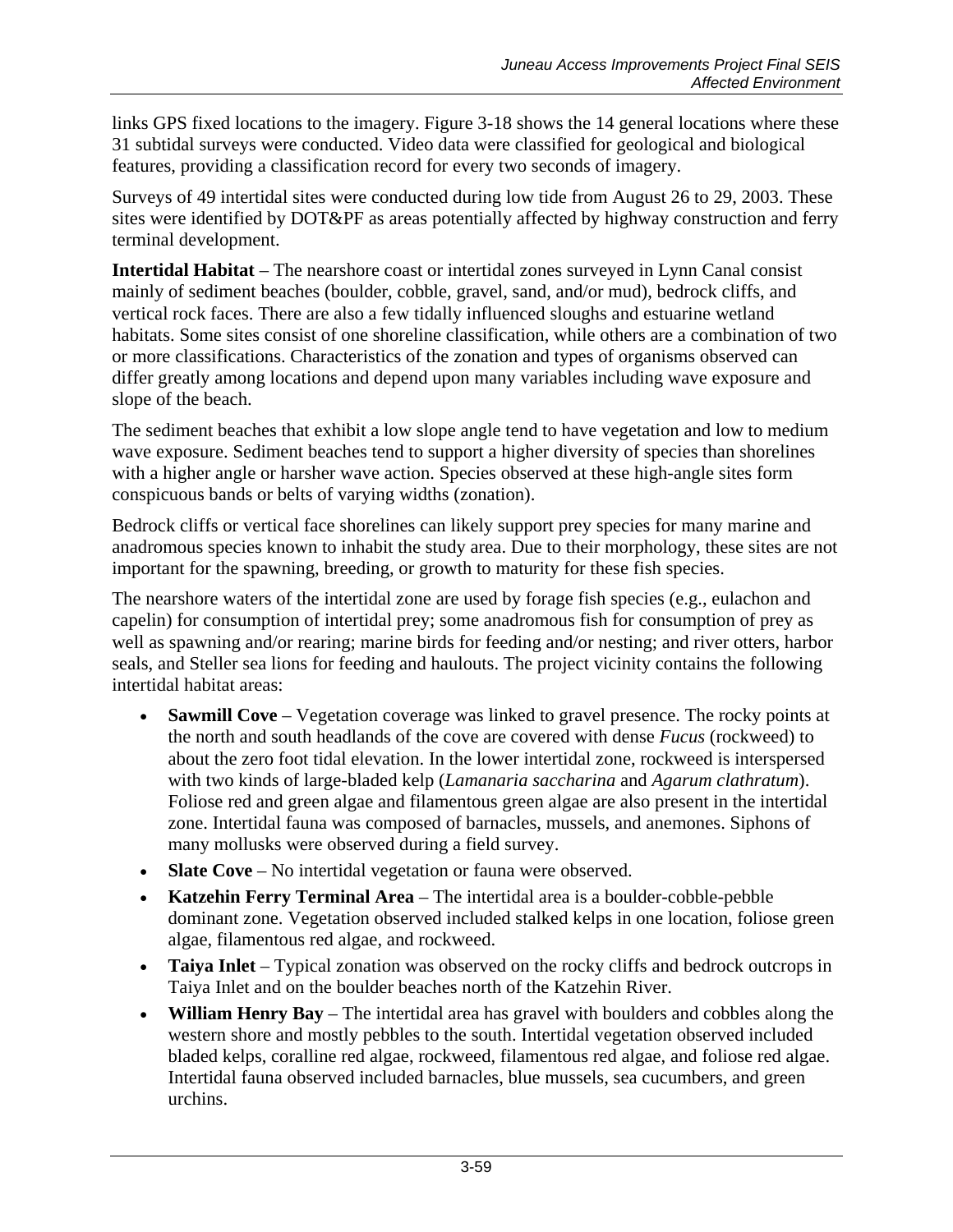**Subtidal Habitat** – Subtidal areas are the areas extending below the intertidal zone along the seabed toward the offshore region. The substrate in the subtidal areas surveyed in Lynn Canal consists of boulders, cobbles, gravel sediments, and mud. Fish, invertebrates, and vegetation are present in the subtidal area; the concentrations of these species depend on the type of substrate. Offshore regions consist predominantly of mud and sand with a minimum of vegetation, but observable populations of burrowing mollusks and fish occur. The subtidal areas nearer to the shore consist of a mixture of sandy and rocky substrates, with boulders and cobbles more concentrated toward the shore. The rocky substrates support a higher diversity of sessile fauna (e.g., cup corals and sea anemones) as well as mobile species (e.g., crabs and urchins) and algae (e.g., kelps and coralline reds). Areas where subtidal habitat surveys were conducted are noted on Figure 3-18. Site-specific observations are presented below.

- **Sawmill Cove** A 500-by-1,600-foot area was surveyed from the intertidal zone (at approximately +10 foot tidal elevation) to a depth of 100 feet. The seabed is composed almost exclusively of clastic sediment (muds, sand, and gravels) with occasional large cobble.Gravel content is highest in the intertidal zone and drops off rapidly in the offshore where sands and muds predominate. Rockweed was interspersed with largebladed kelp. One species of this kelp (*Laminaria saccharina*) was sparse but persistent and evenly distributed throughout the site. No eelgrass, floating kelp, or giant kelp were noted at the site. Subtidal fauna included sea whips (*Halipterus* sp.), one location of orange sea pens, and one location with a bivalve and brozoan complex concentration. Mobile species were also recorded including yellowfin sole, rock sole, gunnels, snake pickleback, sculpin, sand lance, and a large school of young Pacific herring.
- **Slate Cove** A 980-by-2,600-foot area was surveyed from the intertidal zone (at approximately +6 foot tidal elevation) to a depth of 125 feet. The site has a highly uniform seabed consisting of mud. A few boulders and cobbles were observed. No sea grasses or kelps were noted. Subtidal fauna was sparse with a few unidentified fish, a few flatfish, and one anemone observed.
- **Representative East Lynn Canal Shoreline between Comet and Katzehin River** Surveys were conducted at three locations along the east coast of Lynn Canal between Comet and the Katzehin River. The surveys were conducted from the intertidal zone (from approximately  $+10$  to  $-4$  feet tidal elevation) to depths from 100 to 128 feet. This section of shoreline is very steep and has substrate with varying amounts of bedrock, sediment veneer over bedrock, and boulder-cobble-gravel sediments. Shell fragments were noted throughout the survey areas. Coralline red algae were common at all three survey areas, whereas bladed kelps, fucus, filamentous red algae, and foliose red algae were uncommon. Bryozoan complexes dominated the deeper areas of all three areas. Unidentified fish were common at two of the areas, and anemones, sea whips, and mottled stars were uncommon at all three areas. Green urchins were common in the intertidal zone at two survey areas and uncommon at the other. Barnacles and mussels were noted but uncommon.
- **Katzehin Ferry Terminal Area**  A 660-by-2,600-foot area was surveyed from the intertidal zone (at approximately +10 foot tidal elevation) to a depth of 85 feet. The subtidal seabed is composed of a muddy zone. No vegetation was observed. Subtidal fauna was sparse with a few unidentified fish, a few flatfish, and a single anemone.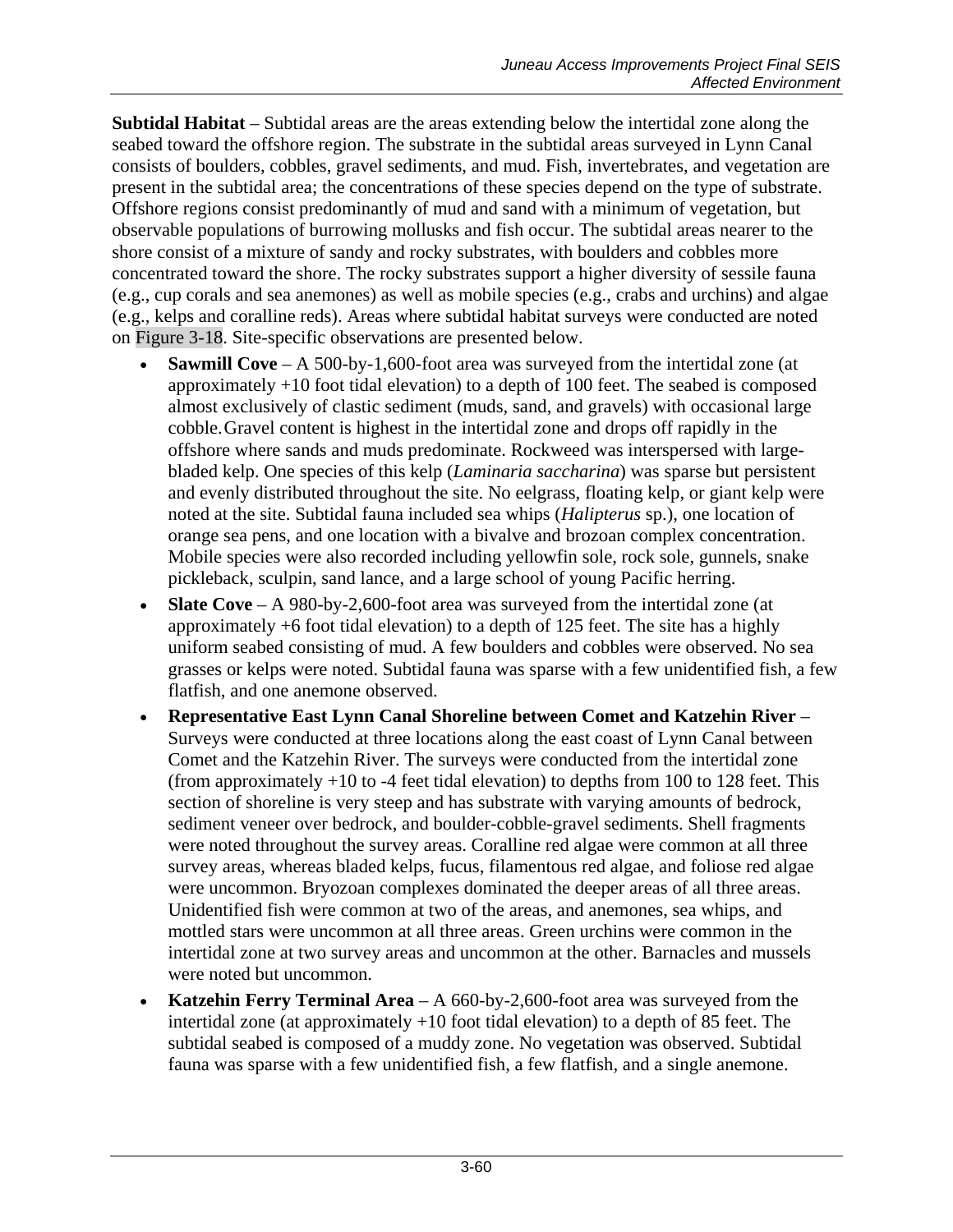- **Taiya Inlet** Two types of subtidal habitat were surveyed in the Taiya Inlet as representative of habitat potentially impacted by rock sidecasting. The first type represents a scenario where rock would land on an underwater outcrop (or ledge) of rock. The second represents a scenario where rock would fall into marine water with steepsided shores. A survey area north of the Katzehin River where underwater bedrock outcrops were observed in deeper water represents the underwater outcrop scenario. The survey was conducted from the intertidal zone (from +6.5 foot tidal elevation) to a depth of 125 feet. Intertidal substrate was mostly boulder-cobble with offshore substrate mostly gravelly mud/sand. Shell fragments were sparsely distributed with higher concentrations associated with bedrock areas. Vegetation cover was restricted to the intertidal area and dominated by bladed kelps and coralline red algae. At depths greater than 50 feet, mussels, shrimp, and unidentified urchins were common. Green sea urchins, crab, snails, unidentified fish, and flatfish were noted but uncommon. Five steep-sided sites were surveyed in the Taiya Inlet. The surveys were conducted from the intertidal zone (0 foot tidal elevation to +11.5 foot tidal elevation) to depths from 100 to 148 feet. The shoreline was steep with variable substrate. Bedrock dominated the intertidal and shallow subtidal areas. Subtidal areas had rock with sediment veneers over bedrock. Shell fragments were common (30 to 50 percent coverage). Vegetation was observed in the shallow subtidal areas and primarily consisted of coralline algae, foliose green algae, fucus, filamentous red algae, and bladed kelp. Vegetation covers were typically low (e.g., one site had 25 percent coverage). Barnacles and mussels were common in the intertidal area, and shrimp were common in the subtidal areas. Sea urchins, anemones, bryozoan complexes, and fish were observed but were not common.
- **William Henry Bay** A 1,300-by-3,000-foot area was surveyed from the intertidal zone (at approximately +10 foot tidal elevation) to a depth of 70 feet. Fines rapidly increased in the offshore direction, with sands and muds extending to the 30 to 50 foot depth and muds predominate in deeper water. Vegetation was restricted to depths of less than 50 feet. Subtidal vegetation observed included minimal amounts of bladed kelp and filamentous red algae. Subtidal fauna observed included sea cucumbers; orange sea pens, which were common on the northern end of the survey area (33- to 65-foot depth); sea whips; anemones, which were common at depths greater than 33 feet; mottled sea stars, which were common between three and 20 feet; 18 crabs; and flatfish, which were common and had 44 individuals observed at depths greater than 23 feet throughout the survey area.

For further information on the marine environment in the study area, see the *EFH Assessment*  (Appendix N) and the *2014 Update to Appendix N – Essential Fish Habitat Assessment* and *2017 Errata* (see Appendix Z).

#### 3.3.2.2 Freshwater Habitat in Lynn Canal

Freshwater habitat in the study area consists of mountain lakes and side streams that were formed mainly by glacier melt. Most of the streams drain directly into Lynn Canal. The mixture of steep and gentle terrain along Lynn Canal produces a variety of stream types and habitat for freshwater and anadromous fish species. Mountain lakes provide habitat for some mammals and amphibians.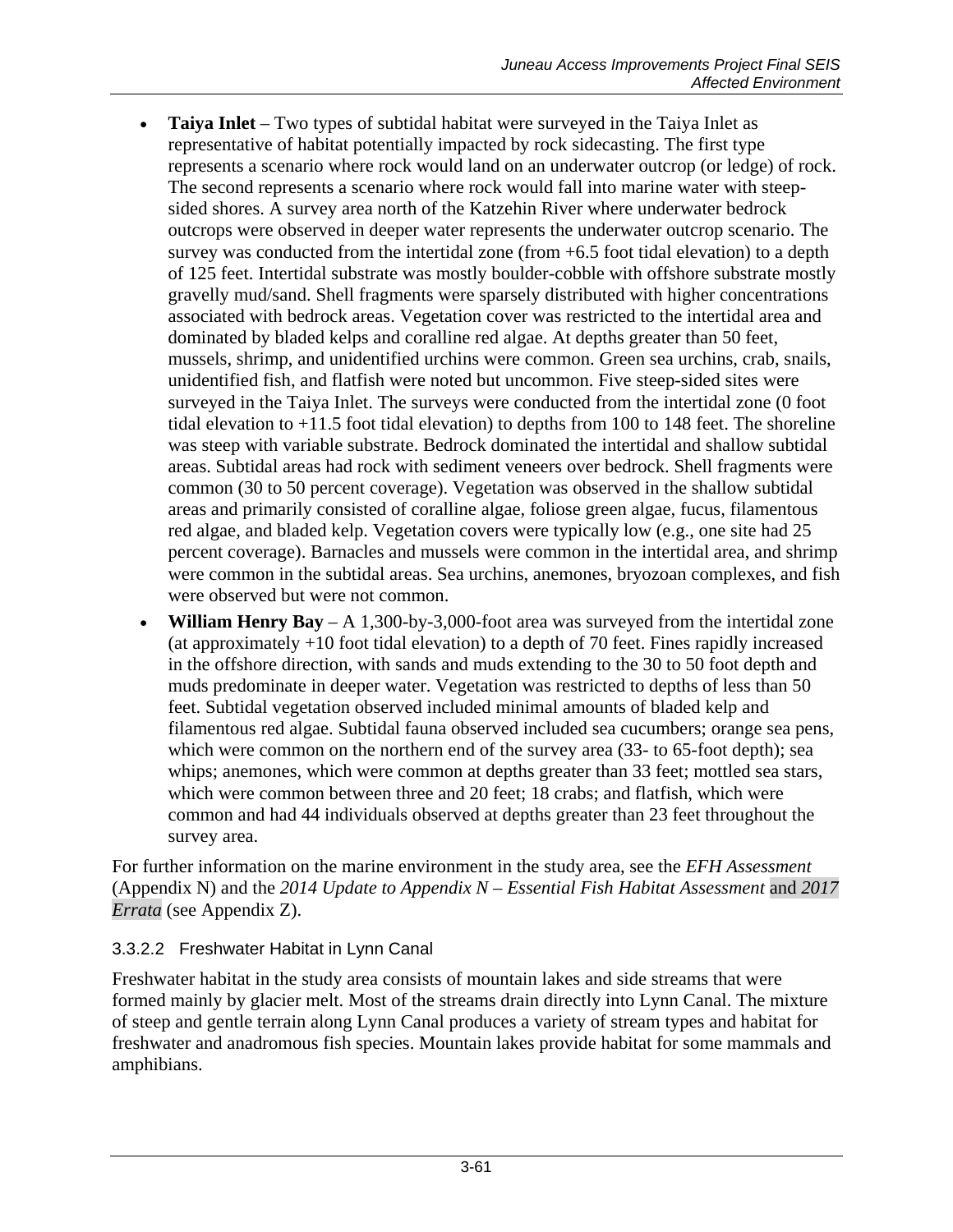Approximately 90 streams are within the proposed project area, and about 29 percent of these streams (15 on the east and 11 on the west side of the canal) are known to support anadromous fish species (ADF&G, 2016a). Freshwater lake habitat in the area consists of high mountain lakes, which are usually surrounded by a variety of riparian vegetation.

Freshwater stream habitat in Lynn Canal consists of drainages within the deep V-shaped and Ushaped valleys that dominate the area. The river-carved V-shaped valleys lack the outwash region or floodplain characteristics of the more gently sloped U-shaped valleys, where many side channels and sloughs are usually located. Spawning habitat in the V-shaped valley streams is limited to the intertidal zone, and rearing habitat in these streams is usually limited to the main channel. Both of these features may restrict the variety of species able to use the area. The large, glacial, braided river systems contained within U-shaped valleys provide a greater potential for anadromous habitat located outside of the main channel. Side channels branch out into adjacent muskegs and floodplain areas associated with the river, providing varied and extensive rearing and spawning habitat within the river system, which promotes anadromous species diversity. Necessary characteristics of habitat required to support anadromous fish species include ample spawning and rearing habitat. Depending on the species, one or both of these habitat types can be the limiting factor in the successful reproduction of the species.

Anadromous fish habitat has been identified along the east side of Lynn Canal within Berners Bay (the Berners, Lace, and Antler rivers, Johnston and Slate creeks, a side channel to the Lace River, and a slough south of the Antler River, and an unnamed creek northwest of Slate Cove); at Sherman, Sawmill, Independence, Sweeney, and Pullen creeks; and in the Katzehin River and a side channel to the Katzehin River (Figure 3-18). The Katzehin, Lace, and Antler rivers are large glacial river systems in U-shaped valleys. Many of these anadromous streams also support resident fish populations. There are several smaller streams with the potential to support resident fish; the remaining streams along the east side of the canal provide poor fish habitat and/or have steep waterfalls.

Anadromous fish habitat exists within rivers contained in floodplains and U-shaped valleys along the west side of Lynn Canal. Anadromous streams found in William Henry Bay are the Beardslee River and William Henry Creek. Other anadromous streams are the Endicott, Sullivan, and Chilkat rivers; Sullivan Creek; Glacier River; and four unnamed streams. As on the east side of Lynn Canal, many of the anadromous fish streams also support resident fish populations. Several smaller streams have the potential to support resident fish; the remaining streams along the west side of the canal provide poor fish habitat.

See the *Anadromous and Resident Fish Streams Technical Report* (Appendix P) and the *2014 Update to Appendix P – Anadromous and Resident Fish Streams Technical Report* and *2017 Errata* (see Appendix Z) for additional information on stream habitat in the project area.

### **3.3.3 Terrestrial Habitat**

The landscape in Lynn Canal is glaciated at high elevations, and the mountain slopes are primarily densely forested with a typically undisturbed coniferous closed canopy system, interrupted in a few areas by river valleys and glacial outwash plains. The study area contains rugged topography with moderate to steep forested slopes, interrupted by raised benches, bare rock cliffs, and steep avalanche chutes.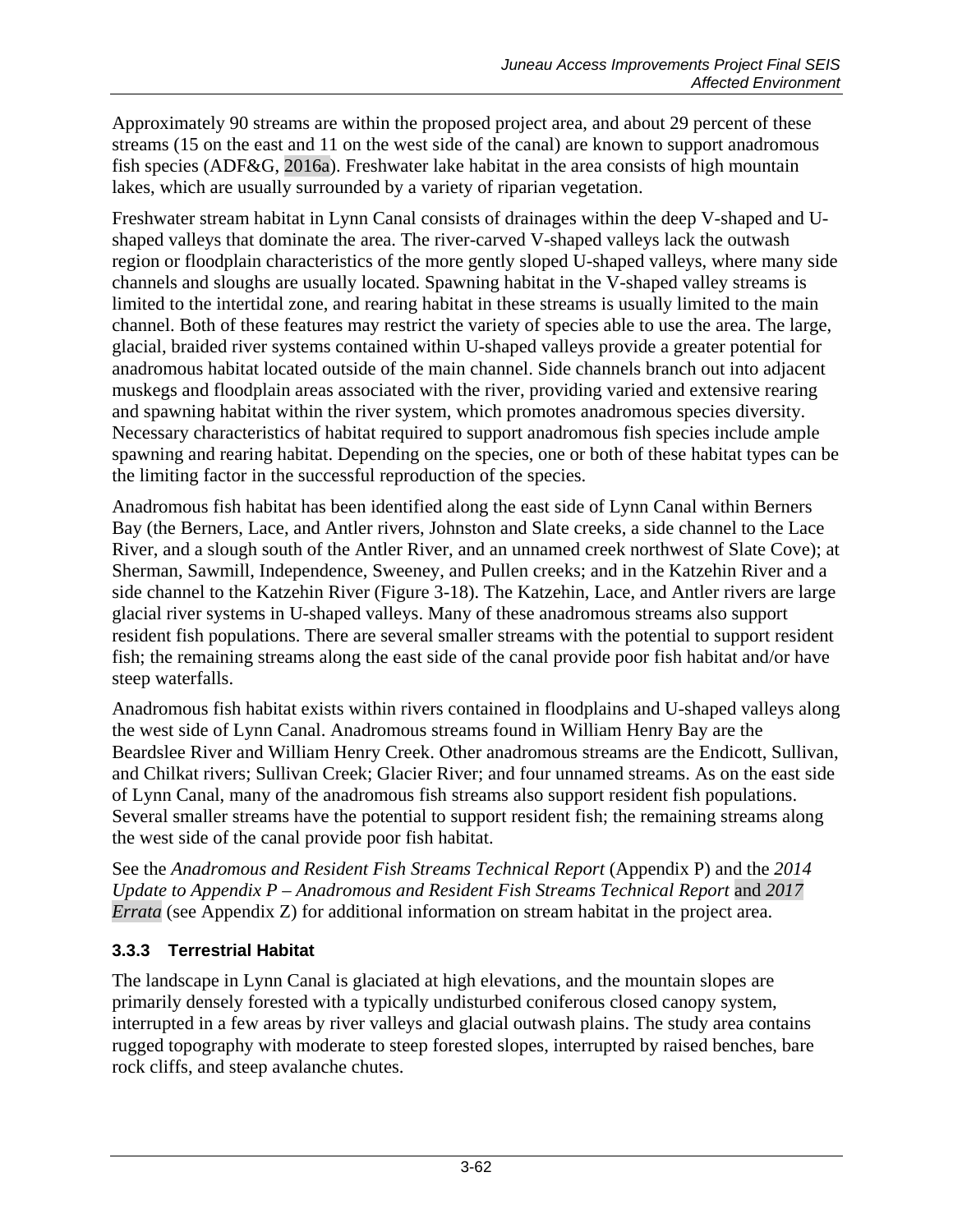Terrestrial habitat in the Lynn Canal study area consists mostly of coastal coniferous rainforest, which occurs throughout the study area and is characterized by an overstory dominated by western hemlock (*Tsuga heterophylla*), Sitka spruce (*Picea sitchensis*), and some scattered mountain hemlock (*T. mertensiana*), Alaska or yellow cedar (*Chamaecyparis nootkatensis*), and red alder (*Alnus oregona*). The TLRMP refers to this climax stage of the spruce/hemlock or hemlock forest habitat as old-growth forest. Large trees, decaying logs, lush undergrowth, and multiple canopy layers characterize old-growth forest habitat. There is a total of approximately 155,464 acres of old-growth forest in the Lynn Canal watershed, with 103,501 acres along East Lynn Canal and 51,963 acres along West Lynn Canal (see also the *Land Use Technical Report,* Revised Appendix DD of this Final SEIS). Old-growth forest typically extends from sea level to an elevation of approximately 2,500 feet, with subalpine and alpine habitats at higher elevations. In the typical Sitka spruce/western hemlock forest, the understory consists of shrubs such as Sitka alders (*A. crispa*), rusty menziesia (*Menziesia ferruginea*), blueberry (*Vaccinium ovalifolium and V. alaskensis*), red huckleberry (*V. parvifoloium*), salmonberry (*Rubus spectabilis*), shield ferns (*Dryopteris dilitata*), devils club (*Echinopanax horridum)*, and yellow skunk cabbage (*Lysichiton americanum*).

Deciduous forest or mixed deciduous/needleleaf forest communities are found in limited areas, primarily in association with floodplains of larger rivers. The dominant tree species in these areas are the black cottonwood (*Populus balsamifera*) with a shrub layer of Sitka alder (*A. crispa*), thinleaf alder (*A. tenuifolia*), and willow (*Salix* spp.).

Interspersed within the forest are open, poorly drained areas, including muskeg and bog communities. These wetland communities are discussed in Section [3.3.1](#page-51-0)*.*

Shrub communities in the study area consist of open dwarf tree complexes, tall shrub communities, and low shrub communities. Dwarf tree communities are primarily dominated by mountain hemlock (*T. mertensiana*), smaller amounts of shore pine (*Pinus contorta*), and an understory of blueberry (*Vaccinium* spp.) shrubs. Tall shrub communities are found on steep slopes, along stream banks, and in floodplains. Dominant species on steep terrain typically include Sitka alder (*A. crispa*). A mixture of willow (*Salix* spp.), alder (*Alnus* spp.), and cottonwood (*Populus* spp.) is typically found near stream banks and floodplains of rivers such as the Antler River on the east side of Lynn Canal and the Endicott River on the west side of Lynn Canal. Low shrub communities are typically found in poorly drained bog habitat and are dominated by ericaceous shrubs such as Labrador tea (*Ledum groenlandicum*), crowberry (*Empetrum nigrum*), leatherleaf (*Chamaedaphne decumbens*), and deer cabbage (*Fauria cristagalli*).

The subalpine and alpine areas, with steep slopes and limited soil, support low shrub and dwarf shrub communities of blueberry (*Vaccinium* spp.), Aleutian heather (*Phyllodoce aleutica*), Arctic willow (*Salix arctica*), salmonberry (*R. spectabilis*), and a variety of grasses, wildflowers, ferns, and mosses. At elevations above the alpine vegetation, glaciers and snowfields dominate.

Herbaceous communities are typically found at lower elevations and consist of sedge/grass/forb meadow communities on outwash plains, wet meadow communities in poorly drained wetlands areas with emergent grasses, sedges (*Carex* spp.), and cottongrasses (*Eriophorum* spp.). Herbaceous salt marsh communities occur in tidally influenced areas, typically at the mouth of rivers, streams, or along outwash plains, and are dominated by salt-tolerant species such as sea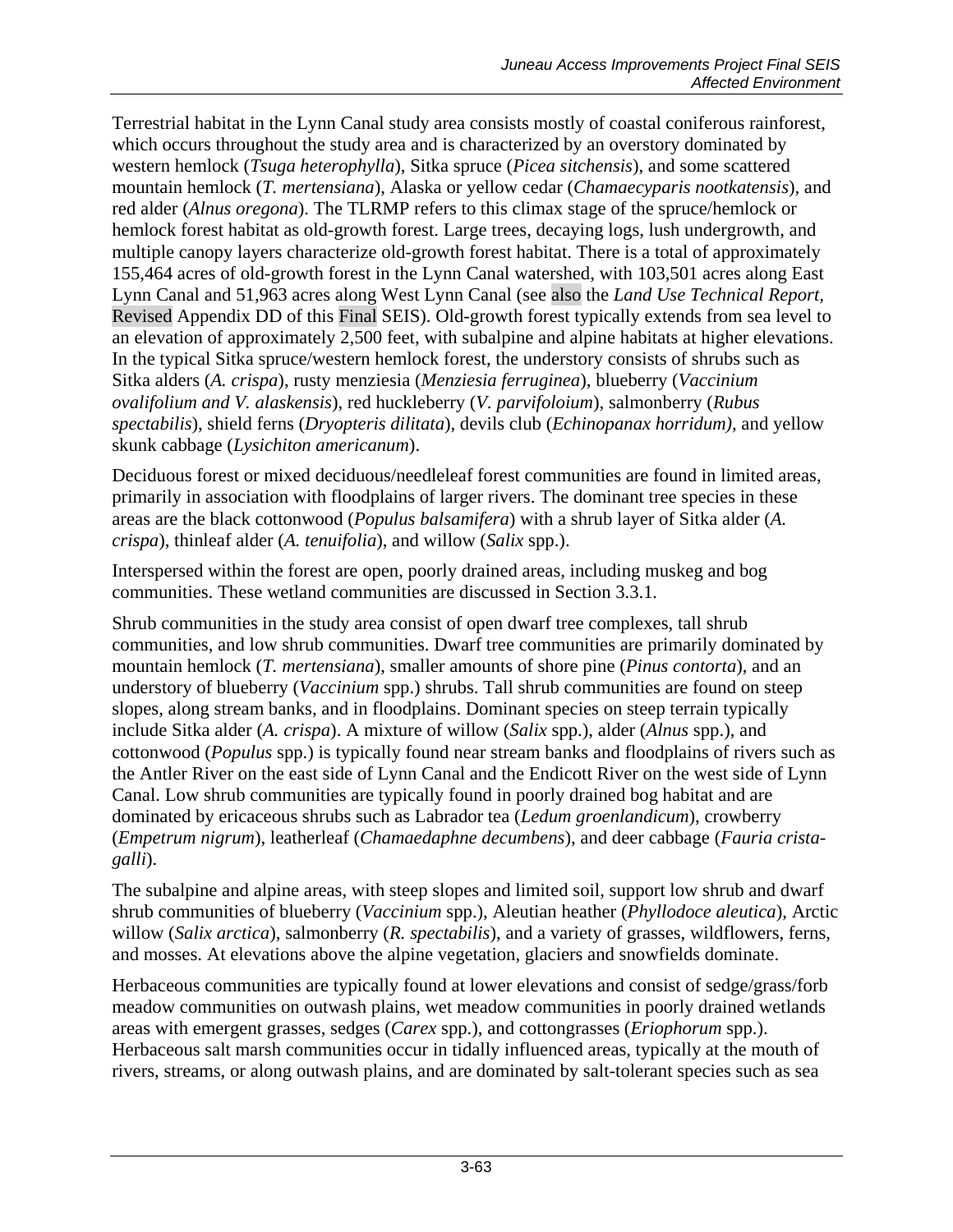beach lyme-grass (*Elymus mollis*), beach lovage (*Ligusticum scoticum*), seaside plantain (*Plantago maritima*), and seaside arrowgrass (*Triglochin maritimum*).

Surveys for plants listed as threatened, endangered, or proposed under the Endangered Species Act (ESA), and plants on the USFS Alaska Region Sensitive Species List were conducted in the summer of 2004 along portions of the alternative alignments where they would be likely to occur. None of these species were found in the surveys.

Three species of plants listed as rare by the Alaska Natural Heritage Program were identified during field surveys conducted in 2004 (URS, 2005). Paper birch (*Betula papyrifera*) was found at seven locations on the east side of Lynn Canal and near William Henry Bay on the west side. Wild blue lettuce (*Lactuca biennis*) was found at two locations on the east side and near Cant Point on the west side. A small population of *Scheuchzeria palustris* was identified north of Sawmill Cove.

Three non-native plant species were found north of the Katzehin River. Two of these species, creeping buttercup (*Ranunculus repens*) and butter and eggs (*Linaria vulgaris*) are considered invasive. NMFS (2014) has noted that reed canarygrass and Japanese knotweed are present and spreading in Southeast Alaska, including along Lynn Canal.

Lands on both sides of Lynn Canal, in the vicinity of the JAI Project, contain substantial but sometimes discontinuous old-growth forest habitat. As stated in Section [3.1.1.1,](#page-0-0) the 2016 TLRMP preserves a large acreage of old-growth forest habitat as medium or large OGRs or as small reserves in Old-Growth Habitat LUDs.

The OGRs and Old-Growth Habitat LUDs are the key components of the forest's old-growth habitat conservation strategy, which is meant to protect wildlife species as well as the forest itself, with emphasis on the viability of key indicator wildlife species. In short, the reserve system is "developed to maintain a functional and interconnected old-growth forest ecosystem on the Tongass by retaining intact, largely undisturbed habitat" (USFS, 2016a, Appendix D, p. D-6).

As described in the 2016 TLRMP Final EIS (USFS, 2016b, p. K-3), the old-growth reserve system must meet minimum size, spacing, and composition requirements, as follows:

- **Large old-growth reserves** A large reserve must be 40,000 acres; 20,000 of those acres must be productive old-growth forest (more than 8,000 board feet [BF] per acre). At least 10,000 acres of the productive old-growth forest should be in the high volume class (more than 20,000 BF per acre).
- **Medium old-growth reserves** A medium reserve is 10,000 acres; 5,000 of those acres must be productive old-growth forest. At least 2,500 acres should be in the high-volume class.
- **Small old-growth reserves** Small reserves are identified within value comparison units (VCUs) of the Tongass National Forest. Small reserves must be at least 16 percent of the area of the VCU, and at least 50 percent of that area must be productive old-growth forest. Each reserve should contain at least 800 acres of productive old-growth forest, but must contain a minimum of 400 acres of productive old-growth forest.

Evaluation of any modification of reserves must include consideration of Non-Development LUDs that function as medium or large old-growth reserves to maintain the integrity of the oldgrowth forest ecosystem and contribute to a forest-wide system of reserves. Where the Non-Development LUDs do not fulfill size, spacing, and composition criteria of Old-Growth Habitat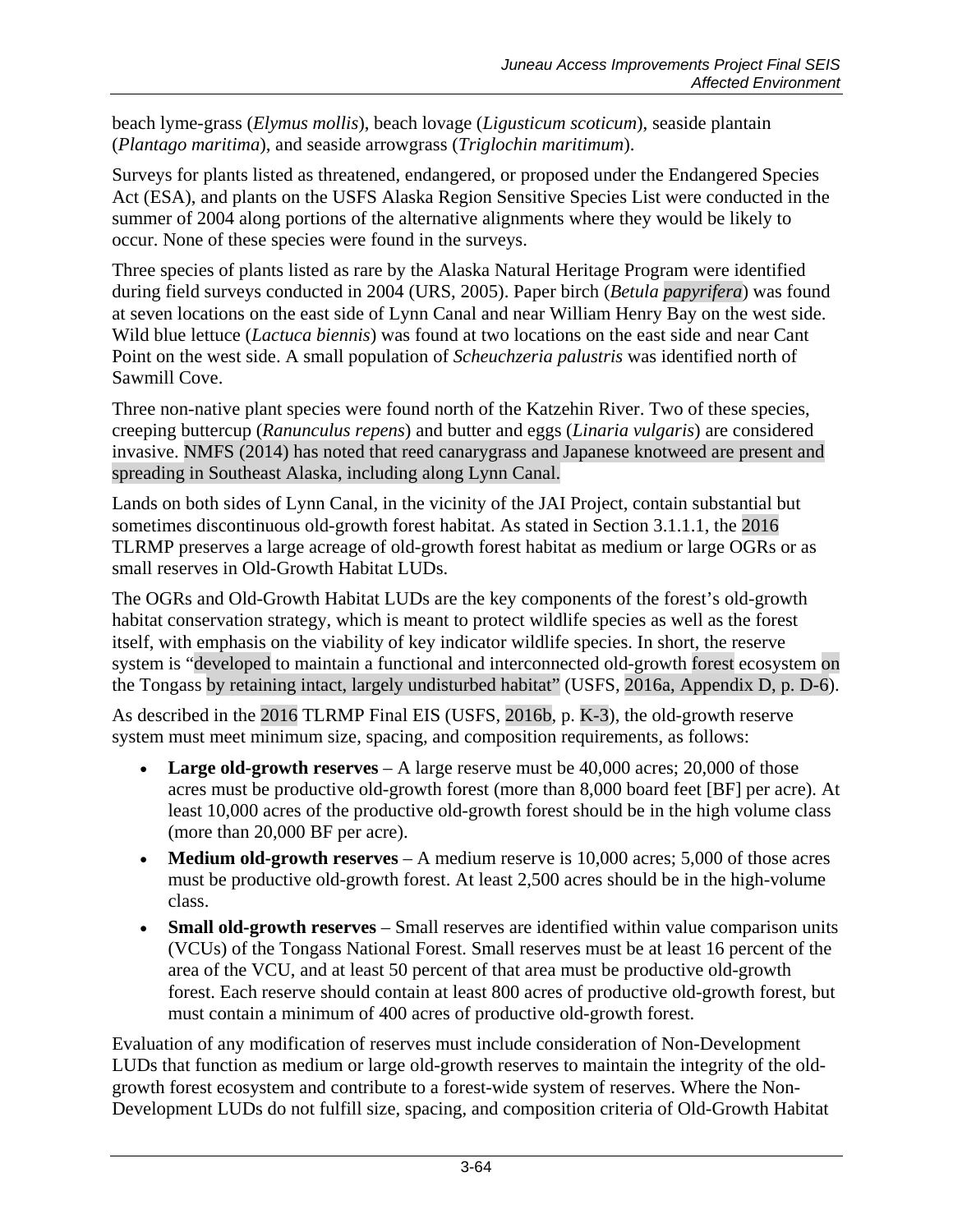reserves, it would be necessary to add or modify old-growth reserves to meet the criteria. TLRMP documents indicate that an amendment to the TLRMP would be required in order to add or modify old-growth reserves.

In the project area, Old-Growth Habitat LUDs occur in the following VCUs:

- VCU 230 and VCU 240, adjacent Old-Growth Habitat LUDs on the east side of Lynn Canal north of Juneau near Echo Cove.
- VCU 160 and VCU 200, adjacent Old-Growth Habitat LUDs east of Lynn Canal in the area of Slate Cove and Point Saint Mary Peninsula on the northern edge of Berners Bay. The Old-Growth Habitat LUD in VCU 200 overlaps into VCU 160, and there is a separate Old-Growth Habitat LUD in VCU 160 as well.
- VCU 190, an Old-Growth Habitat LUD east of Lynn Canal in an area between Comet and Met Point.
- VCU 950, an Old-Growth Habitat LUD west of Lynn Canal near the National Forest boundary with Haines State Forest.

According to USFS policy, Old-Growth Habitat LUDs require a contiguous landscape of at least 16 percent of the VCU area, and 50 percent of this area must be productive old-growth timber (USFS, 1997b). Where feasible, the boundaries of an Old-Growth Habitat LUD should follow geographic features so that the boundaries can be recognized in the field. Along with the general criteria of size and productivity, connectivity between areas of old-growth habitat is also a criterion. The design of each habitat is to be based on wildlife concerns specific to the particular area.

Criteria commonly used in designating Old-Growth Habitat LUDs include important deer winter range, probable goshawk nesting habitat, probable marbled murrelet nesting habitat, large forest blocks, rare plant associations, and landscape linkages. The *Land Use Technical Report* (Revised Appendix DD of this Final SEIS) provides detailed information on Old-Growth Habitat LUDs in the study area.

### **3.3.4 Marine and Anadromous Fish and Shellfish**

The waters in the Lynn Canal area support anadromous, resident, and marine finfish, and shellfish. The varied and dramatic topography of the area provides habitat for a diversity of fish species along the canal. See Section [3.3.2](#page-56-0) for habitat descriptions.

#### 3.3.4.1 Marine Finfish

The following marine fish in the Lynn Canal were assessed: sablefish*,* yelloweye rockfish (*Sebastes ruberrimus*)*,* other rockfish (*Sebastes* spp.), sculpin, skate, Pacific herring*,* and forage (prey) fish (eulachon*,* capelin*,* and sand lance)*.*

Sablefish spawn at depths of 984 to 1,640 feet near the edges of the continental slope. Larval sablefish move into shallow nearshore waters for the first 1 to 2 years of their lives and begin moving offshore again to the continental slope and deep-water coastal fjords. Young sablefish have been known to occur in Lynn Canal estuaries (e.g., Berners Bay). Sablefish are highly mobile during part of their life. Substantial movement between the Bering Sea/Aleutian Islands and the Gulf of Alaska has been documented. Larval sablefish feed on small zooplankton.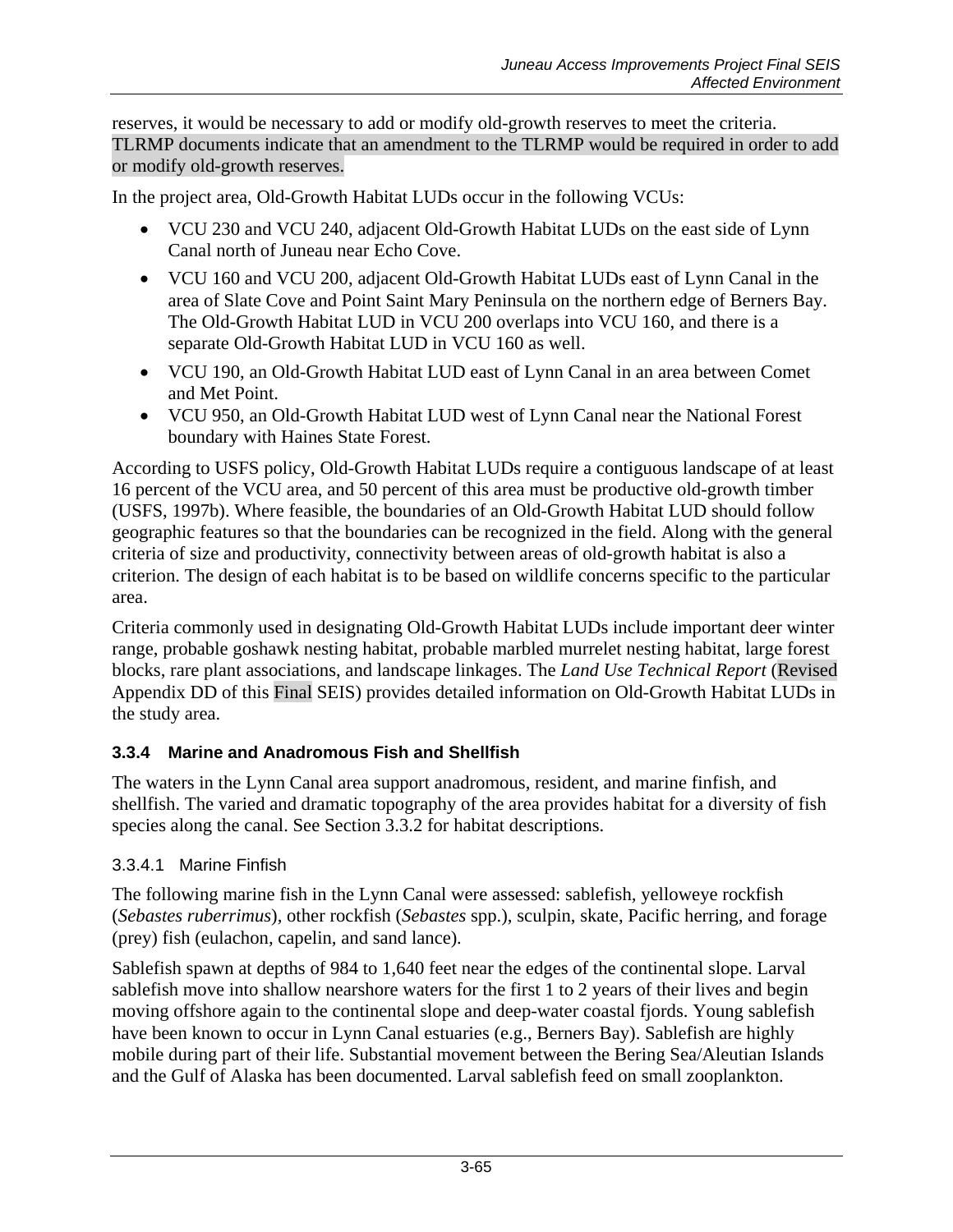Juveniles and adults are considered opportunistic feeders and feed on euphausiids, shrimp, cephalopods, squid, jellyfish, and other fish species.

Rockfish use three types of habitat: demersal shelf, pelagic shelf, and slope. Demersal shelf rockfish are nearshore bottom dwellers, inhabiting the continental shelf in rocky-bottomed areas. Pelagic shelf rockfish are nearshore schooling fish, inhabiting the continental shelf water column rather than along the ocean floor. Slope rockfish, which are deepwater species inhabiting the edge of the continental shelf, are unlikely to occur in Lynn Canal. Rockfish diet varies by species. In general, juvenile rockfish eat plankton and fish eggs, and adults feed on crustaceans and fish species.

Sculpins are bottom dwelling fish that lay adhesive eggs in nests against rocks. Larval sculpin are generally found in food-rich habitats, including fast-moving cold-water streams; rocky intertidal zones; and pier, wrecks, and reefs. Sculpin species have been caught near Skagway during marine and freshwater fish inventories and were observed in tidal pools during intertidal surveys conducted in 2003 for the JAI Project. Sculpin feed on small invertebrates (e.g., shrimp, crab, barnacles), small flatfish, eelpouts, other sculpin, and smelt.

Skate inhabit inner and outer shelf areas, most commonly soft-bottom areas. Skates lay fertilized eggs on the ocean floor where they hatch and grow to maturity. Skates have been collected in Lynn Canal trawl surveys. Skate prey on pollock, shrimp, crab, small flatfish, sculpin, eelpouts, smelt, and other bottom-dwelling species.

Pacific herring spawn primarily in shallow, vegetated intertidal and subtidal areas. After spawning, adults move offshore to feed. The young rear in sheltered bays and inlets and appear to remain segregated from adult populations until they mature. Pacific herring currently spawn in and around Berners Bay (Figure 3-19). Young herring feed on small copepods and nauplii, diatoms, and ostracods, and change to feed on crustaceans and medium-size zooplankton as they mature. Adult herring feed on zooplankton, pollock larvae, sand lance, capelin, and smelt.

The Pacific herring population in Lynn Canal has been substantially reduced over the decades to the point that it is no longer a viable commercial fishery. Various hypotheses have been made about why the stocks have declined, although none have been substantiated by scientific analysis. These hypotheses include one or some combination of the following factors: overfishing, increased predator populations, disease, habitat alteration/degradation, water pollution, and unfavorable oceanographic conditions.

In a quantitative assessment of the frequency with which explanations have been attributed to herring stock collapses worldwide, Pearson et al. (1999) found that overfishing (74 percent of the cases) was the most frequently cited cause, followed by environmental change (50 percent of cases), changes in food supply (15 percent), predation (2 percent), disease (2 percent), and habitat modification (2 percent). In most cases, these factors were seen to have acted in combination with others; single-factor causes other than overfishing (37 percent) or environmental change (13 percent) alone were rare.

Overfishing may have played a role in the initial decline of Lynn Canal herring stocks. As previously noted, stocks were harvested at a relatively low rate (<1,000 tons) until stock declines led to a fishery closure in 1982. Harvest did occur in some seasons when minimum spawning biomass thresholds were not met, and the Lynn Canal stock may have been especially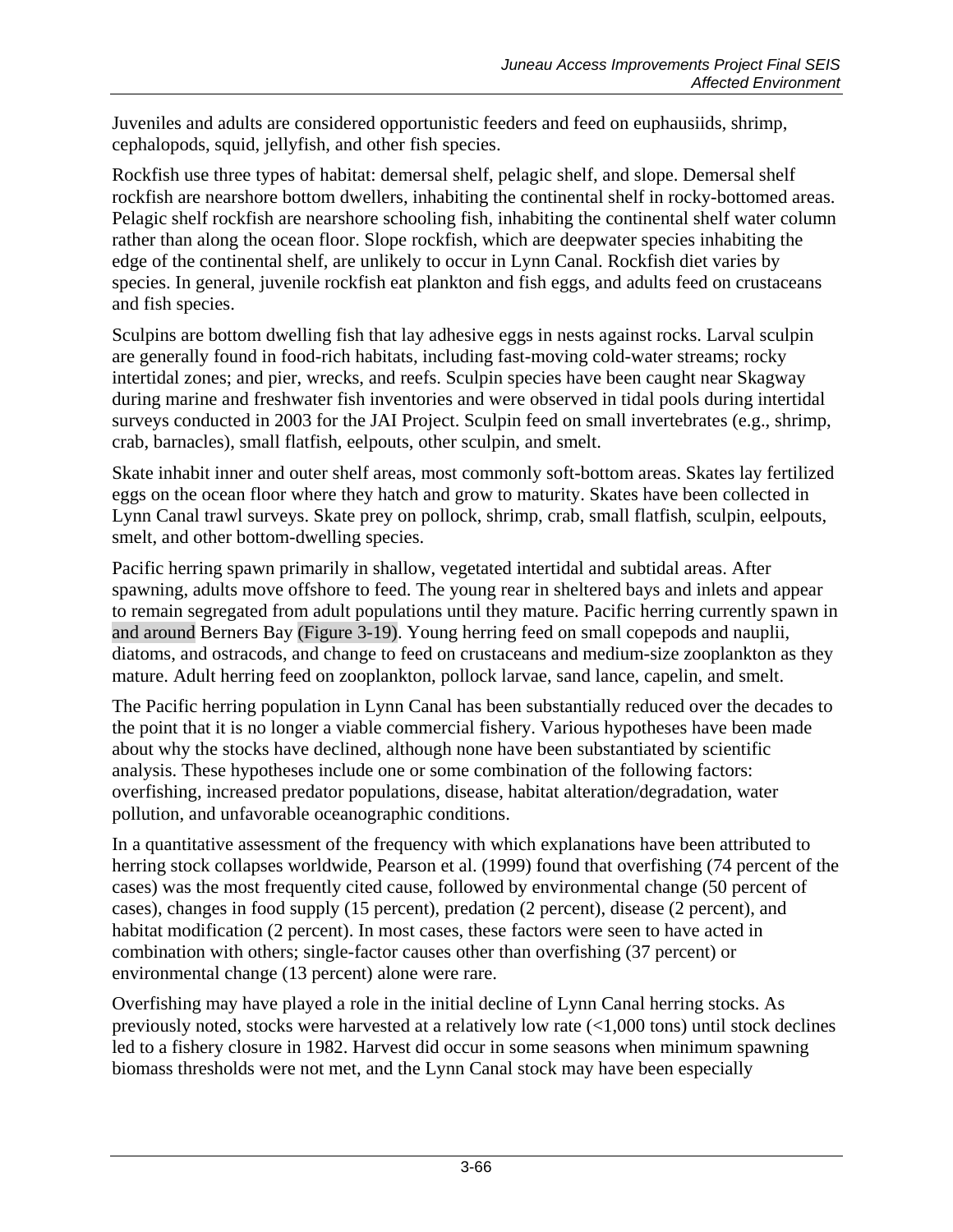susceptible to brief periods of overfishing due to poorly understood factors, such as its limited migratory range.

Since closure of the herring fishery in 1982, ADF&G has closely monitored the stock through aerial, skiff, and dive surveys. Currently these surveys show that the estimated biomass is approximately 3,200 tons below the 5,000-ton threshold for a sustainable commercial fishery. Spawn deposition estimates have fluctuated widely in the last decade, with a low of 509 tons documented in 2008 to 8,000 tons estimated in 2013. This fishery could return if biomass estimates return to a long-term trend above the 5,000-ton threshold (Thynes et al., 2016).

Eulachon aggregate near the bottom of estuarine and riverine channels prior to their spawning migration to the lower reaches of rivers with moderate velocities. Eulachon mass spawn at night. Survival of eggs in these large masses immediately after spawning is very low (<1 percent) (Willson et al., 2006). Most adults die following their first spawning. Newly hatched larvae are quickly flushed to the marine environment by the river currents where they will remain for several weeks. Juveniles and adults feed on planktonic prey. Eulachon spawn in Berners Bay rivers and the Katzehin, Chilkat, Skagway, and Taiya rivers.

Capelin spawn in intertidal zones with coarse sand and fine gravel substrate. Very few adult capelin survive after spawning. Capelin feed on planktonic prey for the most part although marine worms and small fish are also consumed.

Sand lance spawn in coastal inshore waters. Newly hatched larvae and adults migrate offshore in early summer and return to inshore waters to overwinter. Sand lance feed in the water column on crustaceans and zooplankton when young and adults feed on fish larvae, amphipods, annelids, and common copepods.

### 3.3.4.2 Marine Shellfish

Shellfish species found in Lynn Canal include red king crab (*Paralithodes camtschaticus*), blue king crab (*P. platypus*), golden king crab (*Lithoides aequispinus*), bairdi Tanner crab (*Chionoecetes bairdi*), Dungeness crab (*Cancer magister*)*,* Pacific blue mussels (*Mytilus trossulus*), clams (*Macoma* spp.*),* and shrimp (*Decapoda* spp.). All of the shellfish except golden king crab inhabit the intertidal and subtidal zones at some time during their life history. Red and blue king, bairdi Tanner, and Dungeness crabs are all found at depths between the intertidal zone and approximately 600 feet (depending on their life stage), whereas golden king crabs are usually found much deeper, usually between 600 to 1,600 feet (ADF&G, 2004). Mussels and clams, which are less motile than crabs, are restricted to the intertidal and subtidal zones. Shrimp species inhabit varying depths and habitat types, but are generally found between the intertidal zone and depths of 1,800 feet.

### 3.3.4.3 Anadromous Fish

Anadromous fish occurring in the Lynn Canal study area were identified by a 1994 field survey of streams in Lynn Canal and a recent review of ADF&G's *Catalog of Waters Important to the Spawning, Rearing or Migration of Anadromous Fishes*. The anadromous fish species found in Lynn Canal are all five Pacific salmon species (chinook, coho, sockeye, chum, and pink), steelhead/rainbow (*O. mykiss*) and cutthroat trout (*O. clarki*), Dolly Varden char (*Salvelinus malma*), round whitefish (*Prosopium cylindraceum*), and eulachon.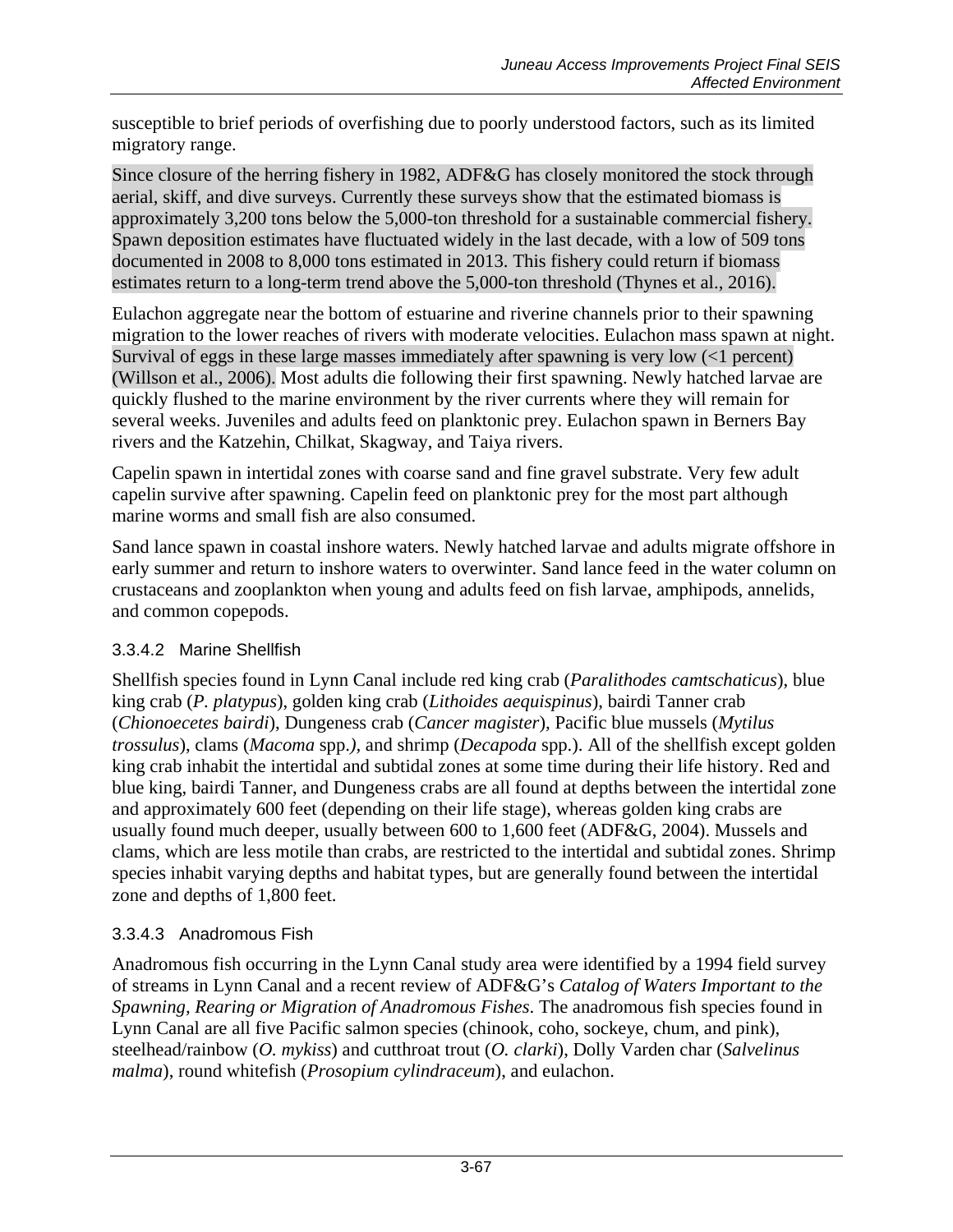Depending upon the species, anadromous fish spend from one to several years rearing in freshwater (chinook, coho, and sockeye salmon; rainbow/steelhead and cutthroat trout; and Dolly Varden) or leave immediately upon emerging from the spawning gravels (chum and pink salmon). Still others move into fresh water with the tides, spawn, and return to saltwater (eulachon). Steelhead trout, rainbow trout that have spent a portion of their lives at sea, commonly spawn more than once, unlike salmon.

Chinook salmon tend to favor large river systems such as the Chilkat River for spawning and rearing, while sockeye salmon seek out river systems that include lakes, such as the Berners, Chilkoot, and Chilkat rivers. Coho salmon will rear in lakes but are usually found in small streams that empty directly into saltwater. In the Lynn Canal area, round whitefish are found only in the Chilkat River system. Round whitefish are less tolerant of the marine environment than other anadromous species, so during spring and summer, they move from freshwater out to nearshore brackish waters to feed, and then in fall move upstream to spawn and/or overwinter.

### **3.3.5 Wildlife**

Hundreds of wildlife species (mammals, birds, and amphibians) live within or pass through the study area for the JAI Project. The 1997 Draft EIS primarily analyzed five species based on 1994 agency scoping comments. The 2006 Final EIS evaluated 27 species, including species identified in 2003 agency scoping comments. Some of these species were added because they are listed on federal or State agency conservation plans. Other species were added because they are susceptible to the effects of highway construction or represent management concerns for similar species. This Final SEIS presents information on four additional species that occur in the project area but were not analyzed in the previous studies: yellow-billed loon (*Gavia adamsii)*, black oystercatcher (*Haematopus bachmani)*, Aleutian tern (*Onychoprion aleuticus*), and dusky Canada goose (*Branta canadensis occidentalis*).

The principal discussion on bald eagles is provided in Section [3.3.6.](#page-73-0) Threatened and endangered species (Steller sea lions [*Eumetopias jubatus*] and humpback whales [*Megaptera novaeangliae*]) are discussed in Section [3.3.7.](#page-75-0) Figures 3-20 through 3-23 depict wildlife and habitat locations.

Many species have been placed into various categories by the USFS, State of Alaska, or other agencies, according to multiple population characteristics, predictable responses to certain human activities, low abundance, or susceptibility to habitat disturbance or loss. Subsequent to the 2006 Final EIS, the USFWS added an ESA candidate species, the USFS updated its Sensitive Species designations for Tongass National Forest and no longer uses a Species of Concern list (USFS, 2008b), and the State of Alaska no longer maintains a Species of Special Concern list (ADF&G, 2012a). The following subsections identify both the categories applicable to the species found in the study area and the species selected for analysis.

### 3.3.5.1 Species Selected for Analysis

The species selected for analysis were drawn from USFS management indicator species (MIS), USFS's previously identified species of concern, USFS sensitive species, the previously listed State species of special concern, and other species identified by agencies of particular concern or representative of a group of species.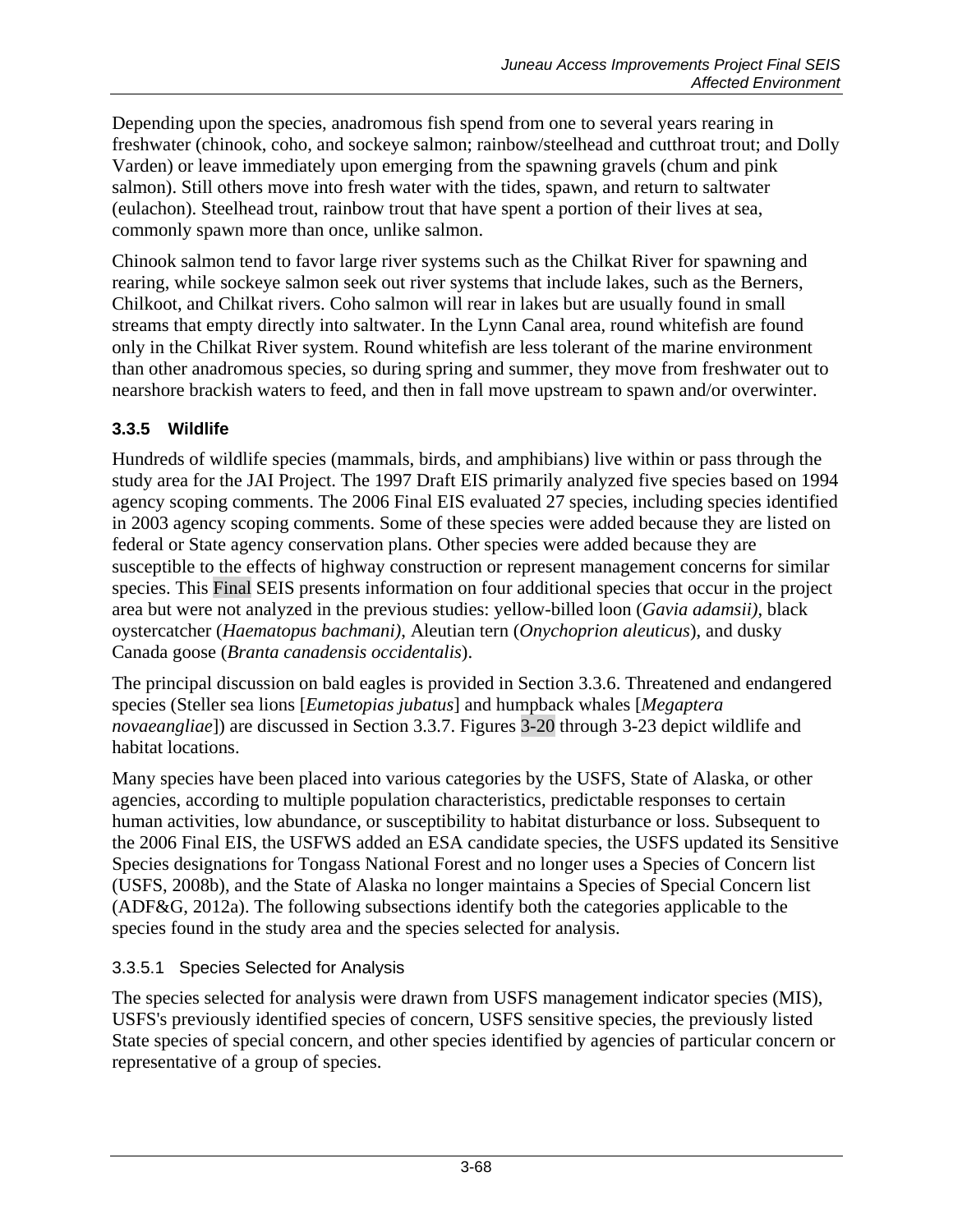**USFS Management Indicator Species** – MIS are species whose response to land management activities can be used to predict the likely response of other species with similar habitat requirements. The USFS recognizes limitations in the MIS concept but uses it to represent the complex of habitats, species, and associated management concerns for planning, assessment, and monitoring purposes (USFS, 1997b). As part of the TLRMP update process, USFS held a series of workshops in 2011 with representatives from the ADF&G, NMFS, and USFWS to evaluate the current MIS and develop a set of proposed MIS that would more effectively serve the Tongass National Forest. The MIS included in the 2016 TLRMP include mountain goat (*Oreamnos americanus*), Sitka black-tailed deer (*Odocoileus hemionus sitkensis*), marten (*Martes americana*), brown bear (*Ursus arctos*), black bear (*U. americanus*), and bald eagle (*Haliaeetus leucocephalus*) (USFS, 2016b). Based on the list (2016) and coordination and consensus with the resource agencies during scoping for the 2005 Supplemental Draft EIS, the species evaluated in this Final SEIS include the MIS listed above, in addition to river otter (*Lutra canadensis*) and Alexander Archipelago wolf (*Canis lupus ligoni*), which were previously included.

**USFS Species of Concern** – Because the 2008 TLRMP curtailed use of a Species of Concern list (USFS, 2008b), the species analyzed in the 2006 Final EIS under this heading have no special designation in the project area as of 2008.

**USFS Sensitive Species** – These species are considered susceptible or vulnerable to habitat alterations and management activities to the extent that there is concern for the long-term persistence of the species. Five bird species identified for analysis fall under this category: the yellow-billed loon, Queen Charlotte goshawk, black oystercatcher, Aleutian tern, and dusky Canada goose.

**State Species of Special Concern** –As of August 2011, the State of Alaska no longer maintains a list of Species of Special Concern (ADF&G, 2012a). Species that were formally listed and previously analyzed without any other past or current State or federal designation include the terrestrial bird species olive-sided flycatcher, gray-cheeked thrush, Townsend's warbler, and blackpoll warbler.

**Other Species** – Species not included in the above categories but included in analysis for this Final SEIS include three birds, one amphibian, one terrestrial mammal, and five marine mammals. Kittlitz's murrelet (*Brachyramchus brevirostris*) was petitioned for ESA listing in 2001 (Center for Biological Diversity et al., 2001).

The USFWS designated this species as a candidate species in 2004.[13](#page-68-0) The yellow-billed loon was designated as a candidate for ESA listing on March 25, 2009 (USFWS, 2011). Harlequin duck (*Histrionicus histrionicus*) is included as a representative species of the waterfowl that inhabit Lynn Canal. Wood frog (*Rana sylvatica*) is representative of other amphibians such as the spotted frog and boreal toad that inhabit Lynn Canal. Moose (*Alces alces*) is included due to its importance as a game management species in Alaska. Sea otter (*Enhydra lutris*), minke whale (*Balaenoptera acutorostrata*), harbor porpoise (*Phocoena phocoena*), Dall's porpoise (*Phocoenoides dalli*), and killer whale (*Orcinus orca*) are included because they are found in

<span id="page-68-0"></span> $\overline{a}$ <sup>13</sup> Candidate species are plants and animals for which USFWS has sufficient information to propose them as endangered or threatened under the ESA but for which development of a listing regulation is precluded by other higher priority listing activities. Candidate species are not subject to regulatory protection, and human activities that may affect them are not restricted.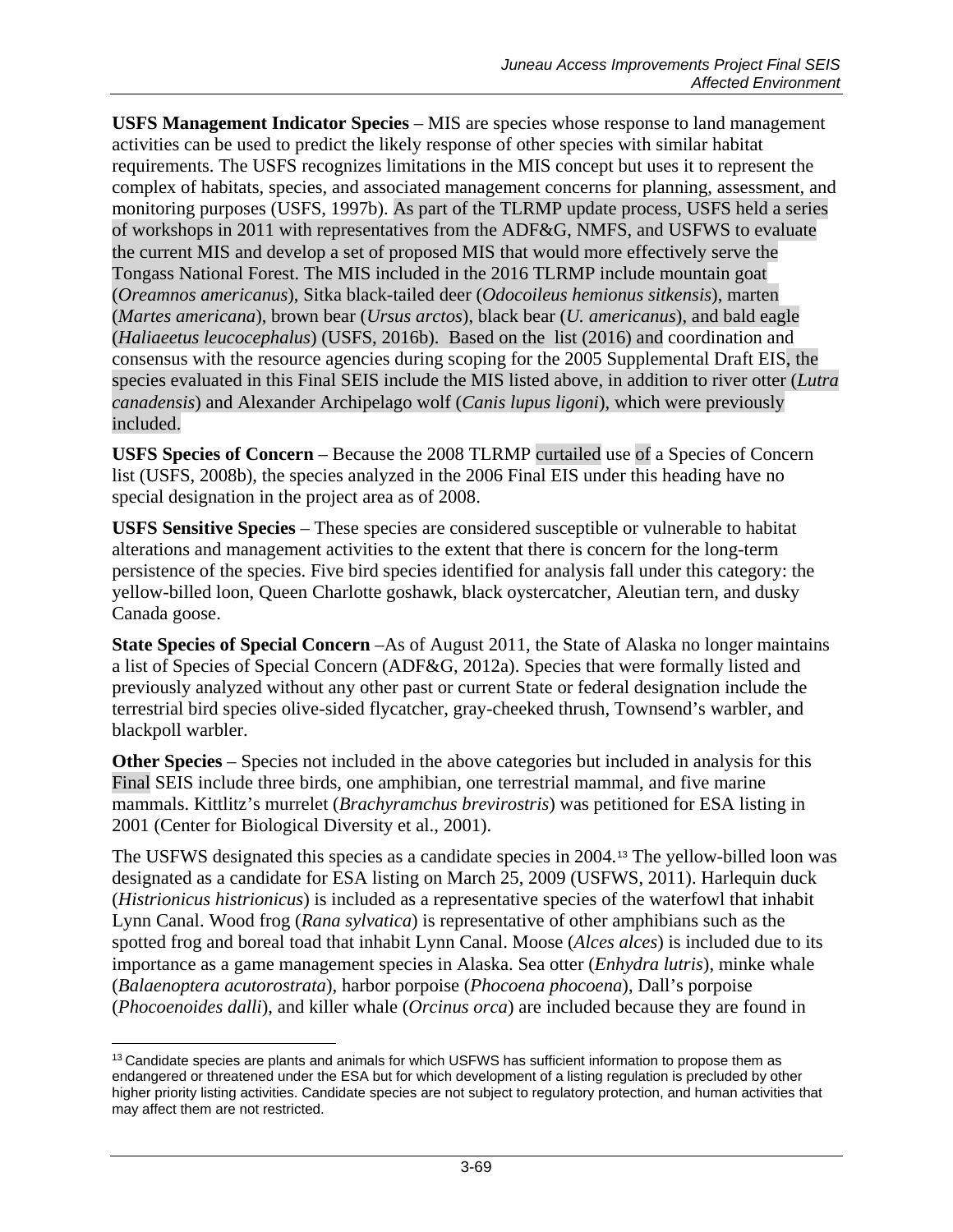Lynn Canal and they are species protected by the Marine Mammal Protection Act (MMPA; 16 USC 1361 *et seq.*).

### 3.3.5.2 Terrestrial Habitat Use

The dominant terrestrial cover type, Sitka spruce/western hemlock forest, provides habitat for a variety of both mammal and bird species. The presence of large trees, decaying logs, lush undergrowth, and multiple canopy layers that characterize the spruce/hemlock forest of the study area provide unique habitat for many species for foraging, resting, nesting or denning, and as escape cover from predators. Forested wetlands, muskegs and bogs, and emergent wetlands occur in small, isolated pockets or large expanses, provide openings or breaks in forest cover, and are important to the overall habitat diversity in the region by providing both food and cover for some species of wildlife.

Migratory birds are protected under the Migratory Bird Treaty Act of 1918, which regulates the taking of migratory birds and their eggs or nests, and the Migratory Bird EO (EO 13186), which encourages federal agencies to avoid or minimize to the extent practicable adverse impacts on migratory bird resources. Forest habitat is used as foraging and nesting habitat by a number of migratory birds, several of which are species of special concern such as the olive-sided flycatcher, gray-checked thrush, Townsend's warbler, and blackpoll warbler. Marbled murrelets also use the forest habitat for nesting. Resident forest-dwelling bird species such as woodpeckers, finches, sparrows, and thrushes also use these areas for foraging, nesting, and rearing young.

In accordance with a commitment in the 2006 ROD for the JAI Project, DOT&PF funded ADF&G population studies for 3 years to address potential game management concerns raised by ADF&G. These studies focused on brown bears, moose, mountain goats, and wolverines and provide additional detail on their terrestrial habitat use. This section includes updated information from those studies.

Forest habitat is important for cover and foraging for black bears during the spring, summer, and fall and for denning during the winter. Black bears are attracted to palustrine emergent and scrub-shrub wetlands for berry-producing shrubs, wetland grasses, sedges, and forbs such as skunk cabbage. Black bears migrate to estuarine areas in the spring and again in the fall along well-established corridors (Christensen and Van Dyke, 2004). See Figure 3-21.

The recent ADF&G study of brown bears, which involved tracking of collared bears from June 2006 to December 2010 (Flynn et al., 2012), focused on the area surrounding the drainages of Berners Bay, although bears were also recorded outside those areas. The estimated population centered on Berners Bay was 44 bears in 2006, 67 bears in 2007, and 60 bears in 2008, with a density of brown bears similar to that of other areas on the mainland coast between Ketchikan and Skagway. The highest numbers of bears moving through Berners Bay and surrounding drainages occurred during early summer and late summer. The recorded locations also identified brown bear crossings of rivers and creeks. The most brown bear crossings in the Berners Bay study area were at Sawmill Creek, Berners Bay estuary, Slate Creek, Sweeny Creek, and Independence Lake Creek just north of Comet (Flynn et al., 2012).

By June 1, most bears were out of their dens, and they moved to riparian areas and the estuary in Berners Bay to feed on lush vegetation. In the early summer, brown bears selected estuarine emergent habitats, as well as herbaceous, closed forest, open forest, shrub, and beach habitats.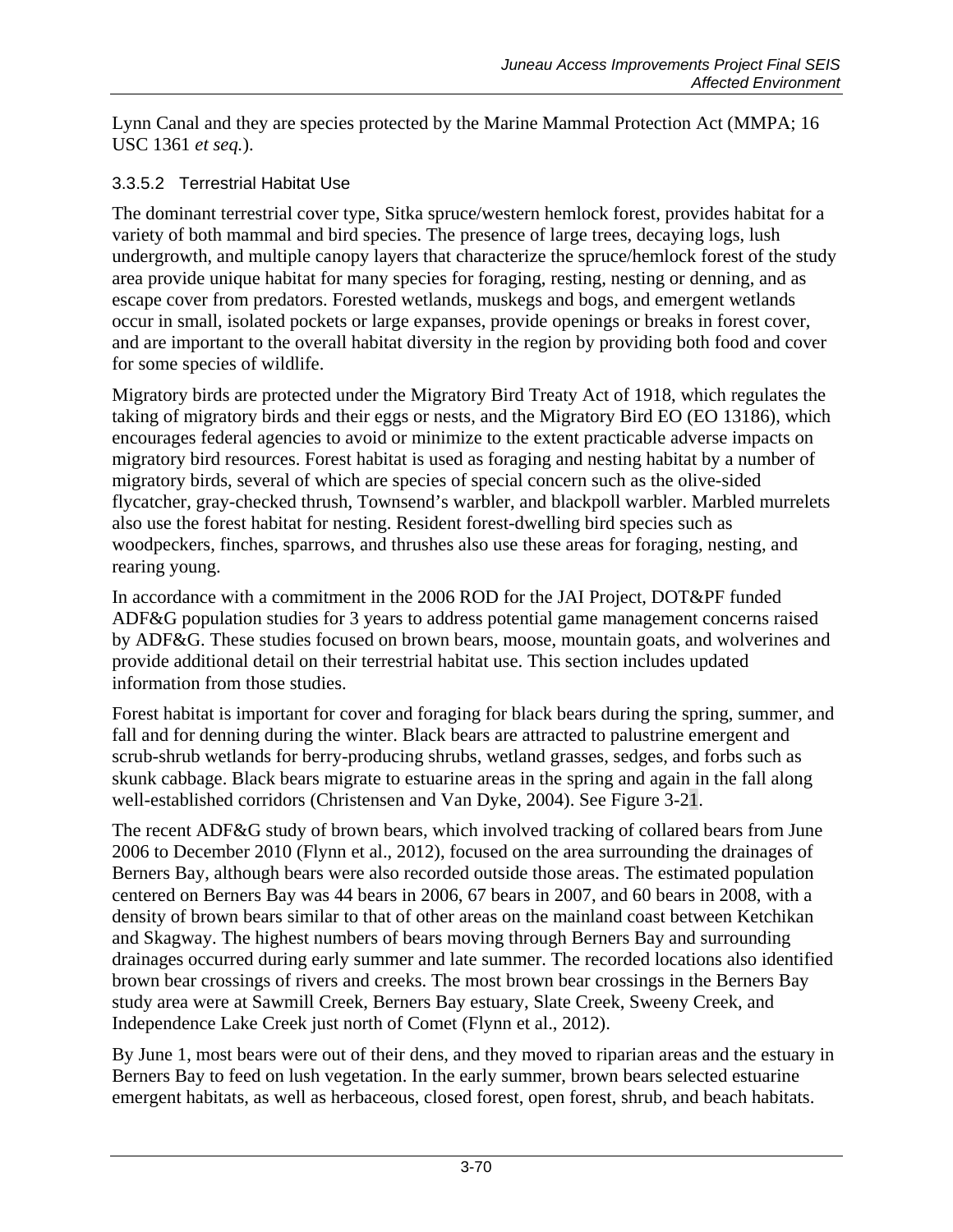About mid-July, salmon entered the local streams, and most bears sought spawning salmon. Late summer habitat selection included estuarine emergent, open forest, and shrub. Brown bear paths followed river bottoms in all seasons except denning. Brown bears were not recorded in alpine areas. Some bears started seeking out dens in mid-October. Denning bears emerged from dens from early April until late May (Flynn et al., 2012). Additional details regarding this study are in the *2017 Update to Appendix Q – Wildlife Technical Report* (see Appendix Z). Figure 3-22 shows brown bear habitat within the project area.

Forested wetlands provide a variety of plant forage species not found in upland forests. Other key forest-dwelling wildlife species in the study area include the marten (Figure 3-22) and Alexander Archipelago wolf (Figure 3-21), both of which require forest habitat for foraging and reproduction. Forested areas are important for the Sitka black-tailed deer (Figure 3-23), especially to avoid deep snow during the winter, after spending summer months in alpine and subalpine areas feeding on herbs and shrubs.

Emergent and scrub-shrub wetlands provide habitat for wildlife such as the Alaska wood frog and the boreal toad. Alaska wood frogs are common in various types of wetland habitat (Broderson, 1994).

Small populations of moose occur in the Berners Bay area (see Figure 3-23). The recent ADF&G study of moose in the Berners Bay area recorded moose along coastal areas around Berners Bay from Davies Creek (Echo Cove area) north to approximately 3 miles north of Slate Cove (White et al., 2012a). During the study, the population estimates declined from approximately 120 animals to 85 (and as low as 78 during 2009 to 2010), most likely due to deep and long-lasting snow levels during most of the winters (White et al., 2012a). Most moose activity occurred at elevations below 500 feet during all seasons. Predominant vegetative types important for moose in the Berners Bay area are deciduous shrublands, emergent herbaceous meadows, conifer forest, and unvegetated riparian and upland habitats (White et al., 2007). During summer (June to August), moose primarily used deciduous and riparian habitats. During winter (November to March), moose utilized deciduous habitats the most, but the use of conifer habitat during winter was observed where lower snow depths occurred. Additional details regarding this study are in the *2017 Update to Appendix Q - Wildlife Technical Report* (see Appendix Z).

The higher alpine and subalpine habitats support mountain goats during the spring and summer. During winter, goats use forest habitats for cover when snow forces them out of higher areas. Subalpine and alpine habitats are used by black bears to forage, brown bears to den (winter), and Sitka black-tailed deer to forage in the summer months. Kittlitz's murrelets nest at scattered sites located high on recently deglaciated rocky slopes. This species forages in glacially fed waters during the breeding season.

The recent ADF&G study of mountain goats in the Berners Bay area determined that mountain goats along eastern Lynn Canal migrated from alpine summer ranges (averaging > 3,000 feet) to remain in low elevation (<1,500 feet) forested winter ranges between late October and late April (White et al., 2012b). Some goats spent time below 500 feet in elevation during winter, including near tide line where steep terrain extended to sea level. East of Berners Bay, steep terrain does not consistently extend to sea level, and mountain goats winter at slightly higher elevations on average than other areas of Lynn Canal. Areas of high use during winter occur very close to the coast north of Comet. Most of the Berners Bay, Katzehin beach, and Slate Cove to Comet coastal areas are not considered mountain goat habitat due to their distance from steep escape terrain.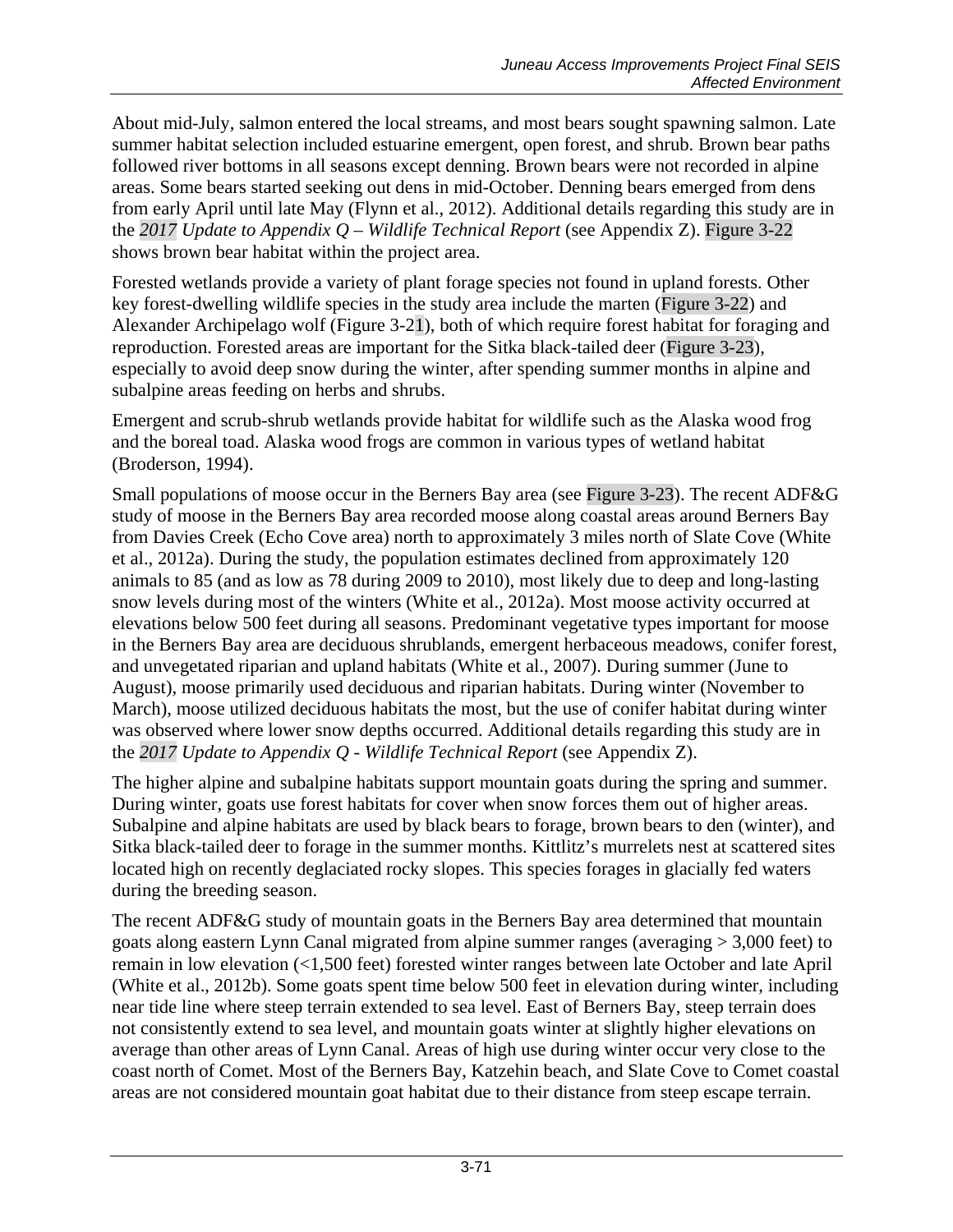Additional details regarding this study are in the *2017 Update to Appendix Q – Wildlife Technical Report* (see Appendix Z).

The recent ADF&G study of wolverines in the eastern Lynn Canal area (Lewis et al., 2012) found the average home range for female wolverines to be 25 square miles during late winter to mid-summer and for males the range was 188 square miles. The home range areas encompass marine lowlands and mountainous terrain. Wolverines in the study made extensive use of valley sides throughout the Berners Bay area, from river bottoms to treeline and above. These correspond to low- to mid-elevation areas (<3,280 feet) with moderate slopes (30 percent). Wolverines were more likely to use shrub habitats (e.g., avalanche chutes and other shrubby areas) for foraging on small mammals and birds, and unvegetated habitats (e.g., alpine areas) for denning. Litters are born between February and April. Wolverines are active at any time of day, year round. They are carnivores, and are known to prey on voles, squirrels, snowshoe hares, and birds, and scavenge on larger animals (e.g., moose, deer, mountain goats; ADF&G, 2008). Sources of animal mortality, such as avalanche chutes, can be important for scavenging wolverines. A population estimate for wolverines in the study area was not accomplished, although a low density is very likely (Lewis et al., 2012). Additional details regarding this study are in the *2017 Update to Appendix Q – Wildlife Technical Report* (see Appendix Z).

Salt marsh habitats are one of the more important habitats in the region and support a large number of resident and migratory waterfowl and shorebird species at certain times of the year, as well as resident water bird species such as great blue heron. These areas are also important for terrestrial mammal species such as brown bear and black bear for scavenging and foraging on vegetation during the spring. The mudflats adjacent to estuarine wetlands provide a resting place for harbor seals and their pups during low tide.

Proximity to the shoreline along either exposed coastline (beach fringe) or along protected bays and coves (estuary fringe) is an important wildlife habitat feature. Beach fringe habitat, a mixture of both uplands and wetlands, has high seasonal value for black and brown bears, river otters, bald eagles, and Sitka black-tailed deer. Estuary fringe habitat consists of upland forest, palustrine wetlands, and often extensive estuarine wetlands (salt marsh). The estuarine fringe habitat along Berners Bay has been identified as potentially high value for many wetland functions, including habitat for disturbance-sensitive wildlife, and provides important habitat for moose, brown and black bear, and several species of migrant and resident waterfowl species. See the *Wildlife Technical Report* (Appendix Q) and the *2017 Update to Appendix Q – Wildlife Technical Report* (see Appendix Z) for additional information on wildlife in the study area.

### 3.3.5.3 Marine Habitat Use

Marine habitats in Lynn Canal are used by marine birds, Steller sea lions, humpback whales, harbor seals, minke whales, killer whales, harbor porpoises, Dall's porpoises, and sea otters. Steller sea lions and humpback whale are discussed in Section [3.3.7.](#page-75-0) The marine birds and other marine mammals are discussed below.

A variety of marine birds and waterfowl use Lynn Canal throughout the year. Harlequin ducks, common and king eiders, oldsquaws, and several species of scoter winter along the coast of Southeast Alaska, including Lynn Canal. Mew gulls, kittiwakes, murres, black oystercatchers, yellow billed loons, and other marine birds feed on invertebrates and fish in the Canal.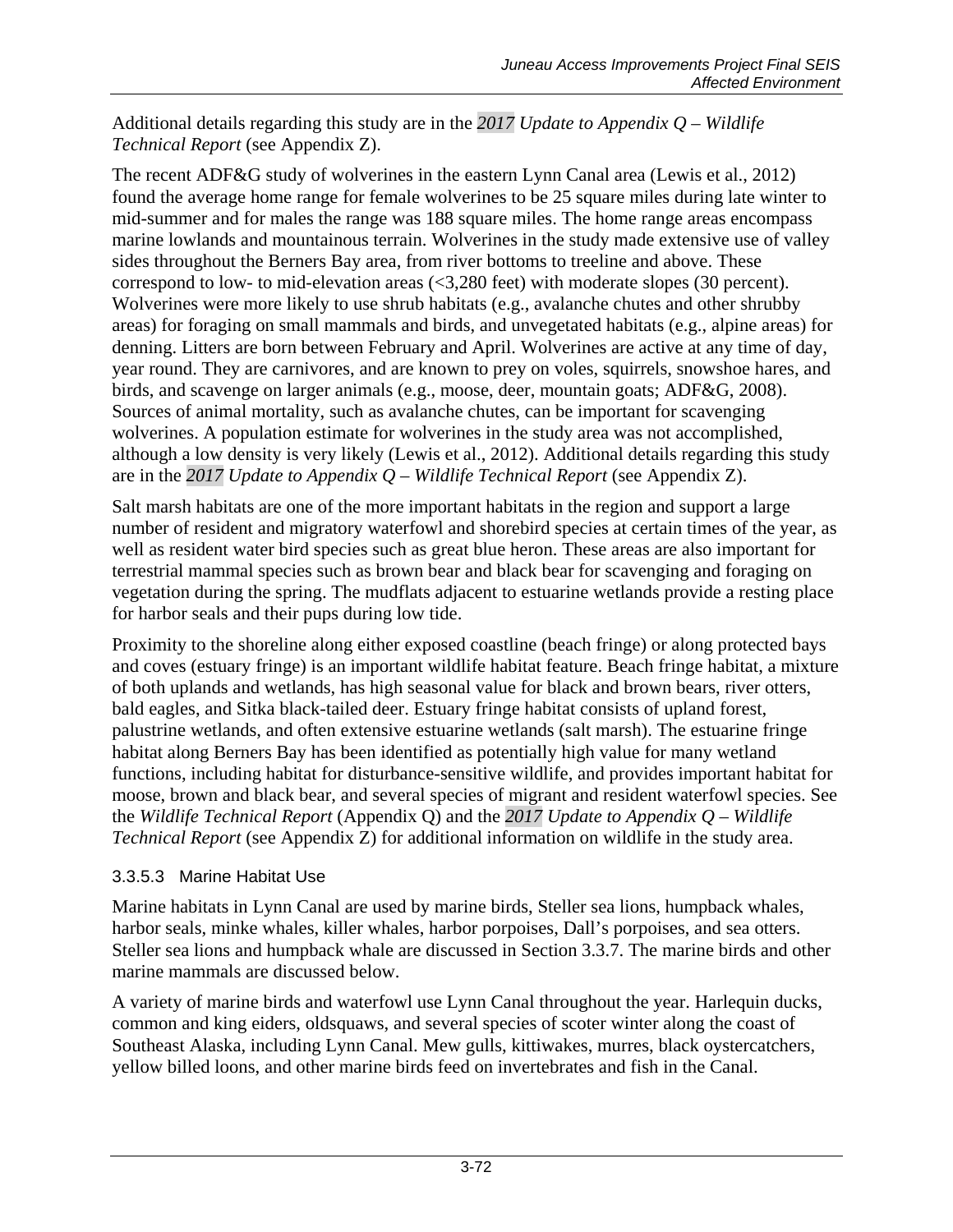Harbor seals occur in marine waters and estuaries throughout Alaska. While they are most often found in water, they haulout on rocks, beaches and glacial ice to rest, give birth, and care for their young. In the project study area, haulout sites include a number of sand bars and rocky beaches including Berners Bay and at the mouth of the Katzehin River. See Figure 3-20. Harbor seals are non-migratory with local movements attributed to factors such as prey availability, weather, and reproduction. Harbor seals feed on a variety of fish, including pollock, Pacific cod, Pacific sand lance, sculpins, salmon and flatfishes, and oily fish such as capelin, eulachon, smelt, and Pacific herring. There are 12 stocks of harbor seals in Alaska. Seals within the project area are a part of the Lynn Canal/Stephens stock which has an abundance estimate of 8,870 animals (Allen and Angliss, 2012). The population trend for this stock is currently unknown.

Minke whales are found in all oceans of the world (Leatherwood et al., 1982). Two minke whale stocks are recognized in U.S. waters: Alaskan stock and the California/Oregon/Washington stock (Allen and Angliss, 2012). No population estimates exist for the Pacific population as a whole or for the Alaskan stock, therefore the population trend is unknown. From 1991 to 2007, 31 minke whales were observed in Southeast Alaska, but there were no sightings within Lynn Canal (Dalheim et al., 2009). Therefore, relatively few minke whales are expected to occur in the project area.

There are three eco-types of killer whales: resident (small-fish-eating; e.g., salmon), transient (mammal-eating; e.g., seals), and offshore (large-fish-eating; e.g., sharks). Of these three, the resident and transient ecotypes are the eco-types most likely to occur in the project area. Resident killer whales in Lynn Canal are most likely a part of the Alaska Resident stock, but some interchange between resident stocks has been documented (Allen and Angliss, 2012). As of 2009, 109 resident whales have been identified in Southeast Alaska, with concentrations of whales often found in Icy Strait, Lynn Canal, Stephens Passage, Frederick Sound, and upper Chatham Strait (Allen and Angliss, 2012; Dalheim et al., 2009). Transient killer whales have also been documented in Southeast Alaska although there have been few sightings in Lynn Canal (Dalheim et al., 2009). Transient killer whales in the project area are a part of the Eastern North Pacific transient stock which ranges from Alaska through California. A total of 219 transient killer whales have been identified between Southeast Alaska and British Columbia (Allen and Angliss, 2012). From 1991 to 2007, an increasing population trend of 5.2 percent annually has been documented for transient killer whales in Southeast Alaska (Dalheim et al., 2009).

There are three stocks of harbor porpoises in Alaska; the harbor porpoises in Lynn Canal belong to the Southeast Alaska stock (Allen and Angliss, 2012). Harbor porpoises inhabit coastal, shallow waters and research suggests that they prefer to stay within small geographic ranges, but more data are needed to confirm this theory. The current abundance estimate for the harbor porpoise in the Southeast Alaska stock is 11,146 animals (Allen and Angliss, 2012). The population appears to be stable, given only a 0.2 percent annual increase from 1991 through 2007 (Dalheim et al., 2009).

Dall's porpoises are endemic to the northern North Pacific Ocean and adjoining seas, inhabiting both nearshore habitats and pelagic deep waters over the continental shelf and the oceanic basins (Rice, 1998; Allen and Angliss, 2012). There is only one Dall's porpoise stock in Alaska, but the stock structure is not adequately understood (Allen and Angliss, 2012). The population for the entire Alaska stock is 83,400 animals, but the number of animals residing in Southeast Alaska is unknown (Allen and Angliss, 2012). Dall's porpoises have been documented in Southeast Alaska with animals consistently found in Icy Strait, Lynn Canal, Stephens Passage and upper Chatham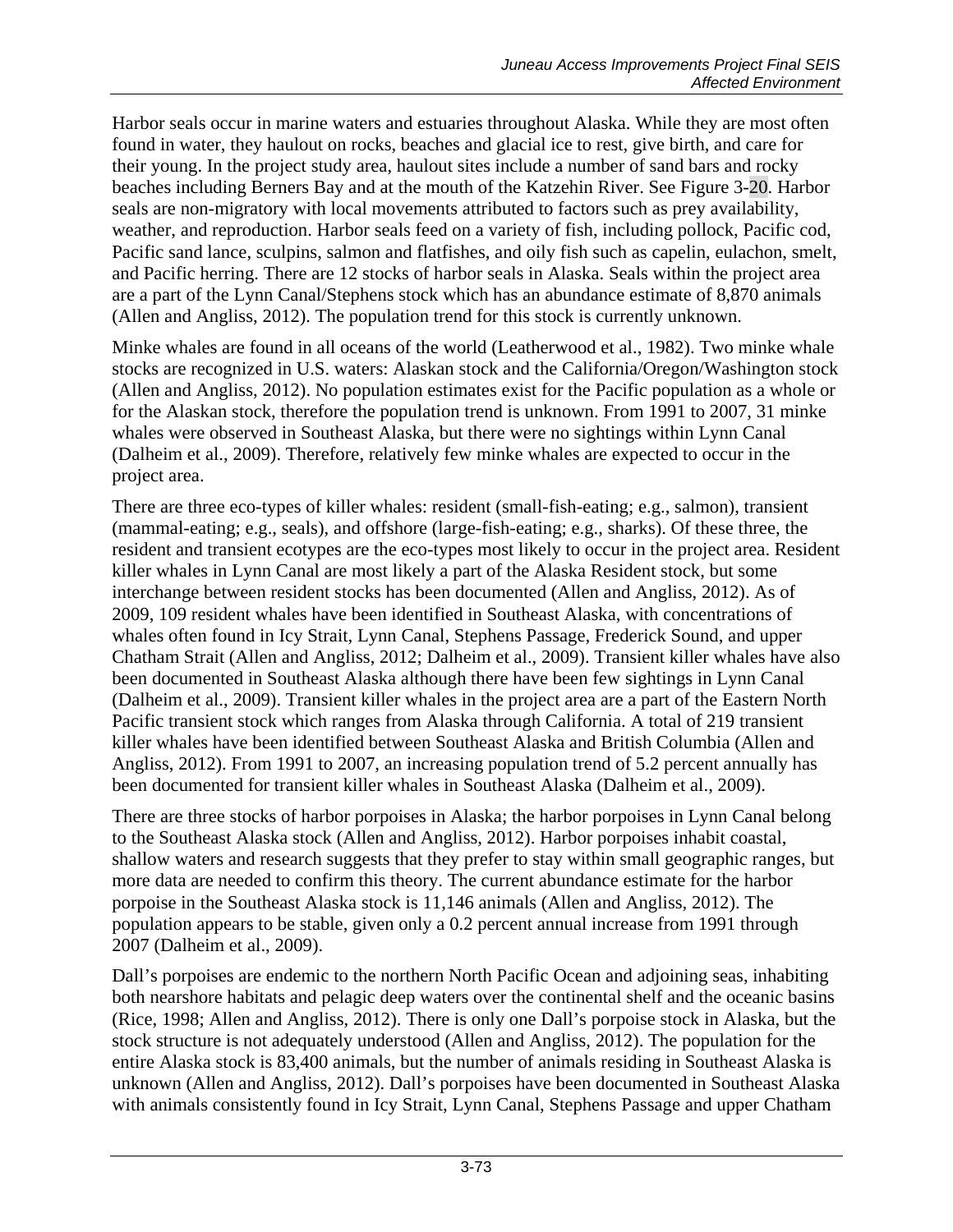Strait (Dalheim et al., 2009). From 1991 to 2007, an increasing population trend of 2.5 percent annually has been documented for Dall's porpoise (Dalheim et al., 2009).

Historically, sea otters occurred across the entire North Pacific Rim, but large-scale commercial exploitation in the 1800s nearly extirpated this species. After this large-scale harvest, there were no remnant sea otter populations in Southeast Alaska. Therefore, all of the current sea otters in the Southeast Alaska stock have been translocated from other Alaskan stocks. The range of the Southeast Alaska stock extends from Cape Yakataga to the southern boundary of Alaska (Gorbics and Bodkin, 2001). There are an estimated 10,563 sea otters in this stock (NMFS, 2008).Until recently, the species was not present in inside waters of Southeast Alaska, but they have been documented in Glacier Bay and Sumner Strait, which suggests that this population is expanding its geographic range (Esslinger and Bodkin, 2009). However, sea otter densities are still very low, which means that encountering this species in the project area is not likely.

## **3.3.6 Bald Eagles**

The Bald and Golden Eagle Protection Act (BGEPA) and the Migratory Bird Treaty Act provide regulatory authority for the protection of bald eagles.[14](#page-73-0) The BGEPA prohibits anyone from "taking" bald eagles, their eggs, nest, or any part of the birds without a permit.[15](#page-73-1) It defines "taking" as "to pursue, shoot, shoot at, poison, wound, kill, capture, trap, collect, molest, or disturb." "Disturb'' means: "to agitate or bother a bald or golden eagle to a degree that causes, or is likely to cause, based on the best scientific information available, (1) injury to an eagle, (2) a decrease in its productivity, by substantially interfering with normal breeding, feeding, or sheltering behavior, or (3) nest abandonment, by substantially interfering with normal breeding, feeding, or sheltering behavior."

Bald eagles are listed as an MIS by the USFS in its TLRMP because of their dependence on coastal areas for foraging and nesting (Goldstein et al., 2009).

Bald eagles are abundant in Southeast Alaska, with a population estimated at approximately 13,000 adults (Hodges, 2011). They are common, year-round inhabitants of the Lynn Canal area. During the summer months, nesting pairs disperse to nest sites along the coast. In winter, they tend to congregate in areas where food resources are plentiful and where they can seek shelter from strong winds and storms. Thousands of bald eagles winter in the Chilkat Bald Eagle Preserve because of the abundance of a late chum salmon run (Boeker, 2008). Fish are the most important prey for bald eagles in Southeast Alaska and often comprise 80–90 percent of their diet (Lincer et al., 1978). Eagles also prey on waterfowl, small mammals, sea urchins, clams, crabs, and carrion. In the winter months, ducks and geese may represent up to 20 percent of a bald eagle's diet (Isleib, 2008).

Nesting habitat is primarily old-growth trees near salt water (Hodges and Robards, 1982). Most nest trees are located within 600 feet of the shoreline (Suring, 2008). Some nests are occupied more frequently than others, and the productivity of each nest varies greatly. Only 25 to 55 percent of available nests are occupied during any given year. Bald eagles are most susceptible to

<span id="page-73-0"></span> $\overline{a}$  $14$  Golden eagles do not nest in the study area and, therefore, are not included in the affected environment or impact evaluation for the JAI Project.

<span id="page-73-1"></span><sup>&</sup>lt;sup>15</sup> The regulations governing eagle permits can be found in 50 CFR part 13 [\(General Permit Procedures\)](http://www.fws.gov/migratorybirds/mbpermits/regulations/regulations.html) and 50 CFR part 22 [\(Eagle Permits\)](http://www.fws.gov/migratorybirds/mbpermits/regulations/regulations.html).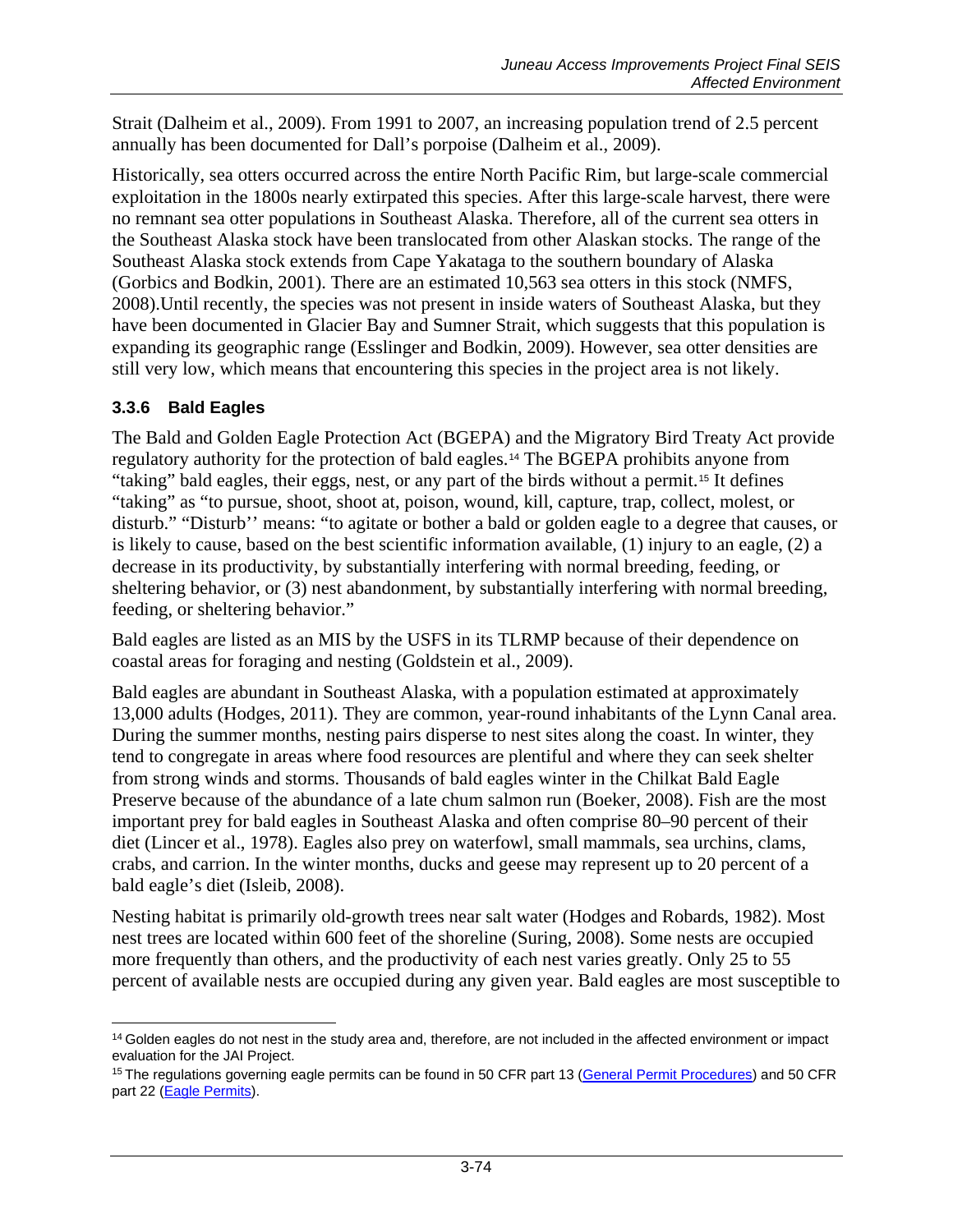disturbance during the nesting season (March through August in Southeast Alaska; USFWS, 2009).

The USFWS has conducted surveys to identify several key seasonal concentration areas for bald eagles within the study area (Jacobson, 2003). During spring and during spawning aggregations of certain fish species, eagle concentrations have been observed in Berners Bay, the Katzehin River, and the Endicott River. Similarly, in the summer months, the tributaries of the Lace and Berners rivers, the Katzehin River, the Endicott River, and the Chilkat River also have high bald eagle concentrations.

The first bald eagle aerial survey for the project was conducted in 1994 by USFWS biologists. The USFWS conducted annual nest surveys along the East Lynn Canal route from 1997 through 2008 and again in 2012 with funding and administrative support from DOT&PF. Results of the 1997–2003 USFWS surveys are described in the *Bald Eagle Nesting and Productivity at Lynn Canal, Southeast Alaska, 1997–2003* (USFWS, 2003a) and were used in the assessment of bald eagle impacts in the 2006 Final EIS for the JAI Project. Subsequent USFWS surveys are documented in the *2014 Update to Appendix R – Bald Eagle Technical Report* and *2017 Errata* (in Appendix Z) and summarized in (note: data from 2003 are included in the table for purposes of comparison). The surveys included nests along a broad corridor of the East and West Lynn Canal routes; however, only nests within 0.5 mile of the work limits associated with the build alternatives are included in [Table 3-5.](#page-74-0)

The 0.5-mile distance threshold is the greatest recommended distance from active bald eagle nests for permitted activities, according to the 2007 National Bald Eagle Management Guidelines (USFWS, 2007; see also *2014 Update to Appendix R – Bald Eagle Technical Report* and *2017 Errata* in Appendix Z).

The locations of all eagle nests found during the 2003 through 2012 USFWS surveys are shown in Figure 3-24.

See the *2014 Update to Appendix R – Bald Eagle Technical Report* and *2017 Errata* (see Appendix Z) for additional information on bald eagles in the study area, including a detailed list of the nests potentially affected by the JAI Project alternatives (in Attachment A of that report).

<span id="page-74-0"></span>

| <b>East Lynn Canal</b>                         |           |           |           |           |           |           |           |             |  |  |  |  |
|------------------------------------------------|-----------|-----------|-----------|-----------|-----------|-----------|-----------|-------------|--|--|--|--|
|                                                | 2003      | 2004      | 2005      | 2006      | 2007      | 2008      | 2012      | <b>Mean</b> |  |  |  |  |
| Nest sites surveyed                            | 94        | 92        | 98        | 95        | 102       | 111       | 124       | 102.3       |  |  |  |  |
| Number of new nests                            | <b>NA</b> | <b>NA</b> | <b>NA</b> | 11        | 6         | 4         | 60        | 20.3        |  |  |  |  |
| Active nests<br>(No. of nests and percent)     | 37<br>39% | 35<br>38% | 45<br>46% | 46<br>48% | 46<br>45% | 42<br>38% | 48<br>39% | 42.7<br>42% |  |  |  |  |
| Successful nests<br>(No. of nests and percent) | 20<br>21% | 17<br>19% | 22<br>22% | 23<br>24% | 15<br>15% | 16<br>14% | 22<br>18% | 19.3<br>19% |  |  |  |  |
| Active nests successful                        | 54%       | 49%       | 49%       | 50%       | 33%       | 38%       | 46%       | 45%         |  |  |  |  |
| Young/active nest                              | 0.78      | 0.60      | 0.64      | 0.65      | 0.48      | 0.48      | 0.63      | 0.60        |  |  |  |  |
| Young/successful nests                         | 1.40      | 1.24      | 1.32      | 1.30      | 1.47      | 1.25      | 1.36      | 1.33        |  |  |  |  |

**Table 3-5: Active Bald Eagle Nests and Nest Productivity, 2003–2012**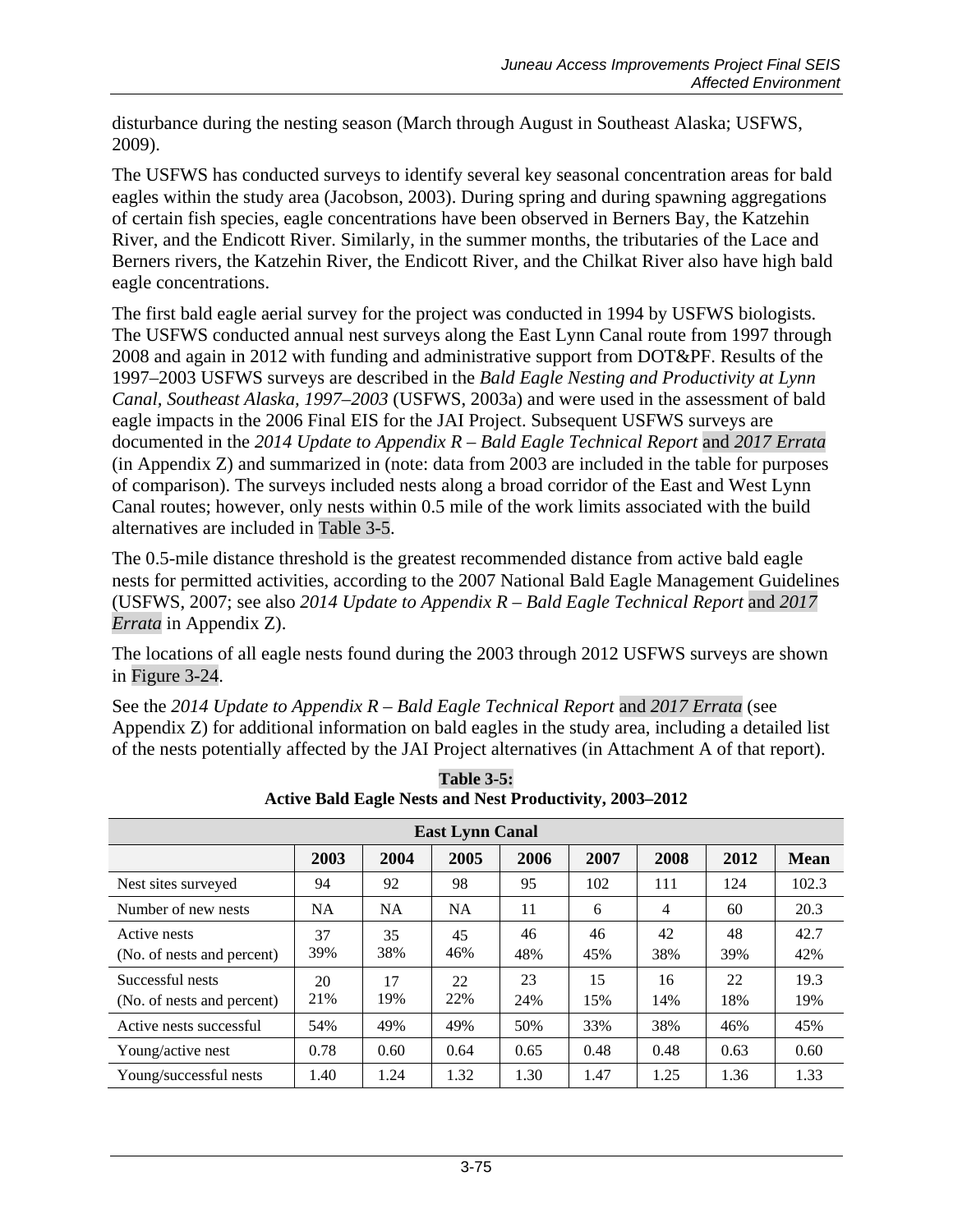| <b>West Lynn Canal</b>                         |           |           |          |                   |                   |                   |           |             |  |  |  |
|------------------------------------------------|-----------|-----------|----------|-------------------|-------------------|-------------------|-----------|-------------|--|--|--|
|                                                | 2003      | 2004      | $2005^1$ | 2006 <sup>1</sup> | 2007 <sup>1</sup> | 2008 <sup>1</sup> | 2012      | Mean        |  |  |  |
| Nest sites surveyed                            | 53        | 50        |          | ---               |                   | ---               | 40        | 47.7        |  |  |  |
| Number of new nests                            | <b>NA</b> | <b>NA</b> |          | ---               |                   | ---               | 21        | 21.0        |  |  |  |
| Active nests<br>(No. of nests and percent)     | 22<br>42% | 26<br>52% |          |                   |                   |                   | 18<br>45% | 22.0<br>46% |  |  |  |
| Successful nests<br>(No. of nests and percent) | 10<br>19% | 16<br>32% |          |                   |                   |                   | 3<br>8%   | 9.7<br>19%  |  |  |  |
| Active nests successful                        | 45%       | 62%       |          | ---               |                   | ---               | 17%       | 41%         |  |  |  |
| Young/active nest                              | 0.64      | 0.69      | ---      | ---               |                   | ---               | 0.22      | 0.52        |  |  |  |
| Young/successful nests                         | 1.40      | 1.13      |          |                   |                   |                   | 1.33      | 1.29        |  |  |  |

 $NA = not applicable$ 

<sup>1</sup>No surveys completed during the year indicated.

Sources: USFWS, 2003a; USFWS, 2009; JAI Project 2006 Final EIS, Appendix W; *2014 Update to Appendix R – Bald Eagle Technical Report* and *2017 Errata* (see Appendix Z); Lewis, personal communication 2012.

Note: Nests located more than 0.5 mile from the work limits are not included.

## **3.3.7 Threatened and Endangered Species**

Threatened and endangered species are plant and animal species that have been determined to be in danger of extinction based on criteria established by the ESA of 1973. The Act defines an endangered species as one that is likely to become extinct in the foreseeable future. A threatened species is defined as one likely to become in danger of extinction throughout all or a significant portion of its range within the foreseeable future. The ESA requires federal agencies to ensure that their projects do not have an adverse effect on populations of species protected under the Act. Section 7 of the ESA requires consultation with the appropriate federal agency (USFWS and/or NMFS) to ensure that the project is not likely to jeopardize a threatened or endangered species or its habitat.

Of the wildlife species known to occur in the study area for the JAI Project, two are considered in the threatened and endangered species analysis: Mexico Distinct Population Segment (DPS) humpback whales (threatened) and western DPS Steller sea lions (endangered). Figure 3-20 identifies locations within the study area that are frequented by humpback whales and Steller sea lions. The Kittlitz's murrelet listed as a candidate species by the USFWS in 2004 is also included in the wildlife analysis (see Section [3.3.5.2\)](#page-69-0).

A 2007 petition to list the Lynn Canal stock of Pacific herring under the ESA was denied in 2008 because the Lynn Canal stock was not found to qualify as a DPS (73 FR 19824). In 2014, NMFS concluded that the Southeast Alaska DPS of Pacific herring, which includes the Lynn Canal stock, does not warrant listing for protection under the ESA (79 FR 18518).

## 3.3.7.1 Humpback Whale

Humpback whales were extensively harvested by commercial whalers until the International Whaling Commission imposed a moratorium in 1965. Humpback whales were listed as endangered under the ESA in 1973 and were consequently listed as depleted under the MMPA.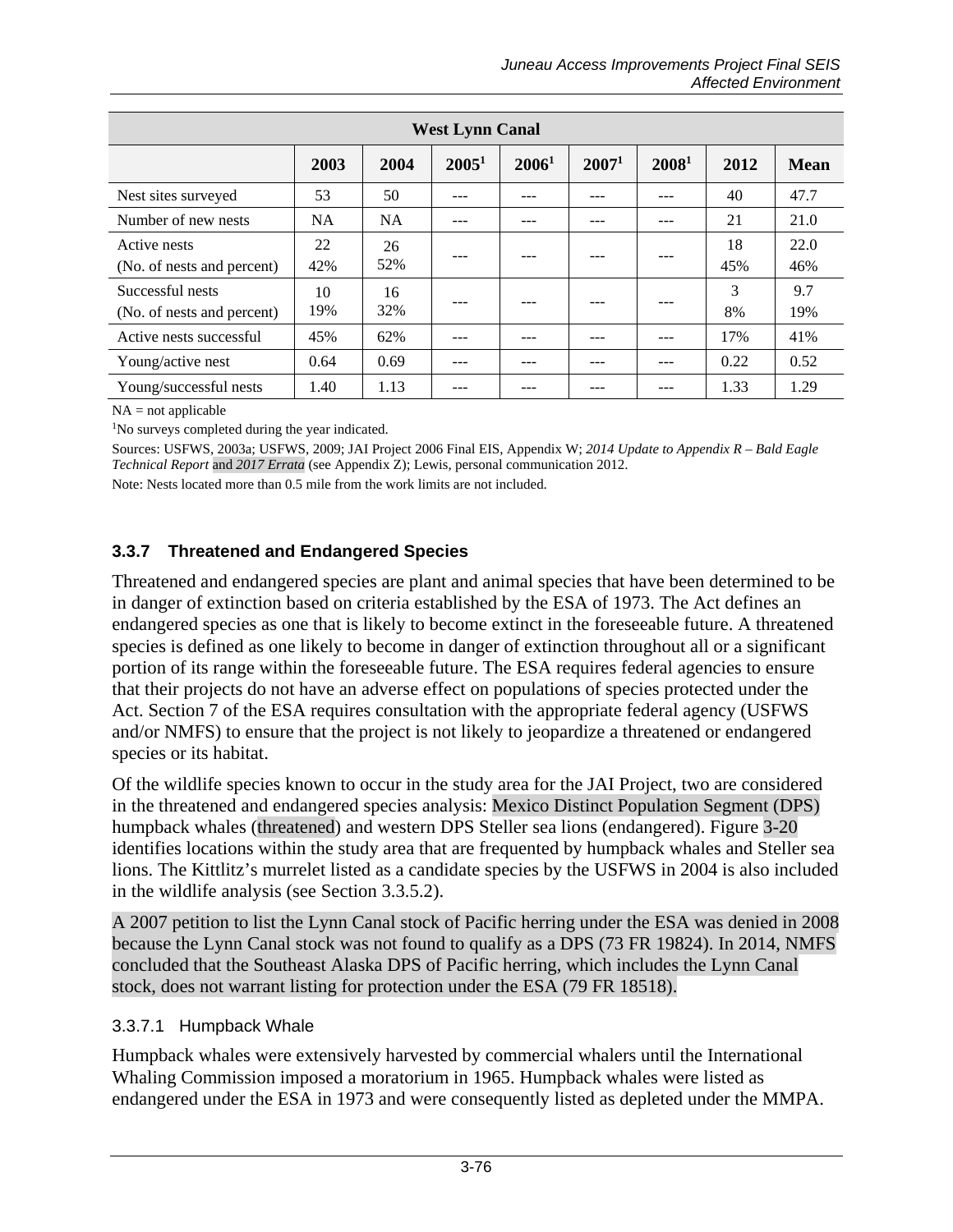On September 8, 2016, NMFS published a final decision that changed the status of humpback whales under the ESA (81 FR 62259), effective October 11, 2016. The decision recognized the existence of 14 humpback whale DPSs based on distinct breeding areas in tropical and temperate waters: 5 DPSs were classified under the ESA (4 endangered and 1 threatened), and the other 9 DPSs were delisted. Humpback whales found in Southeast Alaska are predominantly members of the Hawaii DPS, which is not listed under the ESA. However, based on a comprehensive photo-identification study, members of the Mexico DPS (ESA-listed as threatened) are known to occur in southeast Alaska. Members of different DPSs are known to intermix on feeding grounds; therefore, all waters off the coast of Alaska should be considered to have ESA-listed humpback whales (NMFS, 2016). According to Wade et al. (2016), the probability of encountering a humpback whale from the Mexico DPS is 6.1 percent. The remaining 93.9 percent of individuals in southeast Alaska are likely members of the Hawaii DPS (Wade et al., 2016). All 14 DPSs of humpback whale remain listed as "depleted" under the Marine Mammal Protection Act and are on the Alaska State Endangered Species List (ADF&G, 2016b). There is no designated critical habitat for humpback whales.

Recent studies estimate the Hawaii DPS at 11,398 individuals and the Mexico DPS at 3,264 individuals (Wade et al., 2016). Wade et al. (2016) predict there are 6,137 humpback whales in the southeast Alaska feeding grounds during summer.

## 3.3.7.2 Steller Sea Lion

Steller sea lions are distributed along the coast of the North Pacific Ocean from California through Japan, with the highest concentrations in the Gulf of Alaska and the Aleutian Islands. In 1990, Steller sea lions were listed as threatened under the ESA due to declines in the population throughout their range and critical habitat was designated in 1993 (55 FR 12645, 58 FR 45269). Based on distribution, genetics, and population trends, NMFS separated Steller sea lions into two DPS in 1997 with the dividing line near Cape Suckling (144°W), approximately 50 miles southeast of Cordova, Alaska (62 FR 30772). When NMFS separated the population into the two DPS units, the western DPS was reclassified as endangered under the ESA. In 2010, NMFS initiated a review to assess the listing classification of the eastern DPS (75 FR 37385) and in 2012 proposed its delisting (77 FR 23209). On November 4, 2013, NMFS noticed the final rule to delist the eastern DPS Steller sea lion, effective December 4, 2013 (78 FR 66139). The western DPS Steller sea lion remains listed as endangered. Although the eastern DPS is no longer protected under the ESA, it remains protected under the MMPA and the designated critical habitat remains unchanged because it was established for the entire population before the two DPS units were recognized. It is also protected as a USFS Alaska Region sensitive species.

Steller sea lions that inhabit Lynn Canal are a part of the eastern DPS, but there is some limited interchange between the eastern and western DPSs, and branded individuals from the western DPS have been observed in the JAI Project area. The ADF&G has documented 88 western DPS Steller sea lions in the eastern region, of which 40 percent were female, and 9 of these animals gave birth at rookeries in the eastern region. Data suggest that 5 out of these 9 females have permanently immigrated to the eastern region. The first western DPS Steller sea lion documented near the project area occurred in 2003 at Benjamin Island in Southern Lynn Canal. This animal was subsequently re-sighted in 2003 and 2004. Two additional animals have been observed at Benjamin Island in 2005 and 2006. Three individual western DPS Steller sea lions have been